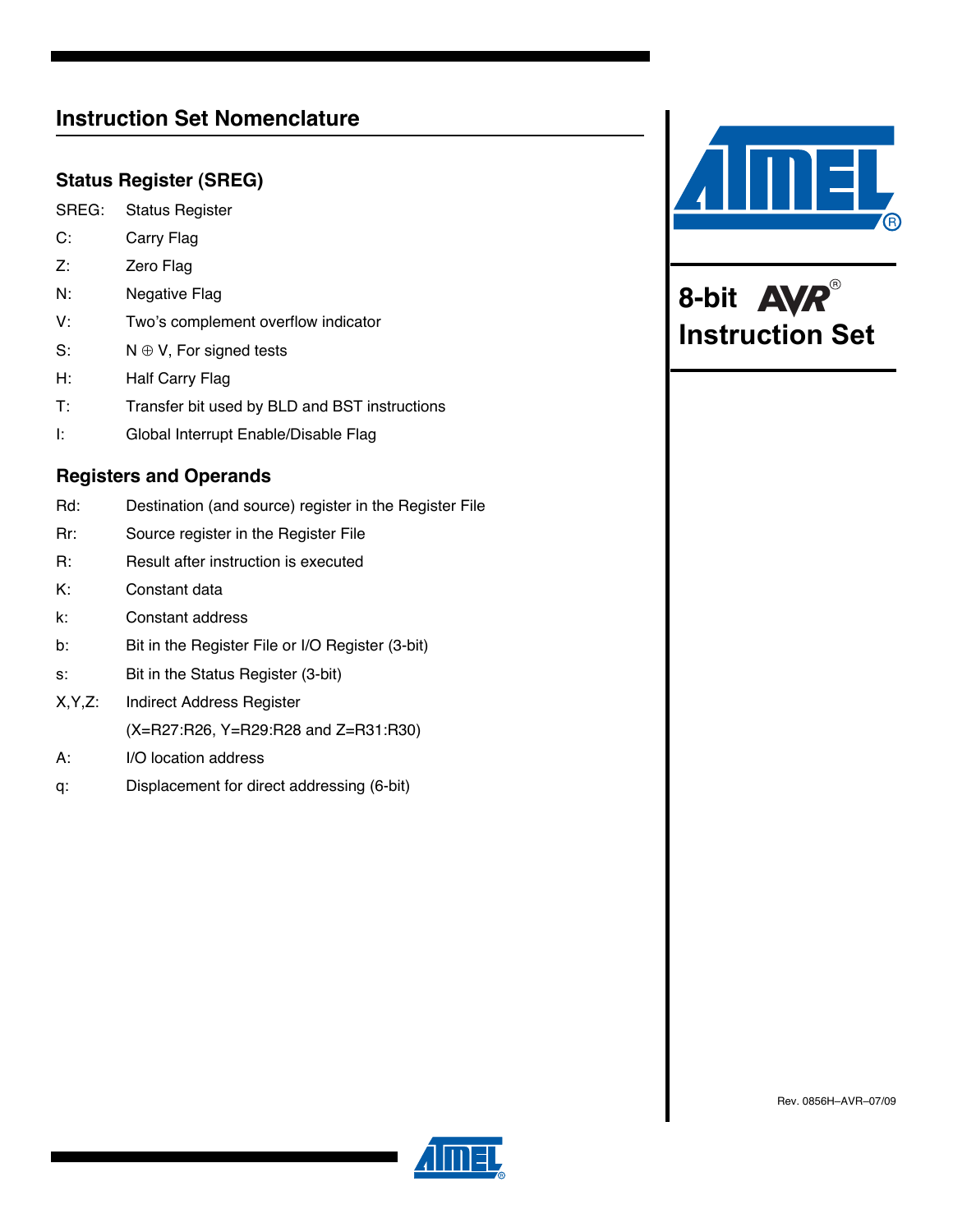

# **I/O Registers**

### **RAMPX, RAMPY, RAMPZ**

Registers concatenated with the X-, Y-, and Z-registers enabling indirect addressing of the whole data space on MCUs with more than 64K bytes data space, and constant data fetch on MCUs with more than 64K bytes program space.

### **RAMPD**

Register concatenated with the Z-register enabling direct addressing of the whole data space on MCUs with more than 64K bytes data space.

### **EIND**

Register concatenated with the Z-register enabling indirect jump and call to the whole program space on MCUs with more than 64K words (128K bytes) program space.

### **Stack**

STACK: Stack for return address and pushed registers

SP: Stack Pointer to STACK

### **Flags**

- $\Leftrightarrow$ : Flag affected by instruction
- **0**: Flag cleared by instruction
- **1**: Flag set by instruction
- **-**: Flag not affected by instruction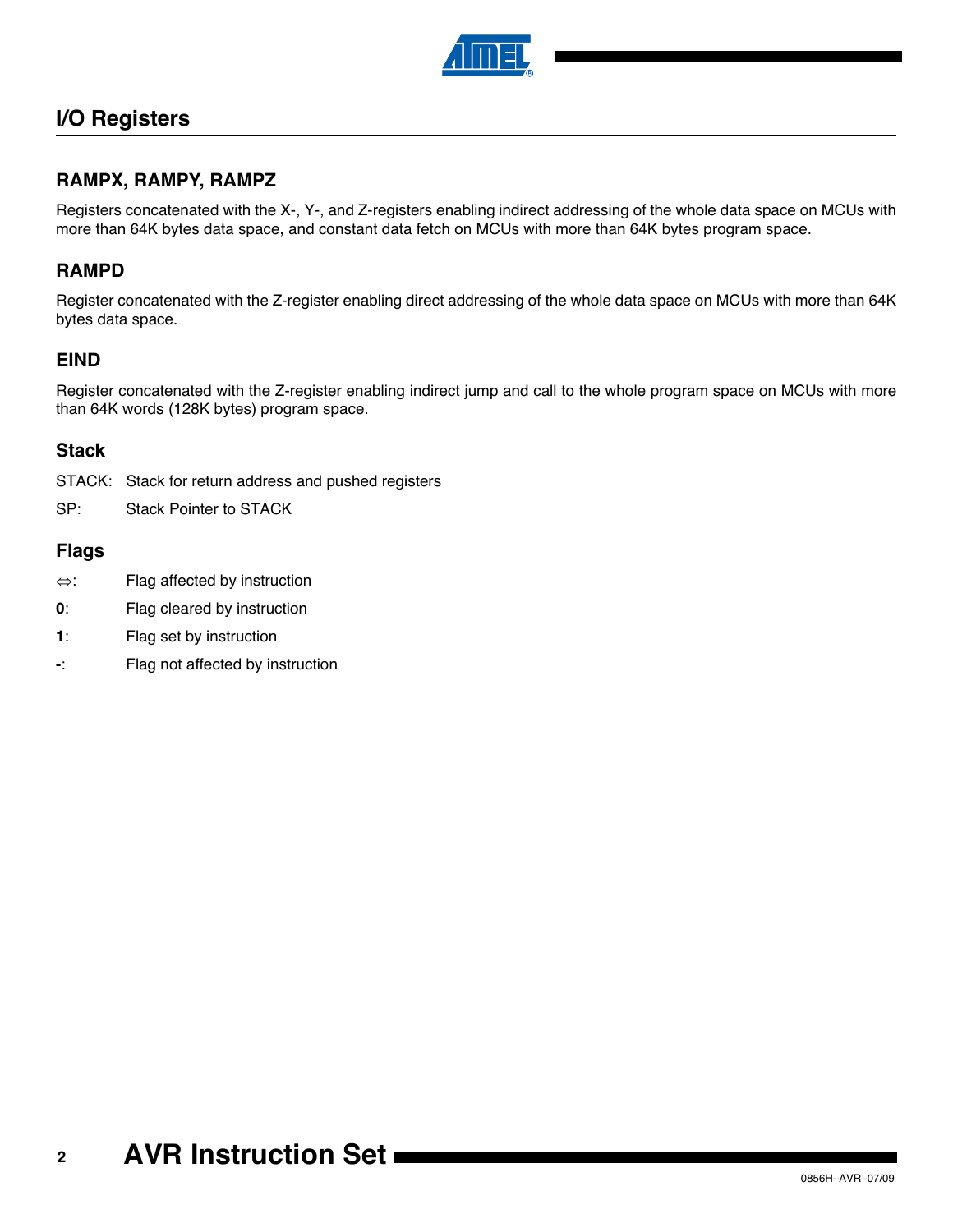# **The Program and Data Addressing Modes**

The AVR Enhanced RISC microcontroller supports powerful and efficient addressing modes for access to the Program memory (Flash) and Data memory (SRAM, Register file, I/O Memory, and Extended I/O Memory). This section describes the various addressing modes supported by the AVR architecture. In the following figures, OP means the operation code part of the instruction word. To simplify, not all figures show the exact location of the addressing bits. To generalize, the abstract terms RAMEND and FLASHEND have been used to represent the highest location in data and program space, respectively.

Note: Not all addressing modes are present in all devices. Refer to the device spesific instruction summary.

### **Register Direct, Single Register Rd**

**Figure 1.** Direct Single Register Addressing



The operand is contained in register d (Rd).

### **Register Direct, Two Registers Rd and Rr**

**Figure 2.** Direct Register Addressing, Two Registers



Operands are contained in register r (Rr) and d (Rd). The result is stored in register d (Rd).

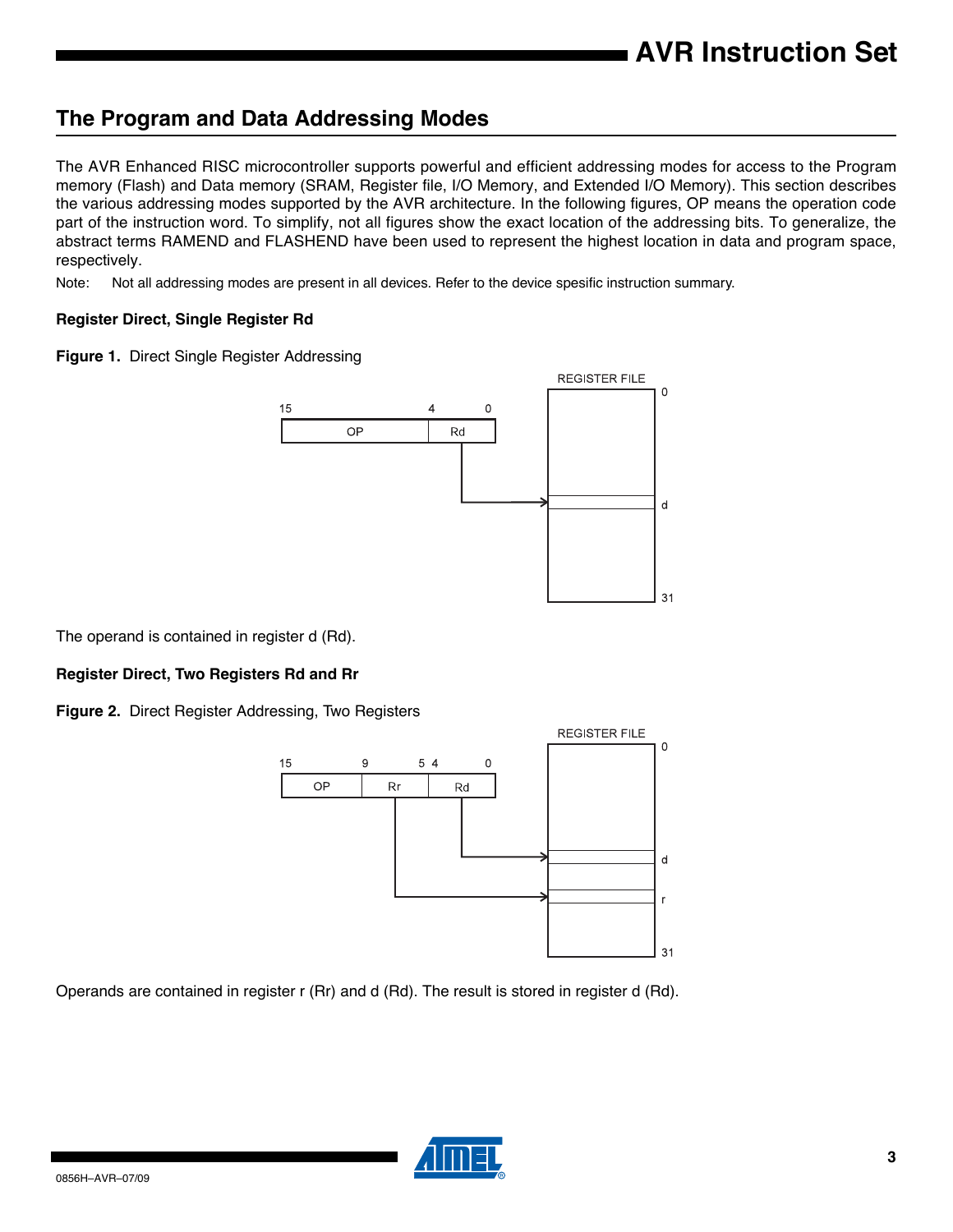

### **I/O Direct**

### **Figure 3.** I/O Direct Addressing



Operand address is contained in 6 bits of the instruction word. n is the destination or source register address.

Note: Some complex AVR Microcontrollers have more peripheral units than can be supported within the 64 locations reserved in the opcode for I/O direct addressing. The extended I/O memory from address 64 to 255 can only be reached by data addressing, not I/O addressing.

### **Data Direct**

**Figure 4.** Direct Data Addressing



A 16-bit Data Address is contained in the 16 LSBs of a two-word instruction. Rd/Rr specify the destination or source register.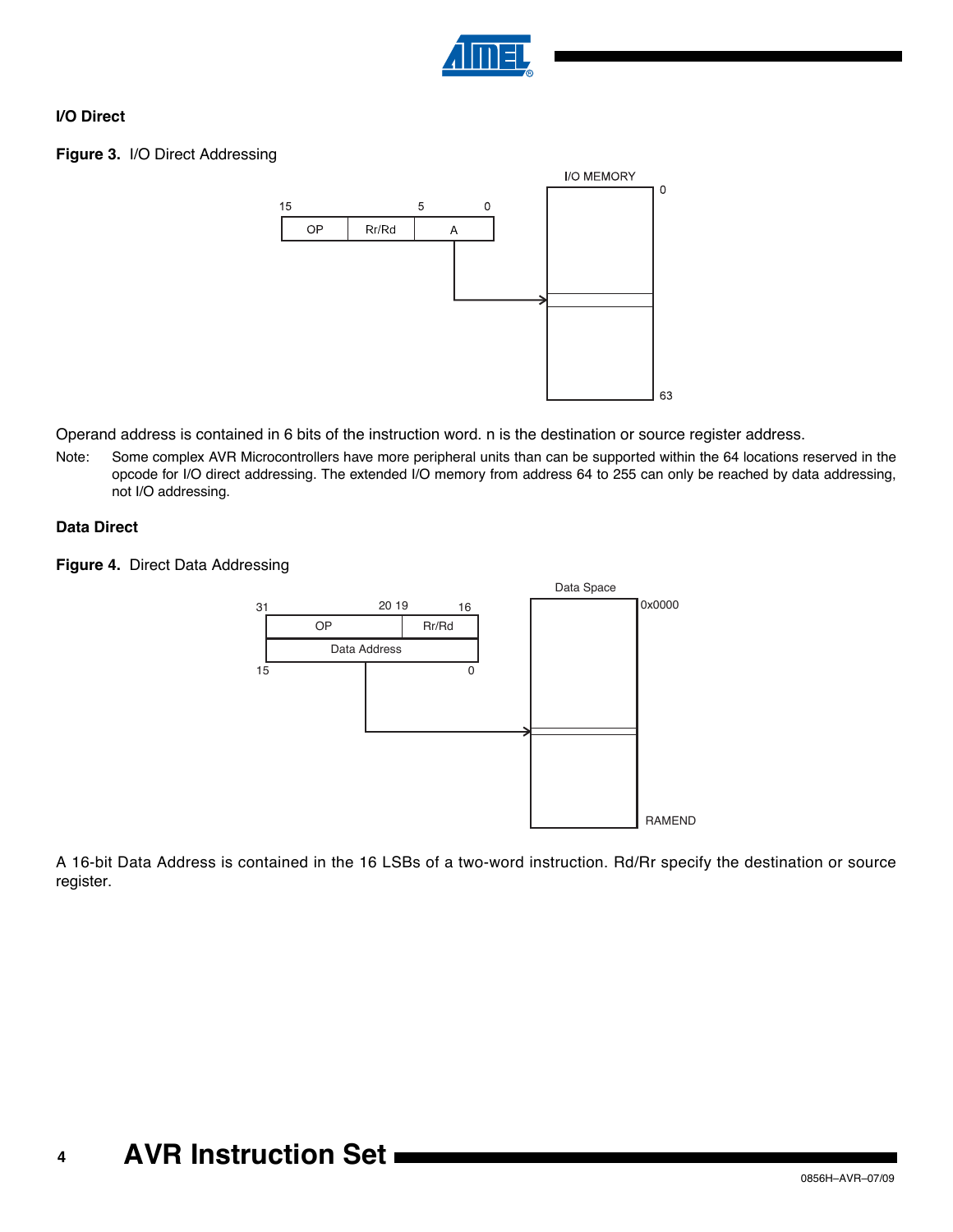### **Data Indirect with Displacement**

**Figure 5.** Data Indirect with Displacement



Operand address is the result of the Y- or Z-register contents added to the address contained in 6 bits of the instruction word. Rd/Rr specify the destination or source register.

### **Data Indirect**

**Figure 6.** Data Indirect Addressing



Operand address is the contents of the X-, Y-, or the Z-register. In AVR devices without SRAM, Data Indirect Addressing is called Register Indirect Addressing. Register Indirect Addressing is a subset of Data Indirect Addressing since the data space form 0 to 31 is the Register File.

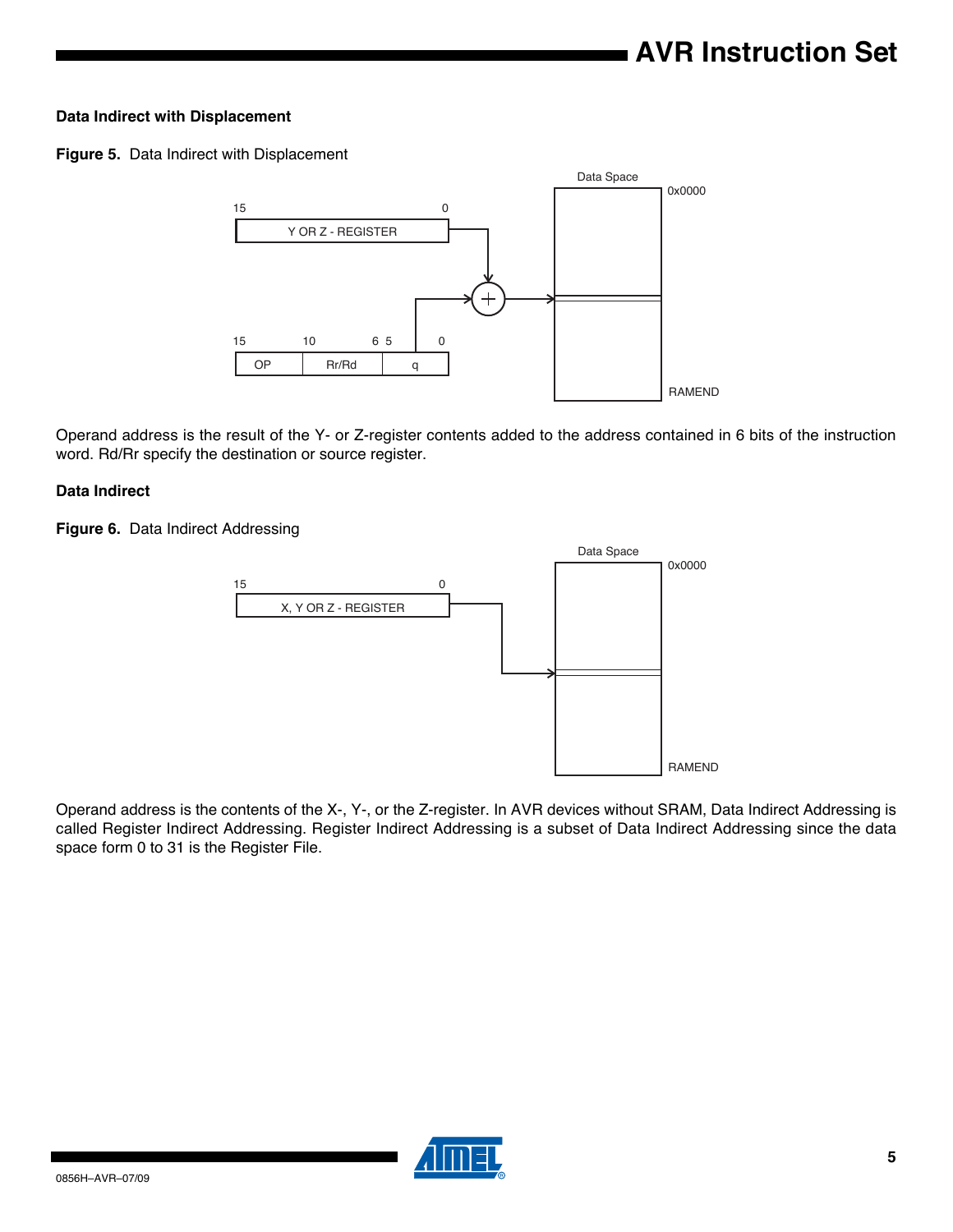

### **Data Indirect with Pre-decrement**

**Figure 7.** Data Indirect Addressing with Pre-decrement



The X,- Y-, or the Z-register is decremented before the operation. Operand address is the decremented contents of the X-, Y-, or the Z-register.

### **Data Indirect with Post-increment**

**Figure 8.** Data Indirect Addressing with Post-increment



The X-, Y-, or the Z-register is incremented after the operation. Operand address is the content of the X-, Y-, or the Z-register prior to incrementing.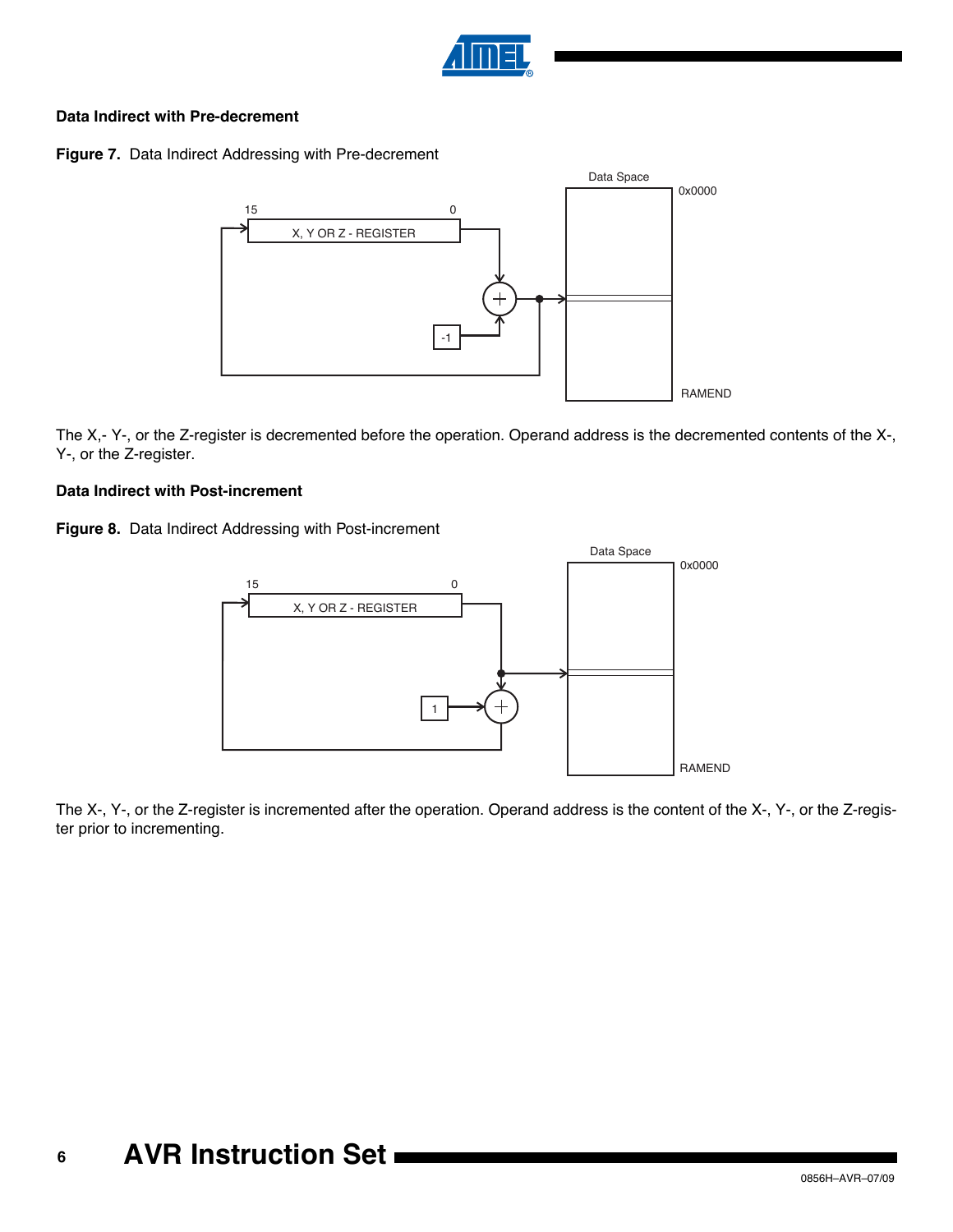### **Program Memory Constant Addressing using the LPM, ELPM, and SPM Instructions**

**Figure 9.** Program Memory Constant Addressing



Constant byte address is specified by the Z-register contents. The 15 MSBs select word address. For LPM, the LSB selects low byte if cleared (LSB = 0) or high byte if set (LSB = 1). For SPM, the LSB should be cleared. If ELPM is used, the RAMPZ Register is used to extend the Z-register.

### **Program Memory with Post-increment using the LPM Z+ and ELPM Z+ Instruction**

**Figure 10.** Program Memory Addressing with Post-increment



Constant byte address is specified by the Z-register contents. The 15 MSBs select word address. The LSB selects low byte if cleared (LSB = 0) or high byte if set (LSB = 1). If ELPM  $Z+$  is used, the RAMPZ Register is used to extend the Z-register.

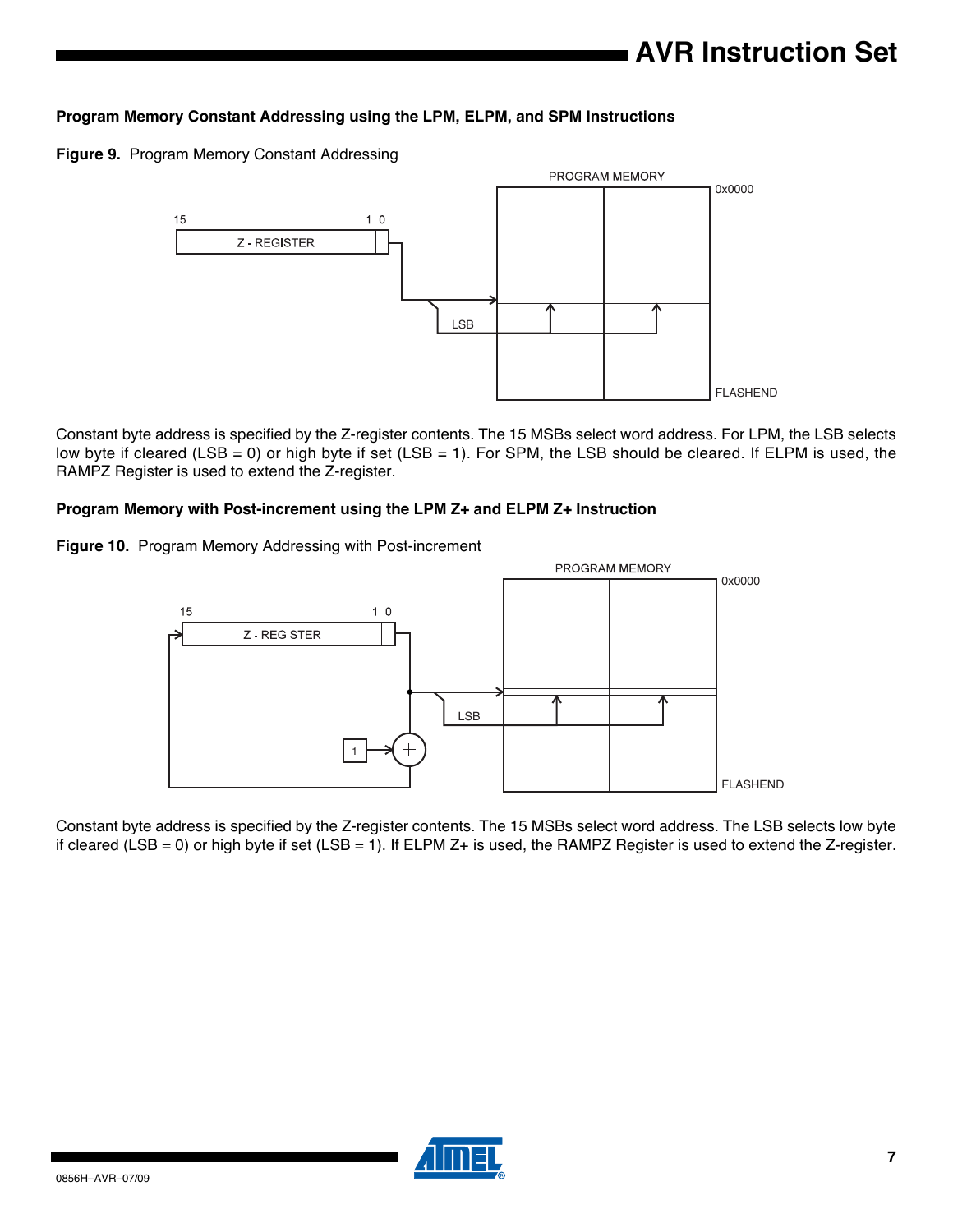

### **Direct Program Addressing, JMP and CALL**

**Figure 11.** Direct Program Memory Addressing



Program execution continues at the address immediate in the instruction word.

### **Indirect Program Addressing, IJMP and ICALL**

**Figure 12.** Indirect Program Memory Addressing



Program execution continues at address contained by the Z-register (i.e., the PC is loaded with the contents of the Zregister).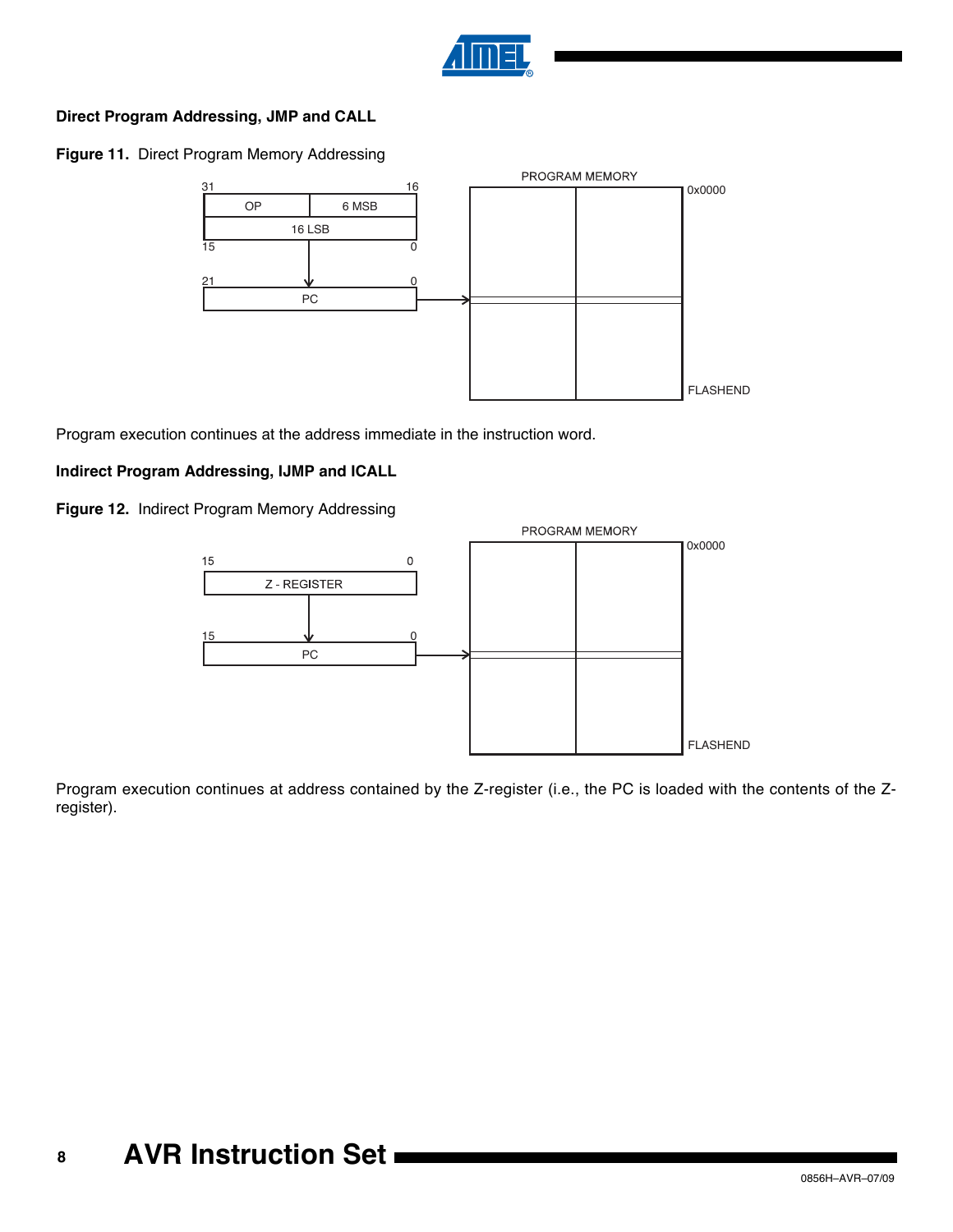### **Relative Program Addressing, RJMP and RCALL**

**Figure 13.** Relative Program Memory Addressing



Program execution continues at address PC + k + 1. The relative address k is from -2048 to 2047.

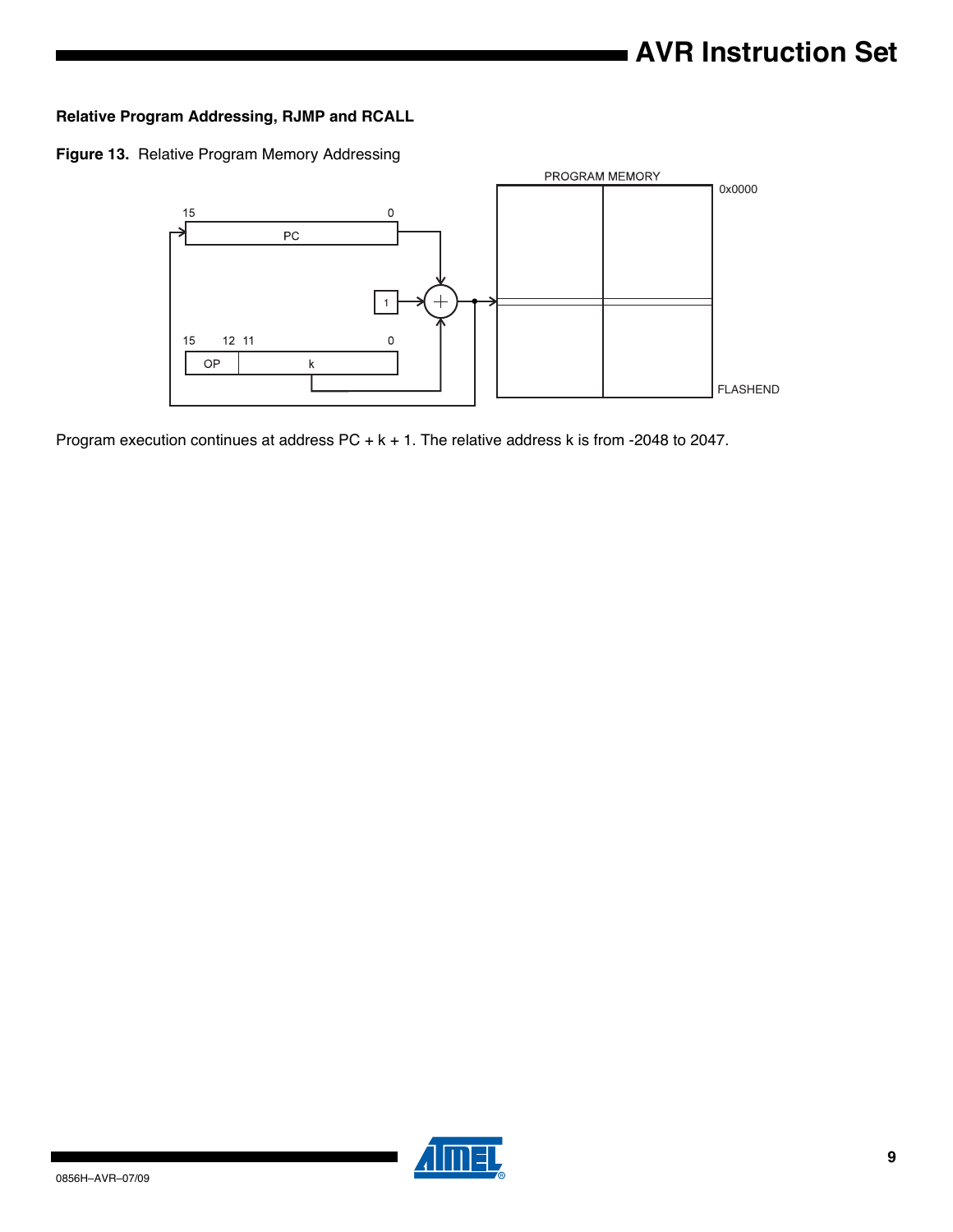

# **Conditional Branch Summary**

| Test         | <b>Boolean</b>             | <b>Mnemonic</b>      | Complementary | <b>Boolean</b>             | <b>Mnemonic</b>   | <b>Comment</b> |
|--------------|----------------------------|----------------------|---------------|----------------------------|-------------------|----------------|
| Rd > Rr      | $Z\bullet(N \oplus V) = 0$ | $BRLT^{(1)}$         | $Rd \leq Rr$  | $Z+(N \oplus V)=1$         | BRGE*             | Signed         |
| Rd<br>Rr     | $(N \oplus V) = 0$         | <b>BRGE</b>          | Rd < Rr       | $(N \oplus V) = 1$         | <b>BRLT</b>       | Signed         |
| $Rd = Rr$    | $Z = 1$                    | <b>BREQ</b>          | $Rd \neq Rr$  | $Z = 0$                    | <b>BRNE</b>       | Signed         |
| $Rd \leq Rr$ | $Z+(N \oplus V)=1$         | B RGE <sup>(1)</sup> | Rd > Rr       | $Z\bullet(N \oplus V) = 0$ | BRLT*             | Signed         |
| Rd < Rr      | $(N \oplus V) = 1$         | <b>BRLT</b>          | $Rd \geq Rr$  | $(N \oplus V) = 0$         | <b>BRGE</b>       | Signed         |
| Rd > Rr      | $C + Z = 0$                | $BRLO^{(1)}$         | $Rd \leq Rr$  | $C + Z = 1$                | BRSH <sup>*</sup> | Unsigned       |
| Rd<br>Rr     | $C = 0$                    | <b>BRSH/BRCC</b>     | Rd < Rr       | $C = 1$                    | <b>BRLO/BRCS</b>  | Unsigned       |
| $Rd = Rr$    | $Z = 1$                    | <b>BREQ</b>          | $Rd \neq Rr$  | $Z = 0$                    | <b>BRNE</b>       | Unsigned       |
| $Rd \leq Rr$ | $C + Z = 1$                | $BRSH^{(1)}$         | Rd > Rr       | $C + Z = 0$                | BRLO*             | Unsigned       |
| Rd < Rr      | $C = 1$                    | <b>BRLO/BRCS</b>     | $Rd \geq Rr$  | $C = 0$                    | <b>BRSH/BRCC</b>  | Unsigned       |
| Carry        | $C = 1$                    | <b>BRCS</b>          | No carry      | $C = 0$                    | <b>BRCC</b>       | Simple         |
| Negative     | $N = 1$                    | <b>BRMI</b>          | Positive      | $N = 0$                    | <b>BRPL</b>       | Simple         |
| Overflow     | $V = 1$                    | <b>BRVS</b>          | No overflow   | $V = 0$                    | <b>BRVC</b>       | Simple         |
| Zero         | $Z = 1$                    | <b>BREQ</b>          | Not zero      | $Z = 0$                    | <b>BRNE</b>       | Simple         |

Note: 1. Interchange Rd and Rr in the operation before the test, i.e., CP Rd, Rr  $\rightarrow$  CP Rr, Rd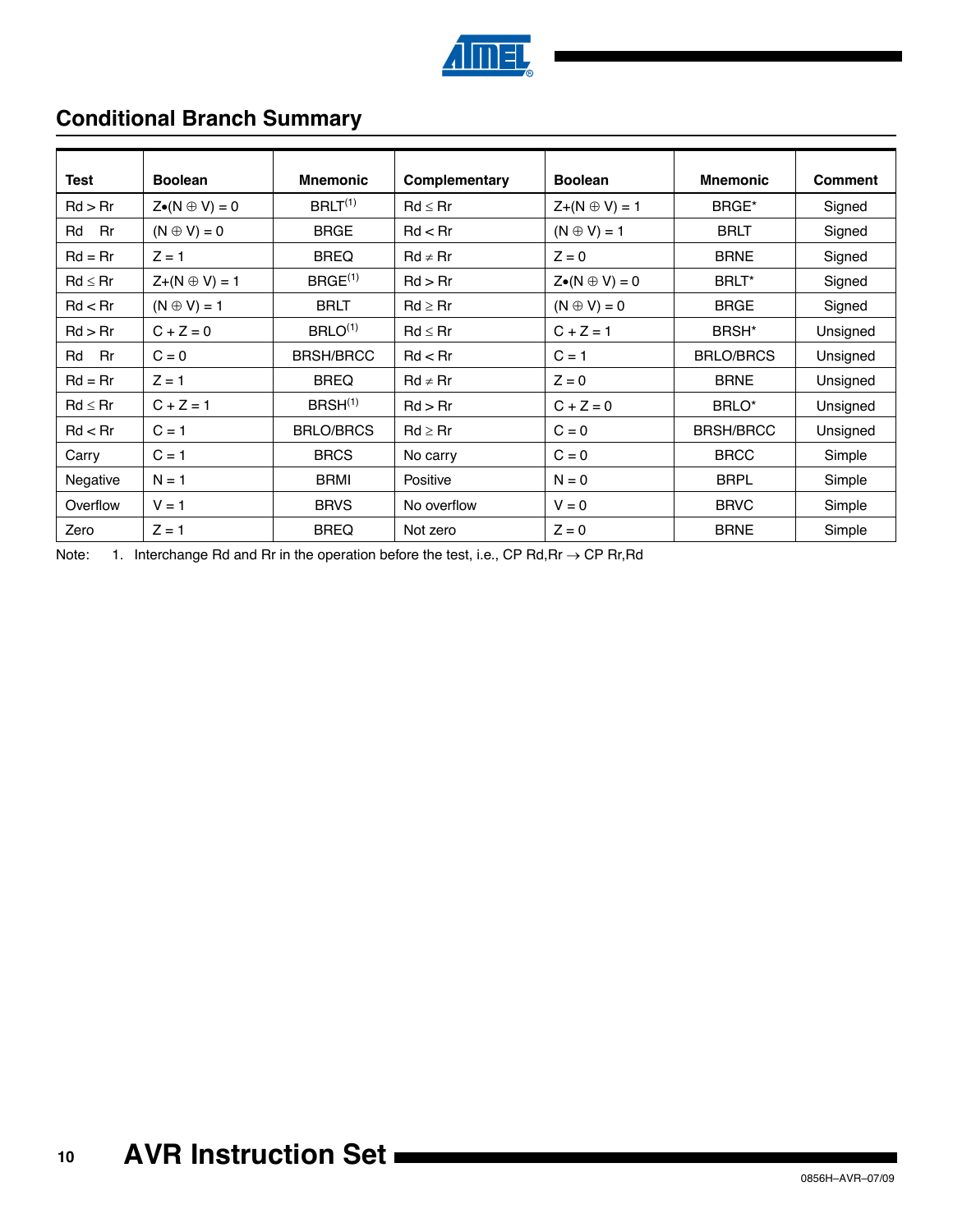# **Complete Instruction Set Summary**

## **Instruction Set Summary**

| <b>Mnemonics</b>      | Operands    | <b>Description</b>                       | Operation                                                 |                              |                                          | Flags                   | #Clocks        | #Clocks<br><b>XMEGA</b> |
|-----------------------|-------------|------------------------------------------|-----------------------------------------------------------|------------------------------|------------------------------------------|-------------------------|----------------|-------------------------|
|                       |             |                                          | <b>Arithmetic and Logic Instructions</b>                  |                              |                                          |                         |                |                         |
| ADD                   | Rd, Rr      | Add without Carry                        | Rd                                                        | $\leftarrow$                 | $Rd + Rr$                                | Z, C, N, V, S, H        | $\mathbf{1}$   |                         |
| <b>ADC</b>            | Rd, Rr      | Add with Carry                           | Rd                                                        | $\leftarrow$                 | $Rd + Rr + C$                            | Z, C, N, V, S, H        | $\mathbf{1}$   |                         |
| ADIW <sup>(1)</sup>   | Rd, K       | Add Immediate to Word                    | Rd                                                        | $\leftarrow$                 | $Rd + 1: Rd + K$                         | Z, C, N, V, S           | $\overline{c}$ |                         |
| <b>SUB</b>            | Rd, Rr      | Subtract without Carry                   | Rd                                                        | $\leftarrow$                 | Rd - Rr                                  | Z, C, N, V, S, H        | 1              |                         |
| <b>SUBI</b>           | Rd, K       | Subtract Immediate                       | Rd                                                        | $\leftarrow$                 | $Rd - K$                                 | Z, C, N, V, S, H        | $\mathbf{1}$   |                         |
| <b>SBC</b>            | Rd, Rr      | Subtract with Carry                      | Rd                                                        | $\leftarrow$                 | Rd - Rr - C                              | Z, C, N, V, S, H        | $\mathbf{1}$   |                         |
| <b>SBCI</b>           | Rd, K       | Subtract Immediate with Carry            | Rd                                                        | $\leftarrow$                 | $Rd - K - C$                             | Z, C, N, V, S, H        | $\mathbf{1}$   |                         |
| SBIW <sup>(1)</sup>   | Rd, K       | Subtract Immediate from Word             | $Rd + 1: Rd$                                              | $\leftarrow$                 | $Rd + 1: Rd - K$                         | Z, C, N, V, S           | 2              |                         |
| AND                   | Rd, Rr      | Logical AND                              | Rd                                                        | $\leftarrow$                 | Rd • Rr                                  | Z, N, V, S              | $\mathbf{1}$   |                         |
| <b>ANDI</b>           | Rd, K       | Logical AND with Immediate               | Rd                                                        | $\leftarrow$                 | $Rd \bullet K$                           | Z, N, V, S              | $\mathbf{1}$   |                         |
| OR                    | Rd, Rr      | Logical OR                               | Rd                                                        | $\leftarrow$                 | Rd v Rr                                  | Z, N, V, S              | $\mathbf{1}$   |                         |
| ORI                   | Rd, K       | Logical OR with Immediate                | Rd                                                        | $\leftarrow$                 | Rd v K                                   | Z, N, V, S              | $\mathbf{1}$   |                         |
| EOR                   | Rd, Rr      | <b>Exclusive OR</b>                      | Rd                                                        | $\leftarrow$                 | $Rd \oplus Rr$                           | Z, N, V, S              | $\mathbf{1}$   |                         |
| COM                   | Rd          | One's Complement                         | Rd                                                        | $\leftarrow$                 | \$FF-Rd                                  | Z, C, N, V, S           | $\mathbf{1}$   |                         |
| <b>NEG</b>            | Rd          | Two's Complement                         | Rd                                                        | $\leftarrow$                 | $$00 - Rd$                               | Z, C, N, V, S, H        | $\mathbf{1}$   |                         |
| <b>SBR</b>            | Rd,K        | Set Bit(s) in Register                   | Rd                                                        | $\leftarrow$                 | Rd v K                                   | Z, N, V, S              | $\mathbf{1}$   |                         |
| CBR                   | Rd,K        | Clear Bit(s) in Register                 | Rd                                                        | $\leftarrow$                 | $Rd \bullet (\$FFh - K)$                 | Z, N, V, S              | $\mathbf{1}$   |                         |
| <b>INC</b>            | Rd          | Increment                                | Rd                                                        | $\leftarrow$                 | $Rd + 1$                                 | Z, N, V, S              | $\mathbf{1}$   |                         |
| DEC                   | Rd          | Decrement                                | Rd                                                        | $\leftarrow$                 | $Rd - 1$                                 | Z, N, V, S              | $\mathbf{1}$   |                         |
| TST                   | Rd          | Test for Zero or Minus                   | Rd                                                        | $\leftarrow$                 | Rd • Rd                                  | Z, N, V, S              | $\mathbf{1}$   |                         |
| <b>CLR</b>            | Rd          | Clear Register                           | Rd                                                        | $\leftarrow$                 | $Rd \oplus Rd$                           | Z, N, V, S              | $\mathbf{1}$   |                         |
| SER                   | Rd          | Set Register                             | Rd                                                        | $\leftarrow$                 | \$FF                                     | None                    | $\mathbf{1}$   |                         |
| MUL <sup>(1)</sup>    | Rd, Rr      | <b>Multiply Unsigned</b>                 | R1:R0                                                     | $\leftarrow$                 | $Rd \times Rr$ (UU)                      | Z,C                     | $\overline{c}$ |                         |
| MULS <sup>(1)</sup>   | Rd, Rr      | <b>Multiply Signed</b>                   | R1:R0                                                     | $\leftarrow$                 | Rd x Rr (SS)                             | Z,C                     | $\overline{c}$ |                         |
| MULSU <sup>(1)</sup>  | Rd, Rr      | Multiply Signed with Unsigned            | R1:R0                                                     | $\leftarrow$                 | Rd x Rr (SU)                             | Z,C                     | $\overline{c}$ |                         |
| FMUL <sup>(1)</sup>   | Rd, Rr      | Fractional Multiply Unsigned             | R1:R0                                                     | $\leftarrow$                 | Rd x Rr<<1 (UU)                          | Z,C                     | $\overline{2}$ |                         |
| FMULS <sup>(1)</sup>  | Rd, Rr      | <b>Fractional Multiply Signed</b>        | R1:R0                                                     | $\leftarrow$                 | $Rd \times Rr \ll 1$ (SS)                | Z, C                    | $\overline{c}$ |                         |
| FMULSU <sup>(1)</sup> | Rd, Rr      | Fractional Multiply Signed with Unsigned | R1:R0                                                     | $\leftarrow$                 | $Rd \times Rr \ll 1$ (SU)                | $\mathsf{Z},\mathsf{C}$ | $\overline{c}$ |                         |
| <b>DES</b>            | Κ           | Data Encryption                          | if $(H = 0)$ then R15:R0<br>else if $(H = 1)$ then R15:R0 | $\leftarrow$<br>$\leftarrow$ | Encrypt(R15:R0, K)<br>Decrypt(R15:R0, K) |                         |                | 1/2                     |
|                       |             |                                          | <b>Branch Instructions</b>                                |                              |                                          |                         |                |                         |
| <b>RJMP</b>           | $\mathsf k$ | Relative Jump                            | PC                                                        |                              | $\leftarrow$ PC+k+1                      | None                    | $\overline{c}$ |                         |
| $IJMP^{(1)}$          |             | Indirect Jump to (Z)                     | PC(15:0)<br>PC(21:16)                                     | $\leftarrow$<br>$\leftarrow$ | Z,<br>0                                  | None                    | $\overline{c}$ |                         |
| EIMP <sup>(1)</sup>   |             | Extended Indirect Jump to (Z)            | PC(15:0)<br>PC(21:16)                                     | $\leftarrow$<br>$\leftarrow$ | Z,<br>EIND                               | None                    | $\overline{c}$ |                         |
| JMP <sup>(1)</sup>    | $\sf k$     | Jump                                     | PC                                                        | $\leftarrow$ k               |                                          | None                    | 3              |                         |

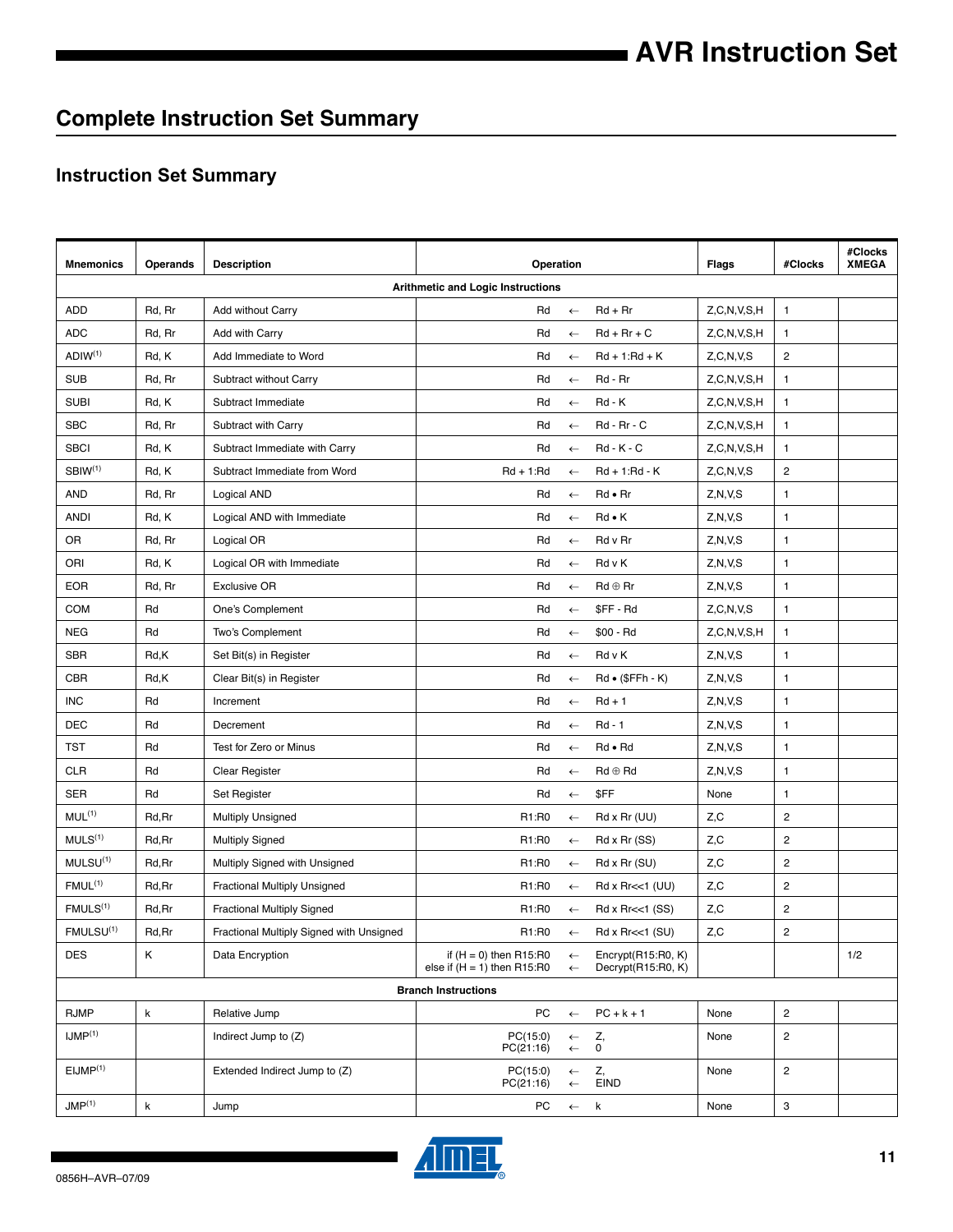

| <b>Mnemonics</b>      | Operands    | <b>Description</b>                  | Operation                         |                              |                     | Flags            | #Clocks           | #Clocks<br><b>XMEGA</b> |
|-----------------------|-------------|-------------------------------------|-----------------------------------|------------------------------|---------------------|------------------|-------------------|-------------------------|
| <b>RCALL</b>          | k           | <b>Relative Call Subroutine</b>     | PC                                | $\leftarrow$                 | $PC + k + 1$        | None             | $3/4^{(3)(5)}$    | $2/3^{(3)}$             |
| ICALL <sup>(1)</sup>  |             | Indirect Call to (Z)                | PC(15:0)<br>PC(21:16)             | $\leftarrow$<br>$\leftarrow$ | Z,<br>$\mathbf 0$   | None             | $3/4^{(3)}$       | $2/3^{(3)}$             |
| EICALL <sup>(1)</sup> |             | Extended Indirect Call to (Z)       | PC(15:0)<br>PC(21:16)             | $\leftarrow$<br>$\leftarrow$ | Z,<br><b>EIND</b>   | None             | $4^{(3)}$         | $3^{(3)}$               |
| CALL <sup>(1)</sup>   | k           | call Subroutine                     | PС                                | $\leftarrow$                 | k                   | None             | $4/5^{(3)}$       | $3/4^{(3)}$             |
| <b>RET</b>            |             | Subroutine Return                   | PC                                | $\leftarrow$                 | <b>STACK</b>        | None             | $4/5^{(3)}$       |                         |
| RETI                  |             | Interrupt Return                    | PC                                | $\leftarrow$                 | <b>STACK</b>        | $\mathbf{I}$     | $4/5^{(3)}$       |                         |
| <b>CPSE</b>           | Rd, Rr      | Compare, Skip if Equal              | if $(Rd = Rr) PC$                 | $\leftarrow$                 | $PC + 2$ or 3       | None             | 1/2/3             |                         |
| CP                    | Rd, Rr      | Compare                             | Rd - Rr                           |                              |                     | Z, C, N, V, S, H | $\mathbf{1}$      |                         |
| <b>CPC</b>            | Rd, Rr      | Compare with Carry                  | Rd - Rr - C                       |                              |                     | Z, C, N, V, S, H | $\mathbf{1}$      |                         |
| CPI                   | Rd,K        | Compare with Immediate              | Rd - K                            |                              |                     | Z, C, N, V, S, H | $\mathbf{1}$      |                         |
| <b>SBRC</b>           | Rr, b       | Skip if Bit in Register Cleared     | if $(Rr(b) = 0) PC$               | $\leftarrow$                 | $PC + 2$ or 3       | None             | 1/2/3             |                         |
| <b>SBRS</b>           | Rr, b       | Skip if Bit in Register Set         | if $(Rr(b) = 1) PC$               | $\leftarrow$                 | $PC + 2$ or 3       | None             | 1/2/3             |                         |
| <b>SBIC</b>           | A, b        | Skip if Bit in I/O Register Cleared | if $(I/O(A,b) = 0) PC$            | $\leftarrow$                 | $PC + 2$ or 3       | None             | 1/2/3             | 2/3/4                   |
| <b>SBIS</b>           | A, b        | Skip if Bit in I/O Register Set     | If $(I/O(A,b) = 1) PC$            | $\leftarrow$                 | $PC + 2$ or 3       | None             | 1/2/3             | 2/3/4                   |
| <b>BRBS</b>           | s, k        | Branch if Status Flag Set           | if $(SREG(s) = 1)$ then PC        | $\leftarrow$                 | $PC + k + 1$        | None             | 1/2               |                         |
| <b>BRBC</b>           | s, k        | Branch if Status Flag Cleared       | if $(SREG(s) = 0)$ then PC        | $\leftarrow$                 | $PC + k + 1$        | None             | 1/2               |                         |
| <b>BREQ</b>           | k           | <b>Branch if Equal</b>              | if $(Z = 1)$ then PC              | $\leftarrow$                 | $PC + k + 1$        | None             | 1/2               |                         |
| <b>BRNE</b>           | k           | <b>Branch if Not Equal</b>          | if $(Z = 0)$ then PC              | $\leftarrow$                 | $PC + k + 1$        | None             | 1/2               |                         |
| <b>BRCS</b>           | k           | <b>Branch if Carry Set</b>          | if $(C = 1)$ then PC              | $\leftarrow$                 | $PC + k + 1$        | None             | 1/2               |                         |
| <b>BRCC</b>           | k           | <b>Branch if Carry Cleared</b>      | if $(C = 0)$ then PC              | $\leftarrow$                 | $PC + k + 1$        | None             | 1/2               |                         |
| <b>BRSH</b>           | k           | Branch if Same or Higher            | if $(C = 0)$ then PC              | $\leftarrow$                 | $PC + k + 1$        | None             | 1/2               |                         |
| <b>BRLO</b>           | k           | Branch if Lower                     | if $(C = 1)$ then PC              | $\leftarrow$                 | $PC + k + 1$        | None             | 1/2               |                         |
| <b>BRMI</b>           | k           | <b>Branch if Minus</b>              | if $(N = 1)$ then PC              | $\leftarrow$                 | $PC + k + 1$        | None             | 1/2               |                         |
| <b>BRPL</b>           | k           | <b>Branch if Plus</b>               | if $(N = 0)$ then PC              | $\leftarrow$                 | $PC + k + 1$        | None             | 1/2               |                         |
| <b>BRGE</b>           | k           | Branch if Greater or Equal, Signed  | if $(N \oplus V = 0)$ then PC     | $\leftarrow$                 | $PC + k + 1$        | None             | 1/2               |                         |
| <b>BRLT</b>           | k           | Branch if Less Than, Signed         | if $(N \oplus V = 1)$ then PC     | $\leftarrow$                 | $PC + k + 1$        | None             | 1/2               |                         |
| <b>BRHS</b>           | $\mathsf k$ | Branch if Half Carry Flag Set       | if $(H = 1)$ then PC              | $\leftarrow$                 | $PC + k + 1$        | None             | 1/2               |                         |
| <b>BRHC</b>           | k           | Branch if Half Carry Flag Cleared   | if $(H = 0)$ then PC $\leftarrow$ |                              | $PC + k + 1$        | None             | 1/2               |                         |
| <b>BRTS</b>           | k           | Branch if T Flag Set                | if $(T = 1)$ then PC              | $\leftarrow$                 | $PC + k + 1$        | None             | 1/2               |                         |
| <b>BRTC</b>           | k           | Branch if T Flag Cleared            | if $(T = 0)$ then PC              | $\leftarrow$                 | $PC + k + 1$        | None             | 1/2               |                         |
| <b>BRVS</b>           | k           | Branch if Overflow Flag is Set      | if $(V = 1)$ then PC              | $\leftarrow$                 | $PC + k + 1$        | None             | 1/2               |                         |
| <b>BRVC</b>           | k           | Branch if Overflow Flag is Cleared  | if $(V = 0)$ then PC              | $\leftarrow$                 | $PC + k + 1$        | None             | 1/2               |                         |
| BRIE                  | k           | Branch if Interrupt Enabled         | if $(l = 1)$ then PC              | $\leftarrow$                 | $PC + k + 1$        | None             | 1/2               |                         |
| <b>BRID</b>           | k           | Branch if Interrupt Disabled        | if $(I = 0)$ then PC              |                              | $\leftarrow$ PC+k+1 | None             | 1/2               |                         |
|                       |             |                                     | <b>Data Transfer Instructions</b> |                              |                     |                  |                   |                         |
| <b>MOV</b>            | Rd, Rr      | Copy Register                       | Rd                                |                              | $\leftarrow$ Rr     | None             | $\mathbf{1}$      |                         |
| $MOVW^{(1)}$          | Rd, Rr      | Copy Register Pair                  | Rd+1:Rd                           | $\leftarrow$                 | Rr+1:Rr             | None             | $\mathbf{1}$      |                         |
| LDI                   | Rd, K       | Load Immediate                      | Rd                                | $\leftarrow$                 | K                   | None             | $\mathbf{1}$      |                         |
| LDS <sup>(1)</sup>    | Rd, k       | Load Direct from data space         | Rd                                | $\leftarrow$                 | (k)                 | None             | $1^{(5)}/2^{(3)}$ | $2^{(3)(4)}$            |
| LD <sup>(2)</sup>     | Rd, X       | Load Indirect                       | Rd                                | $\leftarrow$                 | (X)                 | None             | $1^{(5)}2^{(3)}$  | $1^{(3)(4)}$            |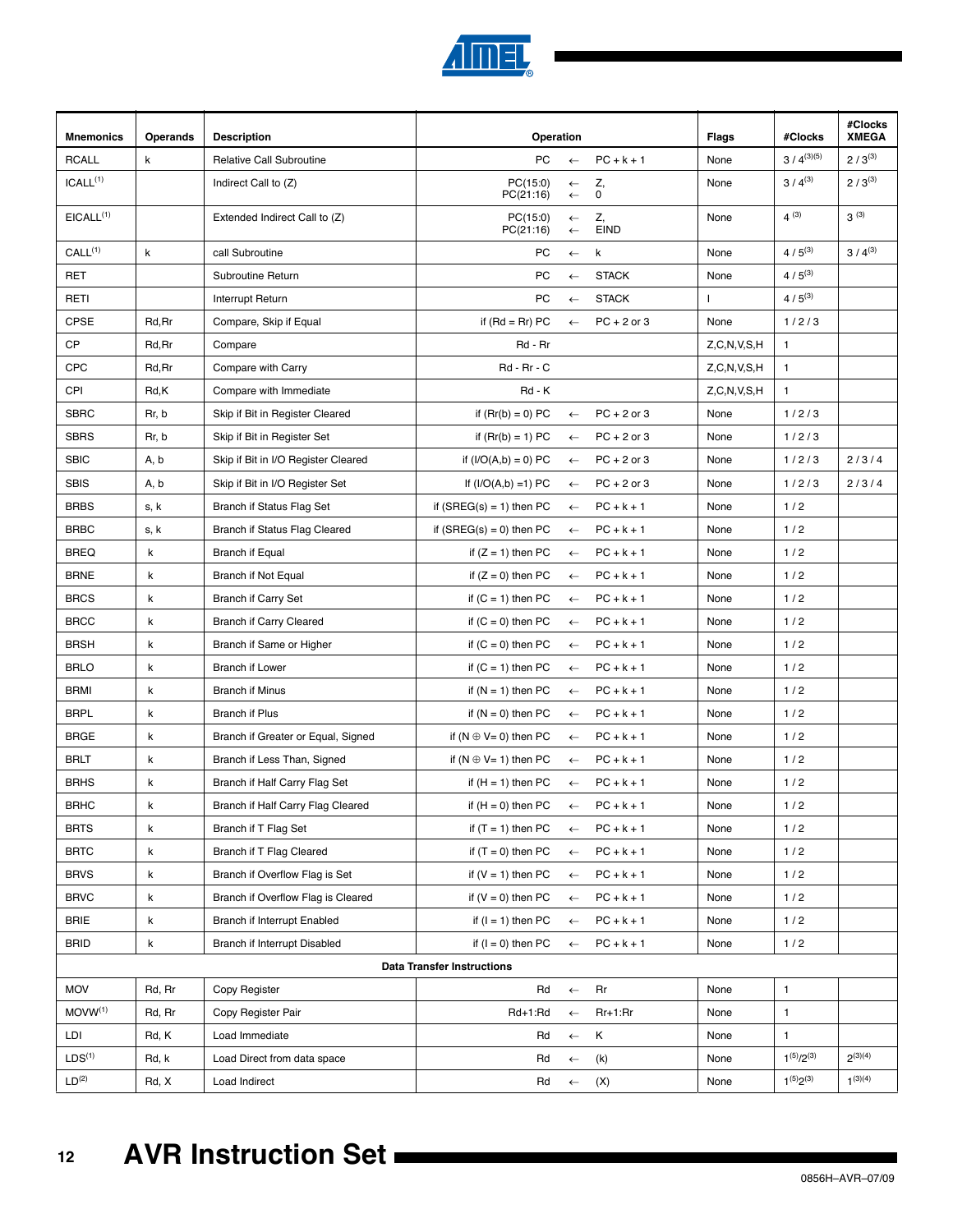# **AVR Instruction Set**

| <b>Mnemonics</b>      | <b>Operands</b> | <b>Description</b>                                 | Operation                                   |                              |                       | Flags | #Clocks           | #Clocks<br><b>XMEGA</b>  |
|-----------------------|-----------------|----------------------------------------------------|---------------------------------------------|------------------------------|-----------------------|-------|-------------------|--------------------------|
| LD <sup>(2)</sup>     | $Rd, X+$        | Load Indirect and Post-Increment                   | Rd<br>X                                     | $\leftarrow$<br>$\leftarrow$ | (X)<br>$X + 1$        | None  | $2^{(3)}$         | $1^{(3)(4)}$             |
| LD <sup>(2)</sup>     | $Rd, -X$        | Load Indirect and Pre-Decrement                    | $X \leftarrow X - 1$<br>$Rd \leftarrow (X)$ | $\leftarrow$<br>$\leftarrow$ | $X - 1$<br>(X)        | None  | $2^{(3)}/3^{(5)}$ | $2^{(3)(4)}$             |
| LD <sup>(2)</sup>     | Rd, Y           | Load Indirect                                      | $Rd \leftarrow (Y)$                         | $\leftarrow$                 | (Y)                   | None  | $1^{(5)}/2^{(3)}$ | $1^{(3)(4)}$             |
| LD <sup>(2)</sup>     | $Rd, Y+$        | Load Indirect and Post-Increment                   | Rd<br>Y                                     | $\leftarrow$<br>$\leftarrow$ | (Y)<br>$Y + 1$        | None  | $2^{(3)}$         | $1^{(3)(4)}$             |
| LD <sup>(2)</sup>     | $Rd, -Y$        | Load Indirect and Pre-Decrement                    | Υ<br>Rd                                     | $\leftarrow$<br>$\leftarrow$ | $Y - 1$<br>(Y)        | None  | $2^{(3)}/3^{(5)}$ | $2^{(3)(4)}$             |
| LDD <sup>(1)</sup>    | Rd, Y+q         | Load Indirect with Displacement                    | Rd                                          | $\leftarrow$                 | $(Y + q)$             | None  | $2^{(3)}$         | $2^{(3)(4)}$             |
| LD <sup>(2)</sup>     | Rd, Z           | Load Indirect                                      | Rd                                          | $\leftarrow$                 | (Z)                   | None  | $1^{(5)}/2^{(3)}$ | $1^{(3)(4)}$             |
| LD <sup>(2)</sup>     | $Rd, Z+$        | Load Indirect and Post-Increment                   | Rd<br>Z                                     | $\leftarrow$<br>$\leftarrow$ | (Z),<br>$Z+1$         | None  | $2^{(3)}$         | $1^{(3)(4)}$             |
| LD <sup>(2)</sup>     | $Rd, -Z$        | Load Indirect and Pre-Decrement                    | Z<br>Rd                                     | $\leftarrow$<br>$\leftarrow$ | $Z - 1$ ,<br>(Z)      | None  | $2^{(3)}/3^{(5)}$ | $2^{(3)(4)}$             |
| LDD <sup>(1)</sup>    | $Rd, Z+q$       | Load Indirect with Displacement                    | Rd                                          | $\leftarrow$                 | $(Z + q)$             | None  | $2^{(3)}$         | $2^{(3)(4)}$             |
| STS <sup>(1)</sup>    | k, Rr           | Store Direct to Data Space                         | (k)                                         | $\leftarrow$                 | Rd                    | None  | $1^{(5)}/2^{(3)}$ | $2^{(3)}$                |
| ST <sup>(2)</sup>     | X, Rr           | Store Indirect                                     | (X)                                         | $\leftarrow$                 | Rr                    | None  | $1^{(5)}/2^{(3)}$ | $1^{(3)}$                |
| ST <sup>(2)</sup>     | $X_{+}$ , Rr    | Store Indirect and Post-Increment                  | (X)<br>X                                    | $\leftarrow$<br>$\leftarrow$ | Rr,<br>$X + 1$        | None  | $1^{(5)}/2^{(3)}$ | $1^{(3)}$                |
| ST <sup>(2)</sup>     | $-X$ , $Rr$     | Store Indirect and Pre-Decrement                   | х<br>(X)                                    | $\leftarrow$<br>$\leftarrow$ | $X - 1$<br>Rr         | None  | $2^{(3)}$         | $2^{(3)}$                |
| ST <sup>(2)</sup>     | Y, Rr           | Store Indirect                                     | (Y)                                         | $\leftarrow$                 | Rr                    | None  | $1^{(5)}/2^{(3)}$ | $1^{(3)}$                |
| ST <sup>(2)</sup>     | $Y_{+}$ , Rr    | Store Indirect and Post-Increment                  | (Y)<br>Y                                    | $\leftarrow$<br>$\leftarrow$ | Rr,<br>$Y + 1$        | None  | $1^{(5)}/2^{(3)}$ | $1^{(3)}$                |
| ST <sup>(2)</sup>     | -Y, Rr          | Store Indirect and Pre-Decrement                   | Υ<br>(Y)                                    | $\leftarrow$<br>$\leftarrow$ | $Y - 1$ ,<br>Rr       | None  | $2^{(3)}$         | $2^{(3)}$                |
| $STD^{(1)}$           | Y+q, Rr         | Store Indirect with Displacement                   | $(Y + q)$                                   | $\leftarrow$                 | Rr                    | None  | $2^{(3)}$         | $2^{(3)}$                |
| ST <sup>(2)</sup>     | Z, Rr           | Store Indirect                                     | (Z)                                         | $\leftarrow$                 | Rr                    | None  | $1^{(5)}/2^{(3)}$ | $1^{(3)}$                |
| ST <sup>(2)</sup>     | $Z_{+}$ , Rr    | Store Indirect and Post-Increment                  | (Z)<br>Z                                    | $\leftarrow$<br>$\leftarrow$ | Rr<br>$Z + 1$         | None  | $1^{(5)}/2^{(3)}$ | $1^{(3)}$                |
| ST <sup>(2)</sup>     | -Z, Rr          | Store Indirect and Pre-Decrement                   | Ζ                                           | $\leftarrow$                 | $Z - 1$               | None  | $2^{(3)}$         | $2^{(3)}$                |
| $STD^{(1)}$           | $Z+q, Rr$       | Store Indirect with Displacement                   | $(Z + q)$                                   | $\leftarrow$                 | Rr                    | None  | $2^{(3)}$         | $2^{(3)}$                |
| $LPM^{(1)(2)}$        |                 | <b>Load Program Memory</b>                         | R0                                          | $\leftarrow$                 | (Z)                   | None  | 3                 | 3                        |
| LPM <sup>(1)(2)</sup> | Rd, Z           | <b>Load Program Memory</b>                         | Rd                                          | $\leftarrow$                 | (Z)                   | None  | 3                 | 3                        |
| LPM <sup>(1)(2)</sup> | $Rd, Z+$        | Load Program Memory and Post-<br>Increment         | Rd<br>Z                                     | $\leftarrow$<br>$\leftarrow$ | (Z),<br>$Z + 1$       | None  | 3                 | 3                        |
| ELPM <sup>(1)</sup>   |                 | <b>Extended Load Program Memory</b>                | R0                                          | $\leftarrow$                 | (RAMPZ:Z)             | None  | 3                 |                          |
| ELPM <sup>(1)</sup>   | Rd, Z           | <b>Extended Load Program Memory</b>                | Rd                                          | $\leftarrow$                 | (RAMPZ:Z)             | None  | 3                 |                          |
| ELPM <sup>(1)</sup>   | $Rd, Z+$        | Extended Load Program Memory and<br>Post-Increment | Rd<br>Z                                     | $\leftarrow$<br>$\leftarrow$ | (RAMPZ:Z),<br>$Z + 1$ | None  | 3                 |                          |
| SPM <sup>(1)</sup>    |                 | <b>Store Program Memory</b>                        | (RAMPZ:Z)                                   | $\leftarrow$                 | R1:R0                 | None  | $\blacksquare$    | $\overline{\phantom{a}}$ |
| SPM <sup>(1)</sup>    | $Z+$            | Store Program Memory and Post-<br>Increment by 2   | (RAMPZ:Z)<br>Ζ                              | $\leftarrow$<br>$\leftarrow$ | R1:R0,<br>$Z + 2$     | None  | $\blacksquare$    | ÷,                       |
| IN                    | Rd, A           | In From I/O Location                               | Rd                                          | $\leftarrow$                 | I/O(A)                | None  | $\mathbf{1}$      |                          |
| OUT                   | A, Rr           | Out To I/O Location                                | I/O(A)                                      | $\leftarrow$                 | Rr                    | None  | $\mathbf{1}$      |                          |
| PUSH <sup>(1)</sup>   | Rr              | Push Register on Stack                             | <b>STACK</b>                                | $\leftarrow$                 | Rr                    | None  | $\overline{c}$    | $1^{(3)}$                |
| POP <sup>(1)</sup>    | Rd              | Pop Register from Stack                            | Rd                                          | $\leftarrow$                 | <b>STACK</b>          | None  | $\overline{2}$    | $2^{(3)}$                |



▊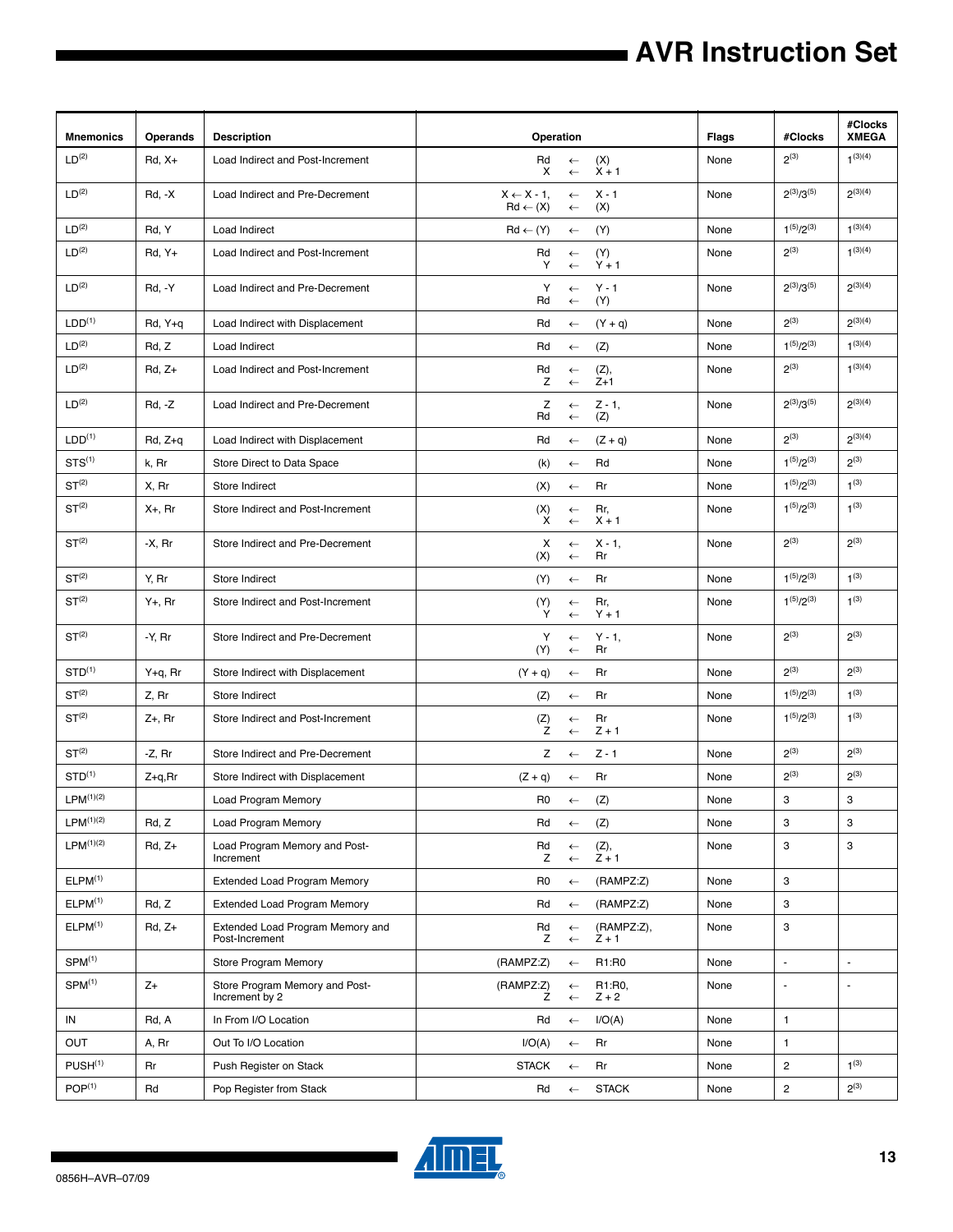

| <b>Mnemonics</b>     | <b>Operands</b> | <b>Description</b>              | Operation                                                                                           | Flags         | #Clocks      | #Clocks<br><b>XMEGA</b> |
|----------------------|-----------------|---------------------------------|-----------------------------------------------------------------------------------------------------|---------------|--------------|-------------------------|
|                      |                 |                                 | <b>Bit and Bit-test Instructions</b>                                                                |               |              |                         |
| <b>LSL</b>           | Rd              | Logical Shift Left              | $Rd(n+1)$<br>$Rd(n)$ ,<br>$\leftarrow$<br>Rd(0)<br>0,<br>$\leftarrow$<br>C<br>Rd(7)<br>$\leftarrow$ | Z, C, N, V, H | $\mathbf{1}$ |                         |
| <b>LSR</b>           | Rd              | Logical Shift Right             | $Rd(n+1)$ ,<br>Rd(n)<br>$\leftarrow$<br>Rd(7)<br>0,<br>$\leftarrow$<br>C<br>Rd(0)<br>$\leftarrow$   | Z, C, N, V    | $\mathbf{1}$ |                         |
| ROL                  | Rd              | Rotate Left Through Carry       | C,<br>Rd(0)<br>$\leftarrow$<br>$Rd(n)$ ,<br>$Rd(n+1)$<br>$\leftarrow$<br>C<br>Rd(7)<br>$\leftarrow$ | Z, C, N, V, H | $\mathbf{1}$ |                         |
| <b>ROR</b>           | Rd              | Rotate Right Through Carry      | C,<br>Rd(7)<br>$\leftarrow$<br>Rd(n)<br>$Rd(n+1),$<br>$\leftarrow$<br>C<br>Rd(0)<br>$\leftarrow$    | Z, C, N, V    | $\mathbf{1}$ |                         |
| <b>ASR</b>           | Rd              | Arithmetic Shift Right          | Rd(n)<br>$Rd(n+1), n=06$<br>$\leftarrow$                                                            | Z, C, N, V    | $\mathbf{1}$ |                         |
| <b>SWAP</b>          | Rd              | Swap Nibbles                    | Rd(30)<br>Rd(74)<br>$\leftrightarrow$                                                               | None          | $\mathbf{1}$ |                         |
| <b>BSET</b>          | $\mathsf{s}$    | Flag Set                        | SREG(s)<br>$\overline{1}$<br>$\leftarrow$                                                           | SREG(s)       | $\mathbf{1}$ |                         |
| <b>BCLR</b>          | $\mathsf{s}$    | Flag Clear                      | SREG(s)<br>$\overline{\mathbf{0}}$<br>$\leftarrow$                                                  | SREG(s)       | $\mathbf{1}$ |                         |
| <b>SBI</b>           | A, b            | Set Bit in I/O Register         | I/O(A, b)<br>$\overline{1}$<br>$\leftarrow$                                                         | None          | $1^{(5)}2$   | $\mathbf{1}$            |
| CBI                  | A, b            | Clear Bit in I/O Register       | I/O(A, b)<br>$\mathbf 0$<br>$\leftarrow$                                                            | None          | $1^{(5)}/2$  | $\mathbf{1}$            |
| <b>BST</b>           | Rr, b           | Bit Store from Register to T    | Τ<br>Rr(b)<br>$\leftarrow$                                                                          | $\mathsf T$   | $\mathbf{1}$ |                         |
| <b>BLD</b>           | Rd, b           | Bit load from T to Register     | Τ<br>Rd(b)<br>$\leftarrow$                                                                          | None          | $\mathbf{1}$ |                         |
| <b>SEC</b>           |                 | Set Carry                       | C<br>$\overline{1}$<br>$\leftarrow$                                                                 | $\mathbf C$   | $\mathbf{1}$ |                         |
| <b>CLC</b>           |                 | Clear Carry                     | C<br>$\overline{0}$<br>$\leftarrow$                                                                 | ${\bf C}$     | $\mathbf{1}$ |                         |
| <b>SEN</b>           |                 | Set Negative Flag               | N<br>$\overline{1}$<br>$\leftarrow$                                                                 | ${\sf N}$     | $\mathbf{1}$ |                         |
| <b>CLN</b>           |                 | Clear Negative Flag             | $\overline{0}$<br>N<br>$\leftarrow$                                                                 | ${\sf N}$     | $\mathbf{1}$ |                         |
| <b>SEZ</b>           |                 | Set Zero Flag                   | Z<br>$\overline{1}$<br>$\leftarrow$                                                                 | Z             | $\mathbf{1}$ |                         |
| CLZ                  |                 | Clear Zero Flag                 | Z<br>$\mathbf 0$<br>$\leftarrow$                                                                    | Z             | $\mathbf{1}$ |                         |
| <b>SEI</b>           |                 | Global Interrupt Enable         | $\mathbf{I}$<br>$\overline{1}$<br>$\leftarrow$                                                      | I.            | $\mathbf{1}$ |                         |
| <b>CLI</b>           |                 | Global Interrupt Disable        | $\mathsf 0$<br>$\mathbf{I}$<br>$\leftarrow$                                                         | $\mathbf{I}$  | $\mathbf{1}$ |                         |
| <b>SES</b>           |                 | Set Signed Test Flag            | S<br>$\overline{1}$<br>$\leftarrow$                                                                 | $\mathbf S$   | $\mathbf{1}$ |                         |
| <b>CLS</b>           |                 | Clear Signed Test Flag          | S<br>$\mathbf 0$<br>$\leftarrow$                                                                    | $\mathbf S$   | $\mathbf{1}$ |                         |
| <b>SEV</b>           |                 | Set Two's Complement Overflow   | V<br>$\overline{1}$<br>$\leftarrow$                                                                 | ${\sf V}$     | $\mathbf{1}$ |                         |
| <b>CLV</b>           |                 | Clear Two's Complement Overflow | V<br>$\leftarrow$ 0                                                                                 | ${\sf V}$     | $\mathbf 1$  |                         |
| <b>SET</b>           |                 | Set T in SREG                   | T<br>$\leftarrow$<br>$\blacksquare$                                                                 | $\mathsf T$   | $\mathbf{1}$ |                         |
| <b>CLT</b>           |                 | Clear T in SREG                 | Τ<br>$\mathbf 0$<br>$\leftarrow$                                                                    | $\mathsf T$   | $\mathbf{1}$ |                         |
| SEH                  |                 | Set Half Carry Flag in SREG     | H.<br>$\overline{1}$<br>$\leftarrow$                                                                | $\mathsf H$   | $\mathbf{1}$ |                         |
| <b>CLH</b>           |                 | Clear Half Carry Flag in SREG   | H<br>$\overline{\mathbf{0}}$<br>$\leftarrow$                                                        | H             | $\mathbf{1}$ |                         |
|                      |                 |                                 | <b>MCU Control Instructions</b>                                                                     |               |              |                         |
| BREAK <sup>(1)</sup> |                 | Break                           | (See specific descr. for BREAK)                                                                     | None          | $\mathbf{1}$ |                         |
| <b>NOP</b>           |                 | No Operation                    |                                                                                                     | None          | $\mathbf{1}$ |                         |
| <b>SLEEP</b>         |                 | Sleep                           | (see specific descr. for Sleep)                                                                     | None          | $\mathbf{1}$ |                         |
| <b>WDR</b>           |                 | Watchdog Reset                  | (see specific descr. for WDR)                                                                       | None          | $\mathbf{1}$ |                         |

<span id="page-13-2"></span><span id="page-13-1"></span><span id="page-13-0"></span>Notes: 1. This instruction is not available in all devices. Refer to the device specific instruction set summary.

2. Not all variants of this instruction are available in all devices. Refer to the device specific instruction set summary.

3. Cycle times for Data memory accesses assume internal memory accesses, and are not valid for accesses via the external RAM interface.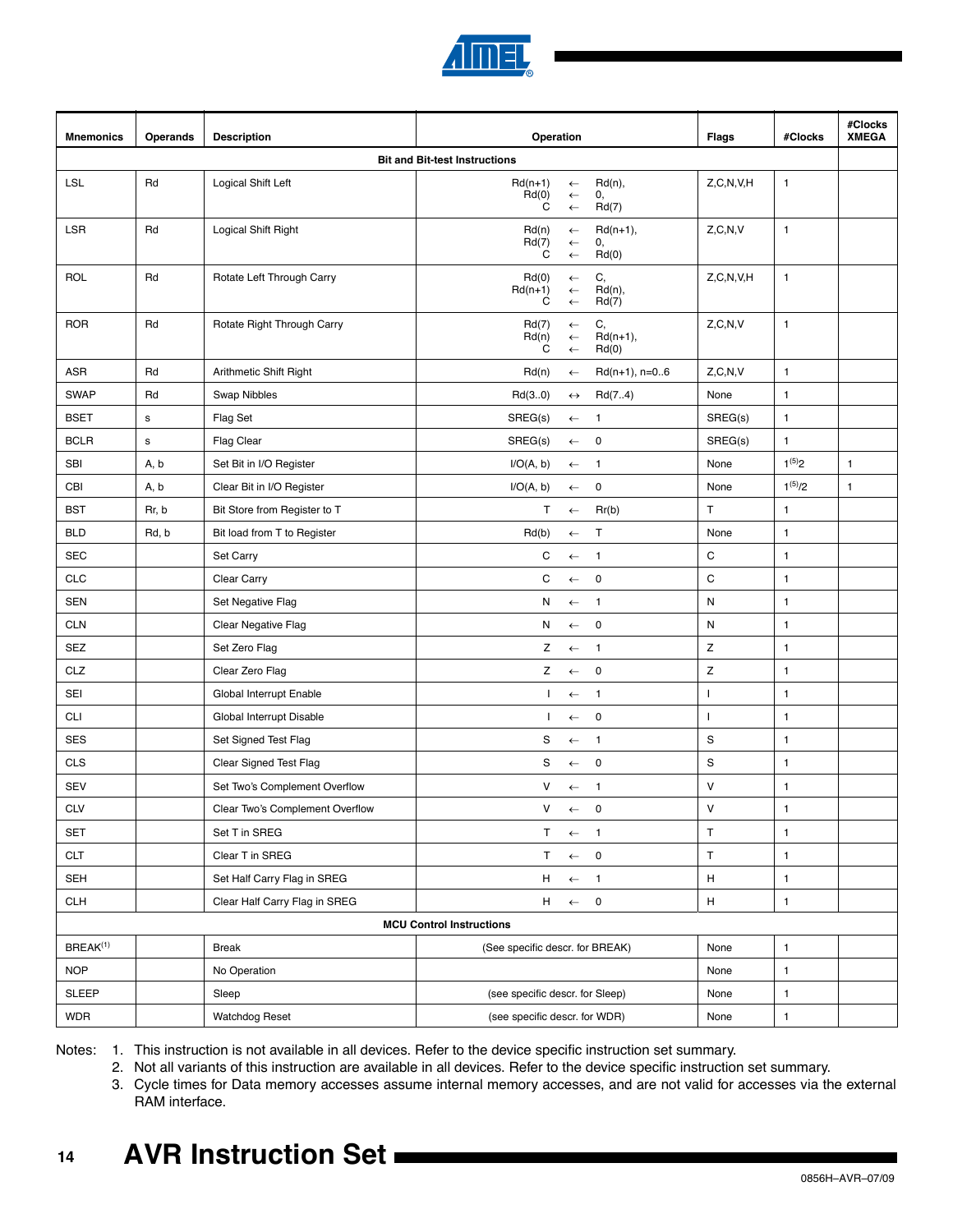# **AVR Instruction Set**

- <span id="page-14-0"></span>4. One extra cycle must be added when accessing Internal SRAM.
- <span id="page-14-1"></span>5. Number of clock cycles for ATtiny10.



▊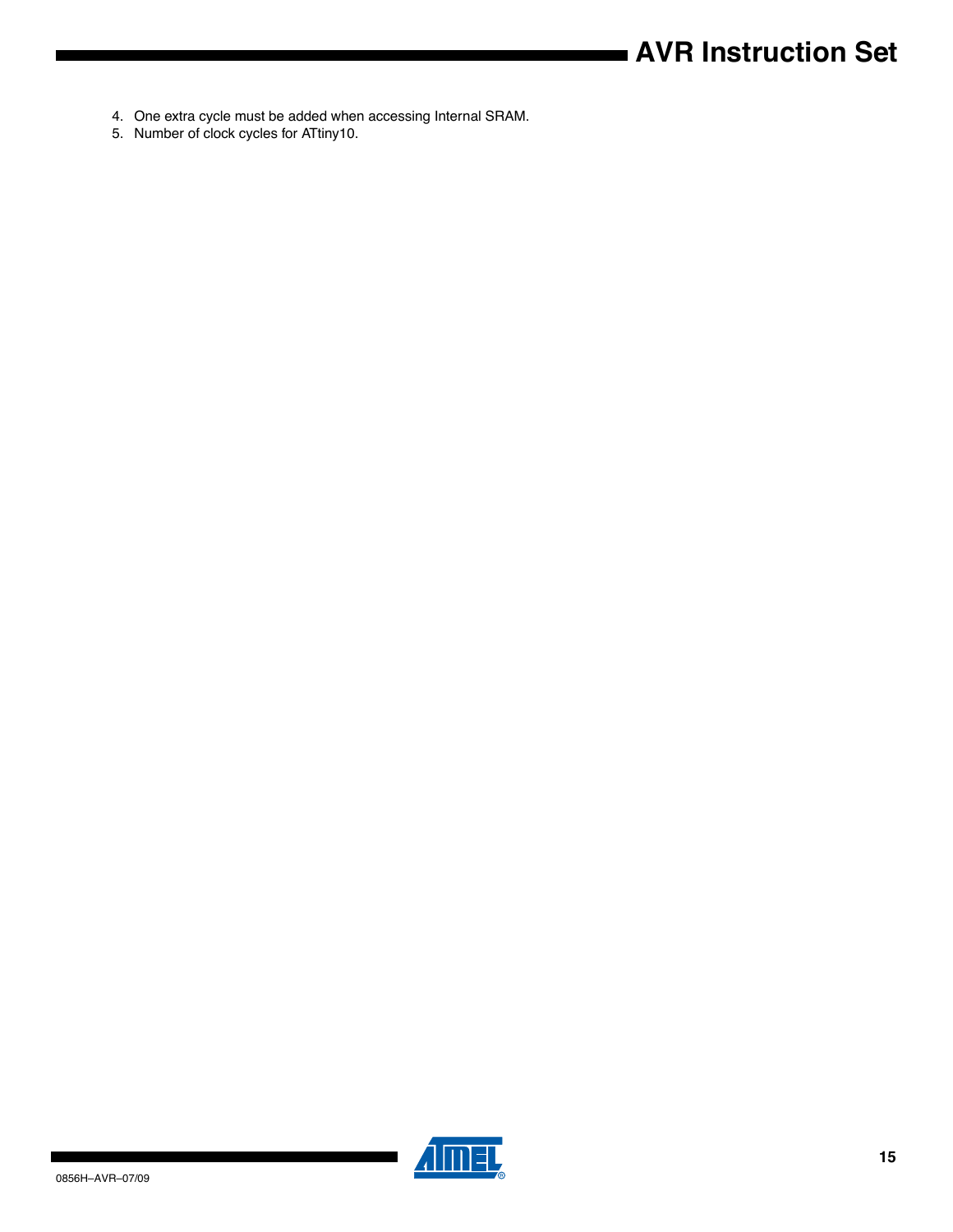

### **ADC – Add with Carry**

### **Description:**

Adds two registers and the contents of the C Flag and places the result in the destination register Rd.

(i)  $Rd \leftarrow Rd + Rr + C$ 

|     | Syntax:    | <b>Operands:</b>                       | <b>Program Counter:</b> |
|-----|------------|----------------------------------------|-------------------------|
| (i) | ADC Rd, Rr | $0 \leq d \leq 31.$ $0 \leq r \leq 31$ | $PC \leftarrow PC + 1$  |

**16-bit Opcode:**

| - -<br>. | ---<br>- | - -<br>uuu<br>. | -------- |
|----------|----------|-----------------|----------|
|----------|----------|-----------------|----------|

### **Status Register (SREG) Boolean Formula:**

| ITHS V N Z C |  |  |  |
|--------------|--|--|--|
|              |  |  |  |

- $H: \text{ Rd3-Rr3+Rr3-R3-Rd3}$ Set if there was a carry from bit 3; cleared otherwise
- S:  $N \oplus V$ , For signed tests.
- V: Rd7 $\cdot$ Rr7 $\cdot$ R $\overline{RT}$ +Rd7 $\cdot$ Rr7 $\cdot$ R7 Set if two's complement overflow resulted from the operation; cleared otherwise.
- N: R7 Set if MSB of the result is set; cleared otherwise.
- Z:  $\overline{R7}$   $\overline{R6}$   $\overline{R5}$   $\overline{R4}$   $\overline{R3}$   $\overline{R2}$   $\overline{R1}$   $\overline{R0}$ Set if the result is \$00; cleared otherwise.
- C:  $Rd7 \cdot Rr7 + Rr7 \cdot R7 + R7 \cdot Rd7$ Set if there was carry from the MSB of the result; cleared otherwise.

R (Result) equals Rd after the operation.

### **Example:**

; Add R1:R0 to R3:R2 add r2,r0 ; Add low byte adc r3, r1 ; Add with carry high byte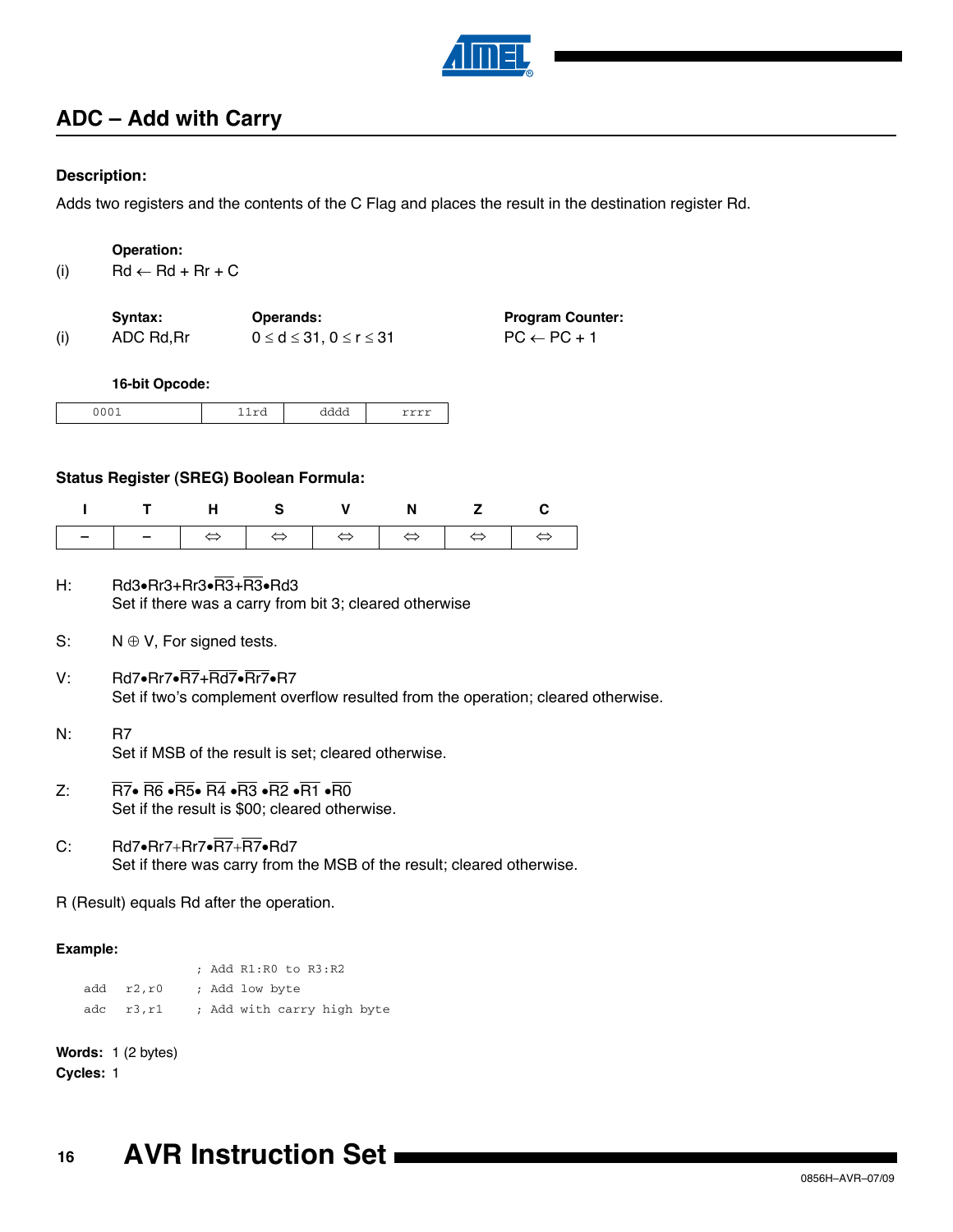## **ADD – Add without Carry**

### **Description:**

Adds two registers without the C Flag and places the result in the destination register Rd.

| (i) | Operation:<br>$Rd \leftarrow Rd + Rr$                                                                                                                                                                                                                                         |                   |                   |                                         |                                                                       |                   |                         |                                                                                  |
|-----|-------------------------------------------------------------------------------------------------------------------------------------------------------------------------------------------------------------------------------------------------------------------------------|-------------------|-------------------|-----------------------------------------|-----------------------------------------------------------------------|-------------------|-------------------------|----------------------------------------------------------------------------------|
|     | Syntax:                                                                                                                                                                                                                                                                       |                   | <b>Operands:</b>  |                                         |                                                                       |                   | <b>Program Counter:</b> |                                                                                  |
| (i) | ADD Rd, Rr                                                                                                                                                                                                                                                                    |                   |                   | $0 \leq d \leq 31$ , $0 \leq r \leq 31$ |                                                                       |                   | $PC \leftarrow PC + 1$  |                                                                                  |
|     | 16-bit Opcode:                                                                                                                                                                                                                                                                |                   |                   |                                         |                                                                       |                   |                         |                                                                                  |
|     | 0000                                                                                                                                                                                                                                                                          |                   | 11rd              | dddd                                    | rrrr                                                                  |                   |                         |                                                                                  |
|     | <b>Status Register (SREG) and Boolean Formula:</b>                                                                                                                                                                                                                            |                   |                   |                                         |                                                                       |                   |                         |                                                                                  |
| ı   | T                                                                                                                                                                                                                                                                             | н                 | S                 | V                                       | N                                                                     | z                 | C                       |                                                                                  |
|     |                                                                                                                                                                                                                                                                               | $\Leftrightarrow$ | $\Leftrightarrow$ | $\Leftrightarrow$                       | $\Leftrightarrow$                                                     | $\Leftrightarrow$ | $\Leftrightarrow$       |                                                                                  |
| Н:  | Rd3•Rr3+Rr3•R3+R3•Rd3                                                                                                                                                                                                                                                         |                   |                   |                                         | Set if there was a carry from bit 3; cleared otherwise                |                   |                         |                                                                                  |
| S:  | $N \oplus V$ , For signed tests.                                                                                                                                                                                                                                              |                   |                   |                                         |                                                                       |                   |                         |                                                                                  |
| V.  | <b>Rd7•Rr7•R7+Rd7•Rr7•R7</b>                                                                                                                                                                                                                                                  |                   |                   |                                         |                                                                       |                   |                         | Set if two's complement overflow resulted from the operation; cleared otherwise. |
| N:  | R7                                                                                                                                                                                                                                                                            |                   |                   |                                         | Set if MSB of the result is set; cleared otherwise.                   |                   |                         |                                                                                  |
| Z:  | $\overline{\text{R7}}$ $\bullet$ $\overline{\text{R6}}$ $\bullet$ $\overline{\text{R5}}$ $\bullet$ $\overline{\text{R4}}$ $\bullet$ $\overline{\text{R2}}$ $\bullet$ $\overline{\text{R1}}$ $\bullet$ $\overline{\text{R0}}$<br>Set if the result is \$00; cleared otherwise. |                   |                   |                                         |                                                                       |                   |                         |                                                                                  |
| C:  | $Rd7 \cdot Rr7 + Rr7 \cdot R7 + R7 \cdot Rd7$                                                                                                                                                                                                                                 |                   |                   |                                         | Set if there was carry from the MSB of the result; cleared otherwise. |                   |                         |                                                                                  |
|     | R (Result) equals Rd after the operation.                                                                                                                                                                                                                                     |                   |                   |                                         |                                                                       |                   |                         |                                                                                  |

### **Example:**

add  $r1, r2$  ; Add  $r2$  to  $r1$   $(r1=r1+r2)$ add r28,r28 ; Add r28 to itself (r28=r28+r28)

**Words:** 1 (2 bytes)

**Cycles:** 1

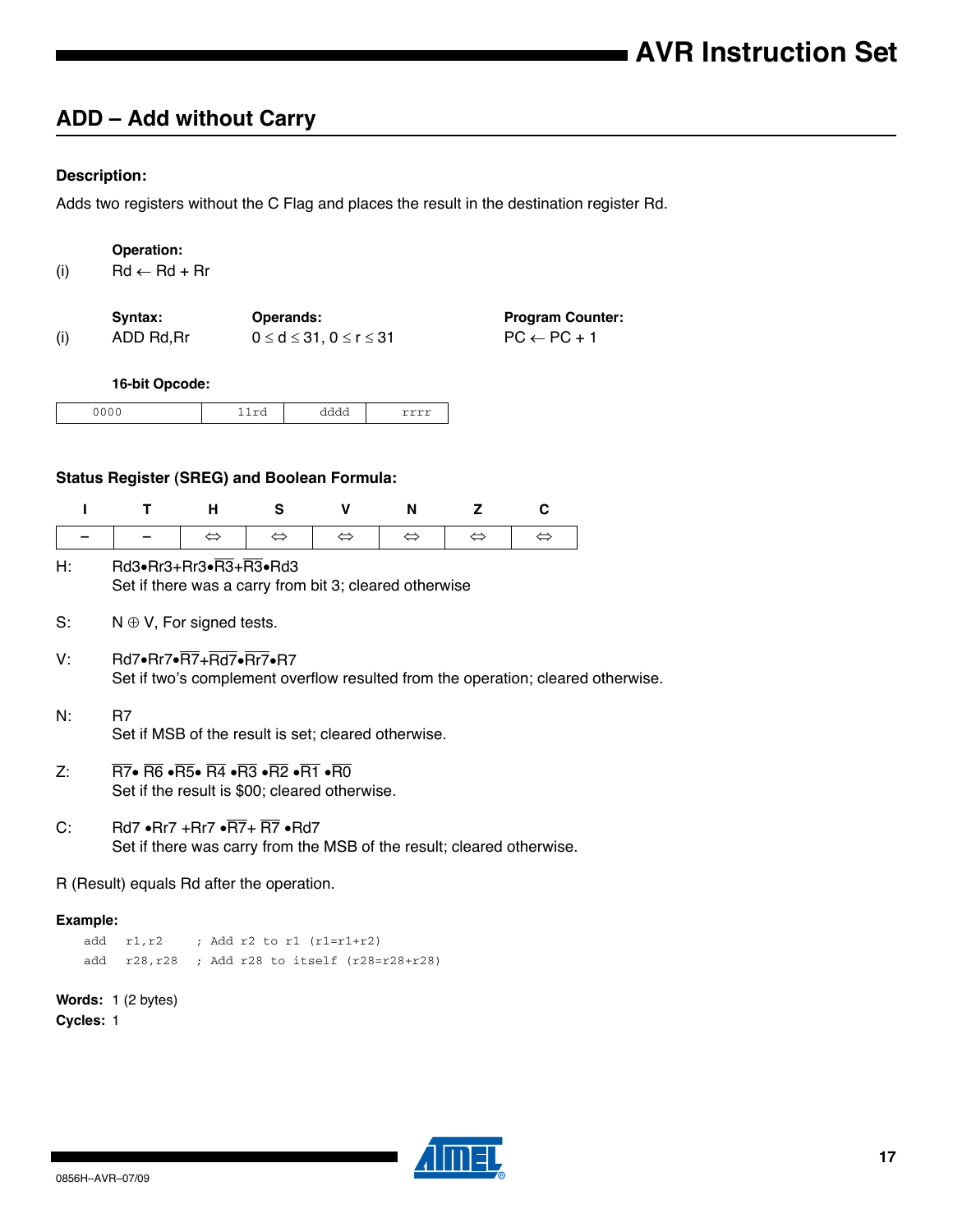

## **ADIW – Add Immediate to Word**

### **Description:**

Adds an immediate value (0 - 63) to a register pair and places the result in the register pair. This instruction operates on the upper four register pairs, and is well suited for operations on the pointer registers.

This instruction is not available in all devices. Refer to the device specific instruction set summary.

### **Operation:**

(i)  $Rd+1:Rd \leftarrow Rd+1:Rd + K$ 

| (i) | Syntax:           | <b>Operands:</b><br>ADIW Rd+1:Rd,K $d \in \{24, 26, 28, 30\}$ , $0 \le K \le 63$ | <b>Program Counter:</b><br>$PC \leftarrow PC + 1$ |
|-----|-------------------|----------------------------------------------------------------------------------|---------------------------------------------------|
|     | $AC$ $H1$ $O$ $O$ |                                                                                  |                                                   |

#### **16-bit Opcode:**

|--|

### **Status Register (SREG) and Boolean Formula:**

| ITHS V N Z C |  |  |  |
|--------------|--|--|--|
|              |  |  |  |

- S:  $N \oplus V$ , For signed tests.
- V:  $\overline{\text{Rdh7}} \cdot \text{R15}$ Set if two's complement overflow resulted from the operation; cleared otherwise.
- N: R15

Set if MSB of the result is set; cleared otherwise.

- $Z: \overline{R15} \cdot \overline{R14} \cdot \overline{R13} \cdot \overline{R12} \cdot \overline{R11} \cdot \overline{R10} \cdot \overline{R9} \cdot \overline{R8} \cdot \overline{R7} \cdot \overline{R6} \cdot \overline{R5} \cdot \overline{R4} \cdot \overline{R3} \cdot \overline{R2} \cdot \overline{R1} \cdot \overline{R0}$ Set if the result is \$0000; cleared otherwise.
- C:  $\overline{R15}$  + Rdh7 Set if there was carry from the MSB of the result; cleared otherwise.

R (Result) equals Rdh:Rdl after the operation (Rdh7-Rdh0 = R15-R8, Rdl7-Rdl0=R7-R0).

#### **Example:**

```
adiw r25:24,1 ; Add 1 to r25:r24 
adiw ZH:ZL,63 ; Add 63 to the Z-pointer(r31:r30)
```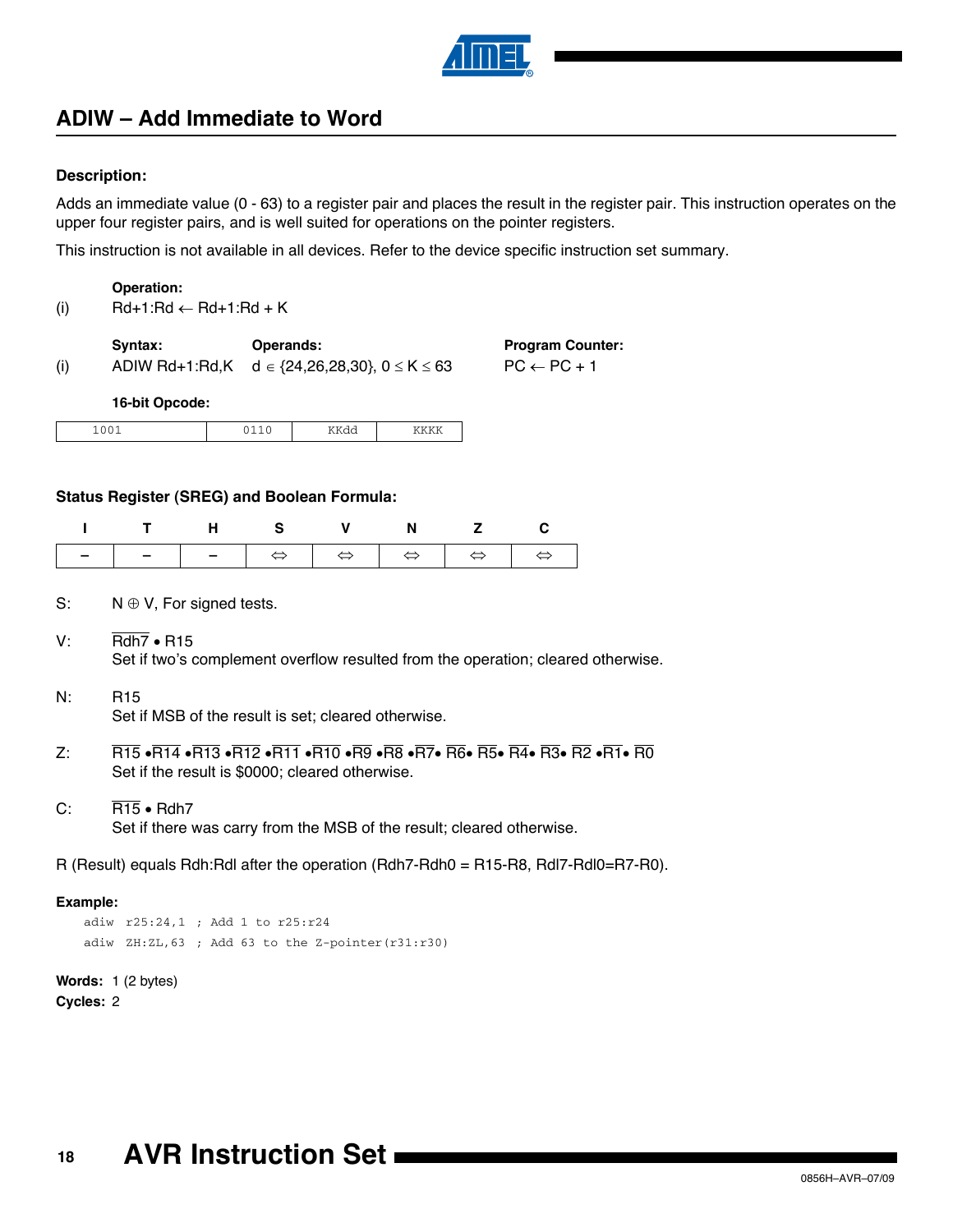### **AND – Logical AND**

### **Description:**

Performs the logical AND between the contents of register Rd and register Rr and places the result in the destination register Rd.

#### **Operation:**

(i)  $\mathsf{Rd} \leftarrow \mathsf{Rd} \bullet \mathsf{Rr}$ 

|     | Syntax:   | <b>Operands:</b>                     | <b>Program Counter:</b> |
|-----|-----------|--------------------------------------|-------------------------|
| (i) | AND Rd.Rr | $0 \leq d \leq 31, 0 \leq r \leq 31$ | $PC \leftarrow PC + 1$  |

### **16-bit Opcode:**

| ۰.<br>---<br>$\sim$ $\sim$ | auuu<br>------- | ----- |
|----------------------------|-----------------|-------|

### **Status Register (SREG) and Boolean Formula:**

|  |  | ITHS V N Z C |  |
|--|--|--------------|--|
|  |  |              |  |

- S:  $N \oplus V$ , For signed tests.
- $V: 0$

Cleared

- N: R7 Set if MSB of the result is set; cleared otherwise.
- Z:  $\overline{RT}$   $\cdot \overline{R6}$   $\cdot \overline{R5}$   $\cdot \overline{R4}$   $\cdot \overline{R3}$   $\cdot \overline{R2}$   $\cdot \overline{R1}$   $\cdot \overline{R0}$ Set if the result is \$00; cleared otherwise.

### R (Result) equals Rd after the operation.

#### **Example:**

|  |  | and $r2, r3$ ; Bitwise and r2 and r3, result in r2 |  |  |  |  |
|--|--|----------------------------------------------------|--|--|--|--|
|  |  | ldi r16,1 ; Set bitmask 0000 0001 in r16           |  |  |  |  |
|  |  | and $r2, r16$ ; Isolate bit 0 in $r2$              |  |  |  |  |

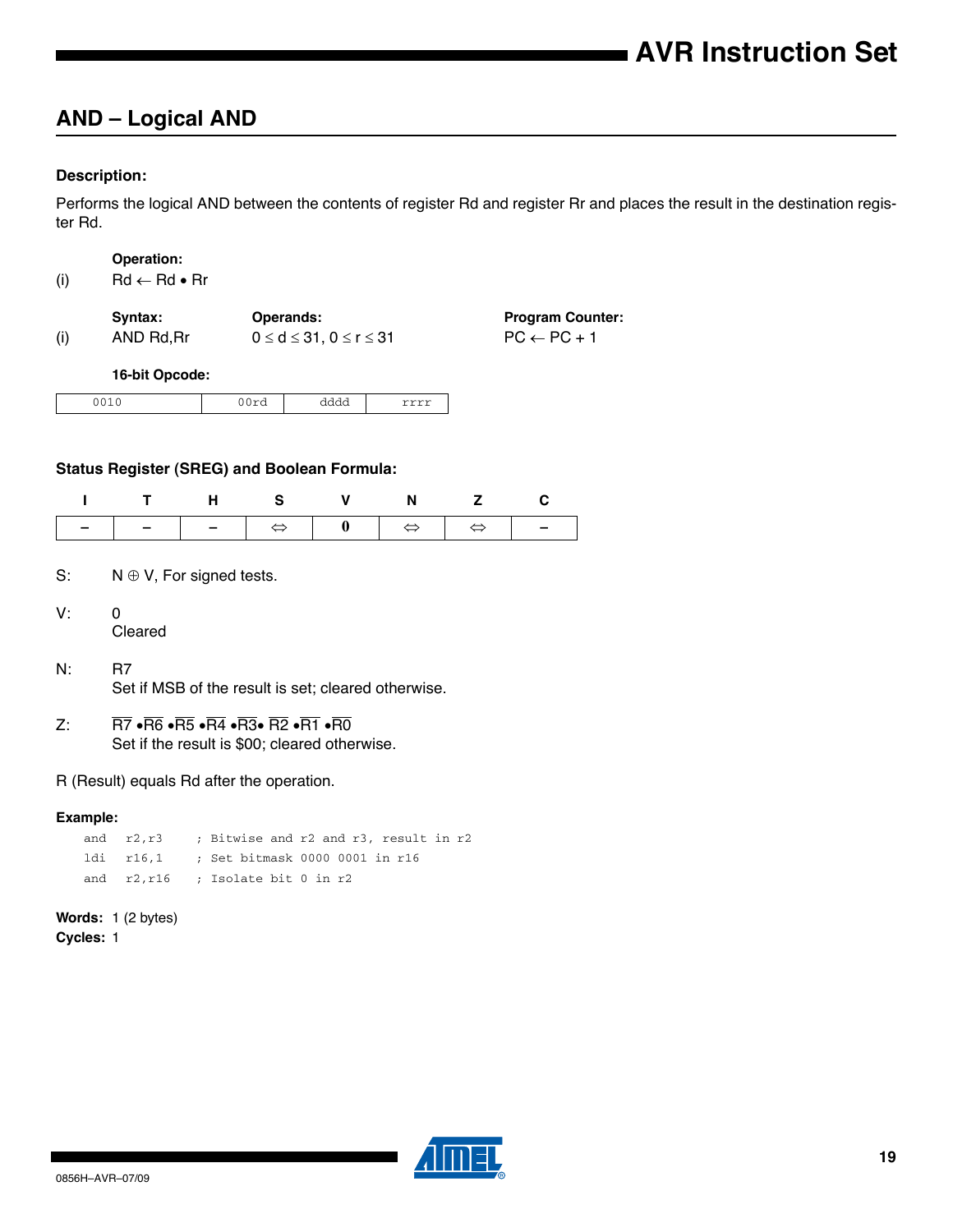

### **ANDI – Logical AND with Immediate**

### **Description:**

Performs the logical AND between the contents of register Rd and a constant and places the result in the destination register Rd.

> **Program Counter:**  $PC \leftarrow PC + 1$

#### **Operation:**

(i)  $\text{Rd} \leftarrow \text{Rd} \cdot \text{K}$ 

|     | Syntax:   | <b>Operands:</b>                       |
|-----|-----------|----------------------------------------|
| (i) | ANDI Rd,K | $16 \leq d \leq 31, 0 \leq K \leq 255$ |

**16-bit Opcode:**

| <br>. . | . | -- |
|---------|---|----|

### **Status Register (SREG) and Boolean Formula:**

|  | ITHS V N Z C |  |  |
|--|--------------|--|--|
|  |              |  |  |

- S:  $N \oplus V$ , For signed tests.
- $V: 0$

Cleared

- N: R7 Set if MSB of the result is set; cleared otherwise.
- Z:  $\overline{R7}$   $\cdot \overline{R6}$   $\cdot \overline{R5}$   $\cdot \overline{R4}$   $\cdot \overline{R3}$   $\cdot \overline{R2}$   $\cdot \overline{R1}$   $\cdot \overline{R0}$ Set if the result is \$00; cleared otherwise.

R (Result) equals Rd after the operation.

#### **Example:**

| andi $r17,50F$ ; Clear upper nibble of r17 |
|--------------------------------------------|
| andi $r18.510$ ; Isolate bit 4 in $r18$    |
| andi r19, \$AA ; Clear odd bits of r19     |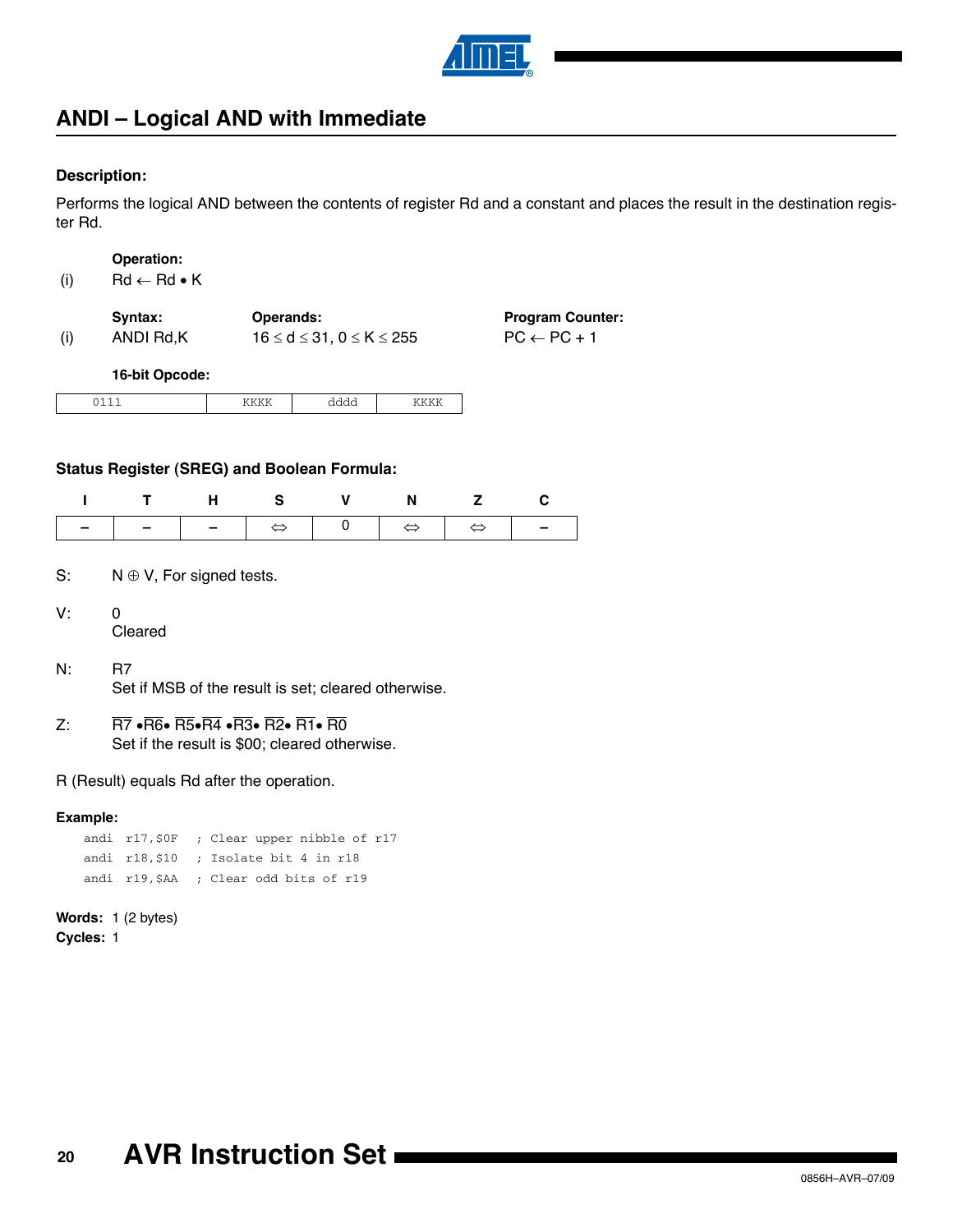# **ASR – Arithmetic Shift Right**

### **Description:**

Shifts all bits in Rd one place to the right. Bit 7 is held constant. Bit 0 is loaded into the C Flag of the SREG. This operation effectively divides a signed value by two without changing its sign. The Carry Flag can be used to round the result.

|          | Operation:                                                                                                                                    |                          |                   |                            |                   |                   |                         |  |
|----------|-----------------------------------------------------------------------------------------------------------------------------------------------|--------------------------|-------------------|----------------------------|-------------------|-------------------|-------------------------|--|
| (i)      |                                                                                                                                               |                          |                   |                            |                   |                   |                         |  |
|          |                                                                                                                                               |                          |                   |                            |                   |                   |                         |  |
|          | b7---                                                                                                                                         | --h0                     | C                 |                            |                   |                   |                         |  |
|          |                                                                                                                                               |                          |                   |                            |                   |                   |                         |  |
|          | Syntax:                                                                                                                                       |                          | Operands:         |                            |                   |                   | <b>Program Counter:</b> |  |
| (i)      | ASR Rd                                                                                                                                        |                          | $0 \le d \le 31$  |                            |                   |                   | $PC \leftarrow PC + 1$  |  |
|          | 16-bit Opcode:                                                                                                                                |                          |                   |                            |                   |                   |                         |  |
|          | 1001                                                                                                                                          |                          | 010d              | dddd                       | 0101              |                   |                         |  |
|          |                                                                                                                                               |                          |                   |                            |                   |                   |                         |  |
|          | <b>Status Register (SREG) and Boolean Formula:</b>                                                                                            |                          |                   |                            |                   |                   |                         |  |
|          |                                                                                                                                               |                          |                   |                            |                   |                   |                         |  |
| ı        | т                                                                                                                                             | н                        | s                 | v                          | N                 | z                 | С                       |  |
|          |                                                                                                                                               | $\overline{\phantom{0}}$ | $\Leftrightarrow$ | $\Leftrightarrow$          | $\Leftrightarrow$ | $\Leftrightarrow$ | $\Leftrightarrow$       |  |
| S.       | $N \oplus V$ , For signed tests.                                                                                                              |                          |                   |                            |                   |                   |                         |  |
|          |                                                                                                                                               |                          |                   |                            |                   |                   |                         |  |
| V.       | $N \oplus C$ (For N and C after the shift)                                                                                                    |                          |                   |                            |                   |                   |                         |  |
| N.       | R7                                                                                                                                            |                          |                   |                            |                   |                   |                         |  |
|          | Set if MSB of the result is set; cleared otherwise.                                                                                           |                          |                   |                            |                   |                   |                         |  |
| Z:       | $\overline{RT}$ • $\overline{R6}$ • $\overline{R5}$ • $\overline{R4}$ • $\overline{R3}$ • $\overline{R2}$ • $\overline{R1}$ • $\overline{R0}$ |                          |                   |                            |                   |                   |                         |  |
|          | Set if the result is \$00; cleared otherwise.                                                                                                 |                          |                   |                            |                   |                   |                         |  |
| C:       | Rd <sub>0</sub>                                                                                                                               |                          |                   |                            |                   |                   |                         |  |
|          | Set if, before the shift, the LSB of Rd was set; cleared otherwise.                                                                           |                          |                   |                            |                   |                   |                         |  |
|          | R (Result) equals Rd after the operation.                                                                                                     |                          |                   |                            |                   |                   |                         |  |
| Example: |                                                                                                                                               |                          |                   |                            |                   |                   |                         |  |
| ldi      | $r16,$ \$10                                                                                                                                   |                          |                   | ; Load decimal 16 into r16 |                   |                   |                         |  |
| asr      | r16                                                                                                                                           | ; $r16 = r16 / 2$        |                   |                            |                   |                   |                         |  |
| ldi      | $r17,$ \$FC                                                                                                                                   |                          | ; Load -4 in r17  |                            |                   |                   |                         |  |
| asr      | r17                                                                                                                                           | ; r17=r17/2              |                   |                            |                   |                   |                         |  |
|          | Words: 1 (2 bytes)                                                                                                                            |                          |                   |                            |                   |                   |                         |  |

**Cycles:** 1

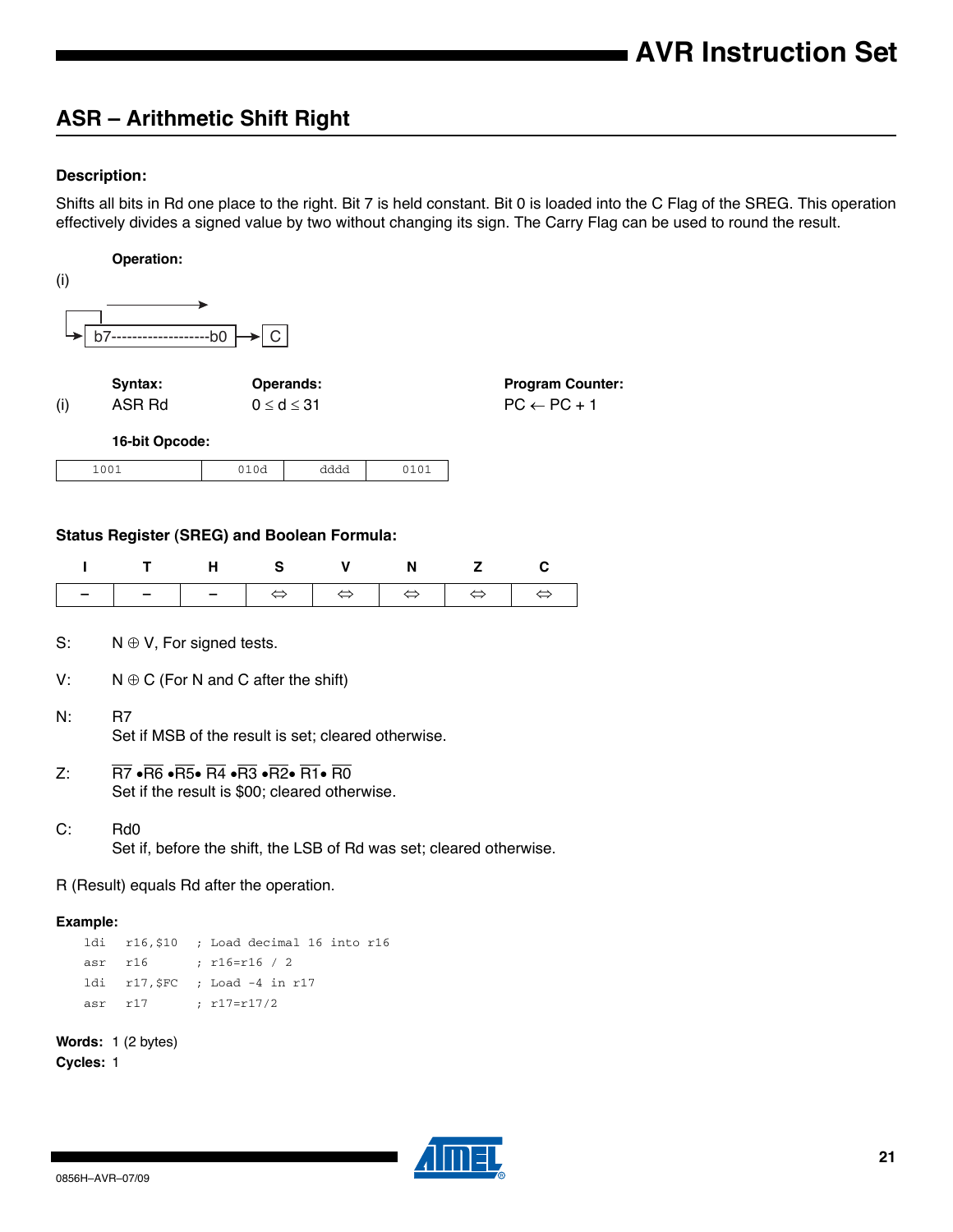

# **BCLR – Bit Clear in SREG**

### **Description:**

Clears a single Flag in SREG.

### **Operation:**

(i)  $SREG(s) \leftarrow 0$ 

|     | Syntax: | <b>Operands:</b>  | <b>Program Counter:</b> |
|-----|---------|-------------------|-------------------------|
| (i) | BCLR s  | $0 \leq s \leq 7$ | $PC \leftarrow PC + 1$  |

### **16-bit Opcode:**

| 1001<br>$\sim$ $\sim$ $\sim$<br>$\sim$ $\sim$ $\sim$<br>CCD<br>エラウラ<br>エロのか<br>$-0$ |  |  |  |  |  |
|-------------------------------------------------------------------------------------|--|--|--|--|--|
|-------------------------------------------------------------------------------------|--|--|--|--|--|

### **Status Register (SREG) and Boolean Formula:**

| I T H S V N Z C |  |  |  |
|-----------------|--|--|--|
|                 |  |  |  |

- I:  $0$  if  $s = 7$ ; Unchanged otherwise.
- $T: 0$  if  $s = 6$ ; Unchanged otherwise.
- H:  $0$  if  $s = 5$ ; Unchanged otherwise.
- S:  $0$  if  $s = 4$ ; Unchanged otherwise.
- $V: 0$  if  $s = 3$ ; Unchanged otherwise.
- $N:$  0 if  $s = 2$ ; Unchanged otherwise.
- $Z: 0$  if  $s = 1$ ; Unchanged otherwise.
- C:  $0$  if  $s = 0$ ; Unchanged otherwise.

### **Example:**

| bclr | ; Clear Carry Flag   |
|------|----------------------|
| bclr | ; Disable interrupts |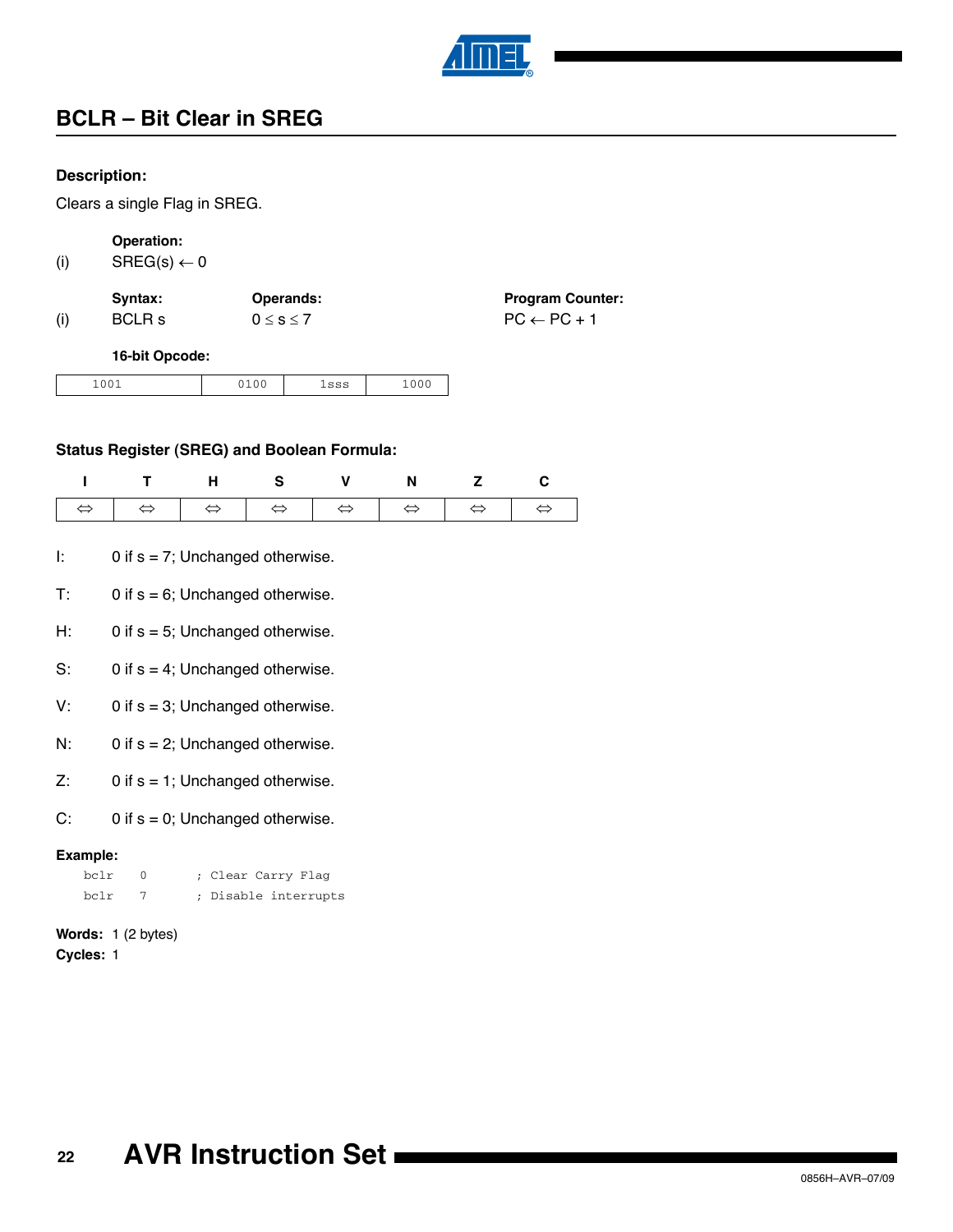# **BLD – Bit Load from the T Flag in SREG to a Bit in Register**

### **Description:**

Copies the T Flag in the SREG (Status Register) to bit b in register Rd.

### **Operation:**

(i)  $\text{Rd}(b) \leftarrow \text{T}$ 

|     | Svntax:  | <b>Operands:</b>                    | <b>Program Counter:</b> |
|-----|----------|-------------------------------------|-------------------------|
| (i) | BLD Rd.b | $0 \leq d \leq 31, 0 \leq b \leq 7$ | $PC \leftarrow PC + 1$  |

#### **16 bit Opcode:**

| <b>__</b><br>- | . | uuu<br>. | תמת |
|----------------|---|----------|-----|
|----------------|---|----------|-----|

### **Status Register (SREG) and Boolean Formula:**

|                               |  | T H S V N Z |  |
|-------------------------------|--|-------------|--|
| -   -   -   -   -   -   -   - |  |             |  |

### **Example:**

|          | ; Copy bit                     |  |
|----------|--------------------------------|--|
| bst r1,2 | ; Store bit 2 of r1 in T Flag  |  |
| bld r0.4 | ; Load T Flag into bit 4 of r0 |  |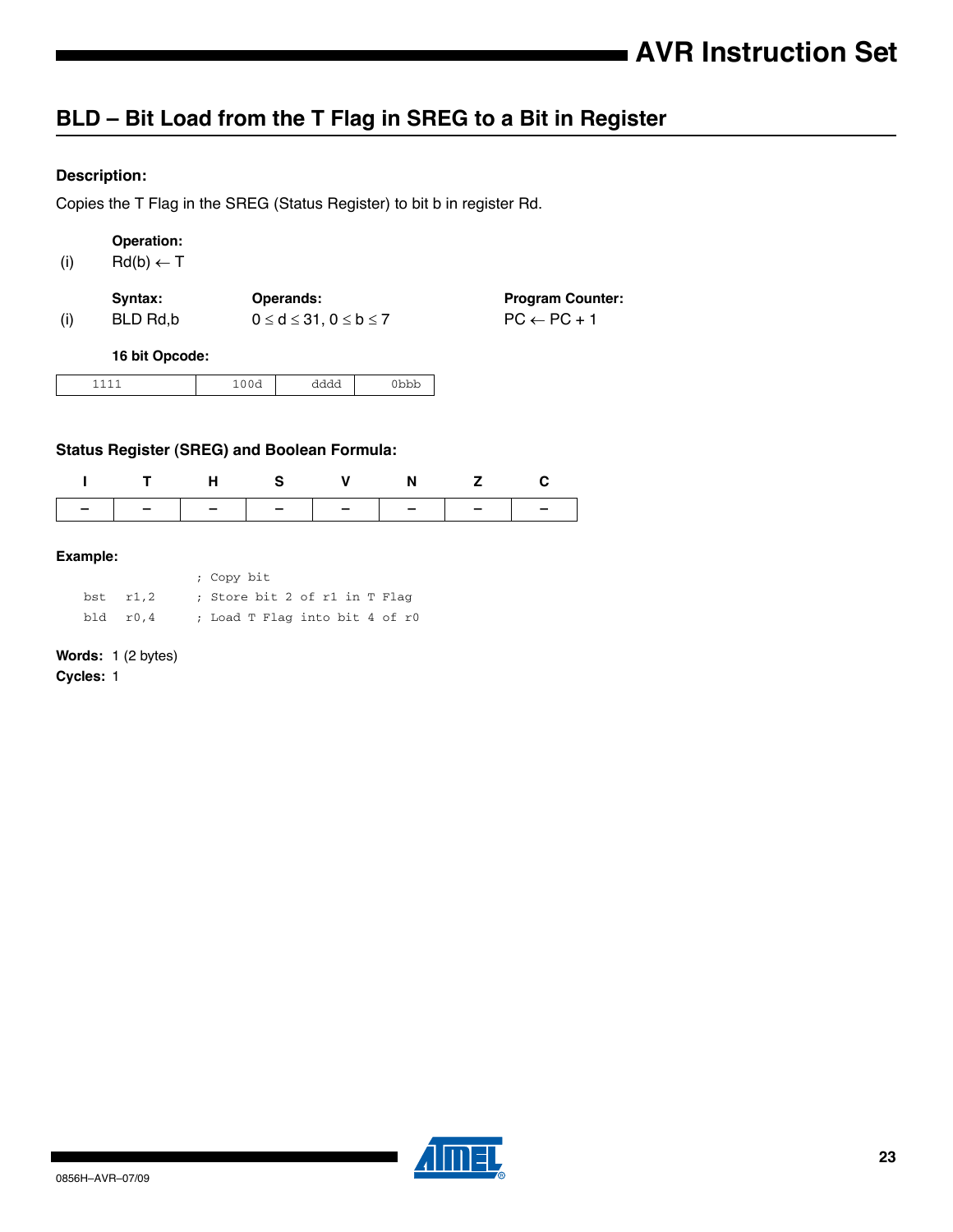

### **BRBC – Branch if Bit in SREG is Cleared**

### **Description:**

Conditional relative branch. Tests a single bit in SREG and branches relatively to PC if the bit is cleared. This instruction branches relatively to PC in either direction (PC - 63  $\le$  destination  $\le$  PC + 64). The parameter k is the offset from PC and is represented in two's complement form.

#### **Operation:**

(i) If SREG(s) = 0 then PC  $\leftarrow$  PC + k + 1, else PC  $\leftarrow$  PC + 1

Syntax: Operands: Program Counter: (i) BRBC s,k  $0 \le s \le 7, -64 \le k \le +63$  PC  $\leftarrow$  PC + k + 1

 $PC \leftarrow PC + 1$ , if condition is false

**16-bit Opcode:**

|--|--|--|--|

### **Status Register (SREG) and Boolean Formula:**

#### **Example:**

cpi r20,5 ; Compare r20 to the value 5 brbc 1,noteq ; Branch if Zero Flag cleared ... noteq:nop ; Branch destination (do nothing)

**Words:** 1 (2 bytes)

**Cycles:** 1 if condition is false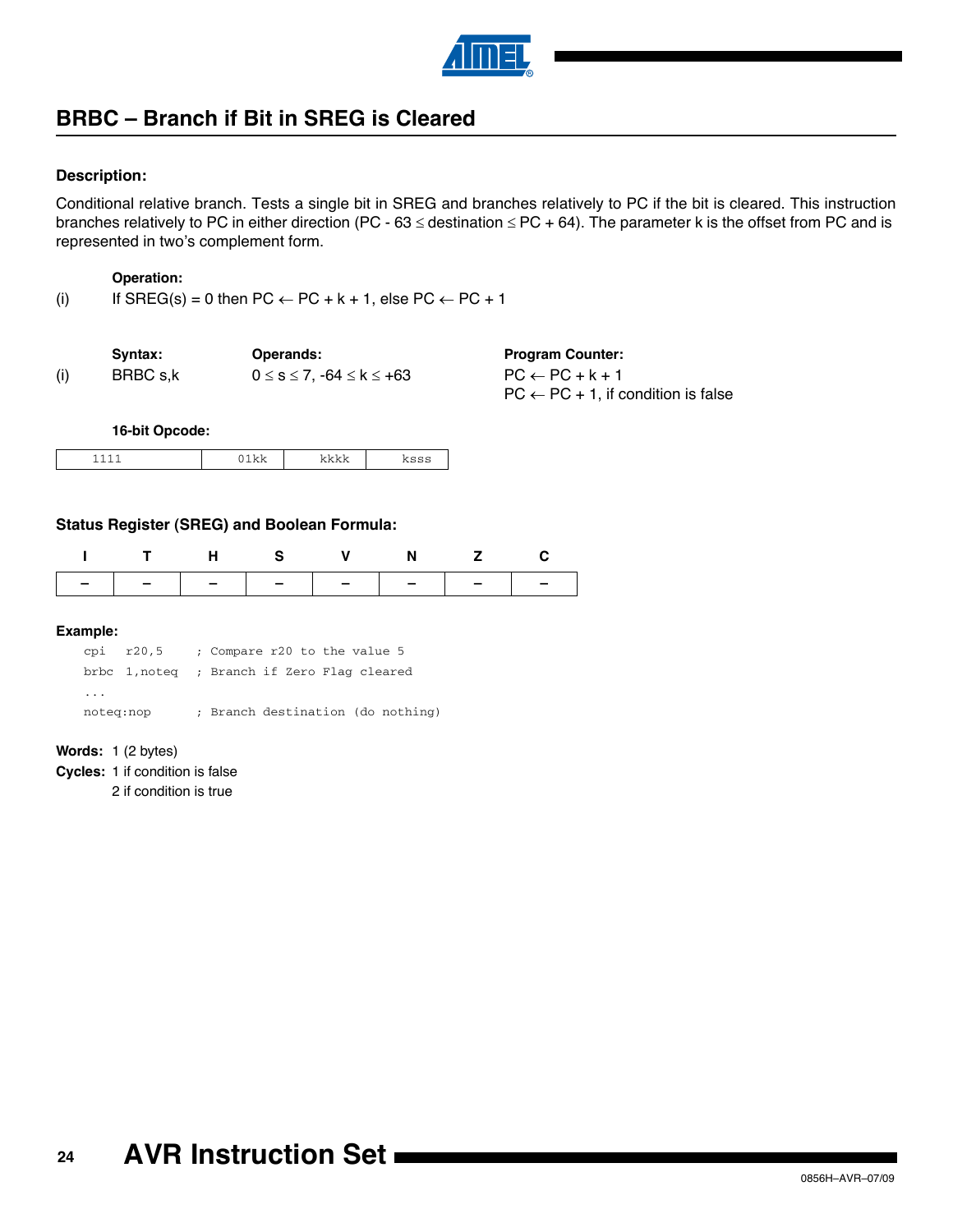# **BRBS – Branch if Bit in SREG is Set**

### **Description:**

Conditional relative branch. Tests a single bit in SREG and branches relatively to PC if the bit is set. This instruction branches relatively to PC in either direction (PC - 63  $\le$  destination  $\le$  PC + 64). The parameter k is the offset from PC and is represented in two's complement form.

#### **Operation:**

(i) If SREG(s) = 1 then  $PC \leftarrow PC + k + 1$ , else  $PC \leftarrow PC + 1$ 

|     | Syntax:  | Operands:                                   |
|-----|----------|---------------------------------------------|
| (i) | BRBS s,k | $0 \leq s \leq 7$ , -64 $\leq$ k $\leq$ +63 |

**Program Counter:**  $PC \leftarrow PC + k + 1$  $PC \leftarrow PC + 1$ , if condition is false

**16-bit Opcode:**

| - | . . |  |  |
|---|-----|--|--|
|---|-----|--|--|

### **Status Register (SREG) and Boolean Formula:**

|  | . н. |                               | N. |  |
|--|------|-------------------------------|----|--|
|  |      | -   -   -   -   -   -   -   - |    |  |

#### **Example:**

bst r0,3 ; Load T bit with bit 3 of r0 brbs 6,bitset ; Branch T bit was set ... bitset: nop ; Branch destination (do nothing)

### **Words:** 1 (2 bytes)

**Cycles:** 1 if condition is false

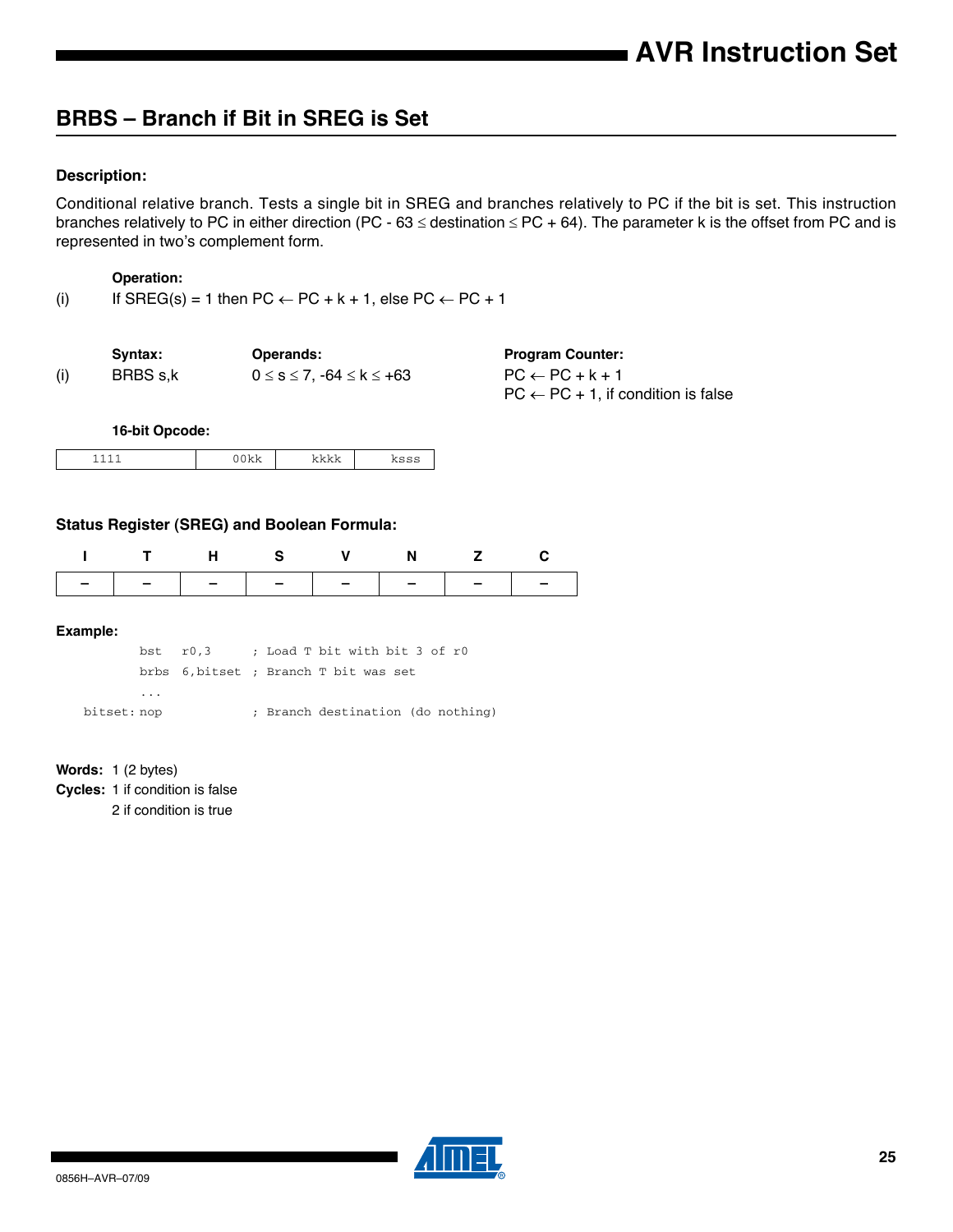

### **BRCC – Branch if Carry Cleared**

### **Description:**

Conditional relative branch. Tests the Carry Flag (C) and branches relatively to PC if C is cleared. This instruction branches relatively to PC in either direction (PC - 63  $\le$  destination  $\le$  PC + 64). The parameter k is the offset from PC and is represented in two's complement form. (Equivalent to instruction BRBC 0,k).

#### **Operation:**

(i) If  $C = 0$  then  $PC \leftarrow PC + k + 1$ , else  $PC \leftarrow PC + 1$ 

|     | Svntax: | Operands:             | <b>Program Counter:</b>                        |
|-----|---------|-----------------------|------------------------------------------------|
| (i) | BRCC k  | $-64 \leq k \leq +63$ | $PC \leftarrow PC + k + 1$                     |
|     |         |                       | $PC \leftarrow PC + 1$ , if condition is false |

**16-bit Opcode:**

|--|

### **Status Register (SREG) and Boolean Formula:**

|  |  | N |  |
|--|--|---|--|
|  |  |   |  |

#### **Example:**

add r22,r23 ; Add r23 to r22 brcc nocarry ; Branch if carry cleared ... nocarry: nop  $\hspace{1cm}$ ; Branch destination (do nothing)

#### **Words:** 1 (2 bytes)

**Cycles:** 1 if condition is false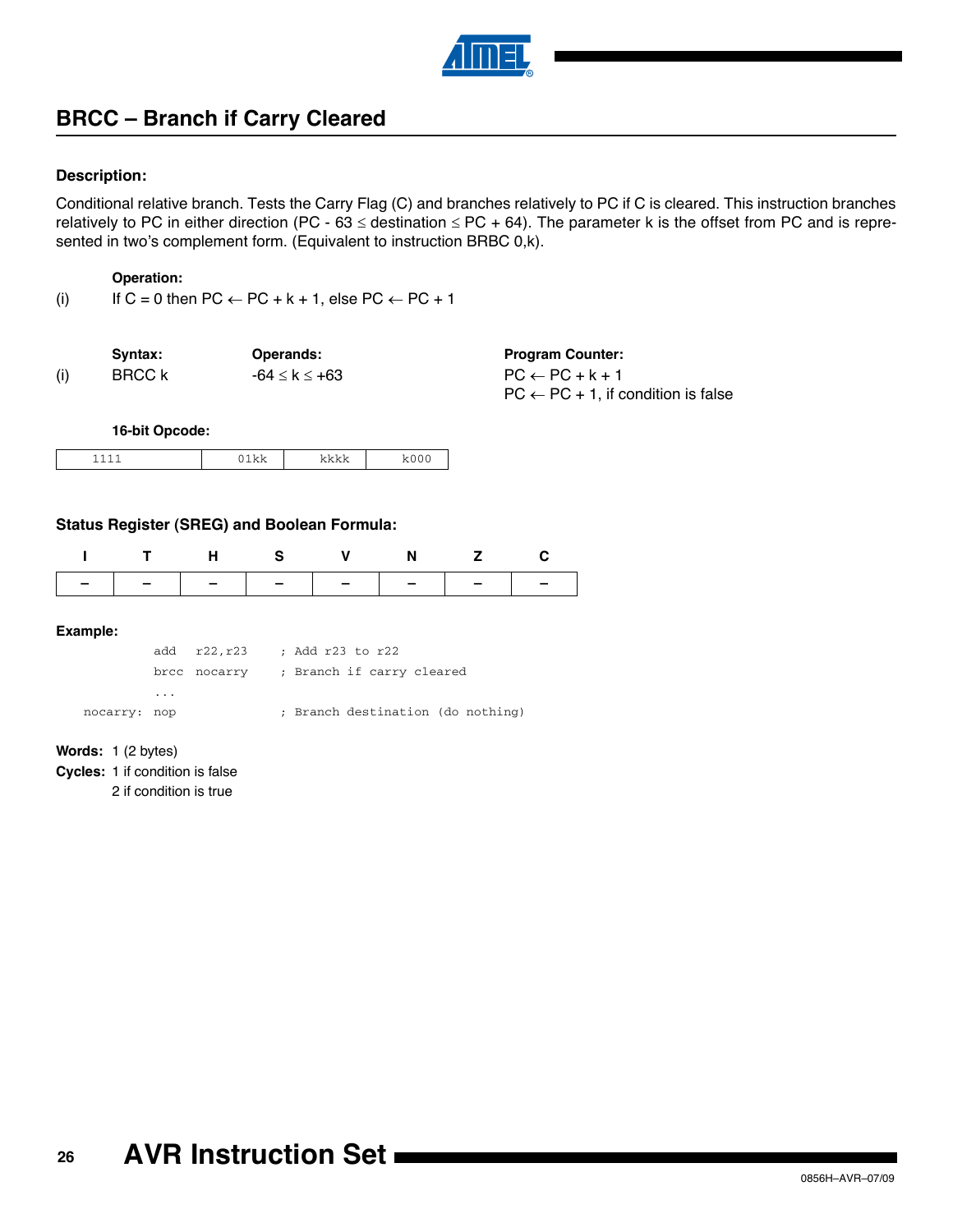### **BRCS – Branch if Carry Set**

### **Description:**

Conditional relative branch. Tests the Carry Flag (C) and branches relatively to PC if C is set. This instruction branches relatively to PC in either direction (PC - 63  $\le$  destination  $\le$  PC + 64). The parameter k is the offset from PC and is represented in two's complement form. (Equivalent to instruction BRBS 0,k).

### **Operation:**

(i) If C = 1 then  $PC \leftarrow PC + k + 1$ , else  $PC \leftarrow PC + 1$ 

|     | Svntax: | Operands:             | <b>Program Counter:</b>                        |
|-----|---------|-----------------------|------------------------------------------------|
| (i) | BRCS k  | $-64 \leq k \leq +63$ | $PC \leftarrow PC + k + 1$                     |
|     |         |                       | $PC \leftarrow PC + 1$ , if condition is false |

**16-bit Opcode:**

| ᅩ<br>- |  | .<br>. |  |
|--------|--|--------|--|
|--------|--|--------|--|

### **Status Register (SREG) and Boolean Formula:**

| ---------------- |  |  |  |
|------------------|--|--|--|

#### **Example:**

cpi r26,\$56 ; Compare r26 with \$56 brcs carry ; Branch if carry set ... carry: nop ; Branch destination (do nothing)

#### **Words:** 1 (2 bytes)

**Cycles:** 1 if condition is false

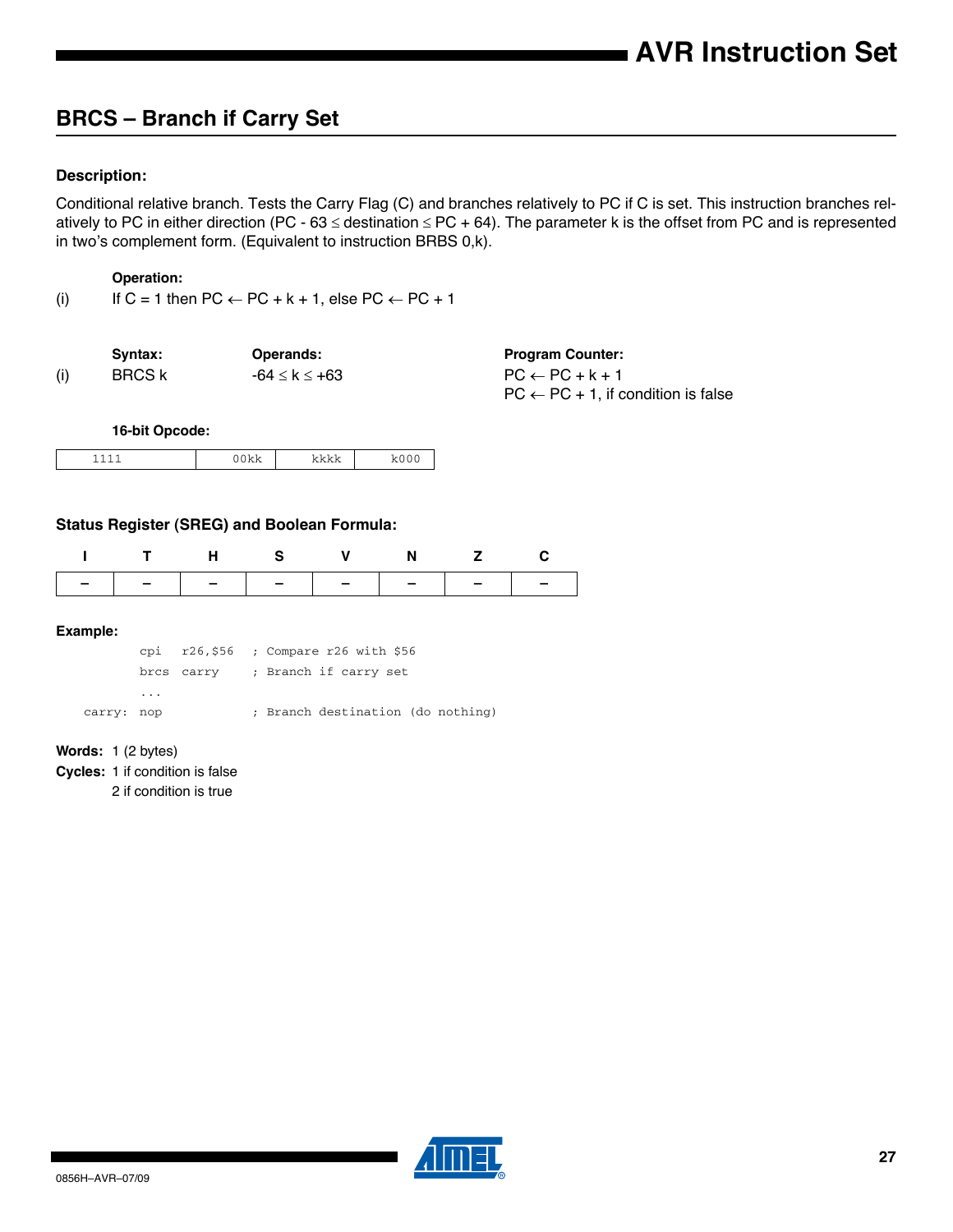

### **BREAK – Break**

### **Description:**

The BREAK instruction is used by the On-chip Debug system, and is normally not used in the application software. When the BREAK instruction is executed, the AVR CPU is set in the Stopped Mode. This gives the On-chip Debugger access to internal resources.

If any Lock bits are set, or either the JTAGEN or OCDEN Fuses are unprogrammed, the CPU will treat the BREAK instruction as a NOP and will not enter the Stopped mode.

This instruction is not available in all devices. Refer to the device specific instruction set summary.

### **Operation:**

(i) On-chip Debug system break.

|     | Syntax:      | <b>Operands:</b> | <b>Program Counter:</b> |
|-----|--------------|------------------|-------------------------|
| (i) | <b>BREAK</b> | <b>None</b>      | $PC \leftarrow PC + 1$  |

### **16-bit Opcode:**

| 001<br>0.01<br>$A \cap A$<br>$-00+$<br>$+00+$<br>----<br>__ |
|-------------------------------------------------------------|
|-------------------------------------------------------------|

### **Status Register (SREG) and Boolean Formula:**

| -   -   -   -   -   -   -   - |  |  |  |
|-------------------------------|--|--|--|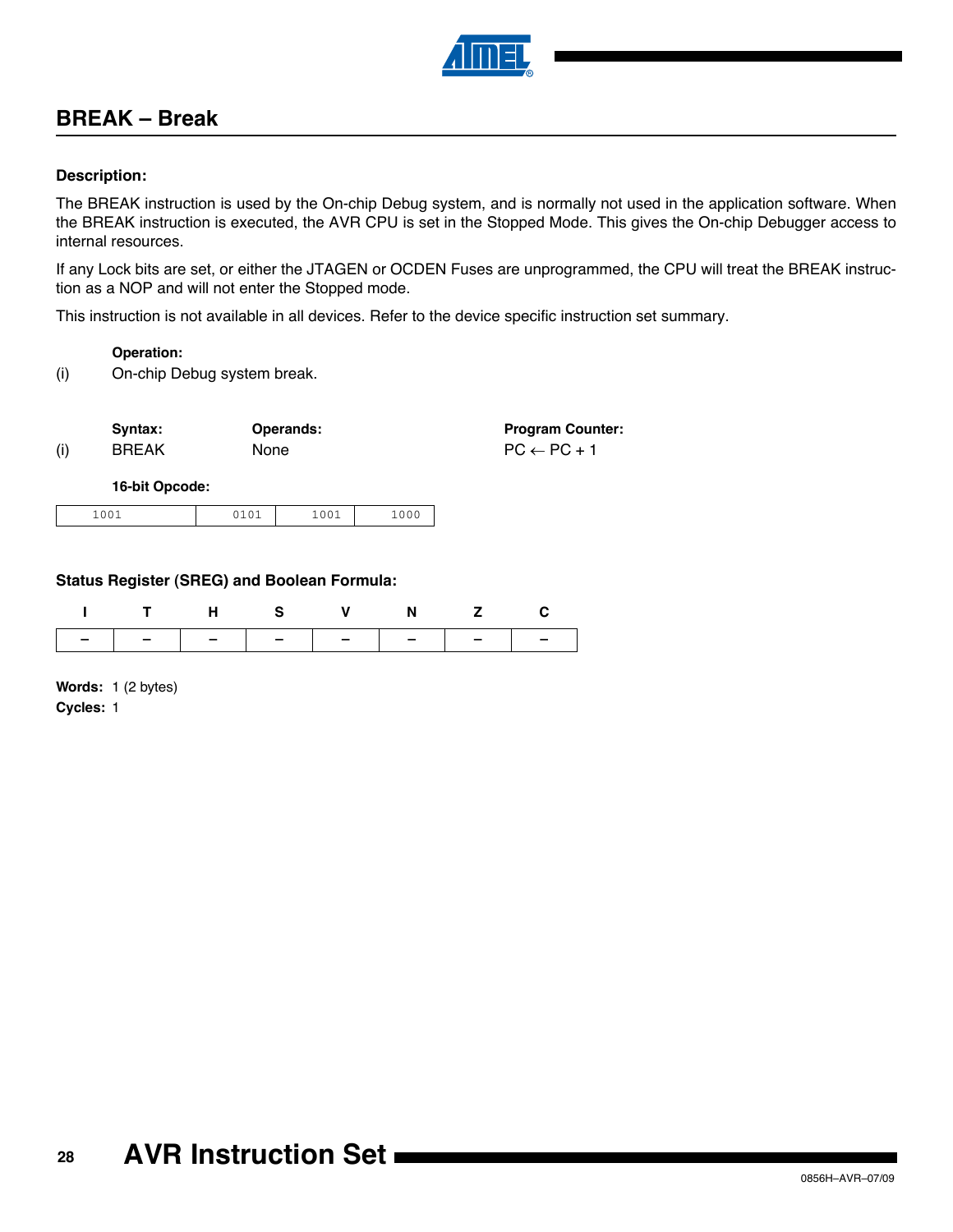# **BREQ – Branch if Equal**

### **Description:**

Conditional relative branch. Tests the Zero Flag (Z) and branches relatively to PC if Z is set. If the instruction is executed immediately after any of the instructions CP, CPI, SUB or SUBI, the branch will occur if and only if the unsigned or signed binary number represented in Rd was equal to the unsigned or signed binary number represented in Rr. This instruction branches relatively to PC in either direction (PC - 63  $\le$  destination  $\le$  PC + 64). The parameter k is the offset from PC and is represented in two's complement form. (Equivalent to instruction BRBS 1,k).

### **Operation:**

(i) If Rd = Rr (Z = 1) then PC  $\leftarrow$  PC + k + 1, else PC  $\leftarrow$  PC + 1

| Svntax:       | <b>Operands:</b> | <b>Program Counter:</b>    |
|---------------|------------------|----------------------------|
| <b>BREQ k</b> | -64 ≤ k ≤ +63    | $PC \leftarrow PC + k + 1$ |
|               |                  | ---                        |

| Program Counter:                                            |  |
|-------------------------------------------------------------|--|
| PC ← PC + k + 1                                             |  |
| $\mathsf{PC}\leftarrow\mathsf{PC}+1.$ if condition is false |  |

### **16-bit Opcode:**

| . . | . . |  |
|-----|-----|--|

### **Status Register (SREG) and Boolean Formula:**

| ITHS V N Z C                  |  |  |  |
|-------------------------------|--|--|--|
| -   -   -   -   -   -   -   - |  |  |  |

### **Example:**

|            | CD.                     | r1.r0 |  | ; Compare registers r1 and r0          |  |
|------------|-------------------------|-------|--|----------------------------------------|--|
|            |                         |       |  | breg equal ; Branch if registers equal |  |
|            | $\cdot$ $\cdot$ $\cdot$ |       |  |                                        |  |
| equal: nop |                         |       |  | ; Branch destination (do nothing)      |  |

#### **Words:** 1 (2 bytes)

**Cycles:** 1 if condition is false

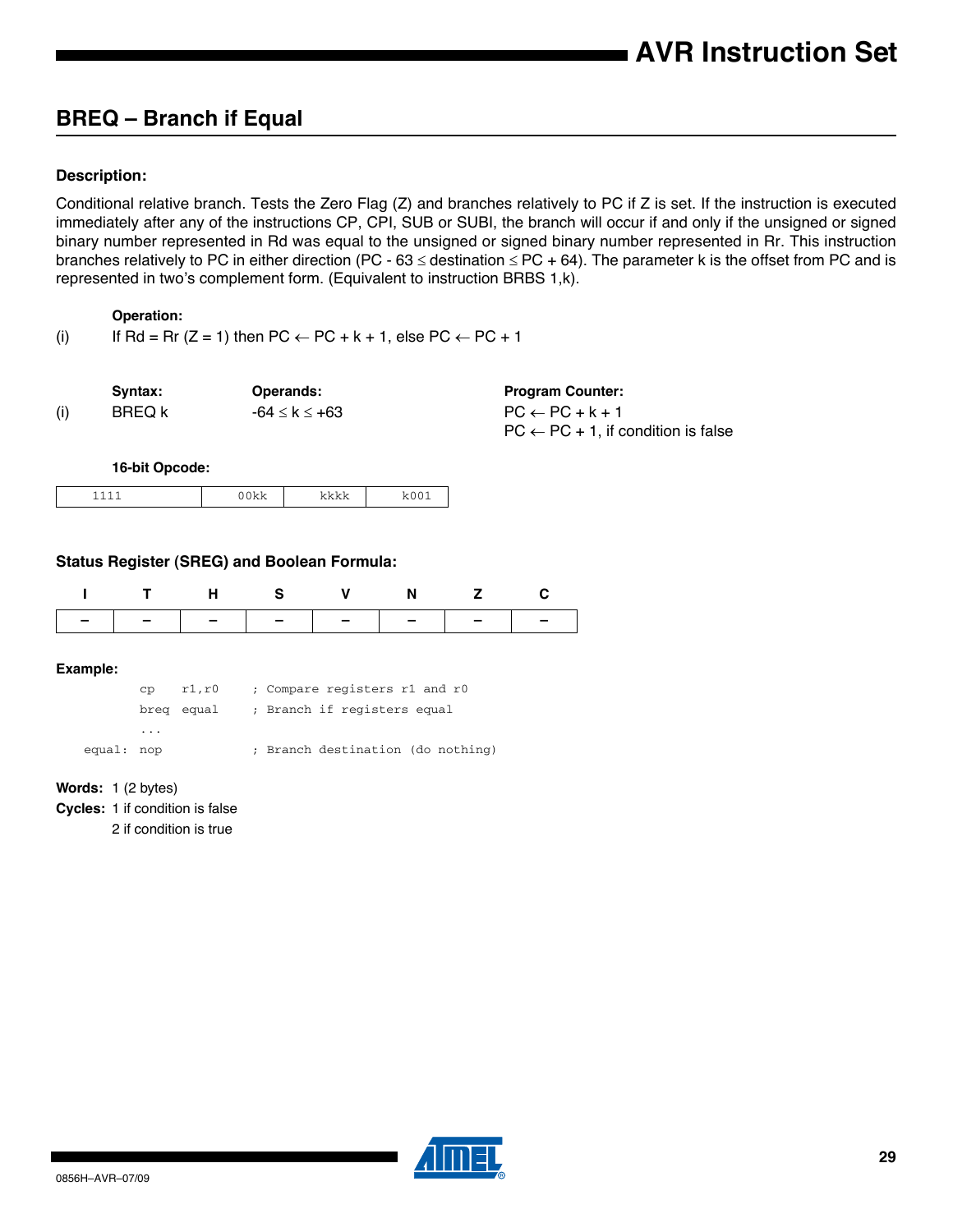

# **BRGE – Branch if Greater or Equal (Signed)**

### **Description:**

Conditional relative branch. Tests the Signed Flag (S) and branches relatively to PC if S is cleared. If the instruction is executed immediately after any of the instructions CP, CPI, SUB or SUBI, the branch will occur if and only if the signed binary number represented in Rd was greater than or equal to the signed binary number represented in Rr. This instruction branches relatively to PC in either direction (PC - 63  $\le$  destination  $\le$  PC + 64). The parameter k is the offset from PC and is represented in two's complement form. (Equivalent to instruction BRBC 4,k).

### **Operation:**

(i) If Rd  $\geq$  Rr (N  $\oplus$  V = 0) then PC  $\leftarrow$  PC + k + 1, else PC  $\leftarrow$  PC + 1

| Syntax: | <b>Operands:</b> | <b>Program Counter:</b>                        |
|---------|------------------|------------------------------------------------|
| BRGE k  | -64 ≤ k ≤ +63    | $PC \leftarrow PC + k + 1$                     |
|         |                  | $PC \leftarrow PC + 1$ , if condition is false |

#### **16-bit Opcode:**

### **Status Register (SREG) and Boolean Formula:**

|          |      | н        | s                                  | v                               | N |  | С |  |  |  |
|----------|------|----------|------------------------------------|---------------------------------|---|--|---|--|--|--|
|          |      |          |                                    |                                 |   |  |   |  |  |  |
| Example: |      |          |                                    |                                 |   |  |   |  |  |  |
|          | CD   | r11, r12 |                                    | ; Compare registers r11 and r12 |   |  |   |  |  |  |
|          | brge | greateg  | ; Branch if $r11 \ge r12$ (signed) |                                 |   |  |   |  |  |  |

greateq: nop  $\qquad \qquad ;$  Branch destination (do nothing)

|  | <b>Words:</b> $1(2 \text{ bytes})$ |
|--|------------------------------------|
|  |                                    |

**Cycles:** 1 if condition is false

2 if condition is true

...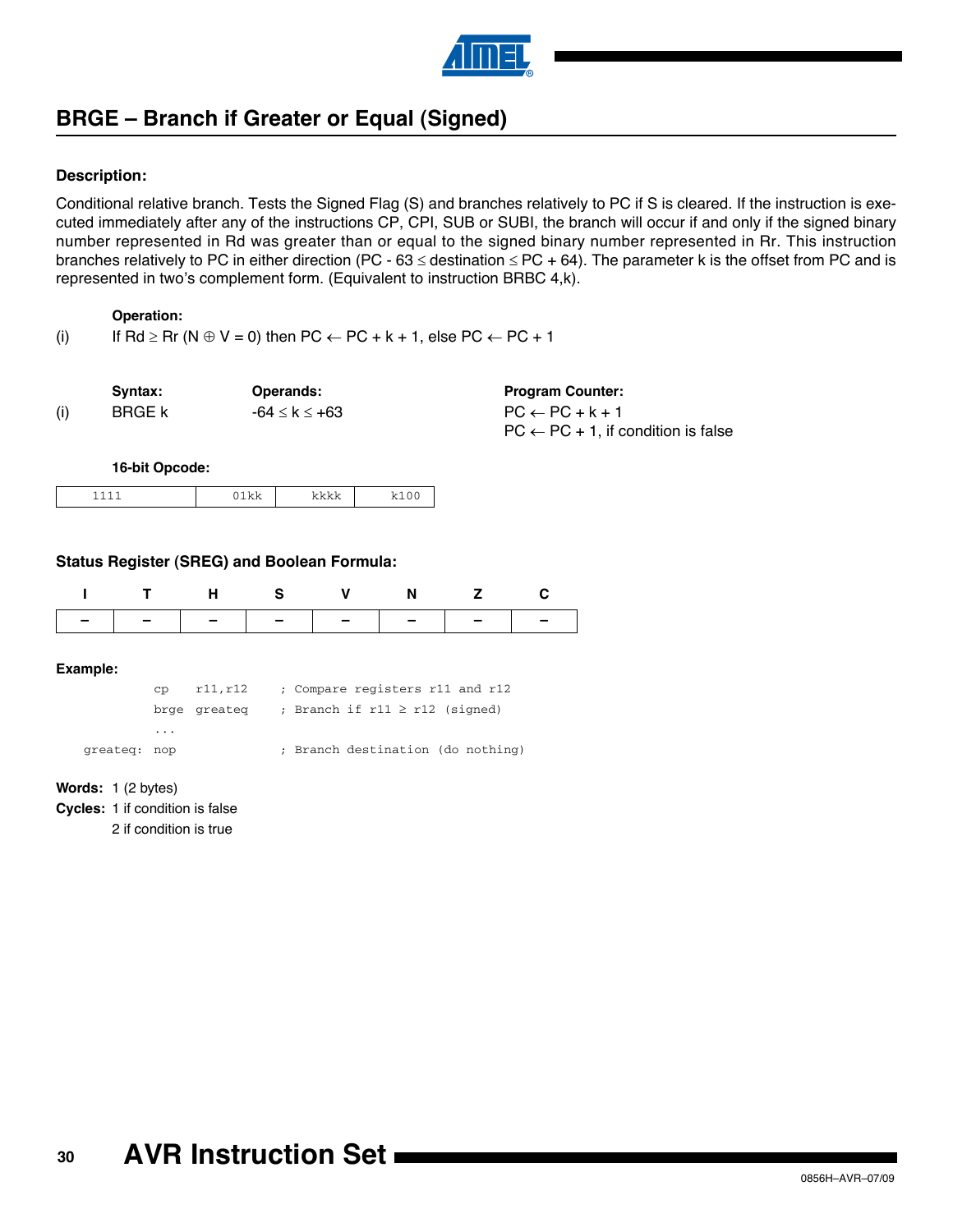# **BRHC – Branch if Half Carry Flag is Cleared**

### **Description:**

Conditional relative branch. Tests the Half Carry Flag (H) and branches relatively to PC if H is cleared. This instruction branches relatively to PC in either direction (PC - 63  $\le$  destination  $\le$  PC + 64). The parameter k is the offset from PC and is represented in two's complement form. (Equivalent to instruction BRBC 5,k).

### **Operation:**

(i) If H = 0 then PC  $\leftarrow$  PC + k + 1, else PC  $\leftarrow$  PC + 1

|     | Svntax: | <b>Operands:</b> | <b>Program Counter:</b>                        |
|-----|---------|------------------|------------------------------------------------|
| (i) | BRHC k  | -64 ≤ k ≤ +63    | $PC \leftarrow PC + k + 1$                     |
|     |         |                  | $PC \leftarrow PC + 1$ , if condition is false |

**16-bit Opcode:**

|  | . . | . |  |
|--|-----|---|--|
|--|-----|---|--|

### **Status Register (SREG) and Boolean Formula:**

| I – I – I – I – I – I – I – I – |  |  |  |
|---------------------------------|--|--|--|

#### **Example:**

|         | brhc hclear |                                   |  |  | ; Branch if Half Carry Flag cleared |
|---------|-------------|-----------------------------------|--|--|-------------------------------------|
|         | .           |                                   |  |  |                                     |
| hclear: | ກດກ         | ; Branch destination (do nothing) |  |  |                                     |

**Words:** 1 (2 bytes)

**Cycles:** 1 if condition is false

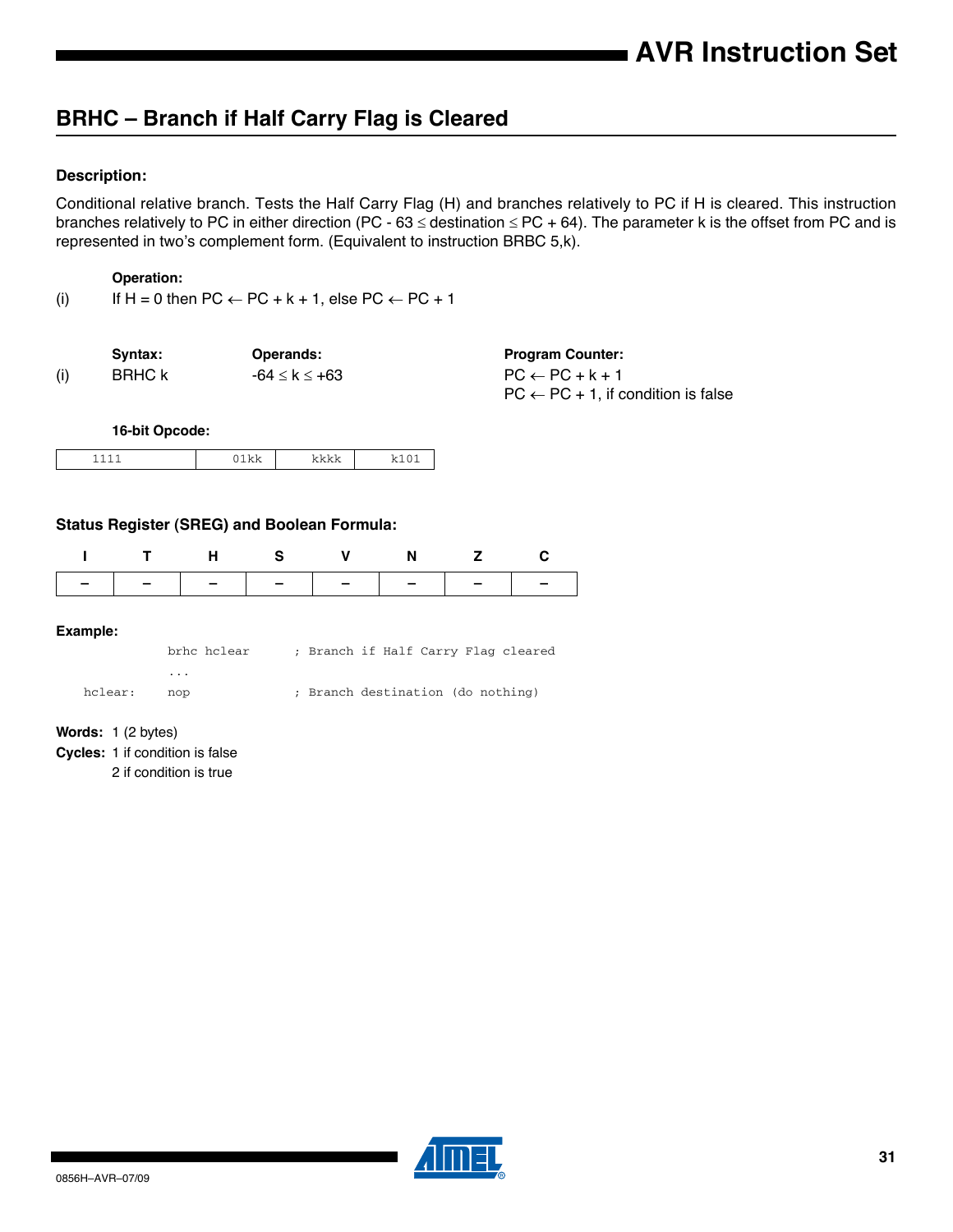

# **BRHS – Branch if Half Carry Flag is Set**

### **Description:**

Conditional relative branch. Tests the Half Carry Flag (H) and branches relatively to PC if H is set. This instruction branches relatively to PC in either direction (PC - 63  $\le$  destination  $\le$  PC + 64). The parameter k is the offset from PC and is represented in two's complement form. (Equivalent to instruction BRBS 5,k).

### **Operation:**

(i) If H = 1 then  $PC \leftarrow PC + k + 1$ , else  $PC \leftarrow PC + 1$ 

1111 00kk kkkk k101

|     | Syntax:        | <b>Operands:</b> | <b>Program Counter:</b>                        |
|-----|----------------|------------------|------------------------------------------------|
| (i) | <b>BRHS k</b>  | -64 ≤ k ≤ +63    | $PC \leftarrow PC + k + 1$                     |
|     |                |                  | $PC \leftarrow PC + 1$ , if condition is false |
|     | 16-bit Opcode: |                  |                                                |

|  | <b>Status Register (SREG) and Boolean Formula:</b> |  |
|--|----------------------------------------------------|--|

|  | ITHS V N Z C                  |  |  |
|--|-------------------------------|--|--|
|  | -   -   -   -   -   -   -   - |  |  |
|  |                               |  |  |

#### **Example:**

|           | brhs | hset. | ; Branch if Half Carry Flag set   |  |  |  |
|-----------|------|-------|-----------------------------------|--|--|--|
|           | .    |       |                                   |  |  |  |
| hset: nop |      |       | ; Branch destination (do nothing) |  |  |  |

**Words:** 1 (2 bytes)

**Cycles:** 1 if condition is false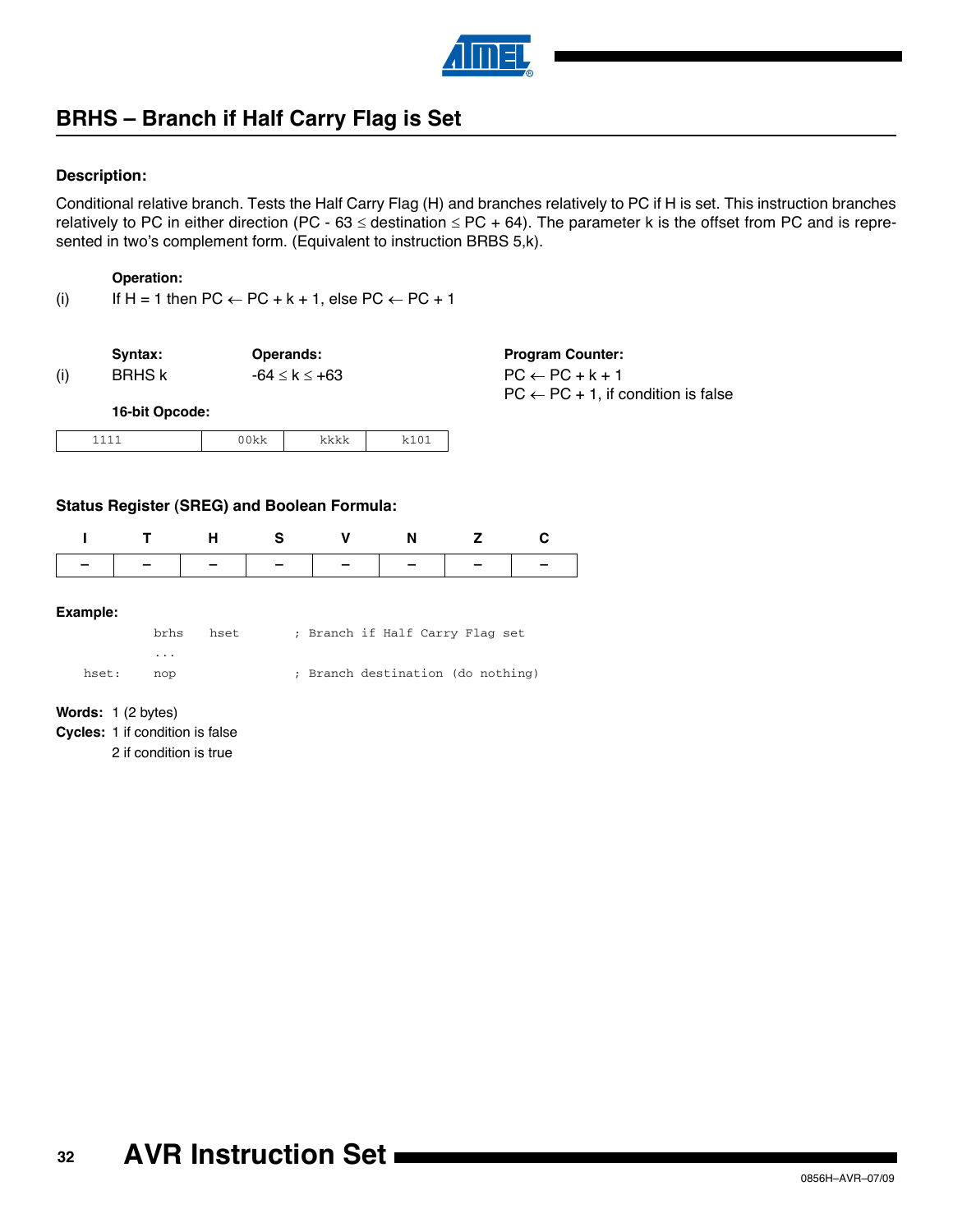## **BRID – Branch if Global Interrupt is Disabled**

### **Description:**

Conditional relative branch. Tests the Global Interrupt Flag (I) and branches relatively to PC if I is cleared. This instruction branches relatively to PC in either direction (PC - 63  $\le$  destination  $\le$  PC + 64). The parameter k is the offset from PC and is represented in two's complement form. (Equivalent to instruction BRBC 7,k).

### **Operation:**

(i) If  $I = 0$  then  $PC \leftarrow PC + k + 1$ , else  $PC \leftarrow PC + 1$ 

|     | Svntax:       | <b>Operands:</b> | <b>Program Counter:</b>                        |
|-----|---------------|------------------|------------------------------------------------|
| (i) | <b>BRID K</b> | -64 ≤ k ≤ +63    | $PC \leftarrow PC + k + 1$                     |
|     |               |                  | $PC \leftarrow PC + 1$ , if condition is false |

**16-bit Opcode:**

|--|

### **Status Register (SREG) and Boolean Formula:**

|                               | HS V N |  |  |
|-------------------------------|--------|--|--|
| -   -   -   -   -   -   -   - |        |  |  |

#### **Example:**

brid intdis ; Branch if interrupt disabled ... intdis: nop ; Branch destination (do nothing)

**Words:** 1 (2 bytes)

**Cycles:** 1 if condition is false

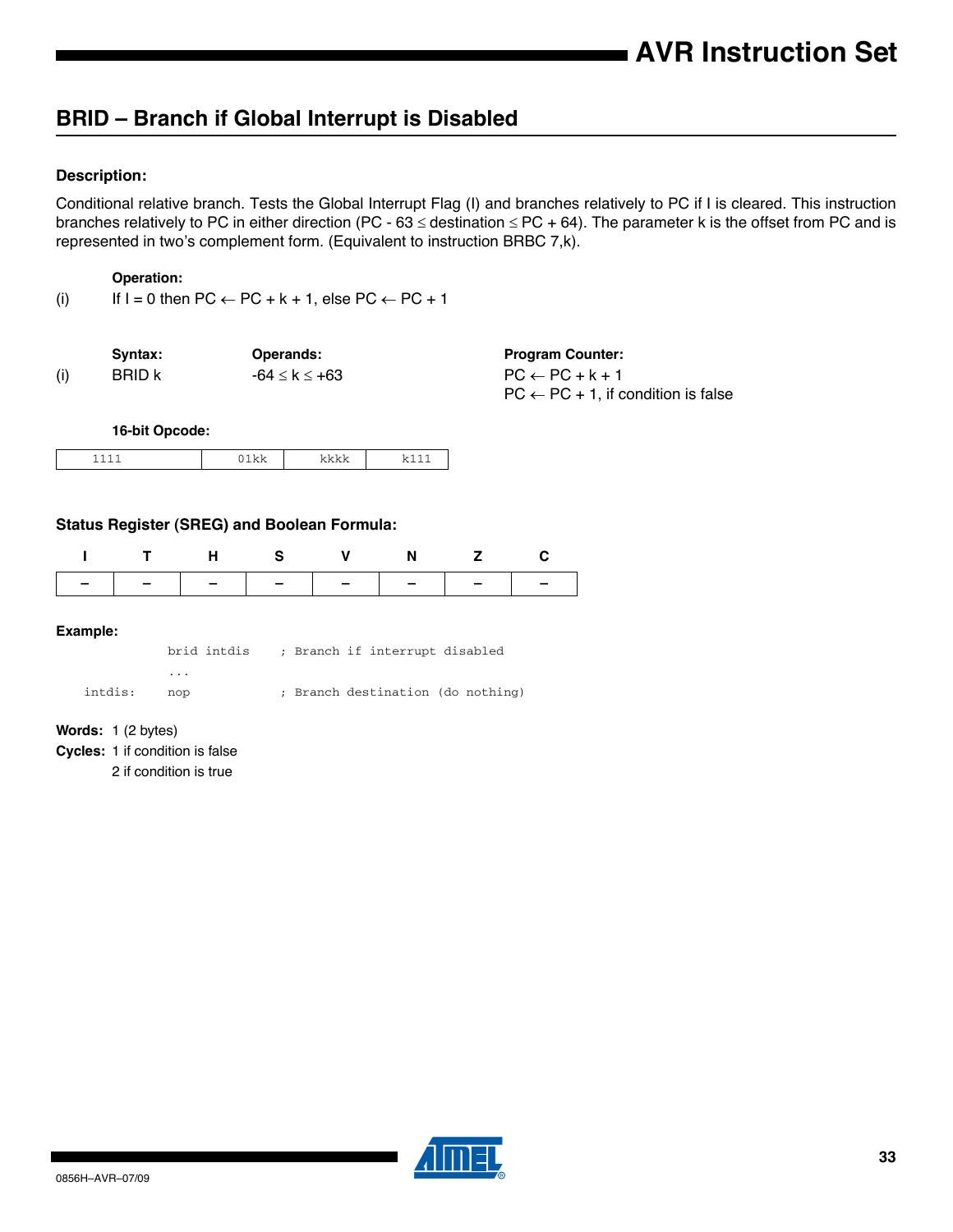

## **BRIE – Branch if Global Interrupt is Enabled**

### **Description:**

Conditional relative branch. Tests the Global Interrupt Flag (I) and branches relatively to PC if I is set. This instruction branches relatively to PC in either direction (PC - 63  $\le$  destination  $\le$  PC + 64). The parameter k is the offset from PC and is represented in two's complement form. (Equivalent to instruction BRBS 7,k).

### **Operation:**

(i) If  $I = 1$  then  $PC \leftarrow PC + k + 1$ , else  $PC \leftarrow PC + 1$ 

|     | Syntax:       | Operands:     | <b>Program Counter:</b>                        |
|-----|---------------|---------------|------------------------------------------------|
| (i) | <b>BRIE k</b> | -64 ≤ k ≤ +63 | $PC \leftarrow PC + k + 1$                     |
|     |               |               | $PC \leftarrow PC + 1$ , if condition is false |

**16-bit Opcode:**

| ᅩ<br>- | . . | -- - |
|--------|-----|------|

### **Status Register (SREG) and Boolean Formula:**

| THS V N Z C   |  |  |  |
|---------------|--|--|--|
| ------------- |  |  |  |

#### **Example:**

 $\overline{\phantom{a}}$ 

|        |     | brie inten | ; Branch if interrupt enabled     |
|--------|-----|------------|-----------------------------------|
|        | .   |            |                                   |
| inten: | nop |            | ; Branch destination (do nothing) |

**Words:** 1 (2 bytes)

**Cycles:** 1 if condition is false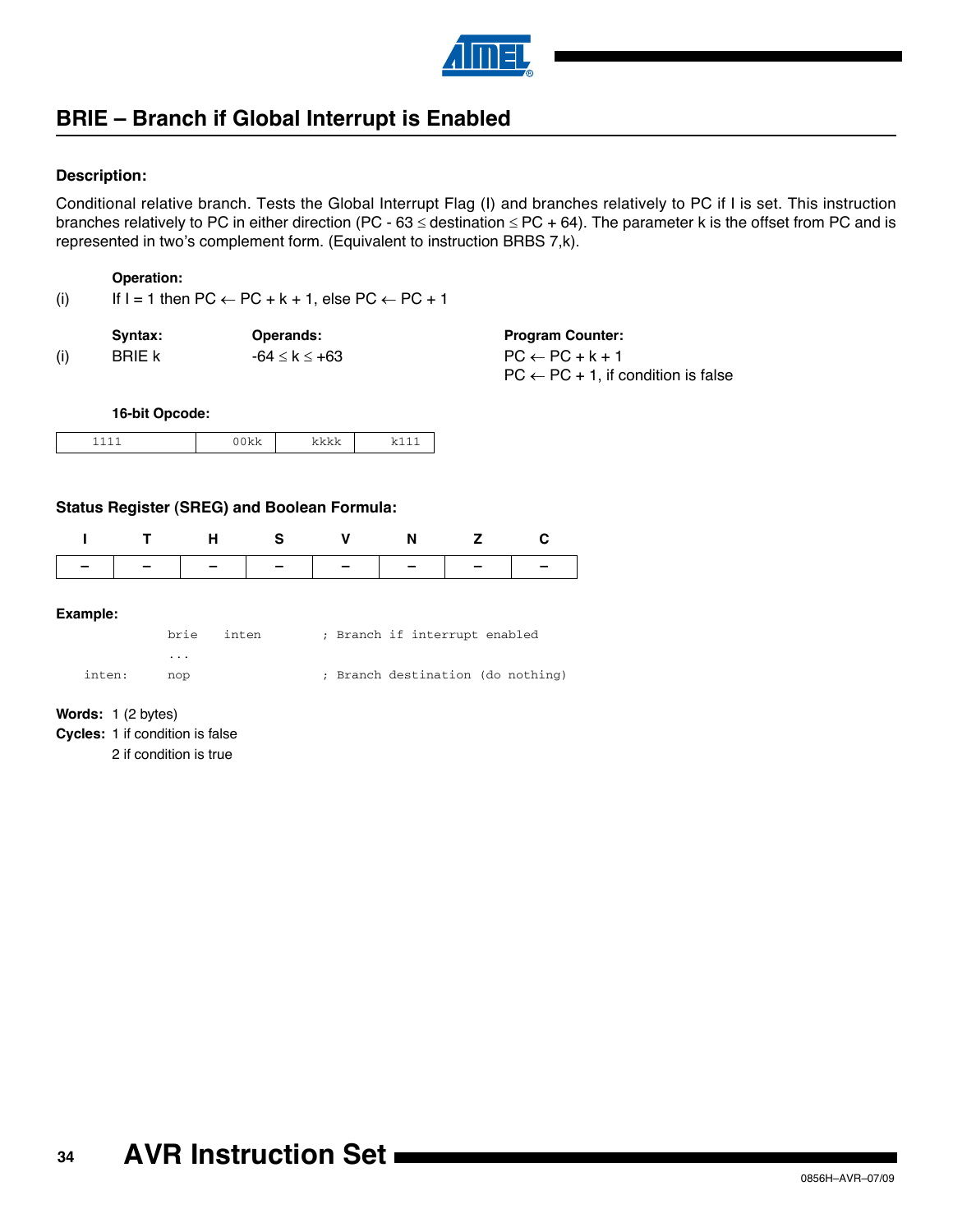# **BRLO – Branch if Lower (Unsigned)**

### **Description:**

Conditional relative branch. Tests the Carry Flag (C) and branches relatively to PC if C is set. If the instruction is executed immediately after any of the instructions CP, CPI, SUB or SUBI, the branch will occur if and only if the unsigned binary number represented in Rd was smaller than the unsigned binary number represented in Rr. This instruction branches relatively to PC in either direction (PC - 63  $\le$  destination  $\le$  PC + 64). The parameter k is the offset from PC and is represented in two's complement form. (Equivalent to instruction BRBS 0,k).

### **Operation:**

| (i) | If Rd < Rr (C = 1) then PC $\leftarrow$ PC + k + 1, else PC $\leftarrow$ PC + 1 |  |  |
|-----|---------------------------------------------------------------------------------|--|--|
|     |                                                                                 |  |  |

|     | Svntax: | <b>Operands:</b> | <b>Program Counter:</b>                        |
|-----|---------|------------------|------------------------------------------------|
| (i) | BRLO k  | -64 ≤ k ≤ +63    | $PC \leftarrow PC + k + 1$                     |
|     |         |                  | $PC \leftarrow PC + 1$ , if condition is false |

**16-bit Opcode:**

| - | . . | . .<br>. . | __ |
|---|-----|------------|----|

### **Status Register (SREG) and Boolean Formula:**

|                                    |  |  | N. |  |
|------------------------------------|--|--|----|--|
| $\sim$ $\sim$ $\sim$ $\sim$ $\sim$ |  |  |    |  |

#### **Example:**

|       |          | eor r19,r19   | ; Clear r19                        |
|-------|----------|---------------|------------------------------------|
| loop: | inc r19  |               | ; Increase r19                     |
|       | $\cdots$ |               |                                    |
|       |          | cpi $r19,510$ | : Compare r19 with \$10            |
|       |          | brlo loop     | ; Branch if $r19 < $10$ (unsigned) |
|       | nop      |               | ; Exit from loop (do nothing)      |

#### **Words:** 1 (2 bytes)

**Cycles:** 1 if condition is false

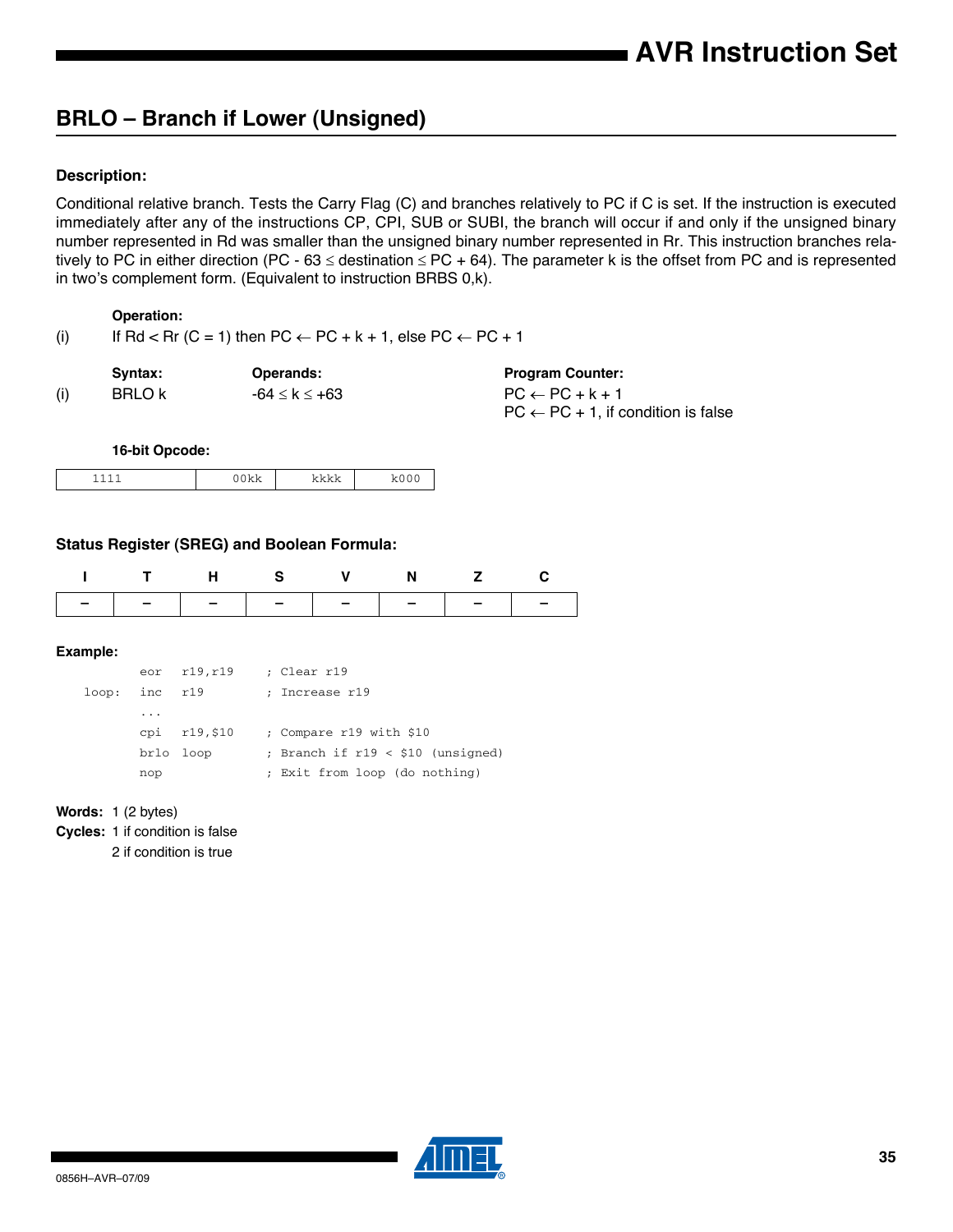

# **BRLT – Branch if Less Than (Signed)**

### **Description:**

Conditional relative branch. Tests the Signed Flag (S) and branches relatively to PC if S is set. If the instruction is executed immediately after any of the instructions CP, CPI, SUB or SUBI, the branch will occur if and only if the signed binary number represented in Rd was less than the signed binary number represented in Rr. This instruction branches relatively to PC in either direction (PC - 63  $\le$  destination  $\le$  PC + 64). The parameter k is the offset from PC and is represented in two's complement form. (Equivalent to instruction BRBS 4,k).

### **Operation:**

(i) If Rd < Rr (N  $\oplus$  V = 1) then PC  $\leftarrow$  PC + k + 1, else PC  $\leftarrow$  PC + 1

|     | Svntax:       | Operands:             | <b>Program Counter:</b>                        |
|-----|---------------|-----------------------|------------------------------------------------|
| (i) | <b>BRLT k</b> | $-64 \leq k \leq +63$ | $PC \leftarrow PC + k + 1$                     |
|     |               |                       | $PC \leftarrow PC + 1$ , if condition is false |

**16-bit Opcode:**

| ◢<br>∽<br>∽ | ---- |  |
|-------------|------|--|

### **Status Register (SREG) and Boolean Formula:**

**Example:**

|       | $\text{CD}$ $\text{r16.r1}$ |  | ; Compare r16 to r1               |  |
|-------|-----------------------------|--|-----------------------------------|--|
|       | brlt less                   |  | ; Branch if $r16 < r1$ (signed)   |  |
|       | $\cdots$                    |  |                                   |  |
| less: | nop                         |  | ; Branch destination (do nothing) |  |

**Words:** 1 (2 bytes)

**Cycles:** 1 if condition is false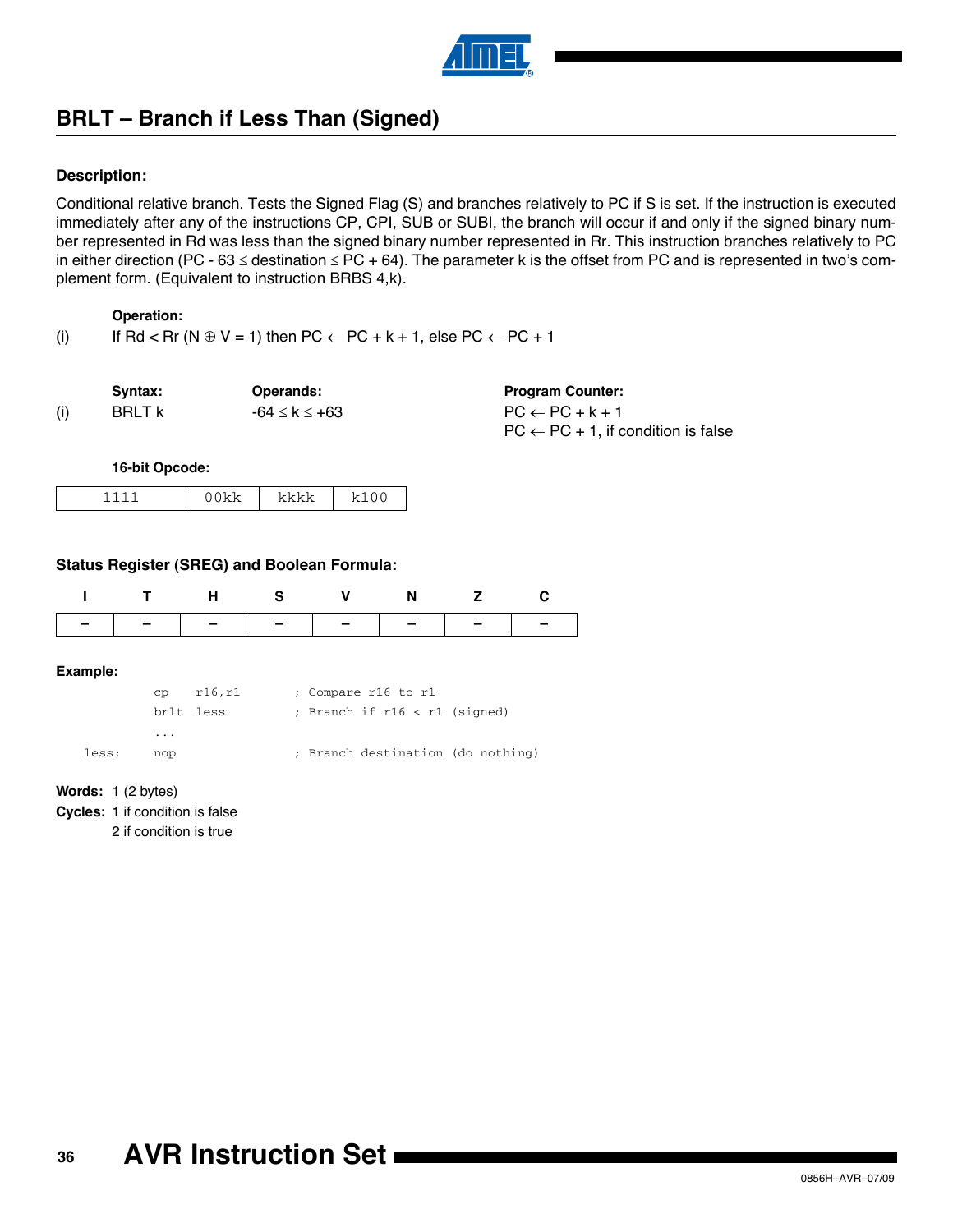# **BRMI – Branch if Minus**

### **Description:**

Conditional relative branch. Tests the Negative Flag (N) and branches relatively to PC if N is set. This instruction branches relatively to PC in either direction (PC - 63  $\le$  destination  $\le$  PC + 64). The parameter k is the offset from PC and is represented in two's complement form. (Equivalent to instruction BRBS 2,k).

#### **Operation:**

(i) If  $N = 1$  then  $PC \leftarrow PC + k + 1$ , else  $PC \leftarrow PC + 1$ 

|     | Svntax: | <b>Operands:</b> | <b>Program Counter:</b>                        |
|-----|---------|------------------|------------------------------------------------|
| (i) | BRMI k  | -64 ≤ k ≤ +63    | $PC \leftarrow PC + k + 1$                     |
|     |         |                  | $PC \leftarrow PC + 1$ , if condition is false |

**16-bit Opcode:**

| - |  | . . |  |
|---|--|-----|--|
|---|--|-----|--|

#### **Status Register (SREG) and Boolean Formula:**

| l – l – l – l – l – l – l – l – |  |  |  |
|---------------------------------|--|--|--|

#### **Example:**

|               |                         | subi r18,4 | ; Subtract 4 from r18                |
|---------------|-------------------------|------------|--------------------------------------|
|               | brmi                    |            | negative ; Branch if result negative |
|               | $\cdot$ $\cdot$ $\cdot$ |            |                                      |
| negative: nop |                         |            | ; Branch destination (do nothing)    |

#### **Words:** 1 (2 bytes)

**Cycles:** 1 if condition is false

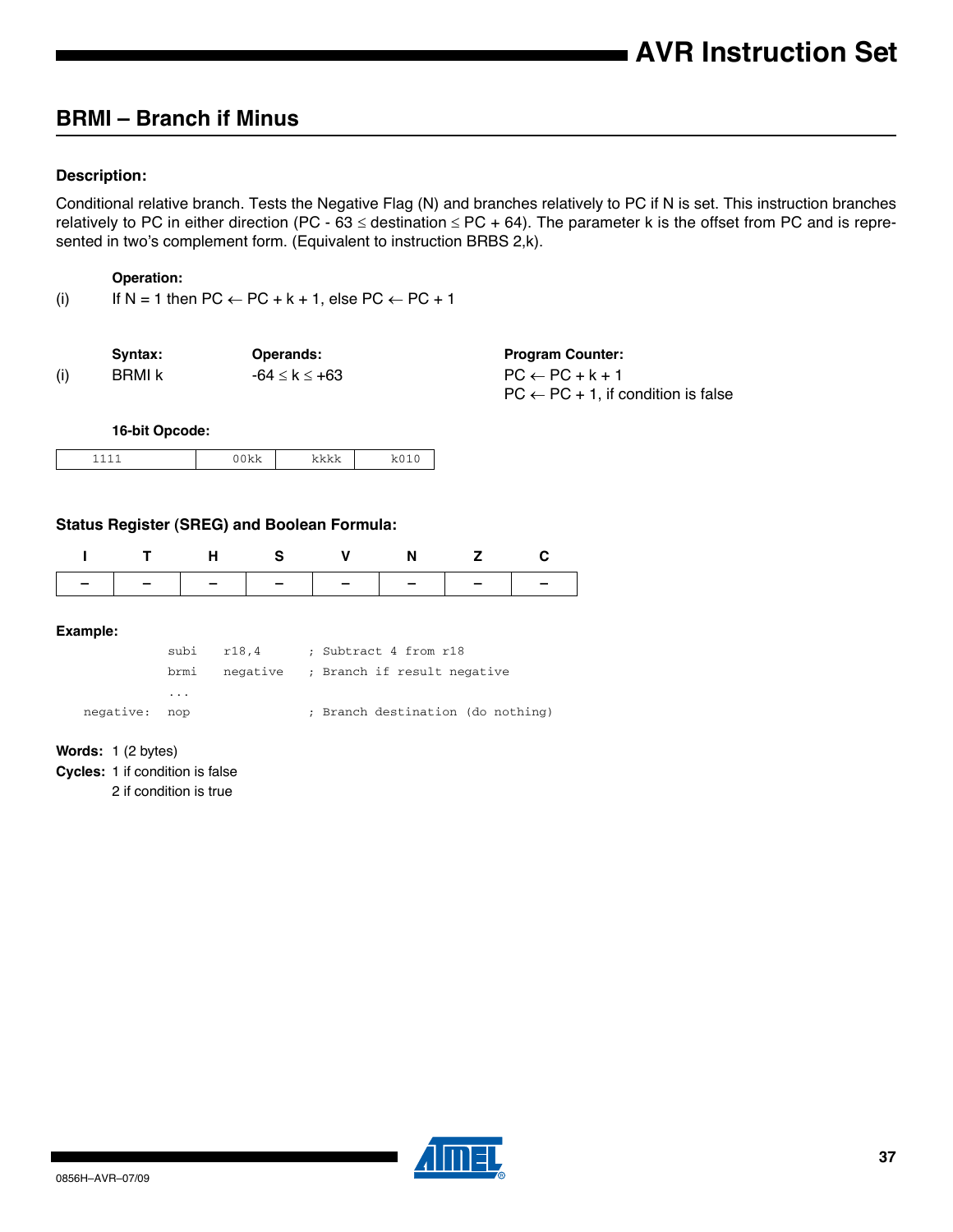

# **BRNE – Branch if Not Equal**

### **Description:**

Conditional relative branch. Tests the Zero Flag (Z) and branches relatively to PC if Z is cleared. If the instruction is executed immediately after any of the instructions CP, CPI, SUB or SUBI, the branch will occur if and only if the unsigned or signed binary number represented in Rd was not equal to the unsigned or signed binary number represented in Rr. This instruction branches relatively to PC in either direction (PC - 63  $\le$  destination  $\le$  PC + 64). The parameter k is the offset from PC and is represented in two's complement form. (Equivalent to instruction BRBC 1,k).

### **Operation:**

(i) If Rd  $\neq$  Rr (Z = 0) then PC  $\leftarrow$  PC + k + 1, else PC  $\leftarrow$  PC + 1

| Syntax:       | <b>Operands:</b> | <b>Program Counter:</b>    |
|---------------|------------------|----------------------------|
| <b>BRNE k</b> | -64 ≤ k ≤ +63    | $PC \leftarrow PC + k + 1$ |
|               |                  | $ -$                       |

| Program Counter:                                            |  |
|-------------------------------------------------------------|--|
| PC ← PC + k + 1                                             |  |
| $\mathsf{PC}\leftarrow\mathsf{PC}+1,$ if condition is false |  |

**16-bit Opcode:**

|  | __ |
|--|----|

#### **Status Register (SREG) and Boolean Formula:**

|  |  | T H S V N Z C                 |  |
|--|--|-------------------------------|--|
|  |  | -   -   -   -   -   -   -   - |  |

#### **Example:**

|       | eor      | r27,r27 | ; Clear r27              |
|-------|----------|---------|--------------------------|
| loop: | inc.     | r27     | : Increase r27           |
|       | $\cdots$ |         |                          |
|       | cpi      | r27,5   | ; Compare r27 to 5       |
|       | brne     | loop    | ; Branch if r27<>5       |
|       | nop      |         | ; Loop exit (do nothing) |

#### **Words:** 1 (2 bytes)

**Cycles:** 1 if condition is false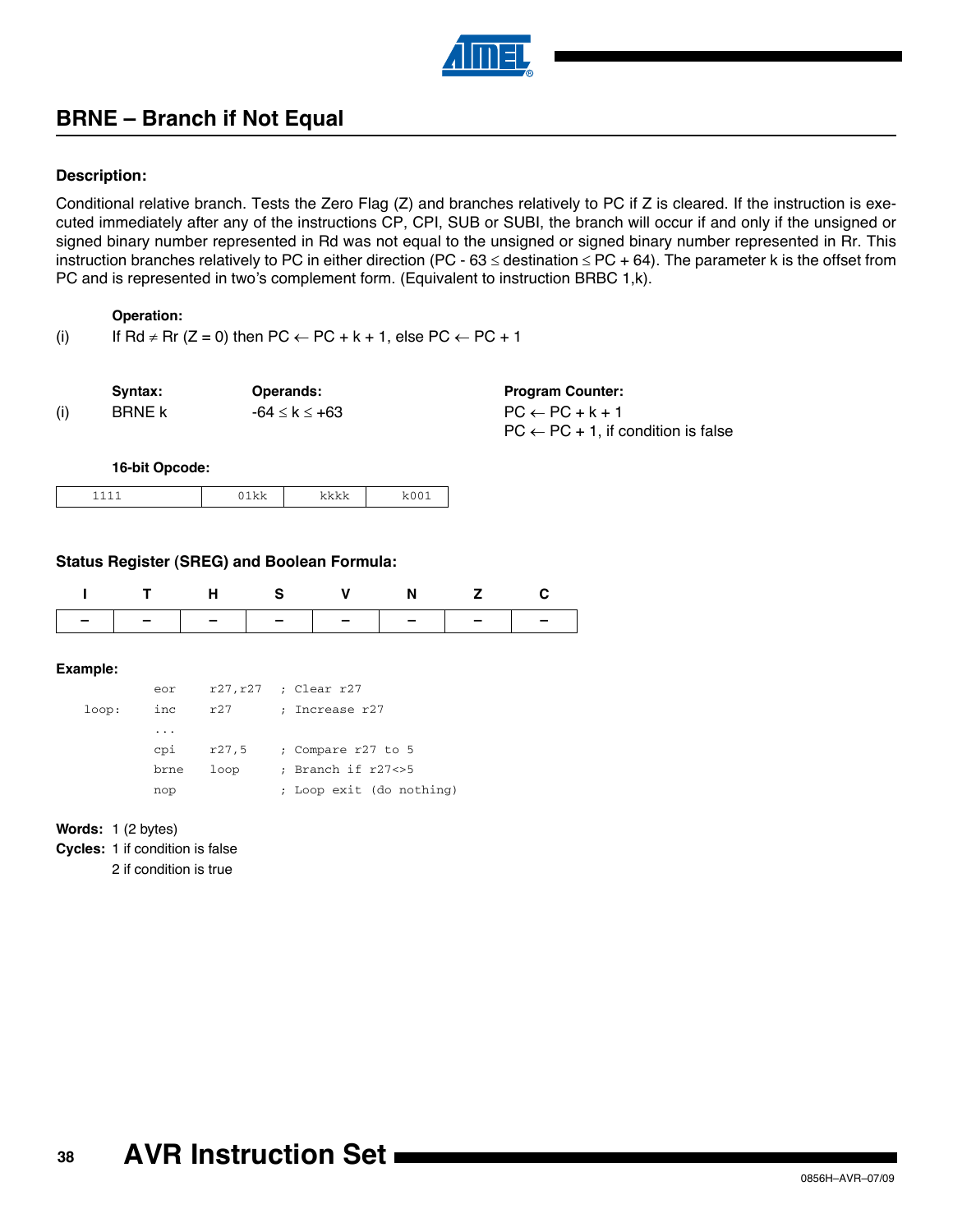# **BRPL – Branch if Plus**

### **Description:**

Conditional relative branch. Tests the Negative Flag (N) and branches relatively to PC if N is cleared. This instruction branches relatively to PC in either direction (PC - 63  $\le$  destination  $\le$  PC + 64). The parameter k is the offset from PC and is represented in two's complement form. (Equivalent to instruction BRBC 2,k).

#### **Operation:**

(i) If  $N = 0$  then  $PC \leftarrow PC + k + 1$ , else  $PC \leftarrow PC + 1$ 

|     | Svntax: | <b>Operands:</b> | <b>Program Counter:</b>                        |
|-----|---------|------------------|------------------------------------------------|
| (i) | BRPL k  | -64 ≤ k ≤ +63    | $PC \leftarrow PC + k + 1$                     |
|     |         |                  | $PC \leftarrow PC + 1$ , if condition is false |

**16-bit Opcode:**

|  |  | -- |  |
|--|--|----|--|
|--|--|----|--|

#### **Status Register (SREG) and Boolean Formula:**

|  |  | ITHS V N Z C |  |
|--|--|--------------|--|
|  |  |              |  |
|  |  |              |  |

#### **Example:**

|           |     | subi r26,\$50 | ; Subtract \$50 from r26          |  |
|-----------|-----|---------------|-----------------------------------|--|
|           |     | brpl positive | ; Branch if r26 positive          |  |
|           | .   |               |                                   |  |
| positive: | nop |               | ; Branch destination (do nothing) |  |

#### **Words:** 1 (2 bytes)

**Cycles:** 1 if condition is false

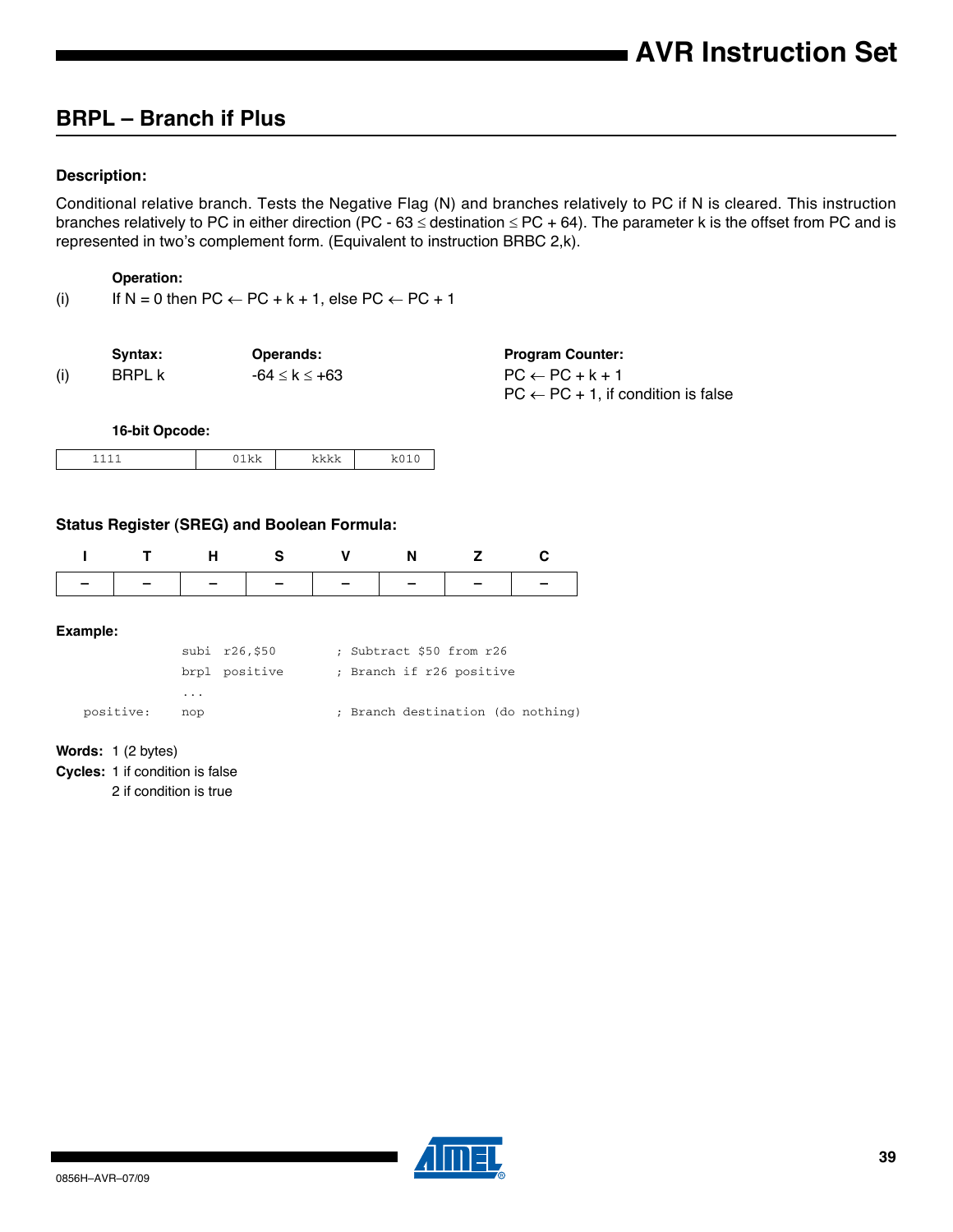

# **BRSH – Branch if Same or Higher (Unsigned)**

### **Description:**

Conditional relative branch. Tests the Carry Flag (C) and branches relatively to PC if C is cleared. If the instruction is executed immediately after execution of any of the instructions CP, CPI, SUB or SUBI the branch will occur if and only if the unsigned binary number represented in Rd was greater than or equal to the unsigned binary number represented in Rr. This instruction branches relatively to PC in either direction (PC - 63  $\le$  destination  $\le$  PC + 64). The parameter k is the offset from PC and is represented in two's complement form. (Equivalent to instruction BRBC 0,k).

#### **Operation:**

(i) If Rd  $\geq$ Rr (C = 0) then PC  $\leftarrow$  PC + k + 1, else PC  $\leftarrow$  PC + 1

| Syntax:       | <b>Operands:</b> | <b>Program Counter:</b>                        |
|---------------|------------------|------------------------------------------------|
| <b>BRSH k</b> | -64 ≤ k ≤ +63    | $PC \leftarrow PC + k + 1$                     |
|               |                  | $PC \leftarrow PC + 1$ , if condition is false |

**16-bit Opcode:**

|--|

#### **Status Register (SREG) and Boolean Formula:**

|          | н | S | N | c |
|----------|---|---|---|---|
|          |   |   |   |   |
| Example: |   |   |   |   |

|         |          | subi r19,4  | ; Subtract 4 from r19               |
|---------|----------|-------------|-------------------------------------|
|         | $\cdots$ | brsh highsm | ; Branch if $r19 \geq 4$ (unsigned) |
| highsm: | nop      |             | ; Branch destination (do nothing)   |

**Words:** 1 (2 bytes)

**Cycles:** 1 if condition is false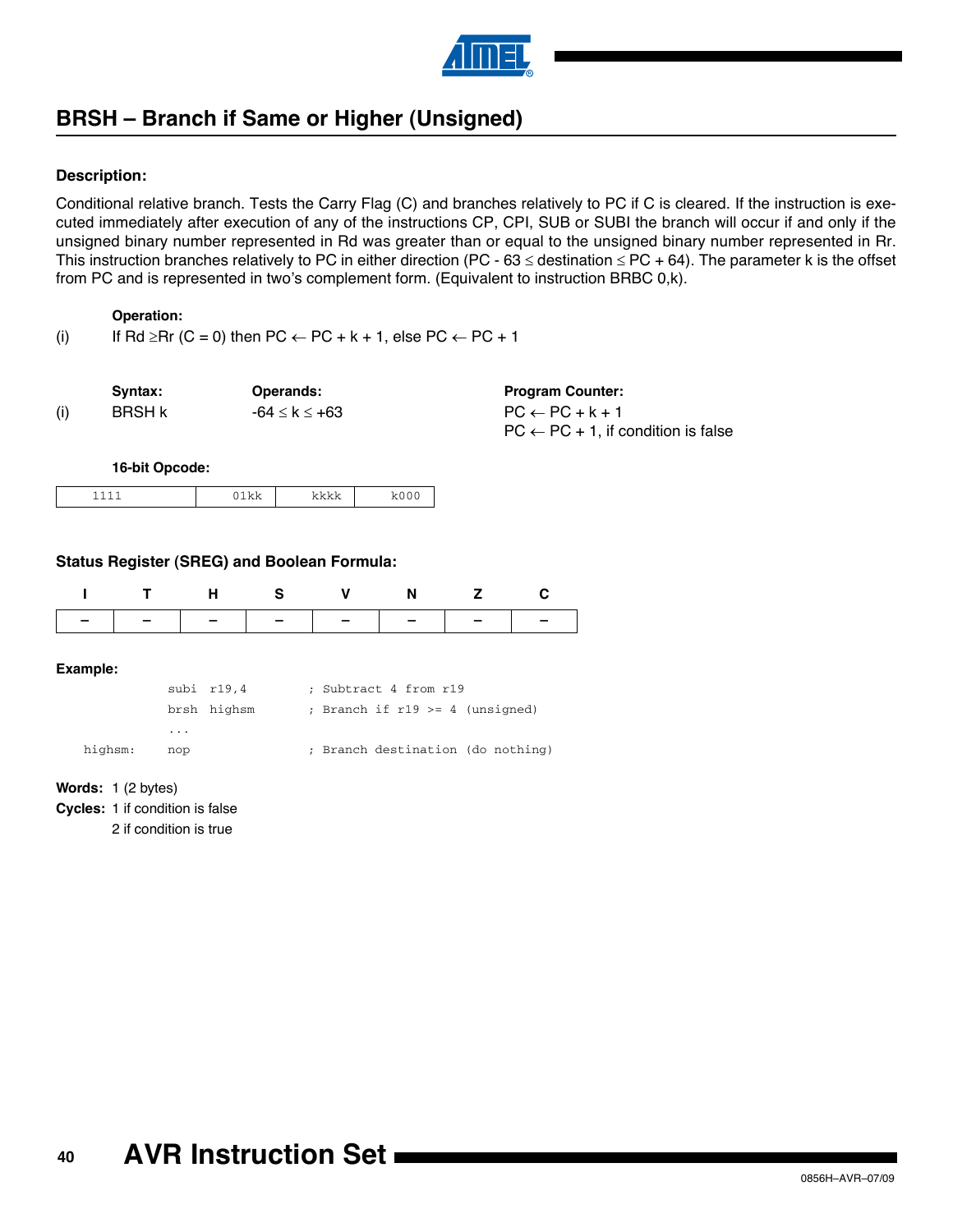# **BRTC – Branch if the T Flag is Cleared**

### **Description:**

Conditional relative branch. Tests the T Flag and branches relatively to PC if T is cleared. This instruction branches relatively to PC in either direction (PC - 63  $\le$  destination  $\le$  PC + 64). The parameter k is the offset from PC and is represented in two's complement form. (Equivalent to instruction BRBC 6,k).

#### **Operation:**

(i) If  $T = 0$  then  $PC \leftarrow PC + k + 1$ , else  $PC \leftarrow PC + 1$ 

|     | Svntax: | Operands:             | <b>Program Counter:</b>                        |
|-----|---------|-----------------------|------------------------------------------------|
| (i) | BRTC k  | $-64 \leq k \leq +63$ | $PC \leftarrow PC + k + 1$                     |
|     |         |                       | $PC \leftarrow PC + 1$ , if condition is false |

**16-bit Opcode:**

|  |  |  | . . |
|--|--|--|-----|
|--|--|--|-----|

#### **Status Register (SREG) and Boolean Formula:**

| - - - - - - - - - - - - - - - |  |  |  |
|-------------------------------|--|--|--|

#### **Example:**

|         |     |  | $bst$ $r3.5$ ; Store bit 5 of r3 in T Flaq   |  |
|---------|-----|--|----------------------------------------------|--|
|         |     |  | brtc tclear ; Branch if this bit was cleared |  |
|         | .   |  |                                              |  |
| tclear: | nop |  | ; Branch destination (do nothing)            |  |

#### **Words:** 1 (2 bytes)

**Cycles:** 1 if condition is false

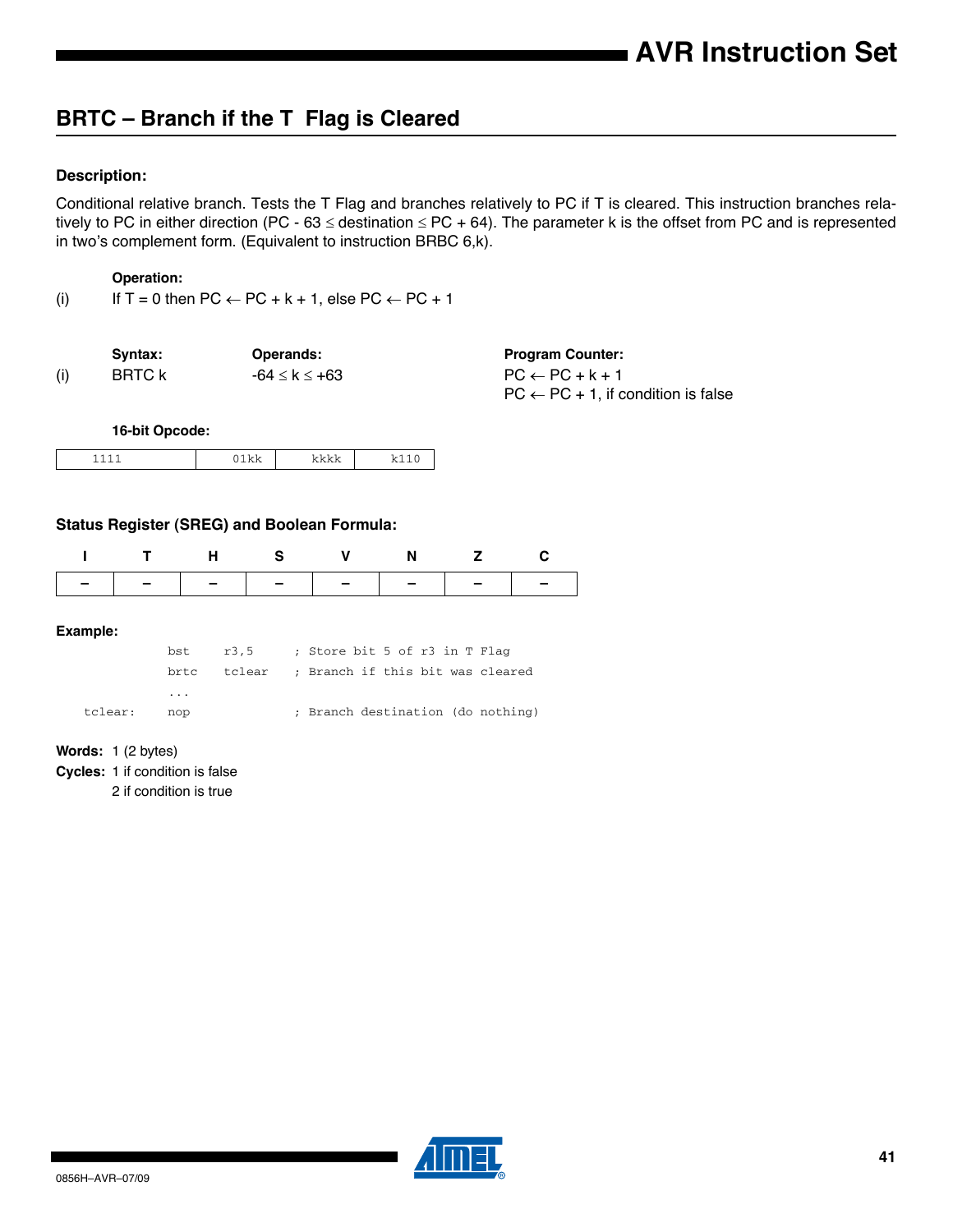

# **BRTS – Branch if the T Flag is Set**

#### **Description:**

Conditional relative branch. Tests the T Flag and branches relatively to PC if T is set. This instruction branches relatively to PC in either direction (PC - 63  $\le$  destination  $\le$  PC + 64). The parameter k is the offset from PC and is represented in two's complement form. (Equivalent to instruction BRBS 6,k).

#### **Operation:**

(i) If  $T = 1$  then  $PC \leftarrow PC + k + 1$ , else  $PC \leftarrow PC + 1$ 

|     | Svntax:       | <b>Operands:</b>      | <b>Program Counter:</b>                        |
|-----|---------------|-----------------------|------------------------------------------------|
| (i) | <b>BRTS k</b> | $-64 \leq k \leq +63$ | $PC \leftarrow PC + k + 1$                     |
|     |               |                       | $PC \leftarrow PC + 1$ , if condition is false |

**16-bit Opcode:**

|--|--|--|--|

#### **Status Register (SREG) and Boolean Formula:**

|  | <b>H</b> S | N. |  |
|--|------------|----|--|
|  |            |    |  |

#### **Example:**

|       |                         | $bst$ $r3.5$ | ; Store bit 5 of r3 in T Flag |  |  |                                   |
|-------|-------------------------|--------------|-------------------------------|--|--|-----------------------------------|
|       | brts tset               |              | ; Branch if this bit was set  |  |  |                                   |
|       | $\cdot$ $\cdot$ $\cdot$ |              |                               |  |  |                                   |
| tset: | nop                     |              |                               |  |  | ; Branch destination (do nothing) |

#### **Words:** 1 (2 bytes)

**Cycles:** 1 if condition is false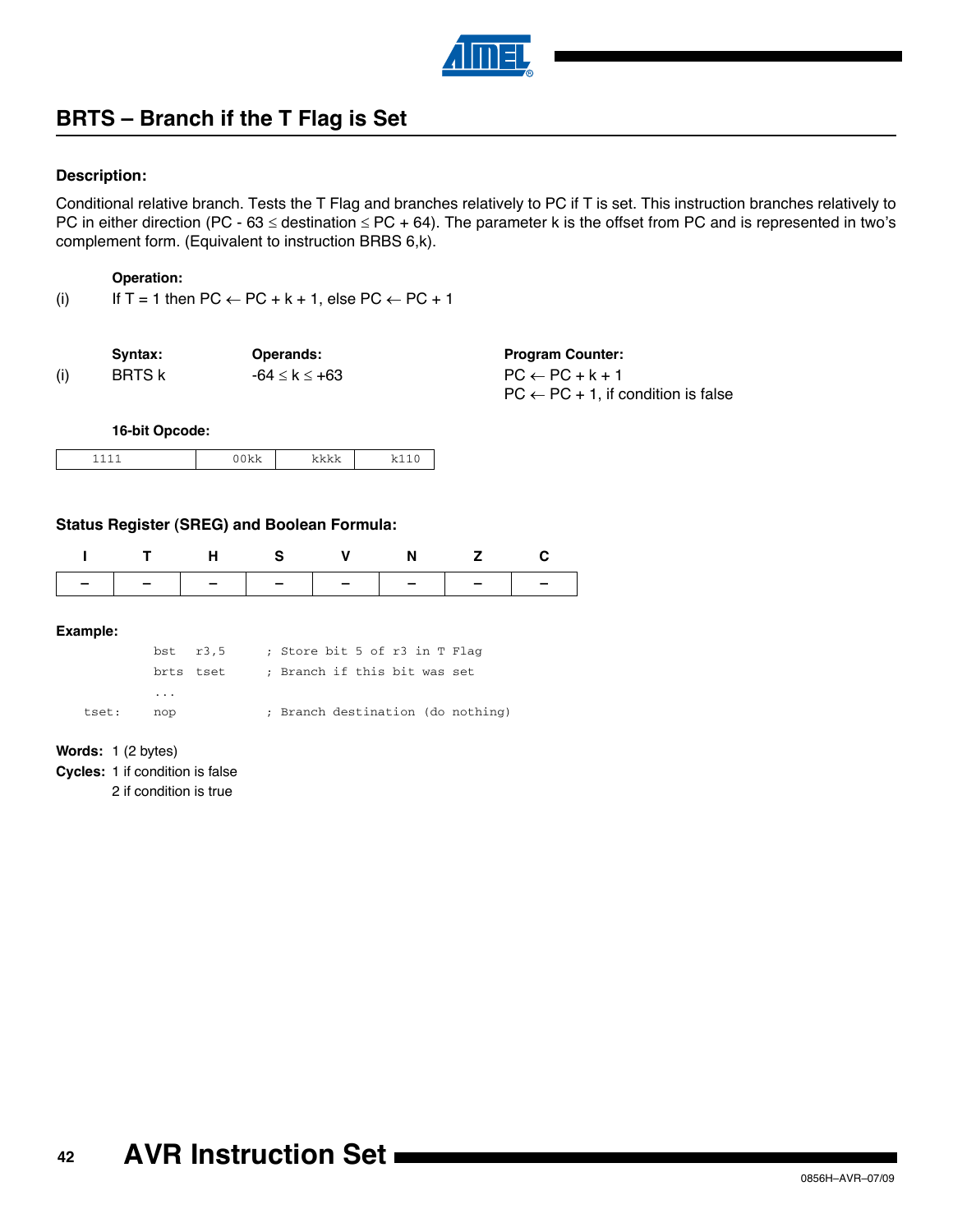# **BRVC – Branch if Overflow Cleared**

#### **Description:**

Conditional relative branch. Tests the Overflow Flag (V) and branches relatively to PC if V is cleared. This instruction branches relatively to PC in either direction (PC - 63  $\le$  destination  $\le$  PC + 64). The parameter k is the offset from PC and is represented in two's complement form. (Equivalent to instruction BRBC 3,k).

### **Operation:**

(i) If  $V = 0$  then  $PC \leftarrow PC + k + 1$ , else  $PC \leftarrow PC + 1$ 

|     | Svntax: | <b>Operands:</b> | <b>Program Counter:</b>                        |
|-----|---------|------------------|------------------------------------------------|
| (i) | BRVC k  | -64 ≤ k ≤ +63    | $PC \leftarrow PC + k + 1$                     |
|     |         |                  | $PC \leftarrow PC + 1$ , if condition is false |

**16-bit Opcode:**

| . | $\epsilon$ and<br>- |
|---|---------------------|

### **Status Register (SREG) and Boolean Formula:**

|                               | HS V N |  |  |
|-------------------------------|--------|--|--|
| -   -   -   -   -   -   -   - |        |  |  |

#### **Example:**

|         |     | add r3.r4 ; Add r4 to r3 |                         |  |  |                                   |
|---------|-----|--------------------------|-------------------------|--|--|-----------------------------------|
|         |     | brvc noover              | ; Branch if no overflow |  |  |                                   |
|         | .   |                          |                         |  |  |                                   |
| noover: | nop |                          |                         |  |  | ; Branch destination (do nothing) |

#### **Words:** 1 (2 bytes)

**Cycles:** 1 if condition is false

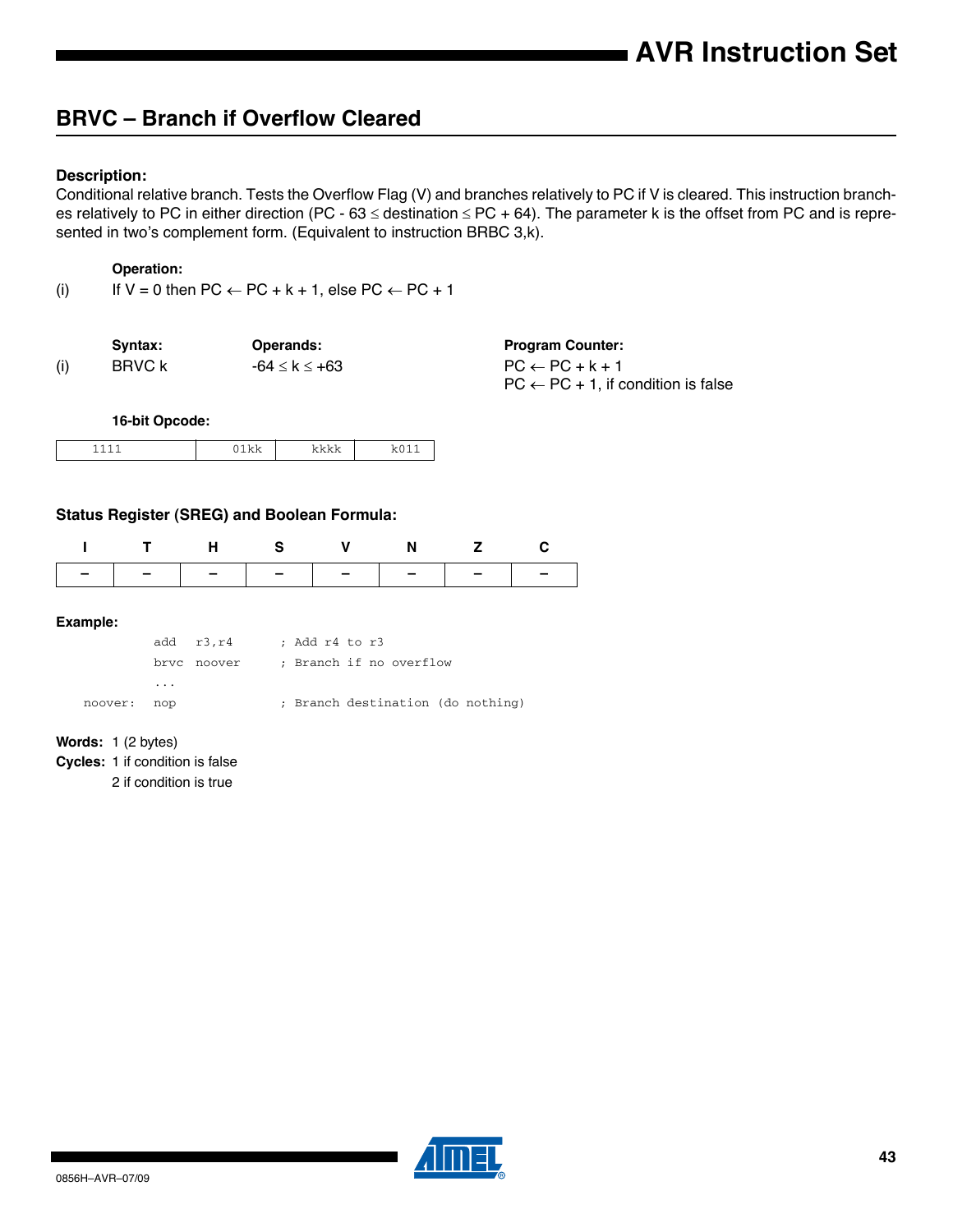

# **BRVS – Branch if Overflow Set**

#### **Description:**

Conditional relative branch. Tests the Overflow Flag (V) and branches relatively to PC if V is set. This instruction branches relatively to PC in either direction (PC - 63  $\le$  destination  $\le$  PC + 64). The parameter k is the offset from PC and is represented in two's complement form. (Equivalent to instruction BRBS 3,k).

#### **Operation:**

(i) If  $V = 1$  then  $PC \leftarrow PC + k + 1$ , else  $PC \leftarrow PC + 1$ 

|     | Svntax: | Operands:     | <b>Program Counter:</b>                        |
|-----|---------|---------------|------------------------------------------------|
| (i) | BRVS k  | -64 ≤ k ≤ +63 | $PC \leftarrow PC + k + 1$                     |
|     |         |               | $PC \leftarrow PC + 1$ , if condition is false |

**16-bit Opcode:**

| - |  |  |  |
|---|--|--|--|
|---|--|--|--|

#### **Status Register (SREG) and Boolean Formula:**

|  | . н. |                               | N. |  |
|--|------|-------------------------------|----|--|
|  |      | -   -   -   -   -   -   -   - |    |  |

#### **Example:**

|         | add | r3, r4 | ; Add r4 to r3                    |
|---------|-----|--------|-----------------------------------|
|         |     |        | brvs overfl ; Branch if overflow  |
|         | .   |        |                                   |
| overfl: | nop |        | ; Branch destination (do nothing) |

#### **Words:** 1 (2 bytes)

**Cycles:** 1 if condition is false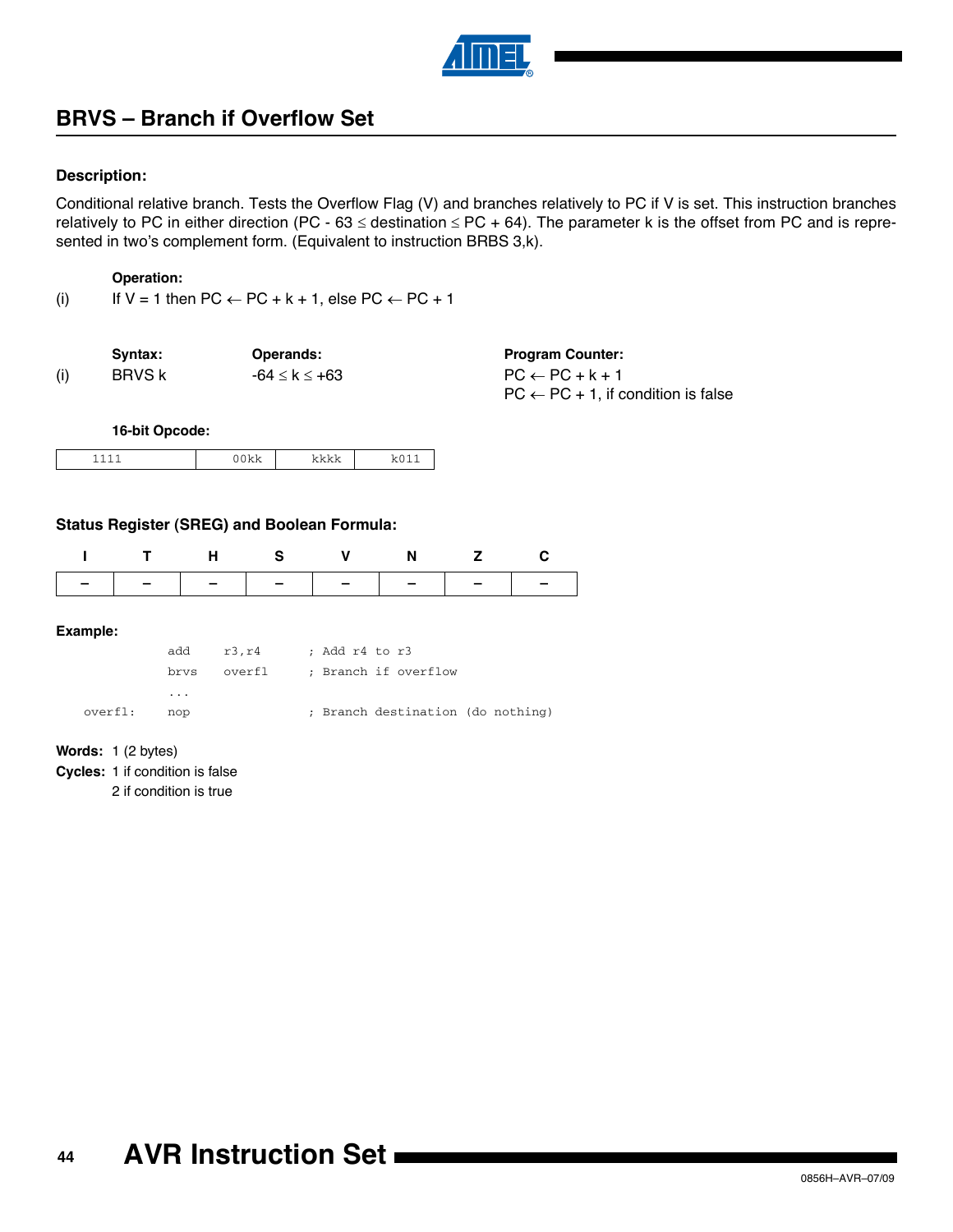# **BSET – Bit Set in SREG**

### **Description:**

Sets a single Flag or bit in SREG.

# **Operation:**

(i) SREG(s)  $\leftarrow$  1

|     | Svntax:       | <b>Operands:</b>  | <b>Program Counter:</b> |
|-----|---------------|-------------------|-------------------------|
| (i) | <b>BSET s</b> | $0 \leq s \leq 7$ | $PC \leftarrow PC + 1$  |

#### **16-bit Opcode:**

| 1.0.0.1<br>$+00+$ | $-100$ | -- | $\sim$ $\sim$<br>$\sim$ |
|-------------------|--------|----|-------------------------|
|-------------------|--------|----|-------------------------|

### **Status Register (SREG) and Boolean Formula:**

| ITHS V N Z C |  |  |  |
|--------------|--|--|--|
|              |  |  |  |

- I:  $1$  if  $s = 7$ ; Unchanged otherwise.
- $T: 1$  if  $s = 6$ ; Unchanged otherwise.
- H:  $1$  if  $s = 5$ ; Unchanged otherwise.
- S:  $1$  if  $s = 4$ ; Unchanged otherwise.
- V:  $1$  if  $s = 3$ ; Unchanged otherwise.
- N:  $1$  if  $s = 2$ ; Unchanged otherwise.
- $Z: 1$  if  $s = 1$ ; Unchanged otherwise.
- C:  $1$  if  $s = 0$ ; Unchanged otherwise.

#### **Example:**

| bset | ; Set T Flag       |
|------|--------------------|
| bset | ; Enable interrupt |

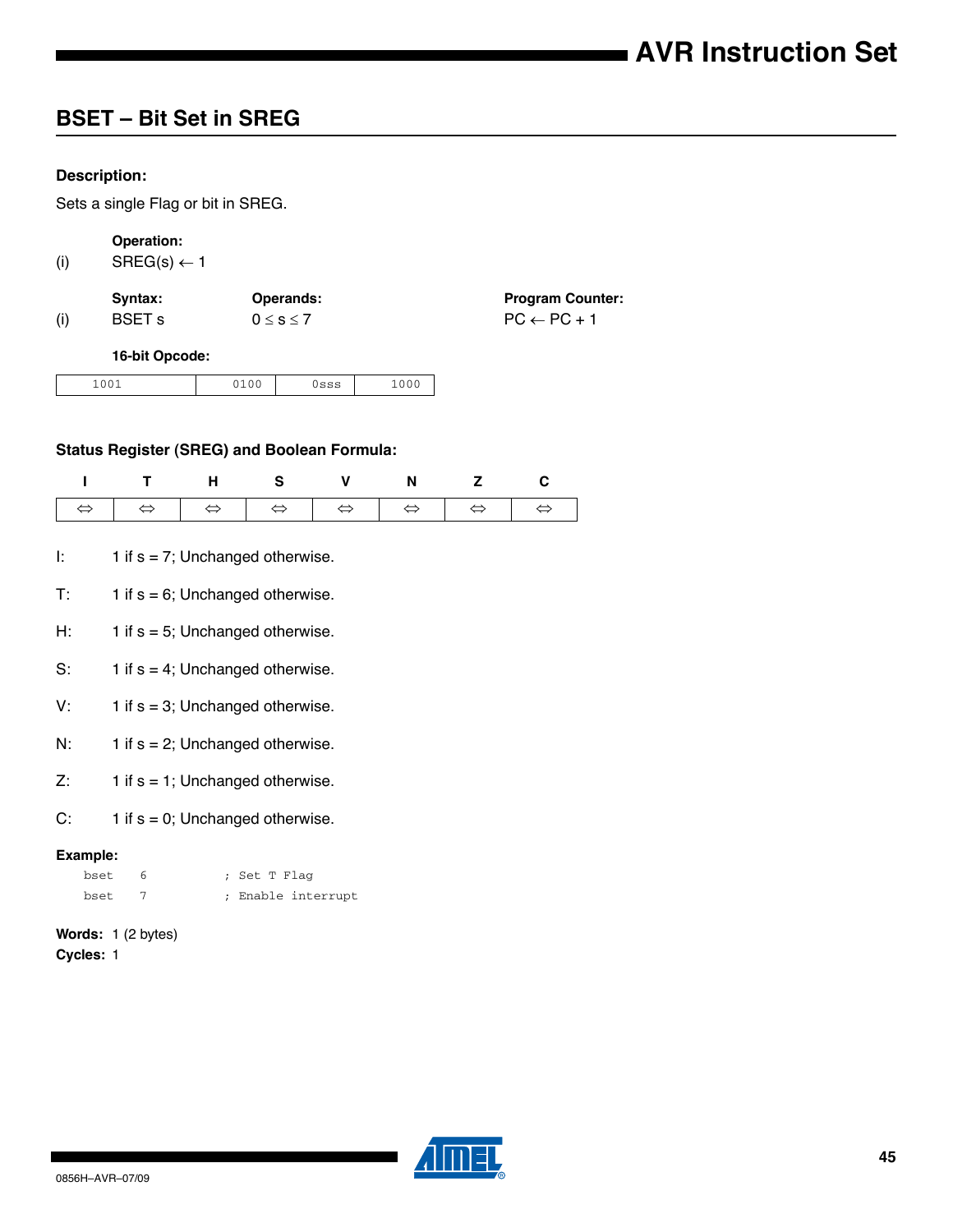

# **BST – Bit Store from Bit in Register to T Flag in SREG**

## **Description:**

Stores bit b from Rd to the T Flag in SREG (Status Register).

```
(i) T \leftarrow \text{Rd}(b)
```

| Svntax:  | <b>Operands:</b>                    | <b>Program Counter:</b> |
|----------|-------------------------------------|-------------------------|
| BST Rd,b | $0 \leq d \leq 31, 0 \leq b \leq 7$ | $PC \leftarrow PC + 1$  |

**16-bit Opcode:**

| ∼ | ∼ | ىدىدىد |
|---|---|--------|
|   | . | ------ |

## **Status Register (SREG) and Boolean Formula:**

|                                               |  | THS V N Z |  |
|-----------------------------------------------|--|-----------|--|
| -   $\Leftrightarrow$   -   -   -   -   -   - |  |           |  |

T: 0 if bit b in Rd is cleared. Set to 1 otherwise.

#### **Example:**

|     | ; Copy bit                            |
|-----|---------------------------------------|
|     | bst r1,2; Store bit 2 of r1 in T Flag |
| bld | r0,4 ; Load T into bit 4 of r0        |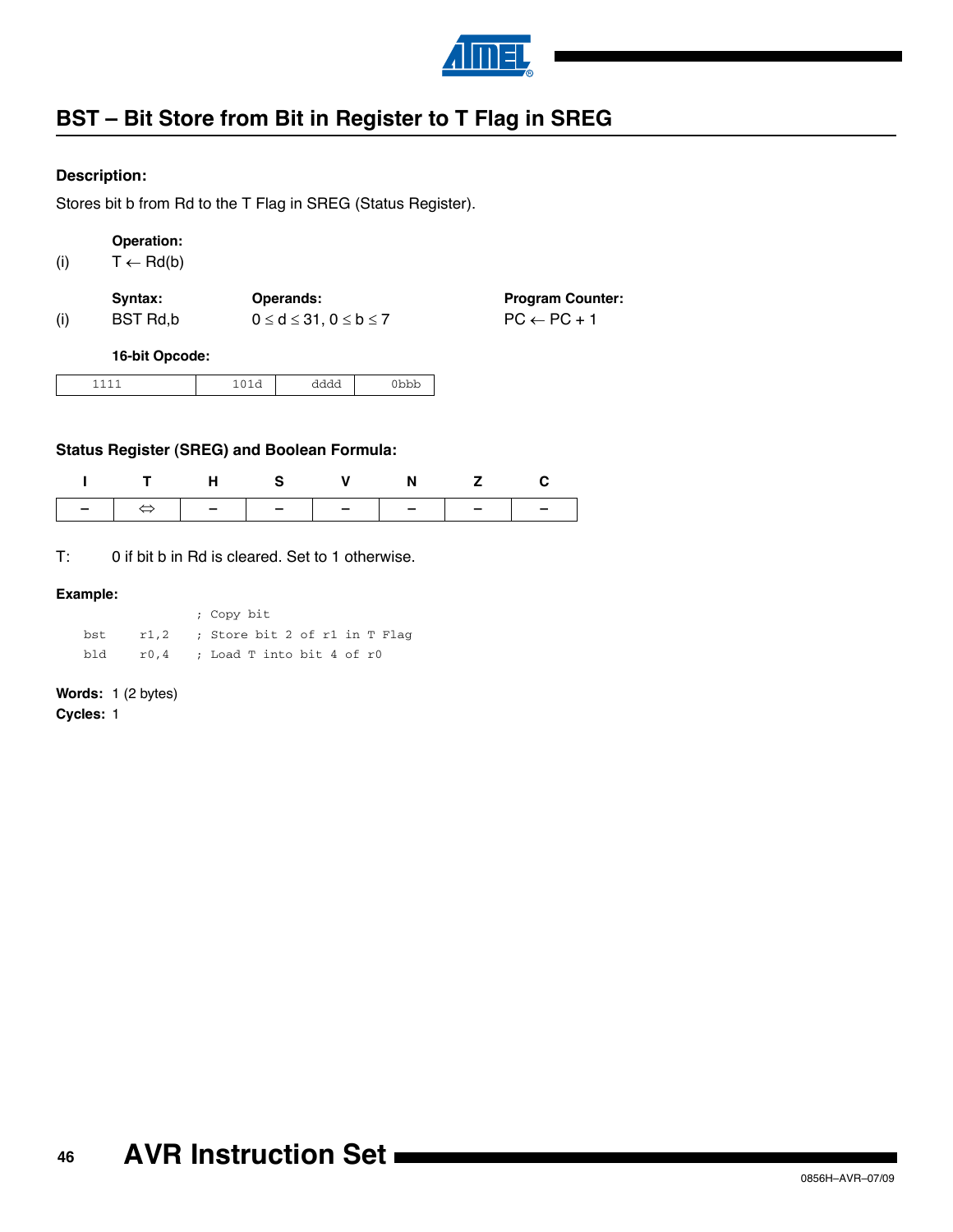# **CALL – Long Call to a Subroutine**

### **Description:**

Calls to a subroutine within the entire Program memory. The return address (to the instruction after the CALL) will be stored onto the Stack. (See also RCALL). The Stack Pointer uses a post-decrement scheme during CALL.

This instruction is not available in all devices. Refer to the device specific instruction set summary.

|             | Operation:                             |                                                                                                                          |                        |                                                                      |  |  |  |
|-------------|----------------------------------------|--------------------------------------------------------------------------------------------------------------------------|------------------------|----------------------------------------------------------------------|--|--|--|
| (i)<br>(ii) | $PC \leftarrow k$<br>$PC \leftarrow k$ | Devices with 16 bits PC, 128K bytes Program memory maximum.<br>Devices with 22 bits PC, 8M bytes Program memory maximum. |                        |                                                                      |  |  |  |
|             | Syntax:                                | Operands:                                                                                                                | <b>Program Counter</b> | Stack:                                                               |  |  |  |
| (i)         | CALL <b>k</b>                          | $0 \leq k < 64K$                                                                                                         | $PC \leftarrow k$      | $STACK \leftarrow PC+2$<br>$SP \leftarrow SP-2$ , (2 bytes, 16 bits) |  |  |  |
| (ii)        | CALL k                                 | $0 \leq k < 4M$                                                                                                          | $PC \leftarrow k$      | $STACK \leftarrow PC+2$<br>$SP \leftarrow SP-3$ (3 bytes, 22 bits)   |  |  |  |

#### **32-bit Opcode:**

| 1001<br>ັ<br>ັ<br><b>__</b> | $0101 -$<br>◡ | ما ما ما ما<br>. | × |
|-----------------------------|---------------|------------------|---|
| $1 - 1 - 1 - 1 -$           | レレレレ          | ما ما ما ما      |   |
| . .                         | . .           | .                |   |

#### **Status Register (SREG) and Boolean Formula:**

|  |  | ITHS VNZC                     |  |
|--|--|-------------------------------|--|
|  |  | -   -   -   -   -   -   -   - |  |

#### **Example:**

|                      | mov  | r16, r0                   |  | ; Copy r0 to r16                   |  |
|----------------------|------|---------------------------|--|------------------------------------|--|
|                      | call | check                     |  | ; Call subroutine                  |  |
|                      | nop  |                           |  | ; Continue (do nothing)            |  |
|                      | .    |                           |  |                                    |  |
| check:               |      | cpi $r16,542$             |  | ; Check if r16 has a special value |  |
|                      | breg | error                     |  | ; Branch if equal                  |  |
|                      | ret  |                           |  | : Return from subroutine           |  |
|                      | .    |                           |  |                                    |  |
| error:               | rjmp | error                     |  | ; Infinite loop                    |  |
|                      |      |                           |  |                                    |  |
| Words :              |      | 2(4 bytes)                |  |                                    |  |
| Cvcles :             |      |                           |  | 4, devices with 16 bit PC          |  |
|                      |      |                           |  | 5, devices with 22 bit PC          |  |
| <b>Cycles XMEGA:</b> |      | 3, devices with 16 bit PC |  |                                    |  |
|                      |      |                           |  | 4. devices with 22 bit PC          |  |

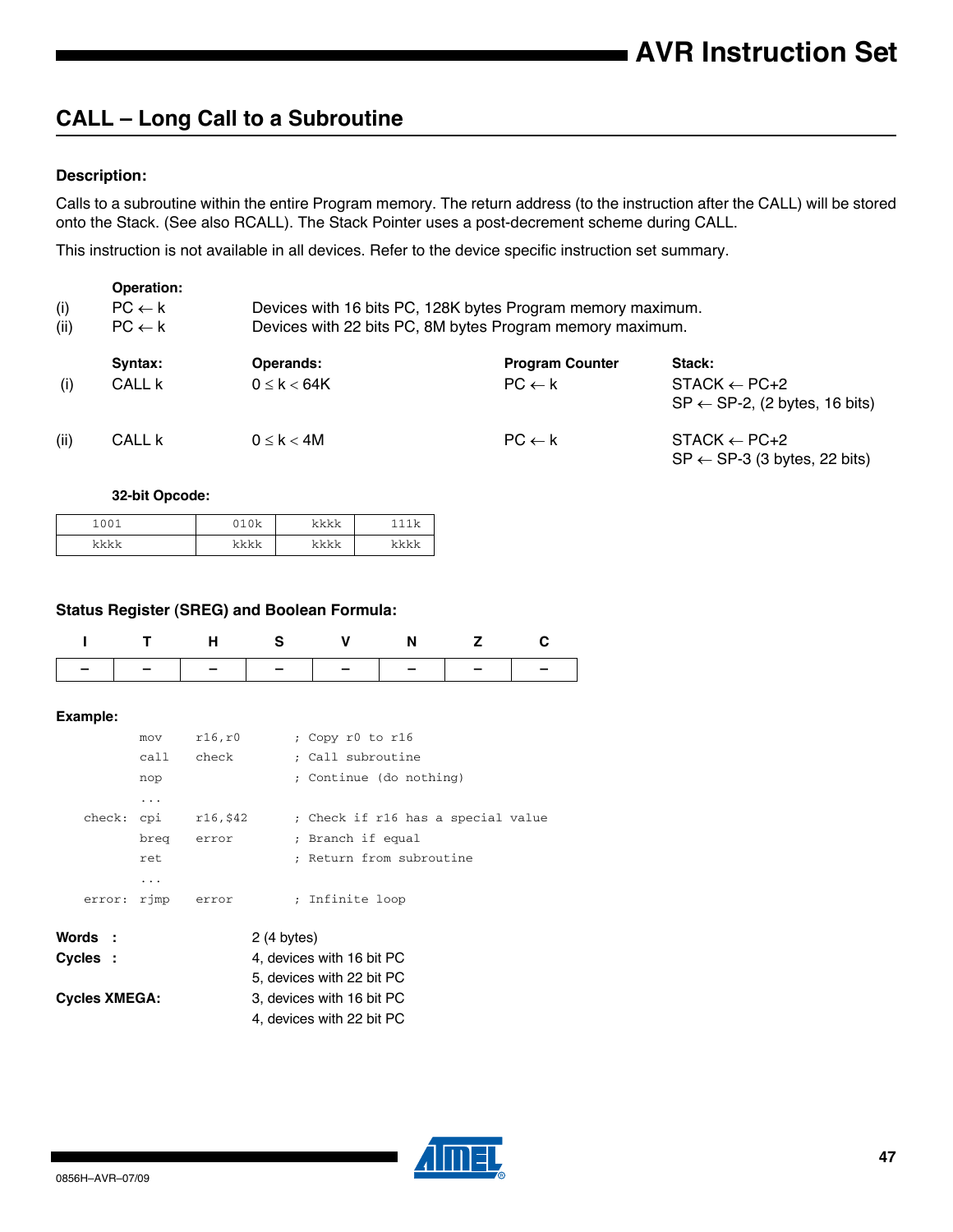

# **CBI – Clear Bit in I/O Register**

### **Description:**

Clears a specified bit in an I/O Register. This instruction operates on the lower 32 I/O Registers – addresses 0-31.

|     | Operation:                                  |  |  |
|-----|---------------------------------------------|--|--|
| (i) | $I/\bigcap (\Delta h) \rightleftharpoons 0$ |  |  |

| W | $U \cup (A, D) \leftarrow U$ |  |
|---|------------------------------|--|
|   |                              |  |

| Syntax: | <b>Operands:</b>                       | <b>Program Counter:</b> |
|---------|----------------------------------------|-------------------------|
| CBI A.b | $0 \leq A \leq 31$ , $0 \leq b \leq 7$ | $PC \leftarrow PC + 1$  |

**16-bit Opcode:**

|  | __ | -<br>- | --<br>. |
|--|----|--------|---------|
|--|----|--------|---------|

### **Status Register (SREG) and Boolean Formula:**

|               | H S V | $N$ z |  |
|---------------|-------|-------|--|
| ------------- |       |       |  |

#### **Example:**

cbi \$12,7 ; Clear bit 7 in Port D

| Words :                 | 1(2 bytes) |
|-------------------------|------------|
| Cycles :                | 2          |
| <b>Cycles XMEGA:</b>    |            |
| <b>Cycles ATtiny10:</b> |            |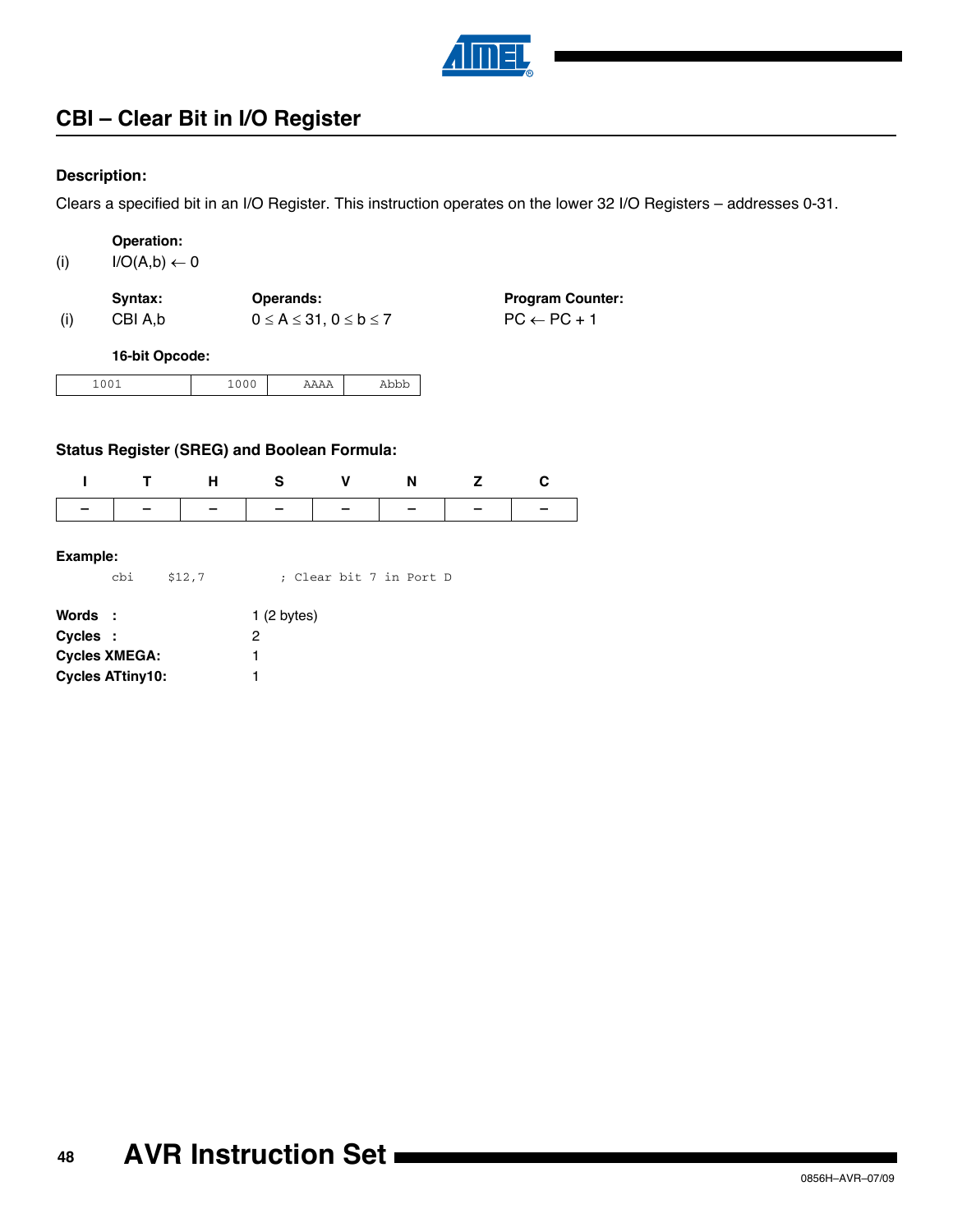# **CBR – Clear Bits in Register**

## **Description:**

Clears the specified bits in register Rd. Performs the logical AND between the contents of register Rd and the complement of the constant mask K. The result will be placed in register Rd.

**Operation:**

(i)  $\mathsf{Rd} \leftarrow \mathsf{Rd} \bullet (\mathsf{SFF - K})$ 

|     | Svntax:  | Operands:                             | <b>Program Counter:</b> |
|-----|----------|---------------------------------------|-------------------------|
| (i) | CBR Rd.K | $16 \le d \le 31$ . $0 \le K \le 255$ | $PC \leftarrow PC + 1$  |

**16-bit Opcode:** (see ANDI with K complemented)

#### **Status Register (SREG) and Boolean Formula:**

| I T H S V N Z C |  |  |  |
|-----------------|--|--|--|
|                 |  |  |  |

- S:  $N \oplus V$ , For signed tests.
- V: 0 Cleared
- N: R7 Set if MSB of the result is set; cleared otherwise.
- Z:  $\overline{R7}$   $\cdot \overline{R6}$   $\cdot \overline{R5}$   $\cdot \overline{R4}$   $\cdot \overline{R3}$   $\cdot \overline{R2}$   $\cdot \overline{R1}$   $\cdot \overline{R0}$ Set if the result is \$00; cleared otherwise.
- R (Result) equals Rd after the operation.

#### **Example:**

cbr r16,\$F0 ; Clear upper nibble of r16 cbr r18,1 ; Clear bit 0 in r18

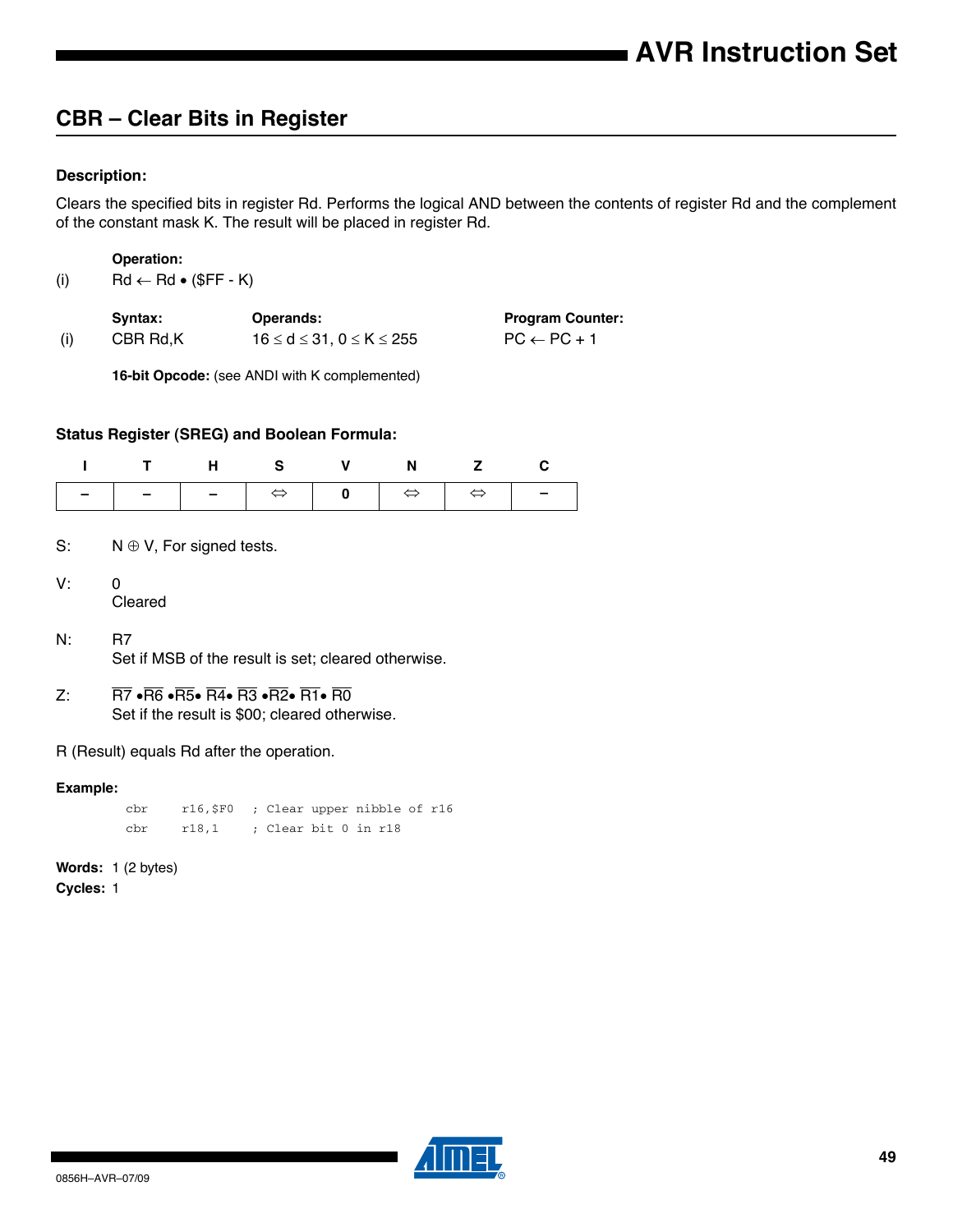

# **CLC – Clear Carry Flag**

### **Description:**

Clears the Carry Flag (C) in SREG (Status Register).

# **Operation:**

(i)  $C \leftarrow 0$ 

|     | Svntax: | Operands:   | <b>Program Counter:</b> |
|-----|---------|-------------|-------------------------|
| (i) | CLC.    | <b>None</b> | $PC \leftarrow PC + 1$  |

### **16-bit Opcode:**

| 1001<br>2400<br>$+00+$ | 1 N N N<br>∸∪∿ | 0.00<br>∸∽∼ |
|------------------------|----------------|-------------|
|------------------------|----------------|-------------|

## **Status Register (SREG) and Boolean Formula:**

|  |  | ITHS V N Z C |                               |
|--|--|--------------|-------------------------------|
|  |  |              | _   _   _   _   _   _   _   o |

C: 0

Carry Flag cleared

#### **Example:**

|     |  | add r0, r0 ; Add r0 to itself |
|-----|--|-------------------------------|
| c1c |  | ; Clear Carry Flag            |

# **Words:** 1 (2 bytes)

**Cycles:** 1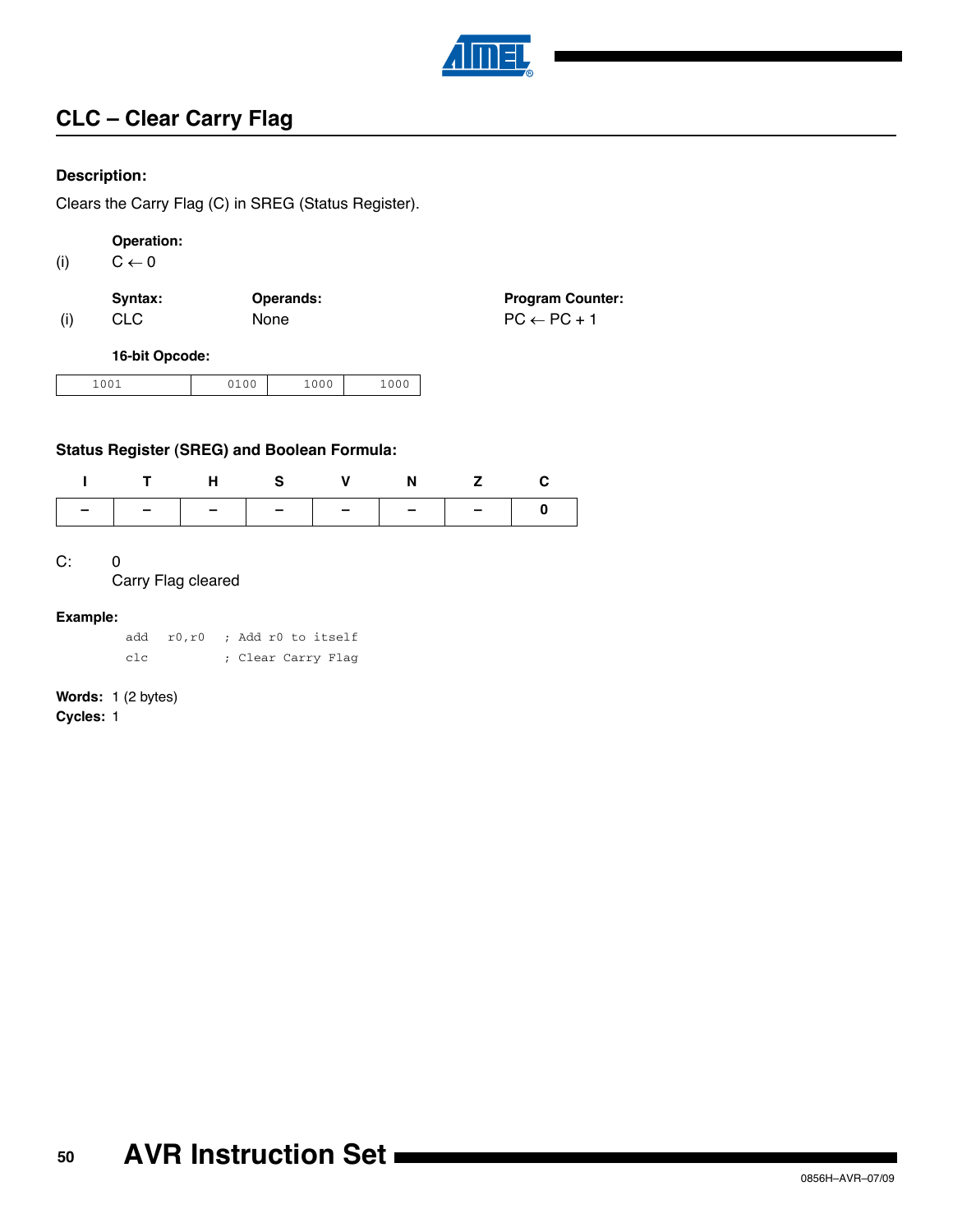# **CLH – Clear Half Carry Flag**

## **Description:**

Clears the Half Carry Flag (H) in SREG (Status Register).

# **Operation:**

(i)  $H \leftarrow 0$ 

|     | Syntax: | <b>Operands:</b> | <b>Program Counter:</b> |
|-----|---------|------------------|-------------------------|
| (i) | CLH.    | <b>None</b>      | $PC \leftarrow PC + 1$  |

#### **16-bit Opcode:**

| 1001<br>$-0$ | $\sim$ $\sim$ | $\sim$<br>ັ<br>$-$ | $-00$ |
|--------------|---------------|--------------------|-------|
|--------------|---------------|--------------------|-------|

## **Status Register (SREG) and Boolean Formula:**

| ITHS V N Z C |  |  |  |
|--------------|--|--|--|
|              |  |  |  |

H: 0

Half Carry Flag cleared

#### **Example:**

clh ; Clear the Half Carry Flag

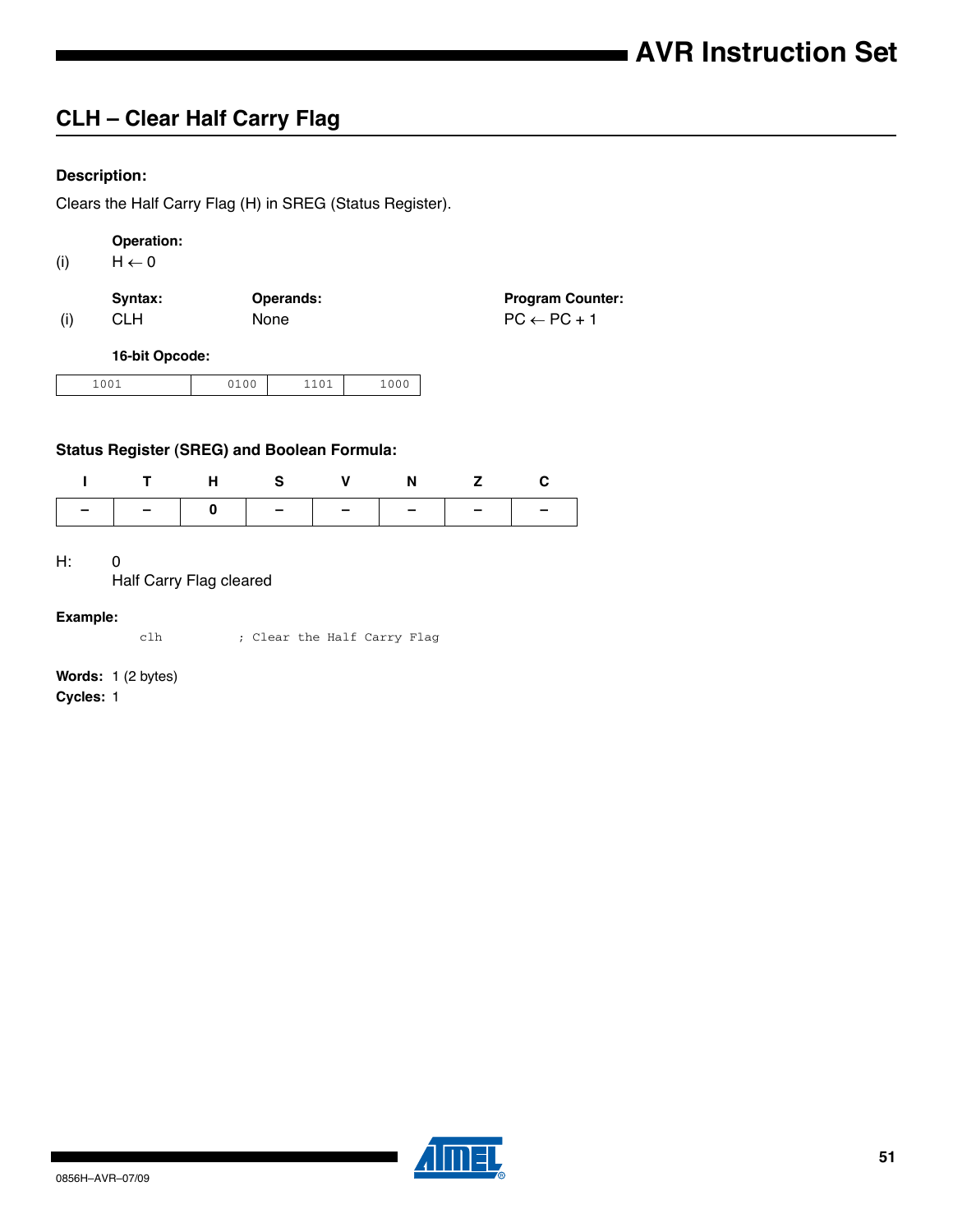

# **CLI – Clear Global Interrupt Flag**

#### **Description:**

Clears the Global Interrupt Flag (I) in SREG (Status Register). The interrupts will be immediately disabled. No interrupt will be executed after the CLI instruction, even if it occurs simultaneously with the CLI instruction.

| (i) | $\leftarrow 0$ |
|-----|----------------|
|-----|----------------|

|     | Svntax: | <b>Operands:</b> | <b>Program Counter:</b> |
|-----|---------|------------------|-------------------------|
| (i) | CLI     | <b>None</b>      | $PC \leftarrow PC + 1$  |

**16-bit Opcode:**

| 0.01<br>__ | $\sim$ $\sim$ | - |
|------------|---------------|---|
|            |               |   |

#### **Status Register (SREG) and Boolean Formula:**

|                               | H S | <b>N</b> |  |
|-------------------------------|-----|----------|--|
| 0   -   -   -   -   -   -   - |     |          |  |

I: 0

 $\Box$ 

Global Interrupt Flag cleared

#### **Example:**

| in  |            | temp, SREG ; Store SREG value (temp must be defined by user) |
|-----|------------|--------------------------------------------------------------|
| cli |            | ; Disable interrupts during timed sequence                   |
| sbi |            | EECR, EEMWE: Start EEPROM write                              |
| sbi | EECR, EEWE |                                                              |
| out |            | SREG, temp; Restore SREG value (I-Flaq)                      |

**Words:** 1 (2 bytes)

**Cycles:** 1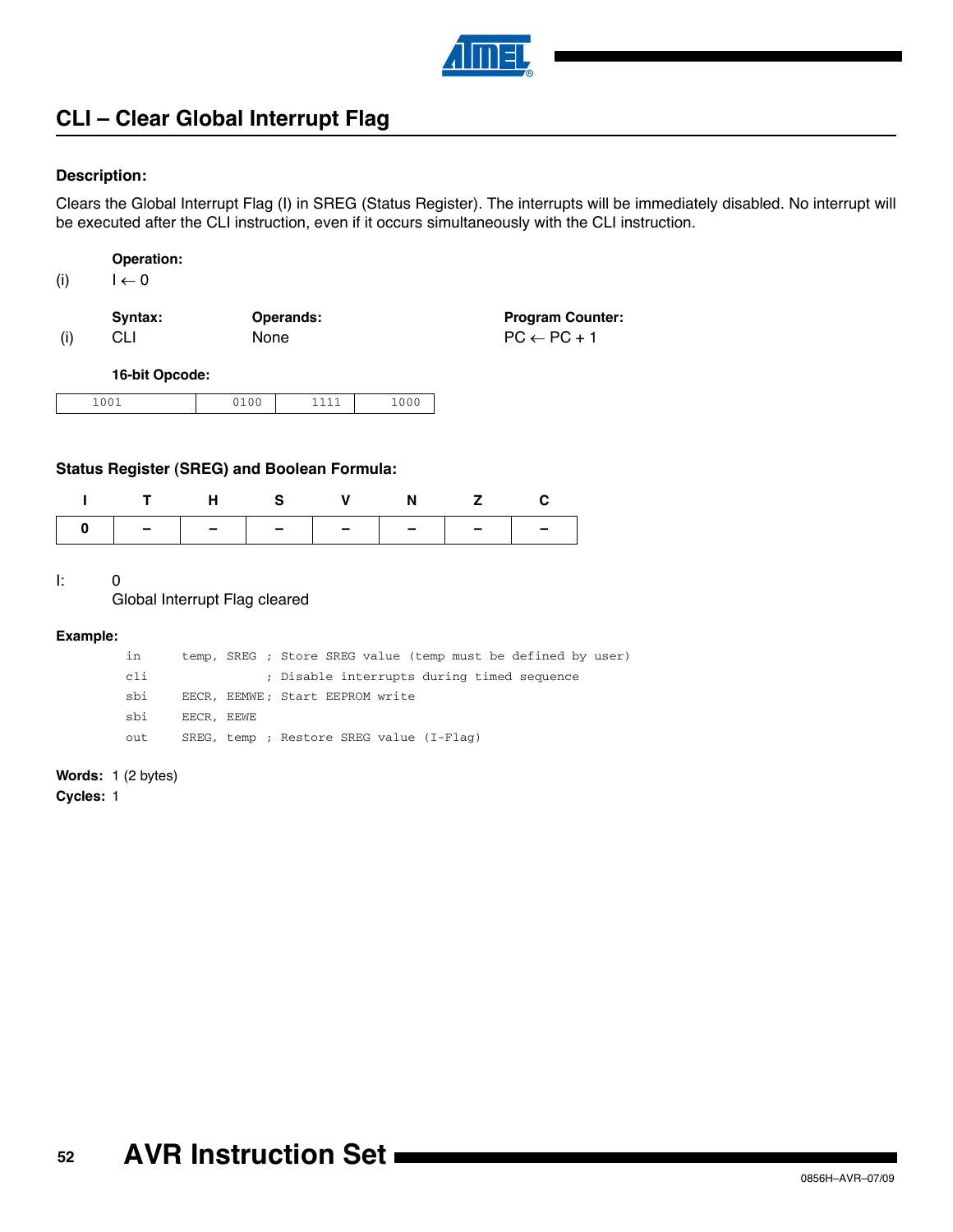# **CLN – Clear Negative Flag**

## **Description:**

Clears the Negative Flag (N) in SREG (Status Register).

# **Operation:**

(i)  $N \leftarrow 0$ 

|     | Svntax:    | <b>Operands:</b> | <b>Program Counter:</b> |
|-----|------------|------------------|-------------------------|
| (i) | <b>CLN</b> | None             | $PC \leftarrow PC + 1$  |

#### **16-bit Opcode:**

| 1001<br><b>.</b><br>---- | .<br>$\sim$ $\sim$ | 0.10<br>---- | - - |
|--------------------------|--------------------|--------------|-----|
|--------------------------|--------------------|--------------|-----|

## **Status Register (SREG) and Boolean Formula:**

| ITHS V N Z C                  |  |  |  |
|-------------------------------|--|--|--|
| -   -   -   -   -   0   -   - |  |  |  |

#### N: 0

#### Negative Flag cleared

#### **Example:**

| add | r2,r3 | ; Add r3 to r2        |
|-----|-------|-----------------------|
| cln |       | ; Clear Negative Flag |

# **Words:** 1 (2 bytes)

**Cycles:** 1

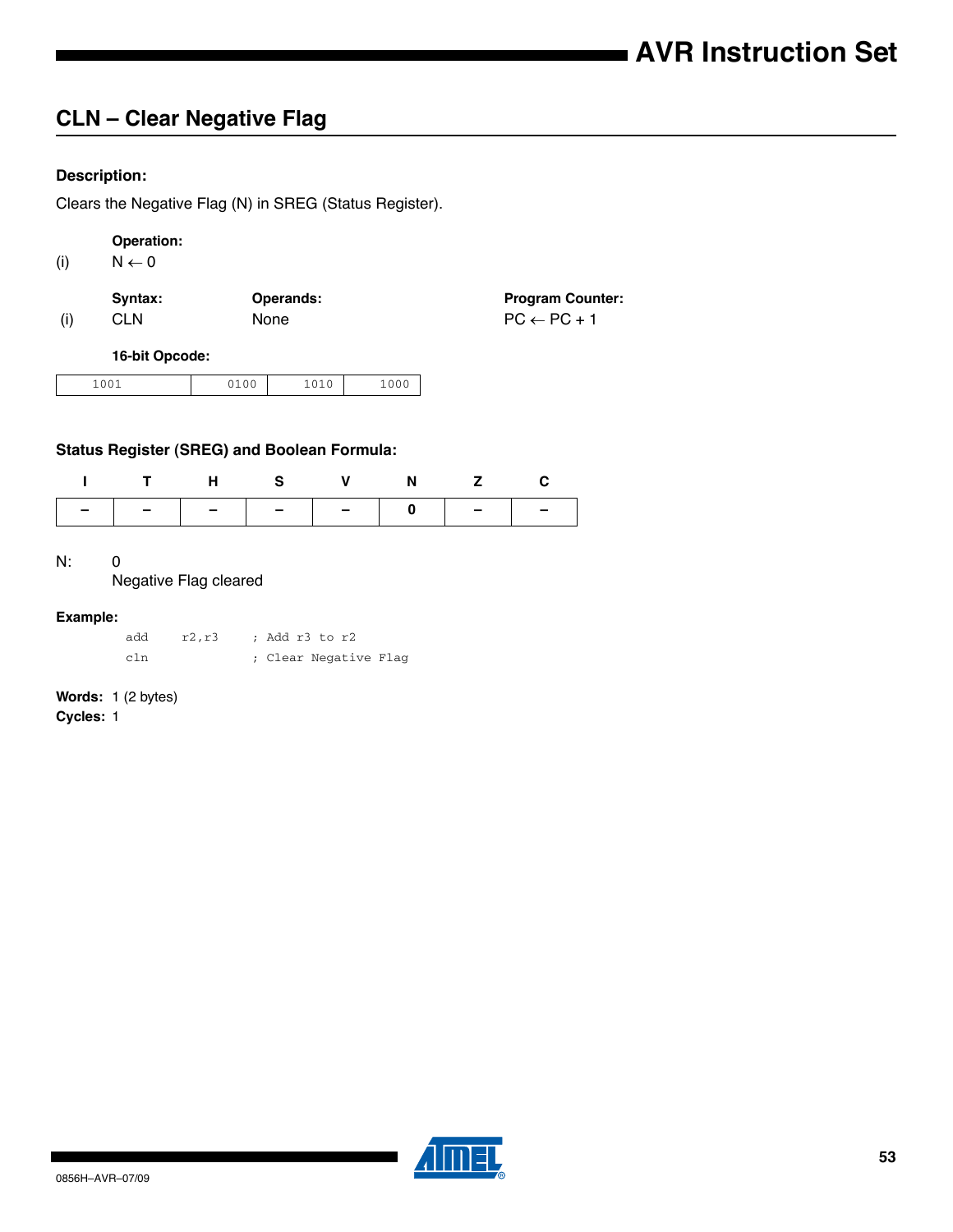

# **CLR – Clear Register**

### **Description:**

Clears a register. This instruction performs an Exclusive OR between a register and itself. This will clear all bits in the register.

#### **Operation:**

| (i) |
|-----|
|-----|

|     | Svntax: | Operands:          | <b>Program Counter:</b> |
|-----|---------|--------------------|-------------------------|
| (i) | CLR Rd  | $0 \leq d \leq 31$ | $PC \leftarrow PC + 1$  |

**16-bit Opcode:** (see EOR Rd,Rd)

| - -<br>$\sim$ $\sim$ $\sim$<br>uuuu<br>aaaa<br>- uu |
|-----------------------------------------------------|
|-----------------------------------------------------|

### **Status Register (SREG) and Boolean Formula:**

| ı     | т                                         | н | ${\bf S}$ | $\mathbf v$ | N | z | С |
|-------|-------------------------------------------|---|-----------|-------------|---|---|---|
|       |                                           |   | 0         | 0           | 0 | 1 |   |
| $S$ : | 0<br>Cleared                              |   |           |             |   |   |   |
| V:    | 0<br>Cleared                              |   |           |             |   |   |   |
| N:    | 0<br>Cleared                              |   |           |             |   |   |   |
| Z:    | 1<br>Set                                  |   |           |             |   |   |   |
|       | R (Result) equals Rd after the operation. |   |           |             |   |   |   |

#### **Example:**

clr r18 ; clear r18 loop: inc r18 ; increase r18 ... cpi r18,\$50 ; Compare r18 to \$50 brne loop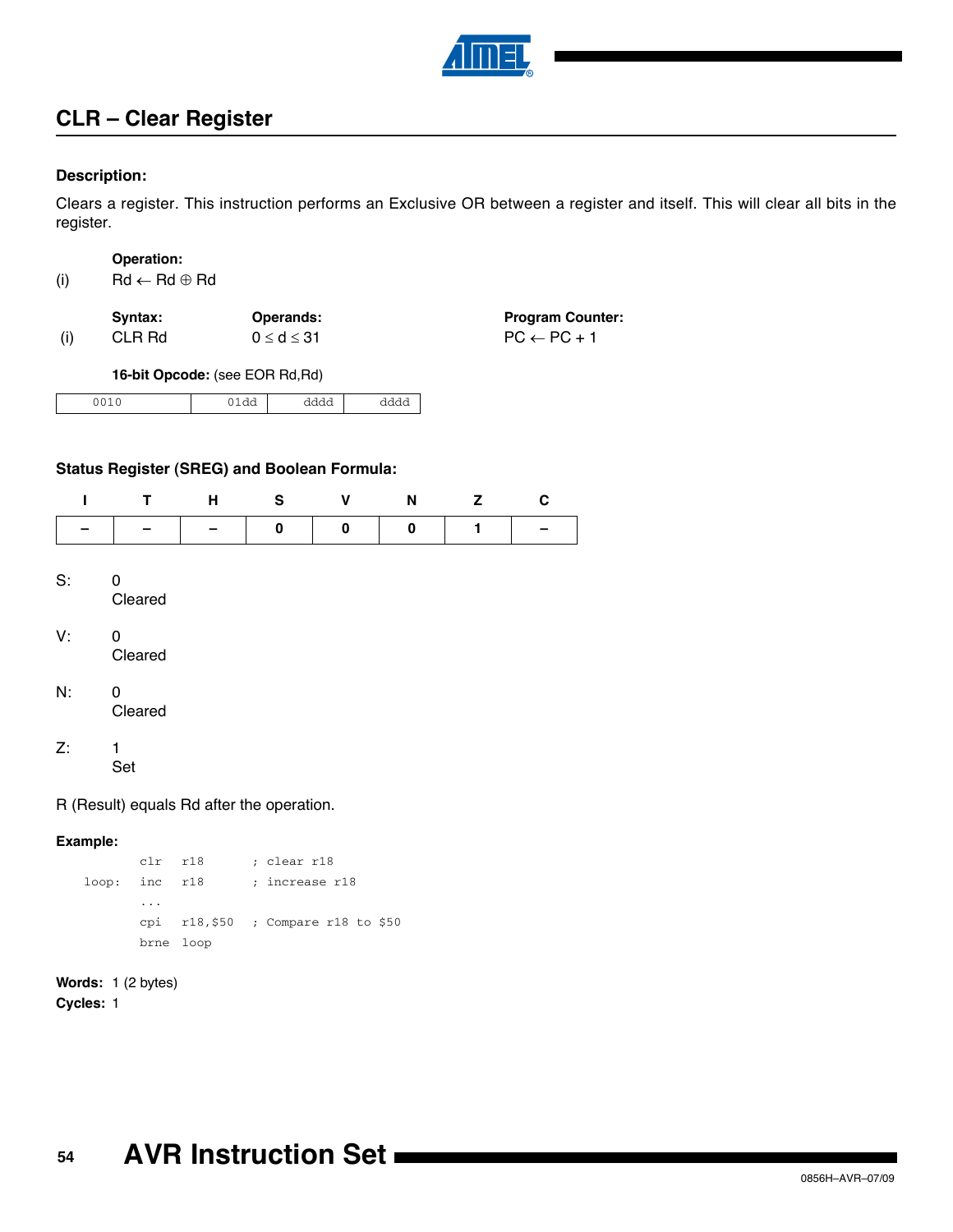# **CLS – Clear Signed Flag**

## **Description:**

Clears the Signed Flag (S) in SREG (Status Register).

# **Operation:**

(i)  $S \leftarrow 0$ 

|     | Svntax:    | <b>Operands:</b> | <b>Program Counter:</b> |
|-----|------------|------------------|-------------------------|
| (i) | <b>CLS</b> | <b>None</b>      | $PC \leftarrow PC + 1$  |

#### **16-bit Opcode:**

| 0.01<br>---- | . | $\sim$ 0.0<br>ັ<br>-- -<br>. | $\sim$ $\sim$ $\sim$<br>__ |
|--------------|---|------------------------------|----------------------------|
|--------------|---|------------------------------|----------------------------|

## **Status Register (SREG) and Boolean Formula:**

|                               |  | THS V N Z C |  |
|-------------------------------|--|-------------|--|
| _   _   _   o   _   _   _   _ |  |             |  |

#### S: 0

#### Signed Flag cleared

#### **Example:**

|     | add r2,r3 | : Add r3 to r2      |
|-----|-----------|---------------------|
| cls |           | ; Clear Signed Flag |

# **Words:** 1 (2 bytes)

**Cycles:** 1

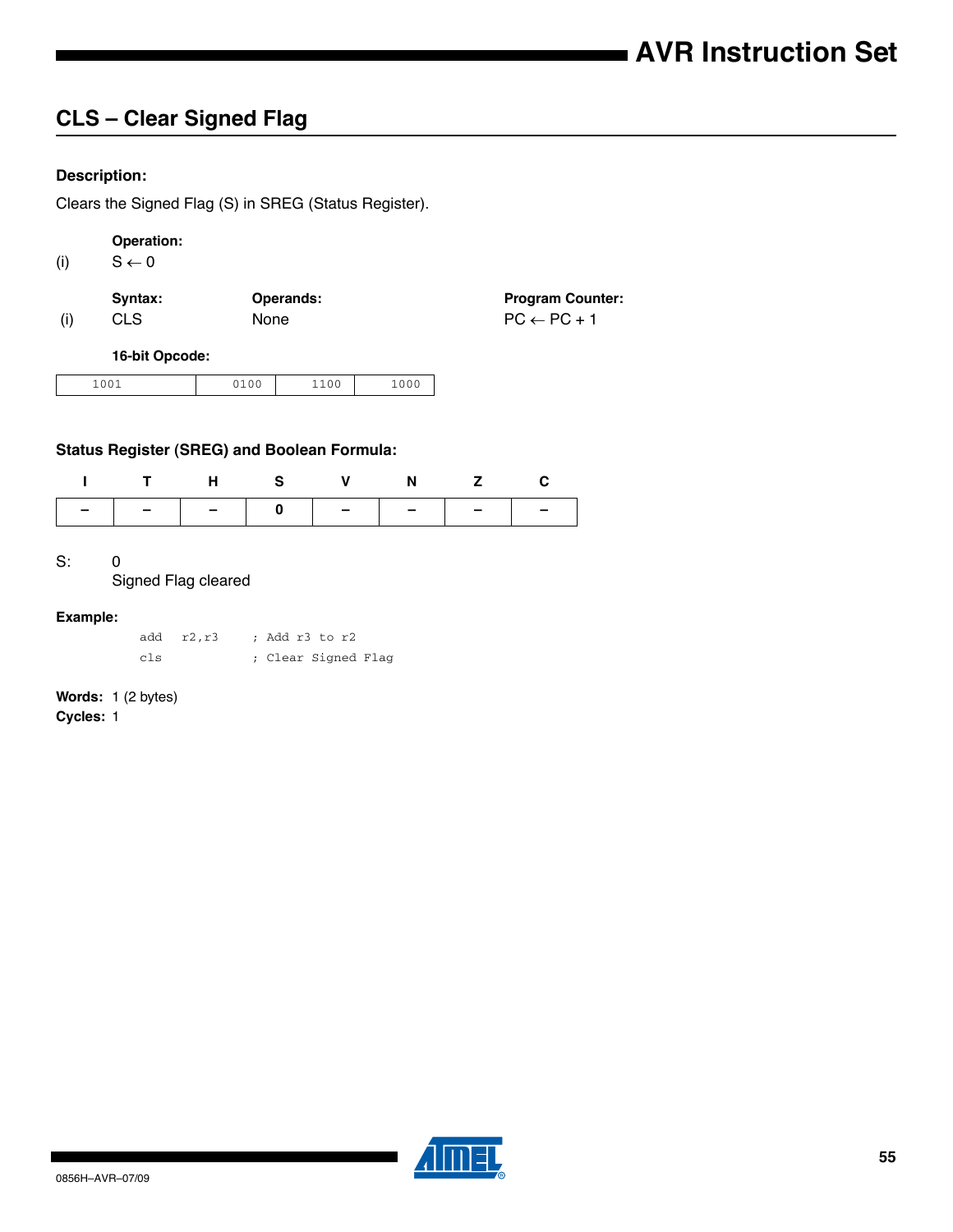

**Program Counter:** 

# **CLT – Clear T Flag**

### **Description:**

Clears the T Flag in SREG (Status Register).

# **Operation:**

(i)  $T \leftarrow 0$ 

|     | Syntax:    | <b>Operands:</b> | <b>Program Coun</b>    |
|-----|------------|------------------|------------------------|
| (i) | <b>CLT</b> | <b>None</b>      | $PC \leftarrow PC + 1$ |

#### **16-bit Opcode:**

| 1.0.0.1 | $\sim$ $\sim$ $\sim$ | $\mathbf{a}$ | ___ |
|---------|----------------------|--------------|-----|
| ∸∽      | ᅩ                    | ---          |     |
| $-0$    | .                    |              |     |

## **Status Register (SREG) and Boolean Formula:**

| ITHS V N Z C                  |  |  |  |
|-------------------------------|--|--|--|
| –   0   –   –   –   –   –   – |  |  |  |

T: 0

T Flag cleared

#### **Example:**

clt ; Clear T Flag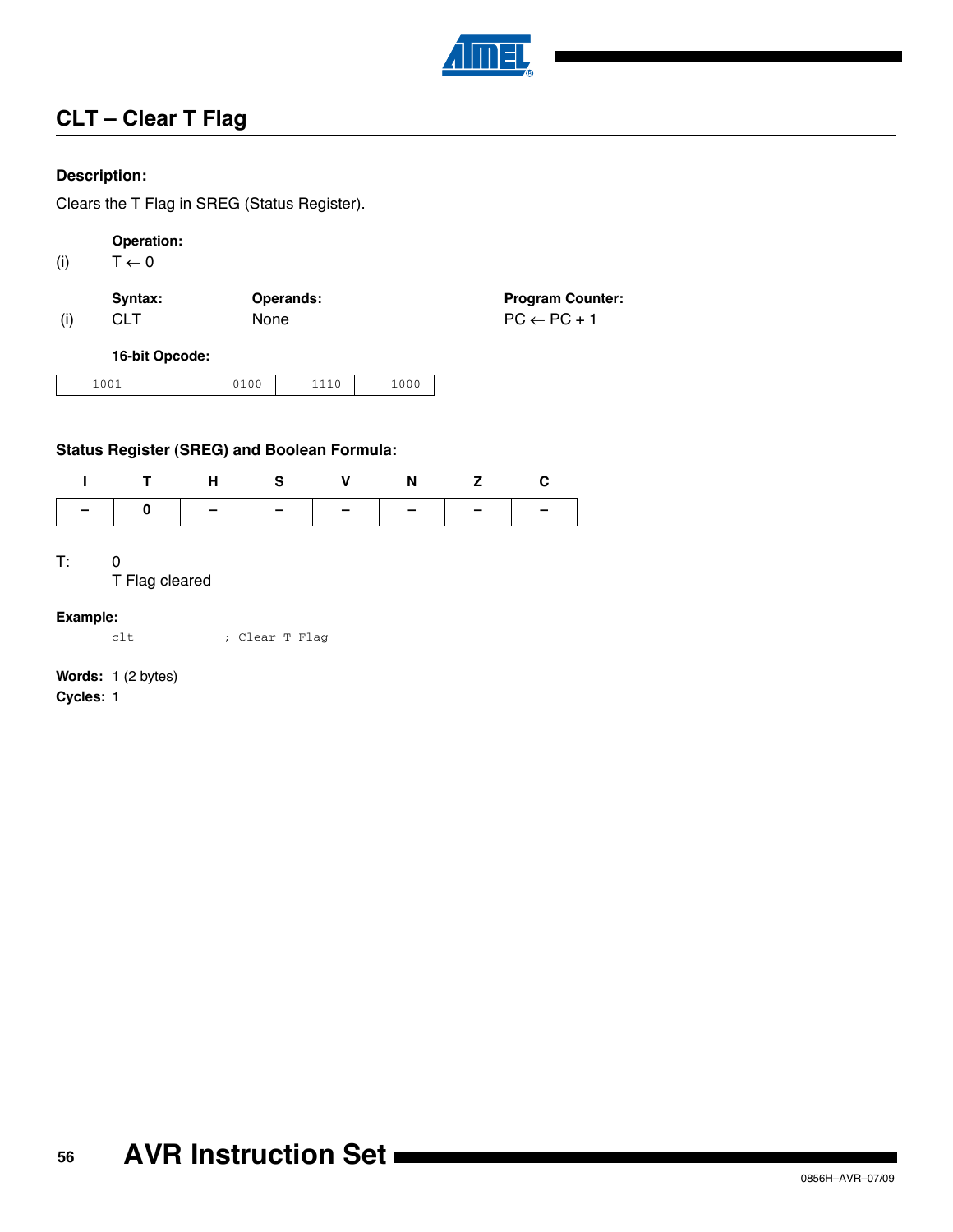# **CLV – Clear Overflow Flag**

## **Description:**

Clears the Overflow Flag (V) in SREG (Status Register).

# **Operation:**

(i)  $V \leftarrow 0$ 

|     | Syntax: | Operands:   | <b>Program Counter:</b> |
|-----|---------|-------------|-------------------------|
| (i) | CLV.    | <b>None</b> | $PC \leftarrow PC + 1$  |

#### **16-bit Opcode:**

| 001<br>∸<br>$-0$ | $\sim$ $\sim$ $\sim$ | 0.11<br>$+ 0 + +$ | 1000 |
|------------------|----------------------|-------------------|------|
|------------------|----------------------|-------------------|------|

## **Status Register (SREG) and Boolean Formula:**

|  | THS V N Z C                                                                                     |  |  |
|--|-------------------------------------------------------------------------------------------------|--|--|
|  | $\boxed{-}$ $\boxed{-}$ $\boxed{-}$ $\boxed{-}$ $\boxed{-}$ $\boxed{-}$ $\boxed{-}$ $\boxed{-}$ |  |  |

#### V: 0

Overflow Flag cleared

#### **Example:**

add r2,r3 ; Add r3 to r2 clv ; Clear Overflow Flag

# **Words:** 1 (2 bytes)

**Cycles:** 1

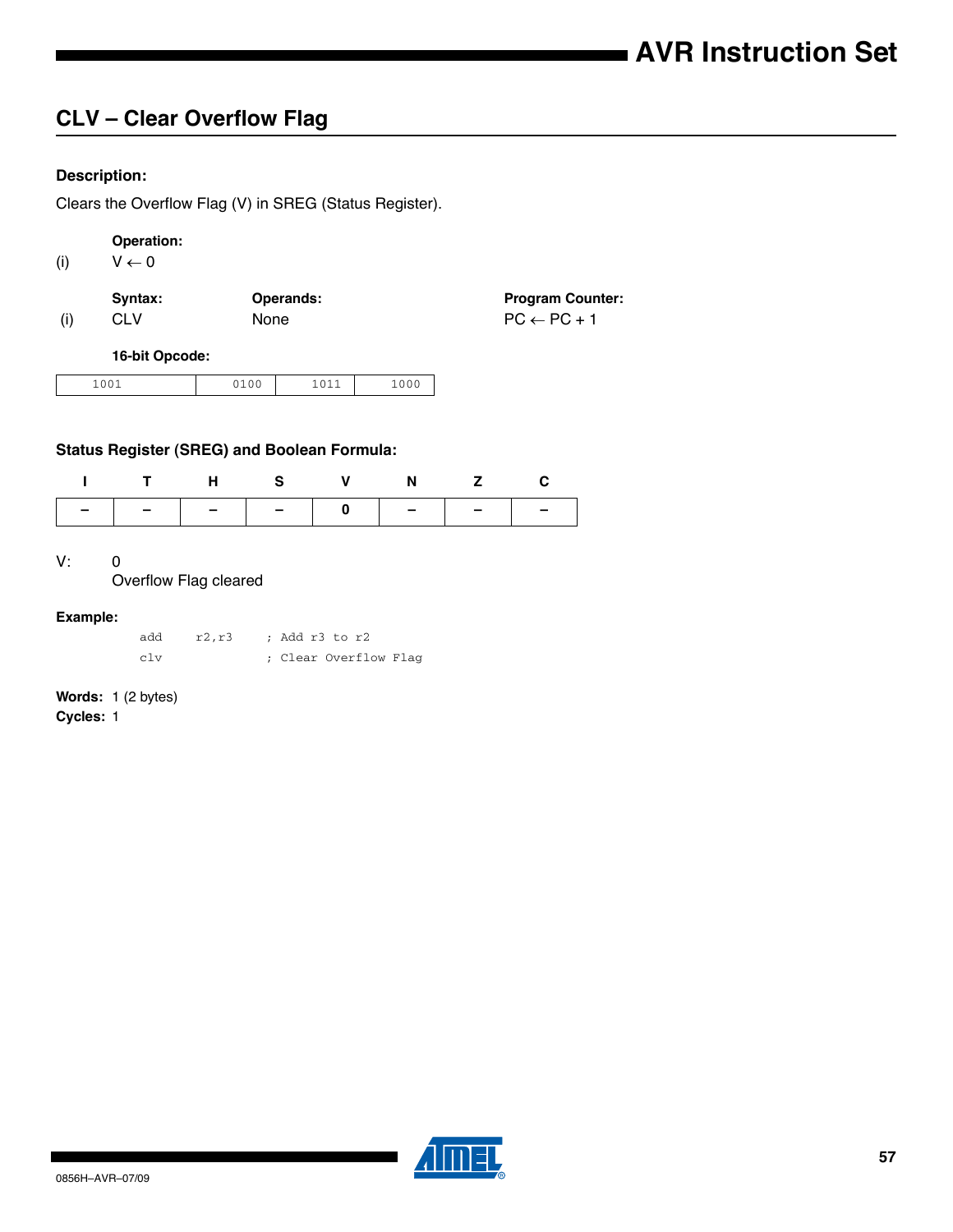

# **CLZ – Clear Zero Flag**

### **Description:**

Clears the Zero Flag (Z) in SREG (Status Register).

# **Operation:**

(i)  $Z \leftarrow 0$ 

|     | Syntax: | Operands:   | <b>Program Counter:</b> |
|-----|---------|-------------|-------------------------|
| (i) | CLZ     | <b>None</b> | $PC \leftarrow PC + 1$  |

### **16-bit Opcode:**

| 0.01   | $\sim$ $\sim$ | 1001   | $\sim$ |
|--------|---------------|--------|--------|
| $+00+$ |               | $+00+$ | ັ      |
|        |               |        | __     |

### **Status Register (SREG) and Boolean Formula:**

| THS V N Z C                   |  |  |  |
|-------------------------------|--|--|--|
| -   -   -   -   -   -   0   - |  |  |  |

#### Z: 0

Zero Flag cleared

## **Example:**

| add | r2,r3 | : Add r3 to r2 |  |  |
|-----|-------|----------------|--|--|
| c1z |       | ; Clear zero   |  |  |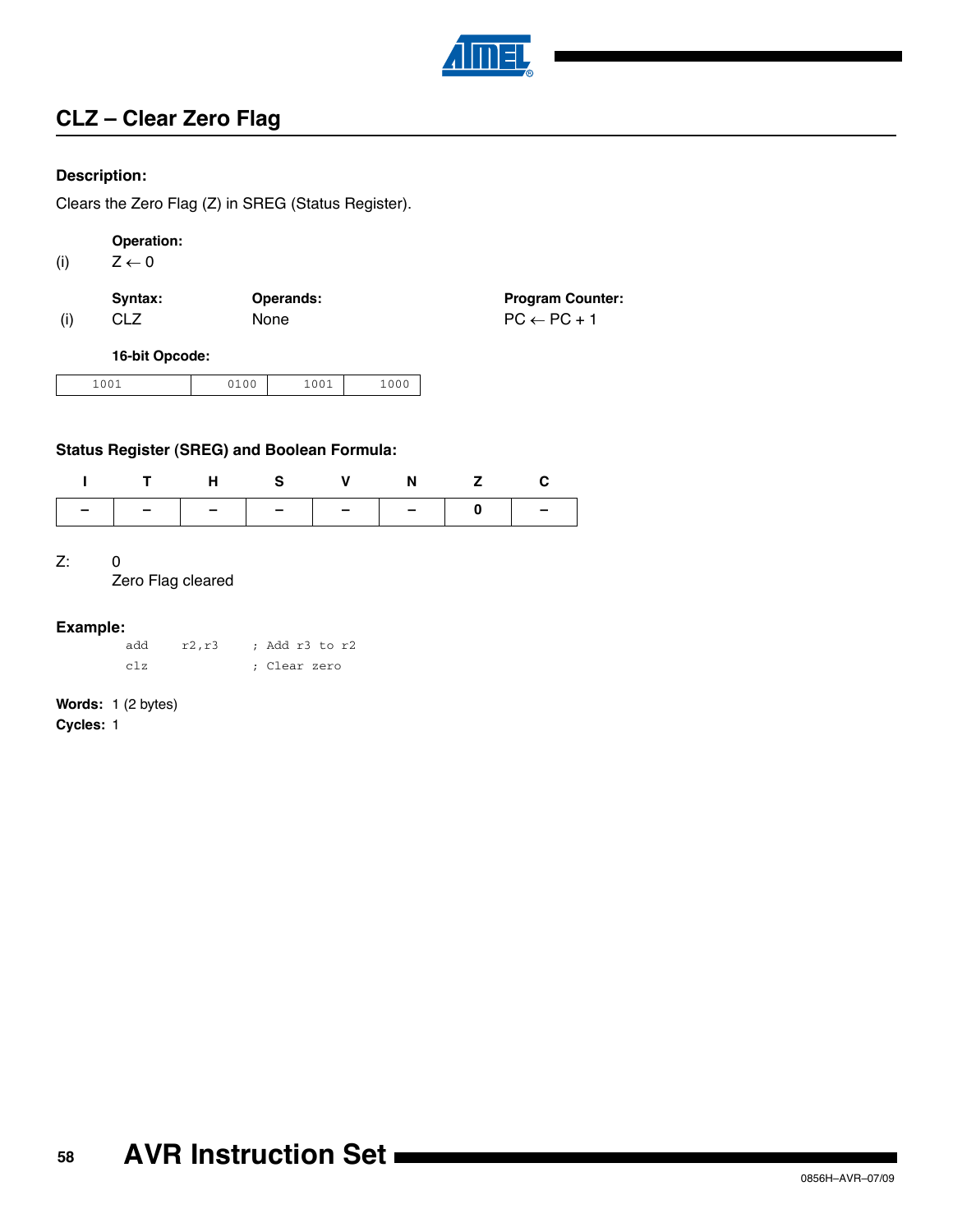# **COM – One's Complement**

# **Description:**

This instruction performs a One's Complement of register Rd.

|          | Operation:                                                                                                                                                                                                                                                                                         |      |                    |                               |                   |                   |                         |  |
|----------|----------------------------------------------------------------------------------------------------------------------------------------------------------------------------------------------------------------------------------------------------------------------------------------------------|------|--------------------|-------------------------------|-------------------|-------------------|-------------------------|--|
| (i)      | $Rd \leftarrow$ \$FF - Rd                                                                                                                                                                                                                                                                          |      |                    |                               |                   |                   |                         |  |
|          | Syntax:                                                                                                                                                                                                                                                                                            |      | Operands:          |                               |                   |                   | <b>Program Counter:</b> |  |
| (i)      | COM Rd                                                                                                                                                                                                                                                                                             |      | $0 \leq d \leq 31$ |                               |                   |                   | $PC \leftarrow PC + 1$  |  |
|          | 16-bit Opcode:                                                                                                                                                                                                                                                                                     |      |                    |                               |                   |                   |                         |  |
|          | 1001                                                                                                                                                                                                                                                                                               | 010d |                    | dddd                          | 0000              |                   |                         |  |
|          | <b>Status Register (SREG) and Boolean Formula:</b>                                                                                                                                                                                                                                                 |      |                    |                               |                   |                   |                         |  |
| I        | T                                                                                                                                                                                                                                                                                                  | н    | S                  | V                             | N                 | z                 | C                       |  |
|          |                                                                                                                                                                                                                                                                                                    |      | $\Leftrightarrow$  | 0                             | $\Leftrightarrow$ | $\Leftrightarrow$ | 1                       |  |
| S:<br>V: | $N \oplus V$<br>For signed tests.<br>$\mathbf 0$<br>Cleared.                                                                                                                                                                                                                                       |      |                    |                               |                   |                   |                         |  |
| N.       | R <sub>7</sub><br>Set if MSB of the result is set; cleared otherwise.                                                                                                                                                                                                                              |      |                    |                               |                   |                   |                         |  |
| Z:       | $\overline{\text{R7}}$ $\bullet$ $\overline{\text{R6}} \bullet$ $\overline{\text{R5}} \bullet$ $\overline{\text{R4}} \bullet$ $\overline{\text{R3}} \bullet$ $\overline{\text{R2}} \bullet$ $\overline{\text{R1}} \bullet$ $\overline{\text{R0}}$<br>Set if the result is \$00; Cleared otherwise. |      |                    |                               |                   |                   |                         |  |
| C:       | 1<br>Set.                                                                                                                                                                                                                                                                                          |      |                    |                               |                   |                   |                         |  |
|          | R (Result) equals Rd after the operation.                                                                                                                                                                                                                                                          |      |                    |                               |                   |                   |                         |  |
| Example: |                                                                                                                                                                                                                                                                                                    |      |                    |                               |                   |                   |                         |  |
|          | com                                                                                                                                                                                                                                                                                                | r4   |                    | ; Take one's complement of r4 |                   |                   |                         |  |

|       | com                     | r4 — | ; Take one's complement of r4     |
|-------|-------------------------|------|-----------------------------------|
|       |                         |      | breq zero ; Branch if zero        |
|       | $\cdot$ $\cdot$ $\cdot$ |      |                                   |
| zero: | nop                     |      | ; Branch destination (do nothing) |

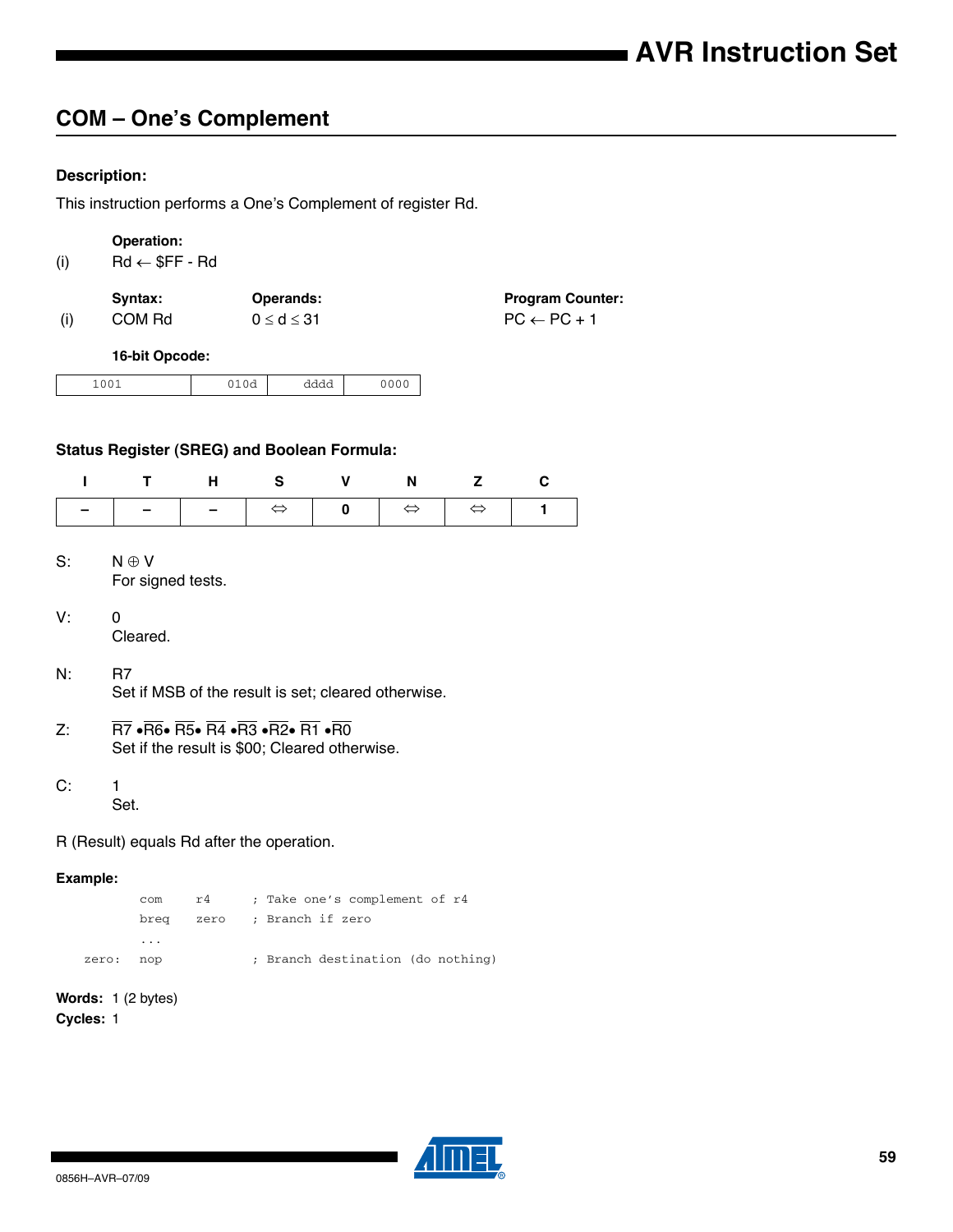

# **CP – Compare**

### **Description:**

This instruction performs a compare between two registers Rd and Rr. None of the registers are changed. All conditional branches can be used after this instruction.

| Operation: |
|------------|
|------------|

| (i) | Rd - Rr |
|-----|---------|
|-----|---------|

|     | Svntax:   | <b>Operands:</b>                     | <b>Program Counter:</b> |
|-----|-----------|--------------------------------------|-------------------------|
| (i) | CP Rd, Rr | $0 \leq d \leq 31, 0 \leq r \leq 31$ | $PC \leftarrow PC + 1$  |

#### **16-bit Opcode:**

| $\overline{\phantom{a}}$ | ---<br>--- | uuuu | . |
|--------------------------|------------|------|---|

#### **Status Register (SREG) and Boolean Formula:**

| ITHS V N Z C |  |  |  |
|--------------|--|--|--|
|              |  |  |  |

- H: Rd3  $\cdot$ Rr3 + Rr3  $\cdot$ R3 +R3 $\cdot$  Rd3 Set if there was a borrow from bit 3; cleared otherwise
- S:  $N \oplus V$ , For signed tests.
- V: Rd7 $\cdot$  Rr7  $\cdot$ R7+ Rd7  $\cdot$ Rr7  $\cdot$ R7 Set if two's complement overflow resulted from the operation; cleared otherwise.
- N: R7 Set if MSB of the result is set; cleared otherwise.
- Z:  $\overline{R7}$   $\overline{R6}$   $\overline{R5}$   $\overline{R4}$   $\overline{R3}$   $\overline{R2}$   $\overline{R1}$   $\overline{R0}$ Set if the result is \$00; cleared otherwise.
- C:  $\overline{Rd7}$   $\cdot$  Rr7 + Rr7 $\cdot$  R7 + R7 $\cdot$  Rd7 Set if the absolute value of the contents of Rr is larger than the absolute value of Rd; cleared otherwise.

R (Result) after the operation.

#### **Example:**

cp r4,r19 ; Compare r4 with r19 brne noteq ; Branch if r4 <> r19 ... noteq: nop ; Branch destination (do nothing)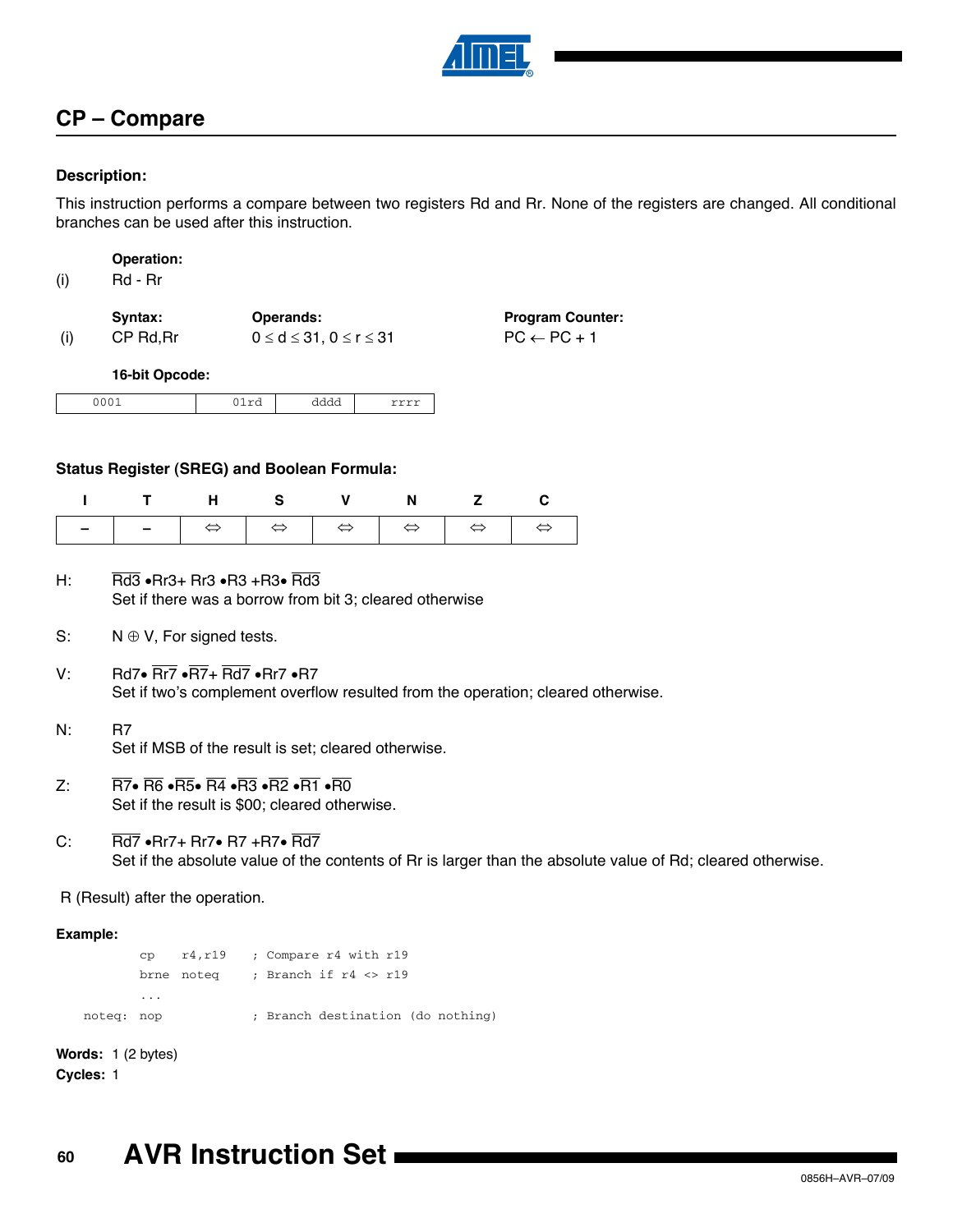# **CPC – Compare with Carry**

### **Description:**

This instruction performs a compare between two registers Rd and Rr and also takes into account the previous carry. None of the registers are changed. All conditional branches can be used after this instruction.

| (i) | Rd - Rr - C |                                         |                         |
|-----|-------------|-----------------------------------------|-------------------------|
|     | Syntax:     | <b>Operands:</b>                        | <b>Program Counter:</b> |
| (i) | CPC Rd, Rr  | $0 \leq d \leq 31$ , $0 \leq r \leq 31$ | $PC \leftarrow PC + 1$  |

**16-bit Opcode:**

**Operation:**

| ີ | w | ------ |
|---|---|--------|
|   | . |        |

#### **Status Register (SREG) and Boolean Formula:**

| ITHS V N Z C |  |  |  |
|--------------|--|--|--|
|              |  |  |  |

- H:  $\overline{Rd3}$   $\cdot$  Rr3 + Rr3  $\cdot$  R3  $\cdot$  Rrd3 Set if there was a borrow from bit 3; cleared otherwise
- S:  $N \oplus V$ , For signed tests.
- V: Rd7  $\cdot$  Rr7 $\cdot$  R7+ Rd7 $\cdot$  Rr7  $\cdot$  R7 Set if two's complement overflow resulted from the operation; cleared otherwise.
- N: R7 Set if MSB of the result is set; cleared otherwise.
- Z:  $\overline{R7}$   $\cdot \overline{R6}$   $\cdot \overline{R5}$   $\cdot \overline{R4}$   $\cdot \overline{R3}$   $\cdot \overline{R2}$   $\cdot \overline{R1}$   $\cdot \overline{R0}$   $\cdot \overline{Z}$ Previous value remains unchanged when the result is zero; cleared otherwise.
- C:  $\overline{Rd7}$   $\cdot$  Rr7 + Rr7 $\cdot$  R7  $\cdot$  R $\overline{Rd7}$ Set if the absolute value of the contents of Rr plus previous carry is larger than the absolute value of Rd; cleared otherwise.

 R (Result) after the operation. **Example:**

|        |      |        | : Compare r3:r2 with r1:r0        |
|--------|------|--------|-----------------------------------|
|        | CD   | r2, r0 | ; Compare low byte                |
|        | CDC  | r3,r1  | ; Compare high byte               |
|        | brne | notea  | ; Branch if not equal             |
|        | .    |        |                                   |
| noteg: | nop  |        | ; Branch destination (do nothing) |
|        |      |        |                                   |

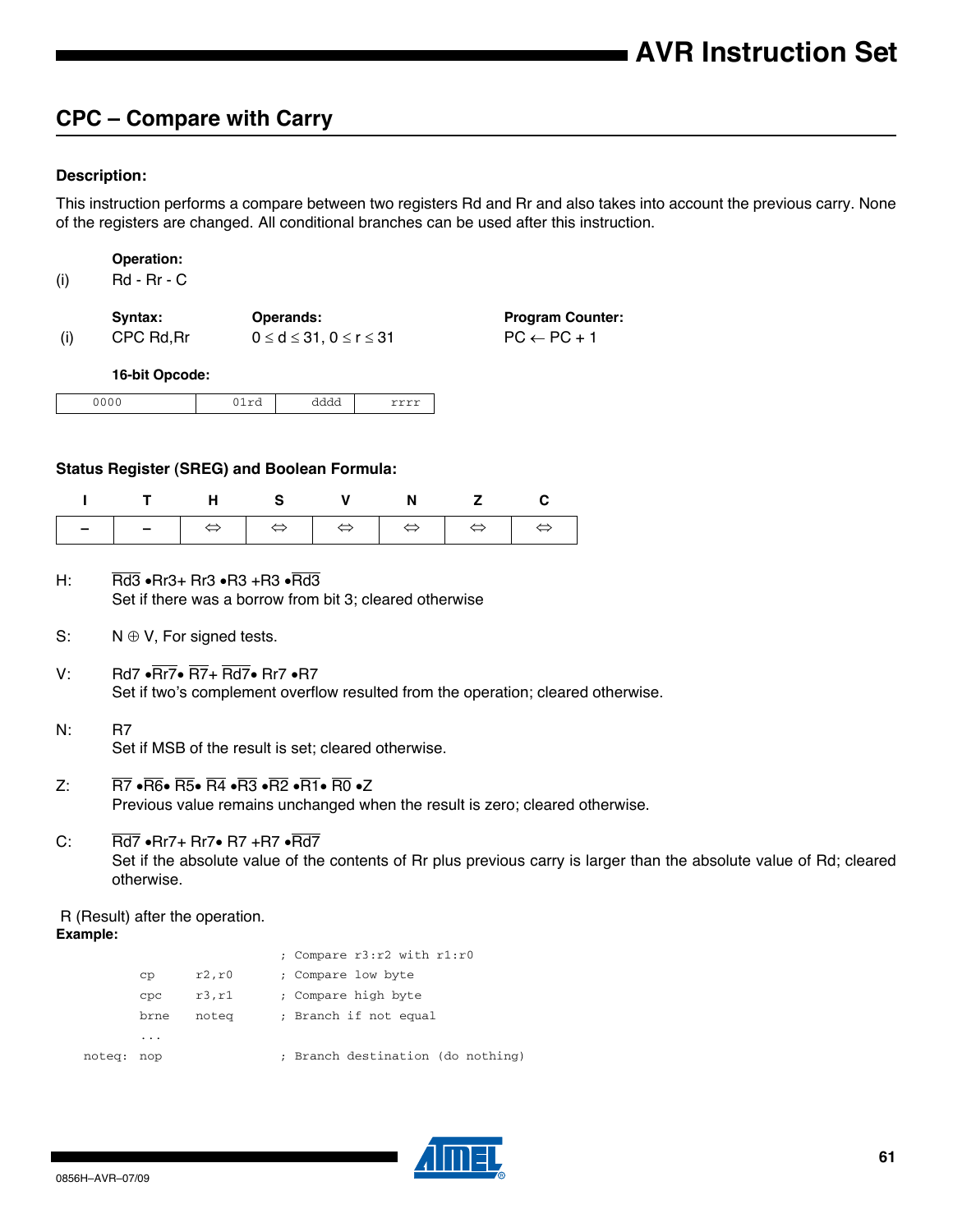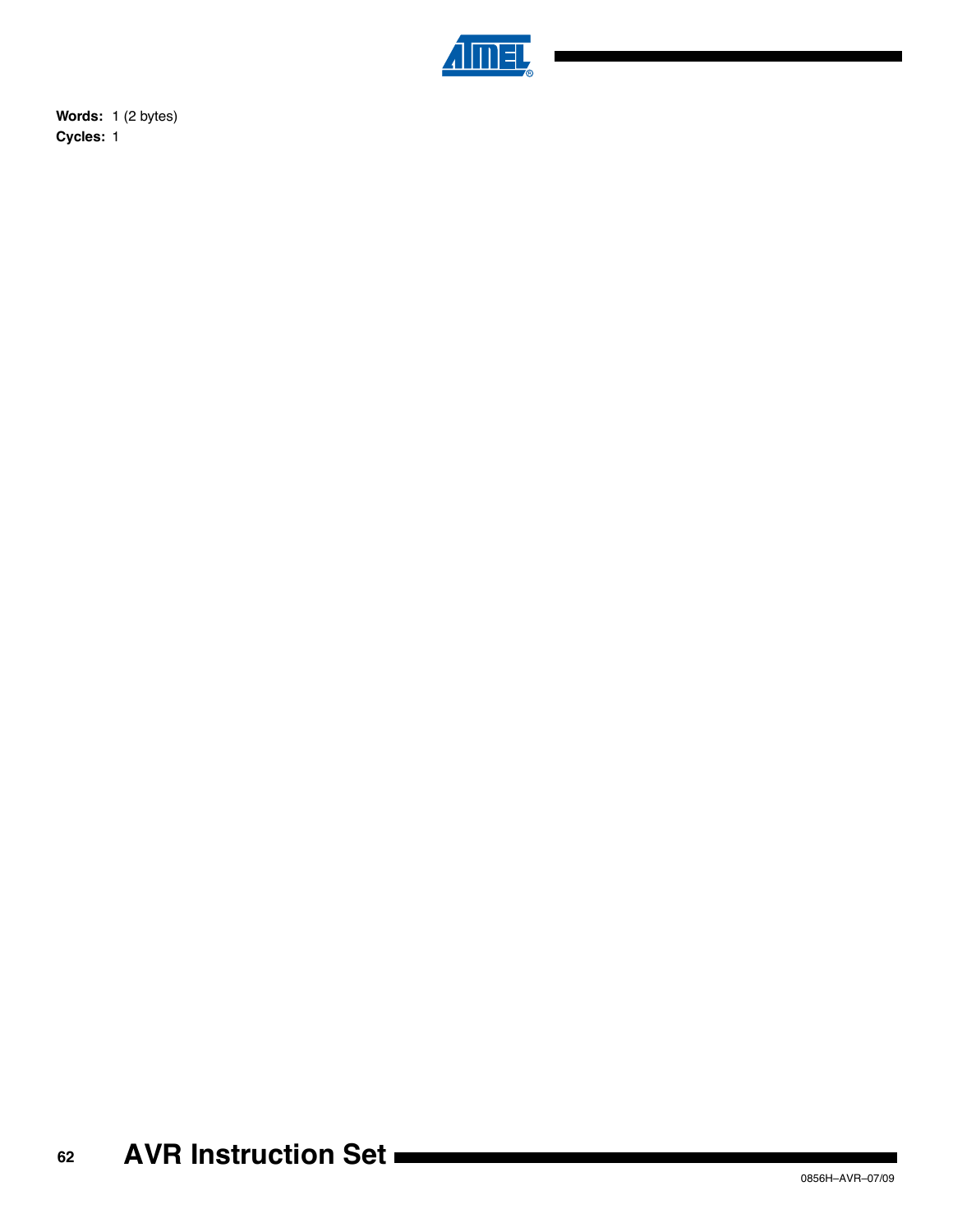# **CPI – Compare with Immediate**

### **Description:**

This instruction performs a compare between register Rd and a constant. The register is not changed. All conditional branches can be used after this instruction.

(i) Rd - K

|     | Svntax:  | Operands:                                 | <b>Program Counter:</b> |
|-----|----------|-------------------------------------------|-------------------------|
| (i) | CPI Rd,K | $16 \leq d \leq 31$ , $0 \leq K \leq 255$ | $PC \leftarrow PC + 1$  |

**16-bit Opcode:**

| $\overline{\phantom{a}}$<br>.<br> | . | . . |
|-----------------------------------|---|-----|
|                                   |   |     |

#### **Status Register (SREG) and Boolean Formula:**

| ITHS V N Z C |  |  |  |
|--------------|--|--|--|
|              |  |  |  |

- H: Rd3  $\cdot$ K3+ K3 $\cdot$  R3+ R3  $\cdot$ Rd3 Set if there was a borrow from bit 3; cleared otherwise
- S:  $N \oplus V$ , For signed tests.
- V: Rd7  $\cdot$   $\overline{\text{K7}}$   $\cdot$   $\overline{\text{R7}}$   $\cdot$   $\overline{\text{Rd7}}$   $\cdot$  K7  $\cdot$  R7 Set if two's complement overflow resulted from the operation; cleared otherwise.
- N: R7 Set if MSB of the result is set; cleared otherwise.
- $Z: \overline{RT} \cdot \overline{R6} \cdot \overline{R5} \cdot \overline{R4} \cdot \overline{R3} \cdot \overline{R2} \cdot \overline{R1} \cdot \overline{R0}$ Set if the result is \$00; cleared otherwise.
- C:  $\overline{Rd7}$   $\bullet$ K7 +K7  $\bullet$ R7+ R7  $\bullet$ Rd7 Set if the absolute value of K is larger than the absolute value of Rd; cleared otherwise.

R (Result) after the operation.

#### **Example:**

cpi r19,3 ; Compare r19 with 3 brne error ; Branch if r19<>3 ... error: nop ; Branch destination (do nothing)

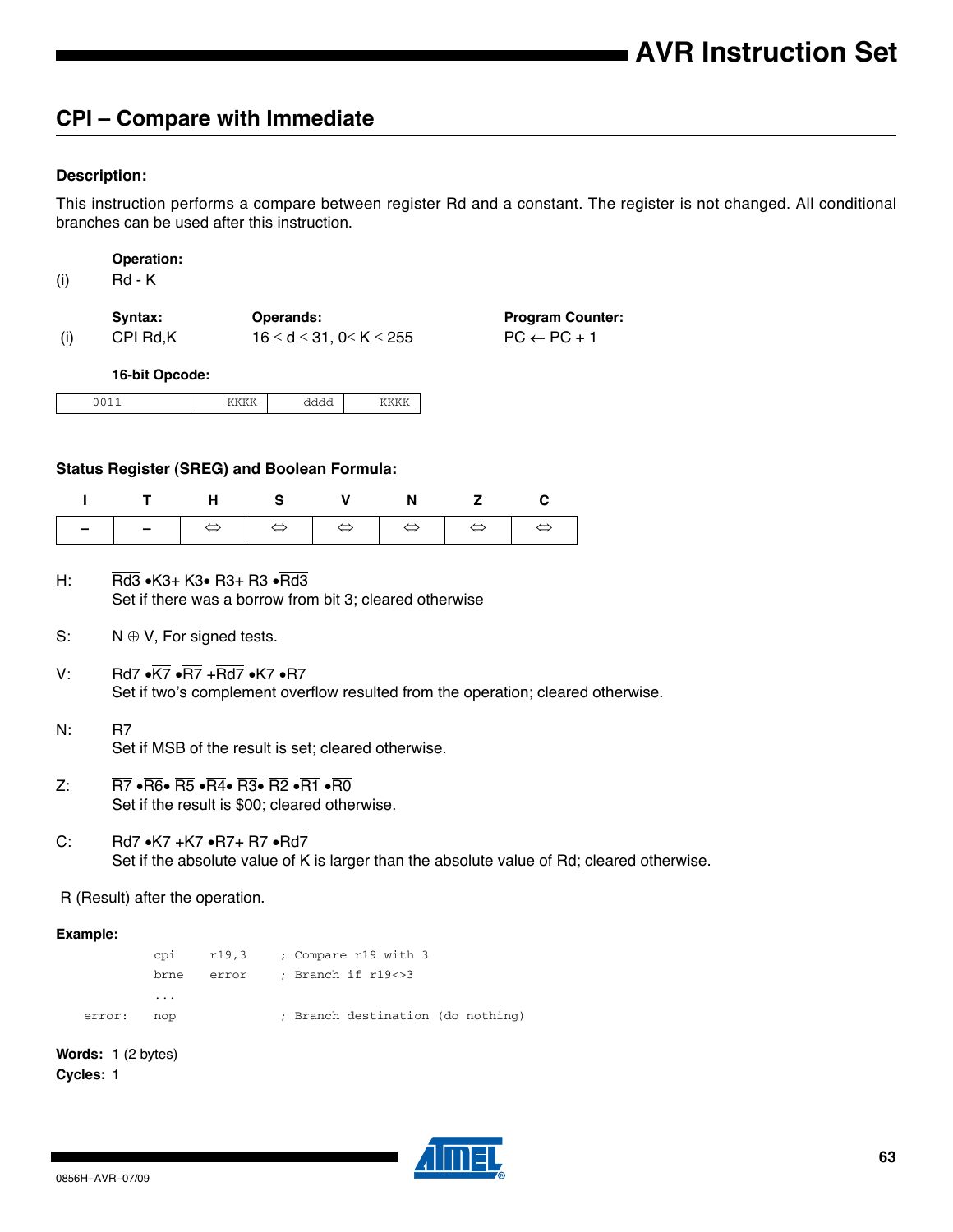

# **CPSE – Compare Skip if Equal**

#### **Description:**

This instruction performs a compare between two registers Rd and Rr, and skips the next instruction if Rd = Rr.

## **Operation:**

(i) If Rd = Rr then PC  $\leftarrow$  PC + 2 (or 3) else PC  $\leftarrow$  PC + 1

| Svntax:    | <b>Operands:</b>                     | <b>Program Counter:</b>     |
|------------|--------------------------------------|-----------------------------|
| CPSE Rd.Rr | $0 \leq d \leq 31, 0 \leq r \leq 31$ | $PC \leftarrow PC + 1$ , Co |

| <b>Program Counter:</b> |  |
|-------------------------|--|
|-------------------------|--|

 $PC \leftarrow PC + 1$ , Condition false - no skip  $PC \leftarrow PC + 2$ , Skip a one word instruction  $PC \leftarrow PC + 3$ , Skip a two word instruction

#### **16-bit Opcode:**

| .<br>$-$ | - - - - | $\sim$<br>uuu<br>------- | ------- |
|----------|---------|--------------------------|---------|

### **Status Register (SREG) and Boolean Formula:**

| ITHS V N Z C                  |  |  |  |
|-------------------------------|--|--|--|
| -   -   -   -   -   -   -   - |  |  |  |

#### **Example:**

| inc. | r4     | ; Increase r4             |
|------|--------|---------------------------|
| cpse | r4, r0 | ; Compare r4 to r0        |
| neg  | r4     | ; Only executed if r4<>r0 |
| nop  |        | ; Continue (do nothing)   |

#### **Words:** 1 (2 bytes)

**Cycles:** 1 if condition is false (no skip)

2 if condition is true (skip is executed) and the instruction skipped is 1 word

3 if condition is true (skip is executed) and the instruction skipped is 2 words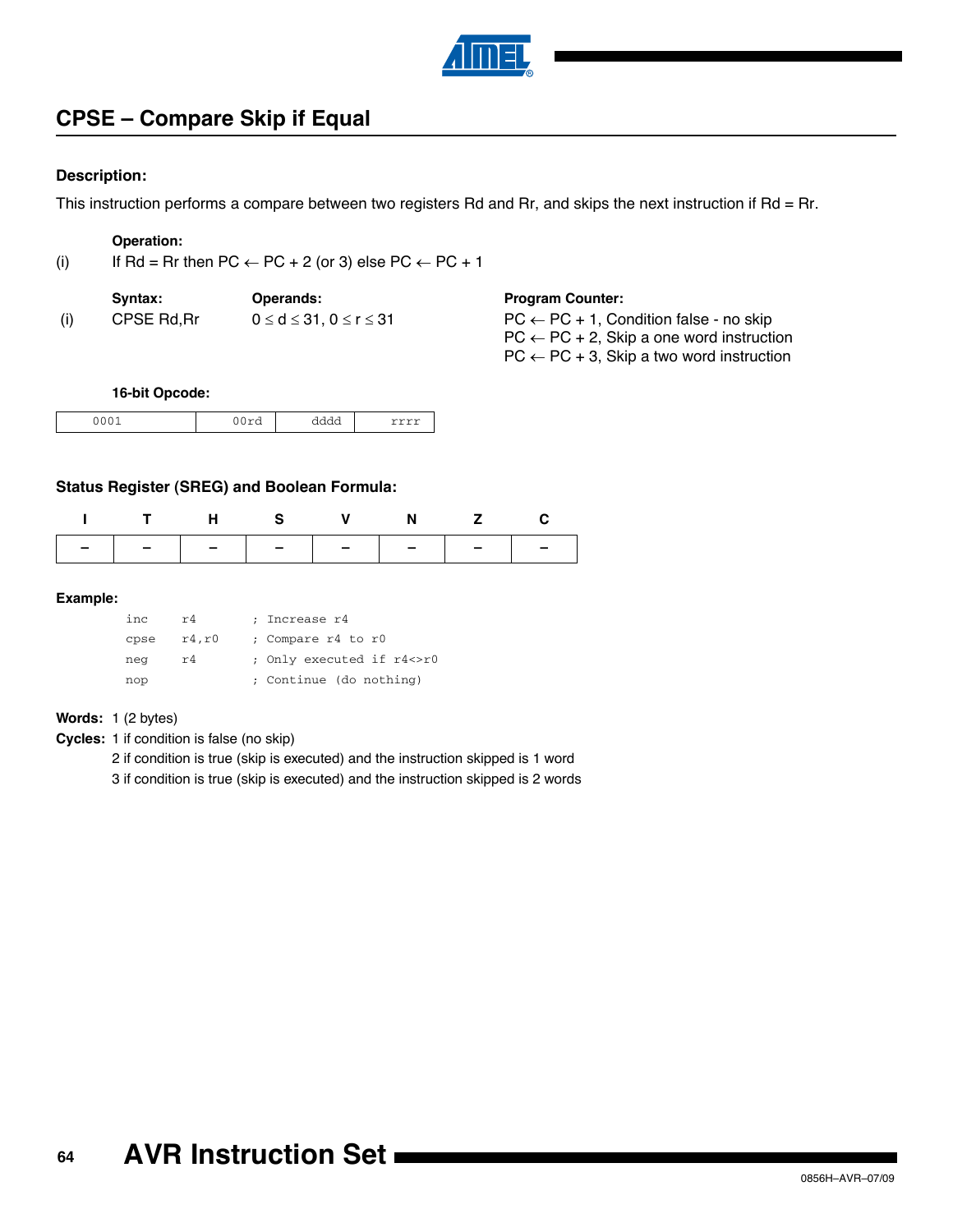# **DEC – Decrement**

#### **Description:**

Subtracts one -1- from the contents of register Rd and places the result in the destination register Rd.

The C Flag in SREG is not affected by the operation, thus allowing the DEC instruction to be used on a loop counter in multiple-precision computations.

When operating on unsigned values, only BREQ and BRNE branches can be expected to perform consistently. When operating on two's complement values, all signed branches are available.

**Operation:**

 $(ii)$  Rd  $\leftarrow$  Rd - 1

|     | Syntax: | Operands:          |
|-----|---------|--------------------|
| (i) | DEC Rd  | $0 \leq d \leq 31$ |

**Program Counter:**  $PC \leftarrow PC + 1$ 

**16-bit Opcode:**

| $\sim$ $\sim$ $\sim$<br><u>_</u><br>$-0$ | <u>vu</u><br>$- - - -$ | --<br>dddd |  |
|------------------------------------------|------------------------|------------|--|
|------------------------------------------|------------------------|------------|--|

### **Status Register and Boolean Formula:**

| ITHS V N Z C |  |  |  |
|--------------|--|--|--|
|              |  |  |  |

- $S: N \oplus V$ For signed tests.
- V:  $\overline{R7}$   $\cdot$  R6  $\cdot$  R5  $\cdot$  R4 $\cdot$  R3 $\cdot$  R2  $\cdot$  R1 $\cdot$  R0 Set if two's complement overflow resulted from the operation; cleared otherwise. Two's complement overflow occurs if and only if Rd was \$80 before the operation.
- N: R7 Set if MSB of the result is set; cleared otherwise.
- $Z: \overline{R7} \cdot \overline{R6} \cdot \overline{R5} \cdot \overline{R4} \cdot \overline{R3} \cdot \overline{R2} \cdot \overline{R1} \cdot \overline{R0}$ Set if the result is \$00; Cleared otherwise.
- R (Result) equals Rd after the operation.

#### **Example:**

```
ldi r17,$10 ; Load constant in r17
   loop: add r1, r2 ; Add r2 to r1
         dec r17 ; Decrement r17
         brne loop ; Branch if r17<>0
         nop ; Continue (do nothing)
Words: 1 (2 bytes)
Cycles: 1
```
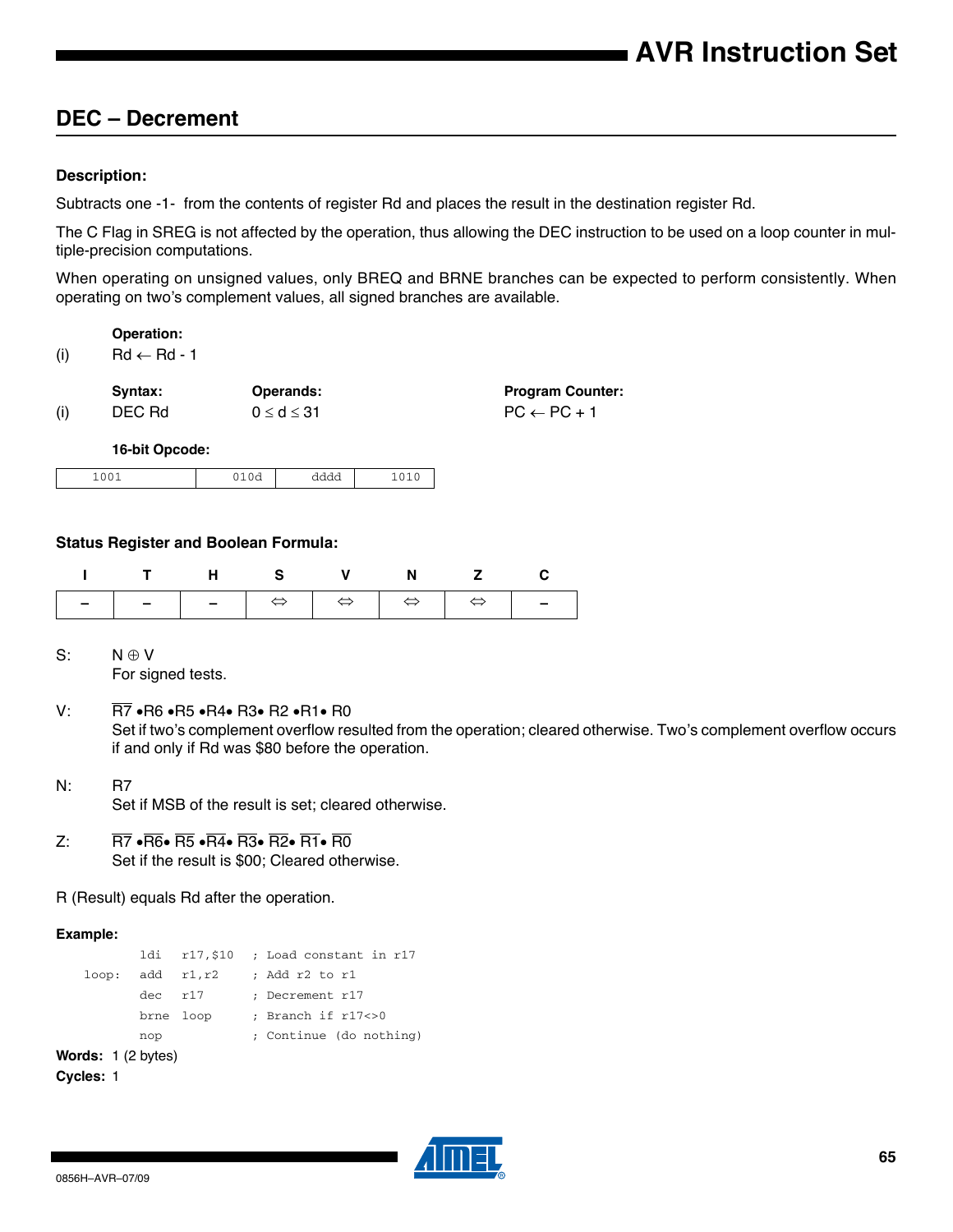

# **DES – Data Encryption Standard**

### **Description:**

The module is an instruction set extension to the AVR CPU, performing DES iterations. The 64-bit data block (plaintext or ciphertext) is placed in the CPU register file, registers R0-R7, where LSB of data is placed in LSB of R0 and MSB of data is placed in MSB of R7. The full 64-bit key (including parity bits) is placed in registers R8-R15, organized in the register file with LSB of key in LSB of R8 and MSB of key in MSB of R15. Executing one DES instruction performs one round in the DES algorithm. Sixteen rounds must be executed in increasing order to form the correct DES ciphertext or plaintext. Intermediate results are stored in the register file (R0-R15) after each DES instruction. The instruction's operand (K) determines which round is executed, and the half carry flag (H) determines whether encryption or decryption is performed.

The DES algorithm is described in "Specifications for the Data Encryption Standard" (Federal Information Processing Standards Publication 46). Intermediate results in this implementation differ from the standard because the initial permutation and the inverse initial permutation are performed each iteration. This does not affect the result in the final ciphertext or plaintext, but reduces execution time.

### **Operation:**

| (i) | If $H = 0$ then<br>If $H = 1$ then | Encrypt round (R7-R0, R15-R8, K)<br>Decrypt round (R7-R0, R15-R8, K) |                         |
|-----|------------------------------------|----------------------------------------------------------------------|-------------------------|
|     | Syntax:                            | <b>Operands:</b>                                                     | <b>Program Counter:</b> |
| (i) | DES K                              | $0x00\leq K \leq 0x0F$                                               | $PC \leftarrow PC + 1$  |

#### **16-bit Opcode:**

| . | . |  |
|---|---|--|

#### **Example:**

| DES 0x00 |
|----------|
| DES 0x01 |
|          |
| DES 0x0E |
| DES 0x0F |

#### **Words:** 1

**Cycles:** 1  $(2^{(1)})$ 

<span id="page-65-0"></span>Note: 1. If the DES instruction is succeeding a non-DES instruction, an extra cycle is inserted.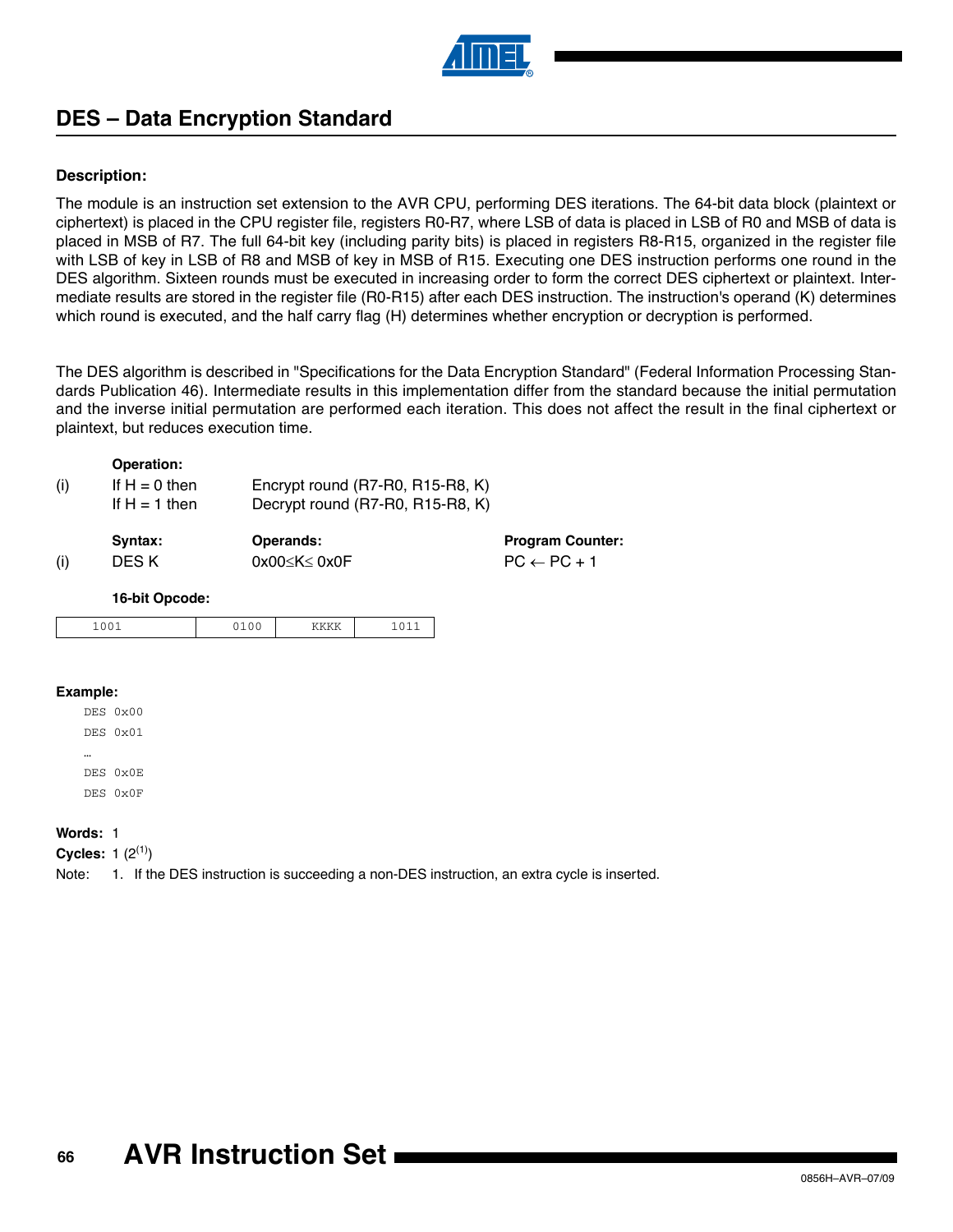# **EICALL – Extended Indirect Call to Subroutine**

### **Description:**

Indirect call of a subroutine pointed to by the Z (16 bits) Pointer Register in the Register File and the EIND Register in the I/O space. This instruction allows for indirect calls to the entire 4M (words) Program memory space. See also ICALL. The Stack Pointer uses a post-decrement scheme during EICALL.

This instruction is not available in all devices. Refer to the device specific instruction set summary.

|     | Operation:                    |
|-----|-------------------------------|
| (i) | $PC(15:0) \leftarrow Z(15:0)$ |

 $PC(21:16) \leftarrow EIND$ 

|     | Syntax:       | <b>Operands:</b> | <b>Program Counter:</b> | Stack:                                    |
|-----|---------------|------------------|-------------------------|-------------------------------------------|
| (i) | <b>EICALL</b> | <b>None</b>      | See Operation           | $STACK \leftarrow PC + 1$                 |
|     |               |                  |                         | $SP \leftarrow SP - 3$ (3 bytes, 22 bits) |

#### **16-bit Opcode:**

| $. \cap \cap$ .<br>∸∽<br>$+00+$ | $A \cap A$<br>---- | 001 | 0.01<br>$-00+$ |
|---------------------------------|--------------------|-----|----------------|

#### **Status Register (SREG) and Boolean Formula:**

| ITHS V N Z C                  |  |  |  |
|-------------------------------|--|--|--|
| -   -   -   -   -   -   -   - |  |  |  |

#### **Example:**

| ldi    |           |  |                    | $r16,505$ ; Set up EIND and Z-pointer |  |
|--------|-----------|--|--------------------|---------------------------------------|--|
| out    | EIND, r16 |  |                    |                                       |  |
| ldi    | r30,\$00  |  |                    |                                       |  |
| ldi    | r31,\$10  |  |                    |                                       |  |
| eicall |           |  | ; Call to \$051000 |                                       |  |

| Words :              | 1 $(2 \text{ bytes})$                          |
|----------------------|------------------------------------------------|
| Cycles :             | 4 (only implemented in devices with 22 bit PC) |
| <b>Cycles XMEGA:</b> | 3 (only implemented in devices with 22 bit PC) |

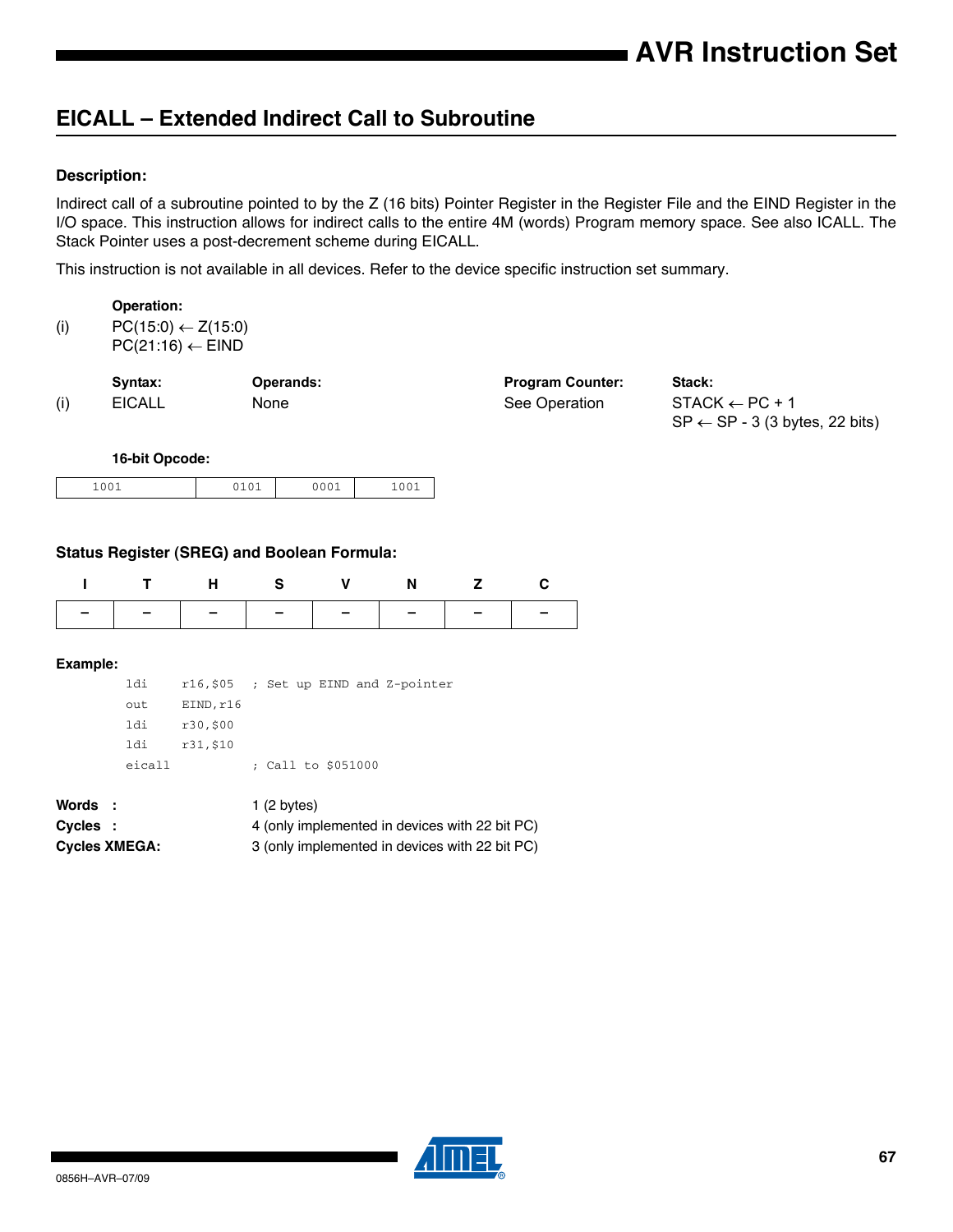

# **EIJMP – Extended Indirect Jump**

### **Description:**

Indirect jump to the address pointed to by the Z (16 bits) Pointer Register in the Register File and the EIND Register in the I/O space. This instruction allows for indirect jumps to the entire 4M (words) Program memory space. See also IJMP.

This instruction is not available in all devices. Refer to the device specific instruction set summary.

|     | Operation:                    |
|-----|-------------------------------|
| (i) | $PC(15:0) \leftarrow Z(15:0)$ |
|     |                               |

 $PC(21:16) \leftarrow EIND$ 

|     | Syntax:        | Operands: | <b>Program Counter:</b> | Stack:       |
|-----|----------------|-----------|-------------------------|--------------|
| (i) | <b>EIJMP</b>   | None      | See Operation           | Not Affected |
|     | 16-bit Oncode: |           |                         |              |

**16-bit Opcode:**

| $\bigcap$ $\bigcap$ 1<br>$+00+$ | <b>2100</b> | 100 <sup>4</sup> | $\sim$ $\sim$ $\sim$<br>$-00+$ |
|---------------------------------|-------------|------------------|--------------------------------|

### **Status Register (SREG) and Boolean Formula:**

|  |  | ITHS V N Z C                  |  |
|--|--|-------------------------------|--|
|  |  | -   -   -   -   -   -   -   - |  |

#### **Example:**

| ldi   |           |  |                    | $r16,505$ ; Set up EIND and Z-pointer |
|-------|-----------|--|--------------------|---------------------------------------|
| out   | EIND, r16 |  |                    |                                       |
| ldi   | r30,500   |  |                    |                                       |
| ldi   | r31,\$10  |  |                    |                                       |
| eijmp |           |  | ; Jump to \$051000 |                                       |

#### **Words:** 1 (2 bytes)

**Cycles:** 2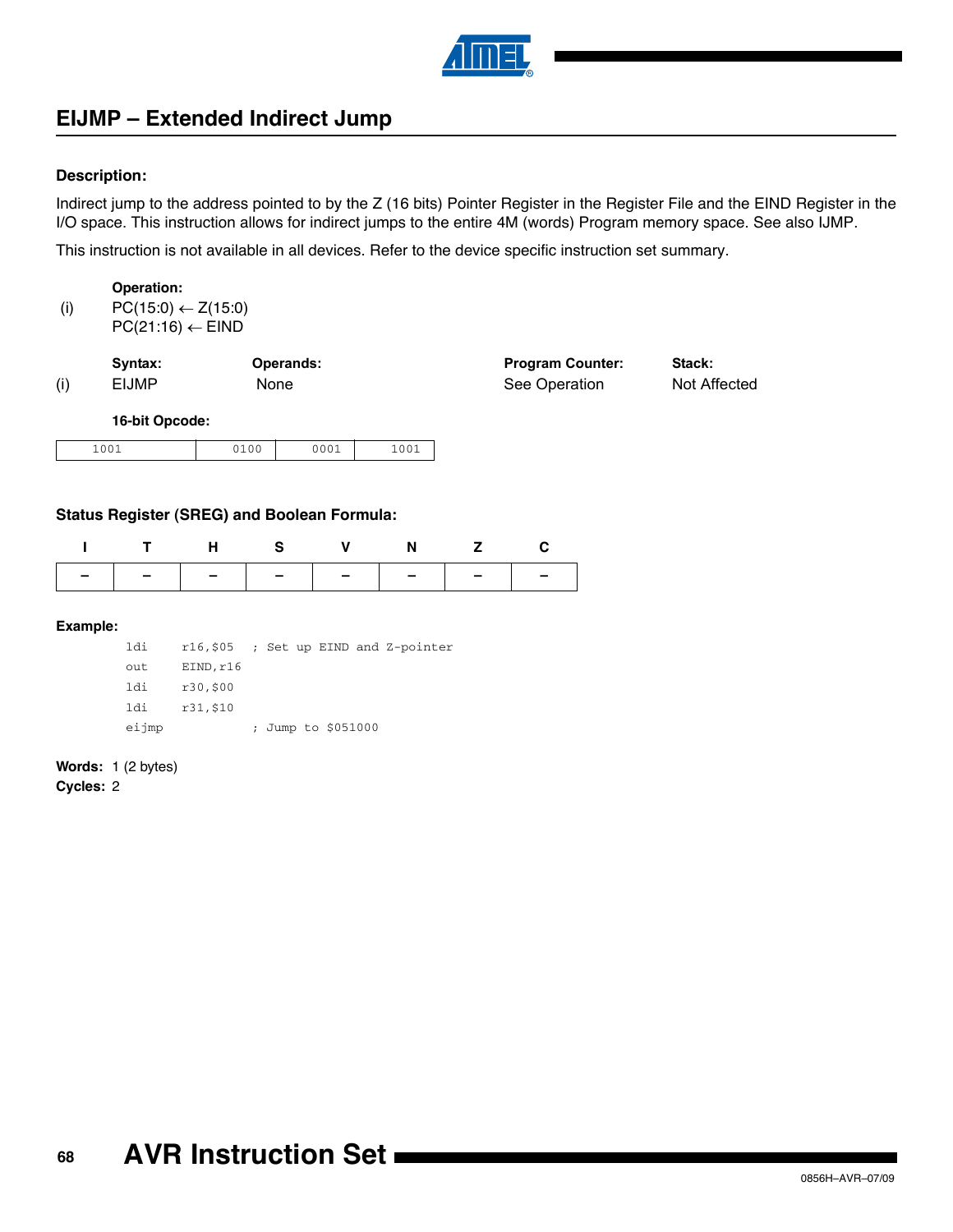# **ELPM – Extended Load Program Memory**

## **Description:**

Loads one byte pointed to by the Z-register and the RAMPZ Register in the I/O space, and places this byte in the destination register Rd. This instruction features a 100% space effective constant initialization or constant data fetch. The Program memory is organized in 16-bit words while the Z-pointer is a byte address. Thus, the least significant bit of the Z-pointer selects either low byte ( $Z_{LSB} = 0$ ) or high byte ( $Z_{LSB} = 1$ ). This instruction can address the entire Program memory space. The Z-pointer Register can either be left unchanged by the operation, or it can be incremented. The incrementation applies to the entire 24-bit concatenation of the RAMPZ and Z-pointer Registers.

Devices with Self-Programming capability can use the ELPM instruction to read the Fuse and Lock bit value. Refer to the device documentation for a detailed description.

This instruction is not available in all devices. Refer to the device specific instruction set summary.

The result of these combinations is undefined:

ELPM r30, Z+ ELPM r31, Z+

## **Operation: Comment:**

| (i) | $RO \leftarrow (RAMPZ:Z)$ |
|-----|---------------------------|

| (ii) | $Rd \leftarrow (RAMPZ:Z)$ |
|------|---------------------------|
|      |                           |

| $\cdots$ |                                                                                                        |
|----------|--------------------------------------------------------------------------------------------------------|
| (iii)    | $\mathsf{Rd} \leftarrow (\mathsf{RAMPZ:Z}) \quad (\mathsf{RAMPZ:Z}) \leftarrow (\mathsf{RAMPZ:Z}) + 1$ |

|       | Svntax:          | Operands:          | <b>Program Cour</b>    |
|-------|------------------|--------------------|------------------------|
| (i)   | ELPM             | None, R0 implied   | $PC \leftarrow PC + 1$ |
| (ii)  | ELPM Rd. Z       | $0 \leq d \leq 31$ | $PC \leftarrow PC + 1$ |
| (iii) | ELPM Rd. $Z_{+}$ | $0 \leq d \leq 31$ | $PC \leftarrow PC + 1$ |

#### **16 bit Opcode:**

| 'i,   | 1001 | 0101 | 1101 | 1000 |
|-------|------|------|------|------|
| (ii   | 1001 | 000d | dddd | 0110 |
| (iii) | 1001 | 000d | dddd | 0111 |

## **Status Register (SREG) and Boolean Formula:**

| THS V N Z C                   |  |  |  |
|-------------------------------|--|--|--|
| -   -   -   -   -   -   -   - |  |  |  |

#### **Example:**

|          | ldi        |                       | ZL, byte3(Table 1<<1); Initialize Z-pointer    |
|----------|------------|-----------------------|------------------------------------------------|
|          | out        | RAMPZ, ZL             |                                                |
|          | ldi        | ZH, byte2(Table 1<<1) |                                                |
|          | ldi        | ZL, byte1(Table 1<<1) |                                                |
|          |            | elpm $r16$ , $Z+$     | ; Load constant from Program                   |
|          |            |                       | ; memory pointed to by RAMPZ: Z (Z is r31:r30) |
| $\cdots$ |            |                       |                                                |
|          | Table 1:   |                       |                                                |
|          | .dw 0x3738 |                       | ; 0x38 is addressed when $Z_{r,cp} = 0$        |
|          |            |                       | ; 0x37 is addressed when $Z_{\text{tan}} = 1$  |



# RAMPZ:Z: Unchanged, R0 implied destination register RAMPZ:Z: Unchanged

RAMPZ:Z: Post incremented

#### **Program Counter:**

| $PC \leftarrow PC + 1$ |  |  |
|------------------------|--|--|
| $PC \leftarrow PC + 1$ |  |  |
| $PC \leftarrow PC + 1$ |  |  |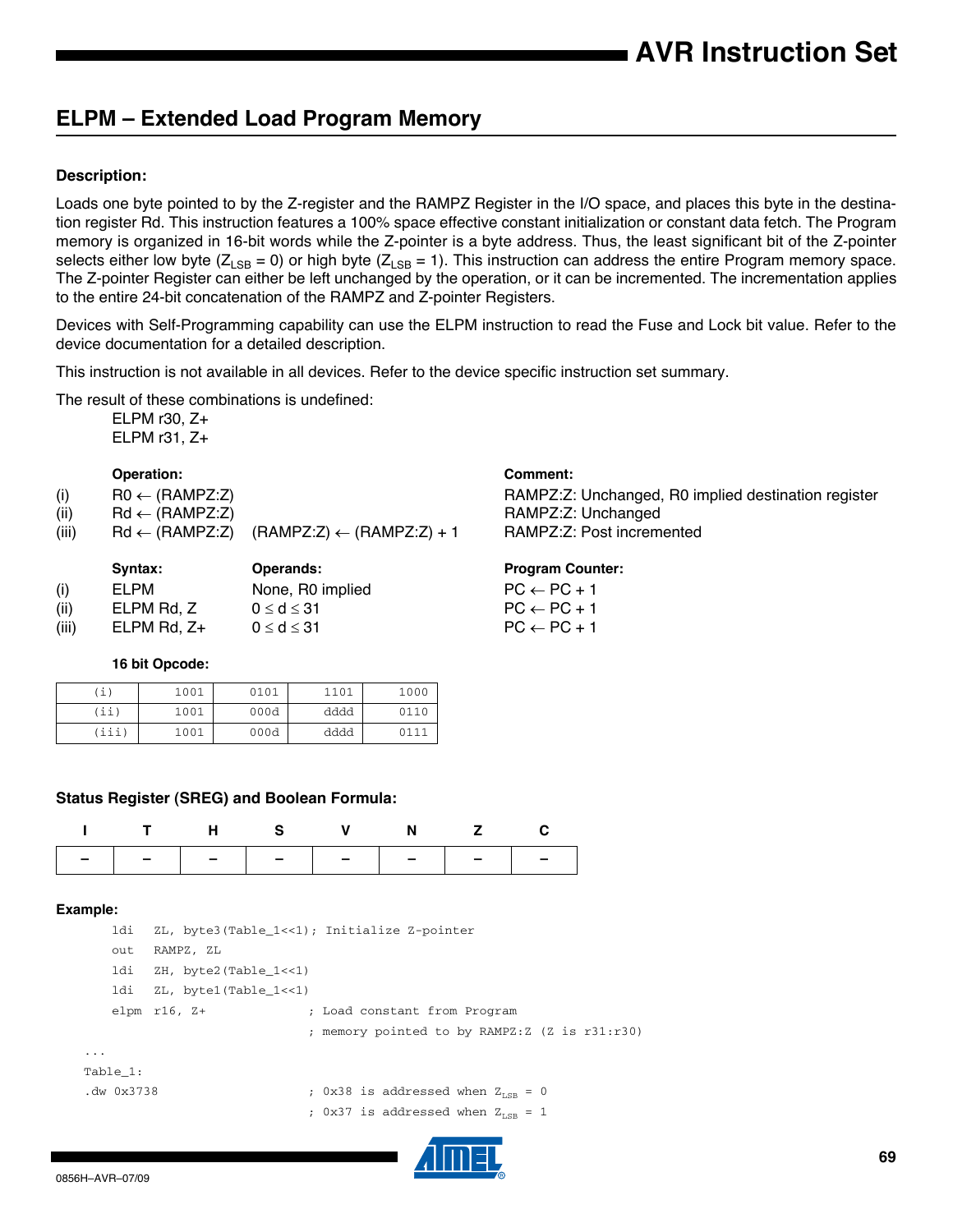

...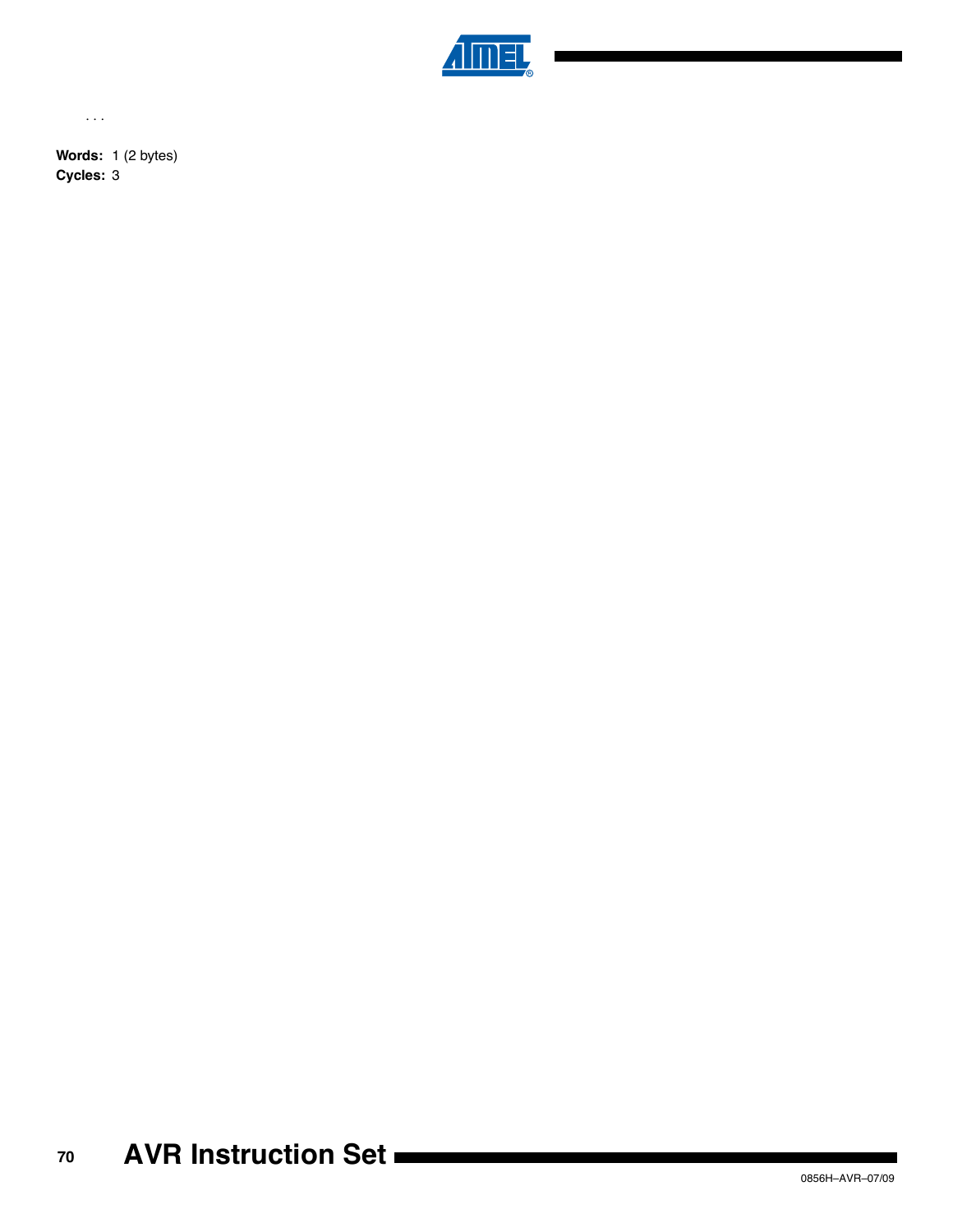# **EOR – Exclusive OR**

### **Description:**

Performs the logical EOR between the contents of register Rd and register Rr and places the result in the destination register Rd.

#### **Operation:**

|  | (i) | $Rd \leftarrow Rd \oplus Rr$ |  |
|--|-----|------------------------------|--|
|--|-----|------------------------------|--|

|     | Syntax:   | <b>Operands:</b>                     | <b>Program Counter:</b> |
|-----|-----------|--------------------------------------|-------------------------|
| (i) | EOR Rd.Rr | $0 \leq d \leq 31, 0 \leq r \leq 31$ | $PC \leftarrow PC + 1$  |

#### **16-bit Opcode:**

| ---<br>- -<br>∼ | aaaa |  |
|-----------------|------|--|

#### **Status Register (SREG) and Boolean Formula:**

| ITHS V N Z C |  |  |  |
|--------------|--|--|--|
|              |  |  |  |

### S:  $N \oplus V$ , For signed tests.

- V: 0 Cleared
- N: R7 Set if MSB of the result is set; cleared otherwise.
- Z:  $\overline{R7}$   $\cdot \overline{R6}$   $\cdot \overline{R5}$   $\cdot \overline{R4}$   $\cdot \overline{R3}$   $\cdot \overline{R2}$   $\cdot \overline{R1}$   $\cdot \overline{R0}$ Set if the result is \$00; cleared otherwise.

#### R (Result) equals Rd after the operation.

#### **Example:**

eor r4,r4 ; Clear r4 eor r0,r22 ; Bitwise exclusive or between r0 and r22

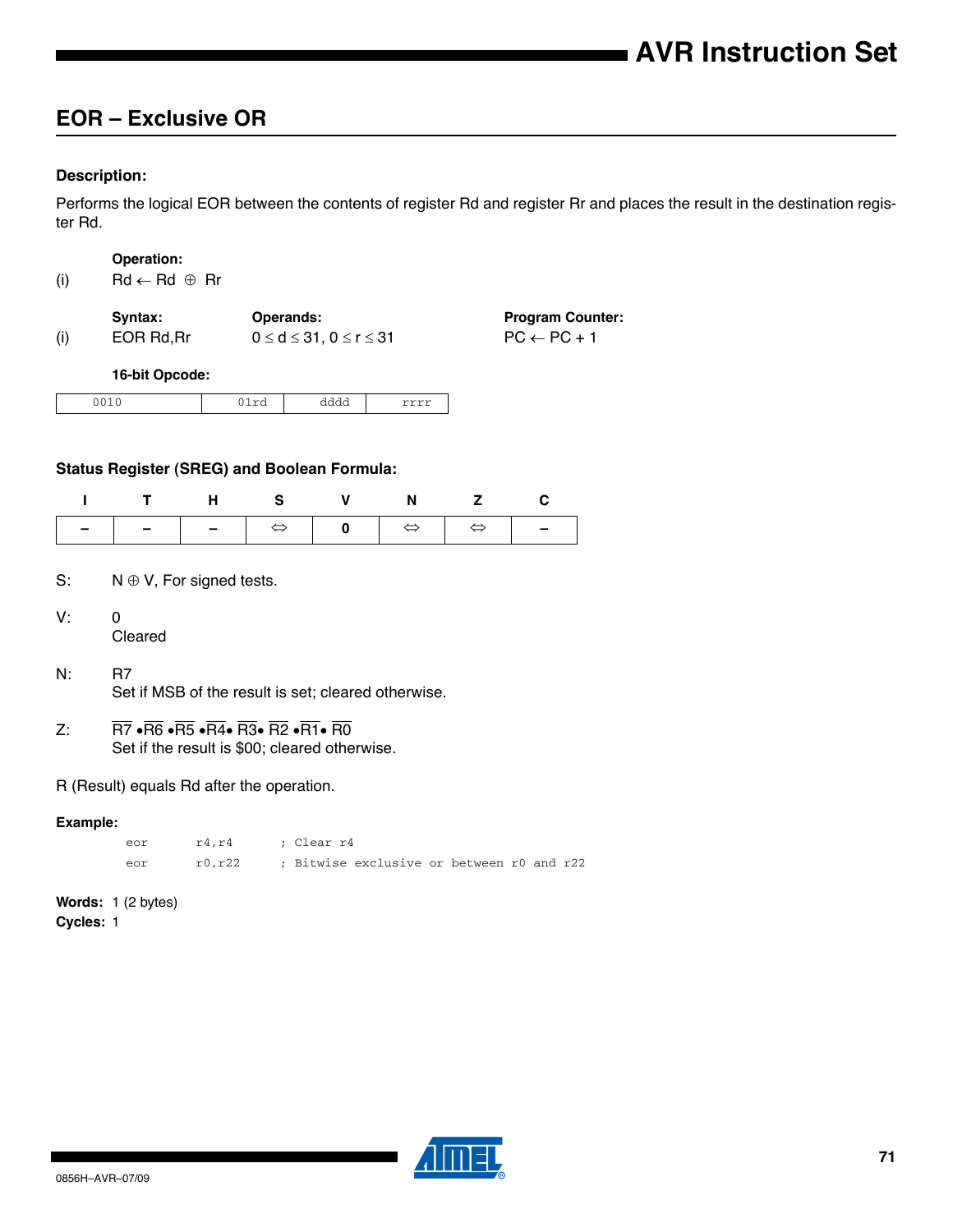

# **FMUL – Fractional Multiply Unsigned**

## **Description:**

This instruction performs 8-bit  $\times$  8-bit  $\rightarrow$  16-bit unsigned multiplication and shifts the result one bit left.



Let (N.Q) denote a fractional number with N binary digits left of the radix point, and Q binary digits right of the radix point. A multiplication between two numbers in the formats (N1.Q1) and (N2.Q2) results in the format ((N1+N2).(Q1+Q2)). For signal processing applications, the format (1.7) is widely used for the inputs, resulting in a (2.14) format for the product. A left shift is required for the high byte of the product to be in the same format as the inputs. The FMUL instruction incorporates the shift operation in the same number of cycles as MUL.

The (1.7) format is most commonly used with signed numbers, while FMUL performs an unsigned multiplication. This instruction is therefore most useful for calculating one of the partial products when performing a signed multiplication with 16-bit inputs in the (1.15) format, yielding a result in the (1.31) format. Note: the result of the FMUL operation may suffer from a 2's complement overflow if interpreted as a number in the (1.15) format. The MSB of the multiplication before shifting must be taken into account, and is found in the carry bit. See the following example.

The multiplicand Rd and the multiplier Rr are two registers containing unsigned fractional numbers where the implicit radix point lies between bit 6 and bit 7. The 16-bit unsigned fractional product with the implicit radix point between bit 14 and bit 15 is placed in R1 (high byte) and R0 (low byte).

This instruction is not available in all devices. Refer to the device specific instruction set summary.

|     | <b>Operation:</b> |                                                                                                         |
|-----|-------------------|---------------------------------------------------------------------------------------------------------|
| (i) |                   | R1:R0 $\leftarrow$ Rd $\times$ Rr (unsigned (1.15) $\leftarrow$ unsigned (1.7) $\times$ unsigned (1.7)) |

|     | Syntax:    | <b>Operands:</b>                          | <b>Program Counter:</b> |
|-----|------------|-------------------------------------------|-------------------------|
| (i) | FMUL Rd.Rr | $16 \leq d \leq 23$ , $16 \leq r \leq 23$ | $PC \leftarrow PC + 1$  |

#### **16-bit Opcode:**

| ነሰሰሰ<br>.<br>--- | . | . | ---- |  |
|------------------|---|---|------|--|
|                  |   |   |      |  |

#### **Status Register (SREG) and Boolean Formula:**

|  |  | ITHS V N Z C |  |
|--|--|--------------|--|
|  |  |              |  |

C: R16

Set if bit 15 of the result before left shift is set; cleared otherwise.

 $Z: \overline{R}$  R15  $\cdot$ R14  $\cdot$ R13  $\cdot$ R12  $\cdot$ R11  $\cdot$ R10  $\cdot$ R9  $\cdot$ R8  $\cdot$ R7 $\cdot$ R6 $\cdot$ R5 $\cdot$ R4 $\cdot$ R3 $\cdot$ R2 $\cdot$ R1 $\cdot$ R0 Set if the result is \$0000; cleared otherwise.

R (Result) equals R1,R0 after the operation.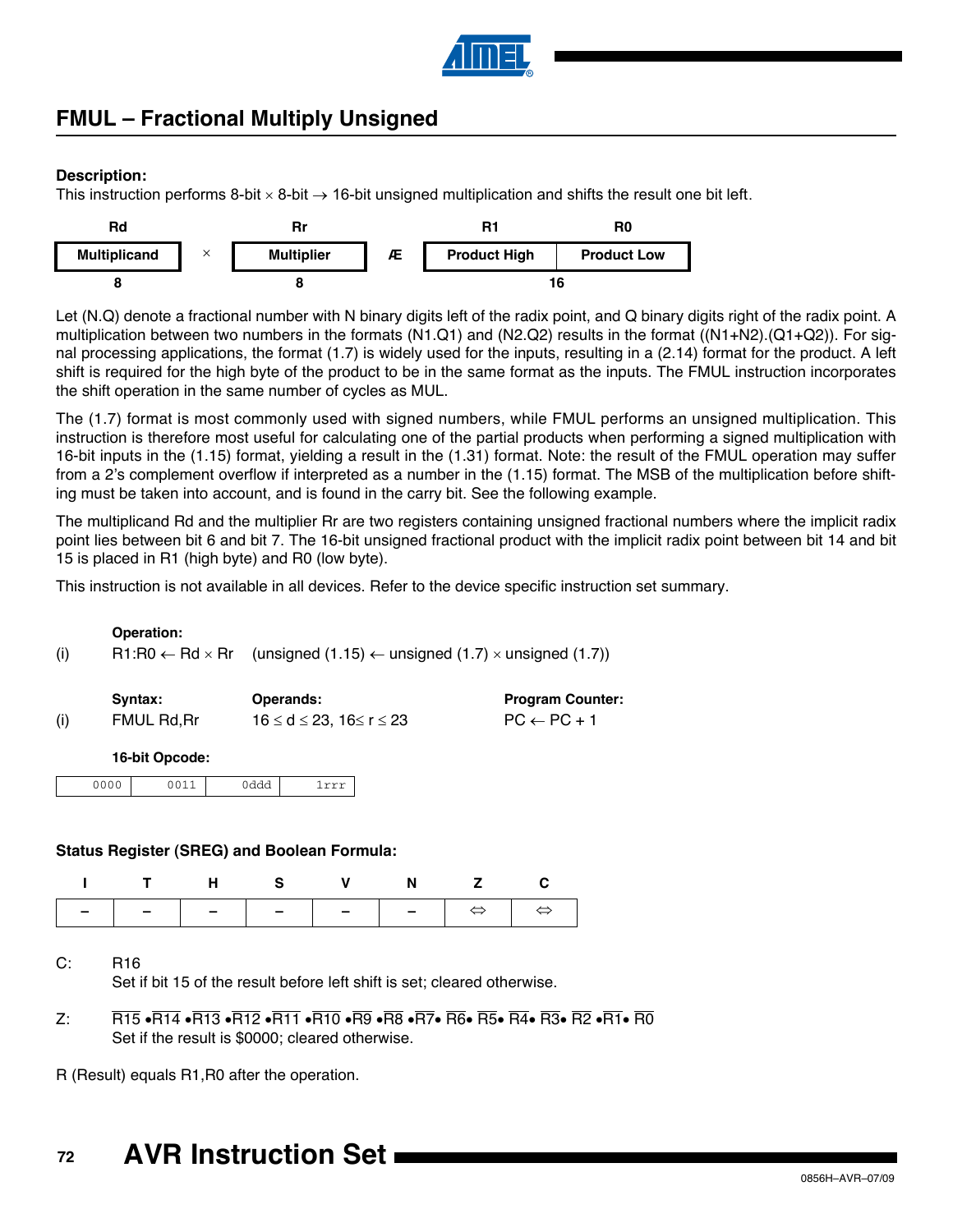# **AVR Instruction Set**

**Example:**

```
;******************************************************************************
   ;* DESCRIPTION
   ;*Signed fractional multiply of two 16-bit numbers with 32-bit result.
   ;* USAGE
   ;*r19:r18:r17:r16 = ( r23:r22 * r21:r20 ) << 1
   ;******************************************************************************
   fmuls16x16_32:
     clrr2
     fmulsr23, r21;((signed)ah * (signed)bh) << 1
     movwr19:r18, r1:r0
     fmulr22, r20;(al * bl) << 1
     adcr18, r2
     movwr17:r16, r1:r0
     fmulsur23, r20; ((signed)ah * bl) << 1
     sbcr19, r2
     addr17, r0
     adcr18, r1
     adcr19, r2
     fmulsur21, r22; ((signed)bh * al) << 1
     sbcr19, r2
     addr17, r0
     adcr18, r1
     adcr19, r2
Words: 1 (2 bytes)
```
**Cycles:** 2

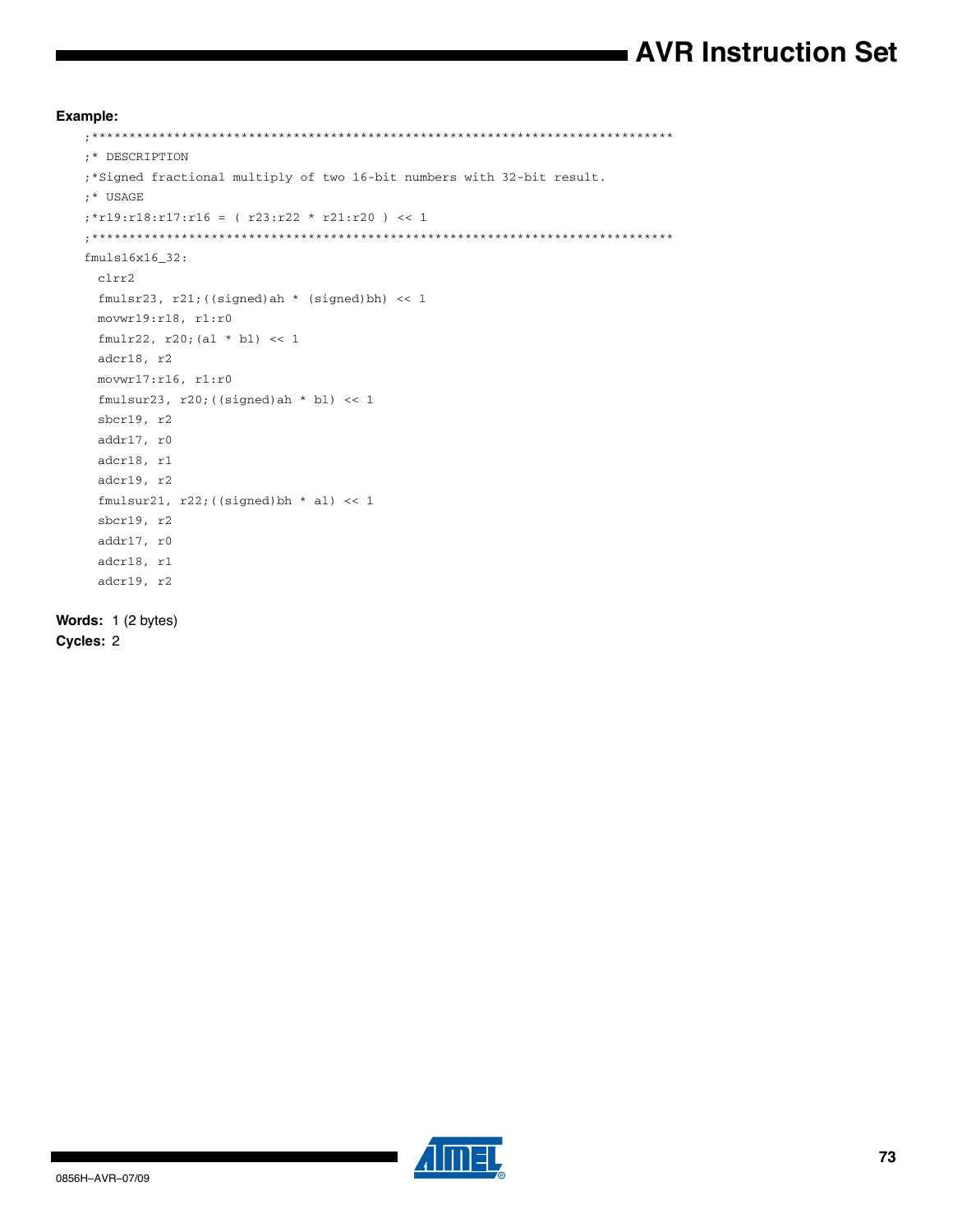

# **FMULS – Fractional Multiply Signed**

## **Description:**

This instruction performs 8-bit  $\times$  8-bit  $\rightarrow$  16-bit signed multiplication and shifts the result one bit left.



Let (N.Q) denote a fractional number with N binary digits left of the radix point, and Q binary digits right of the radix point. A multiplication between two numbers in the formats (N1.Q1) and (N2.Q2) results in the format ((N1+N2).(Q1+Q2)). For signal processing applications, the format (1.7) is widely used for the inputs, resulting in a (2.14) format for the product. A left shift is required for the high byte of the product to be in the same format as the inputs. The FMULS instruction incorporates the shift operation in the same number of cycles as MULS.

The multiplicand Rd and the multiplier Rr are two registers containing signed fractional numbers where the implicit radix point lies between bit 6 and bit 7. The 16-bit signed fractional product with the implicit radix point between bit 14 and bit 15 is placed in R1 (high byte) and R0 (low byte).

Note that when multiplying 0x80 (-1) with 0x80 (-1), the result of the shift operation is 0x8000 (-1). The shift operation thus gives a two's complement overflow. This must be checked and handled by software.

This instruction is not available in all devices. Refer to the device specific instruction set summary.

## **Operation:**

(i) R1:R0  $\leftarrow$  Rd  $\times$  Rr (signed (1.15)  $\leftarrow$  signed (1.7)  $\times$  signed (1.7))

|     | Syntax:      | <b>Operands:</b>        | <b>Program Counter:</b> |
|-----|--------------|-------------------------|-------------------------|
| (i) | FMULS Rd, Rr | 16 ≤ d ≤ 23, 16≤ r ≤ 23 | $PC \leftarrow PC + 1$  |

## **16-bit Opcode:**

| 0000 | ว011<br>- - - - | lddd |  |
|------|-----------------|------|--|

## **Status Register (SREG) and Boolean Formula:**

|  |  | ITHS V N Z C |  |
|--|--|--------------|--|
|  |  |              |  |

C: R16

Set if bit 15 of the result before left shift is set; cleared otherwise.

Z: R15  $\overline{R15}$   $\overline{R14}$   $\overline{R13}$   $\overline{R12}$   $\overline{R11}$   $\overline{R10}$   $\overline{R9}$   $\overline{R8}$   $\overline{R7}$   $\overline{R6}$   $\overline{R5}$   $\overline{R4}$   $\overline{R3}$   $\overline{R2}$   $\overline{R1}$   $\overline{R0}$ Set if the result is \$0000; cleared otherwise.

R (Result) equals R1,R0 after the operation.

## **Example:**

fmuls r23,r22 ; Multiply signed r23 and r22 in (1.7) format, result in (1.15) format movw r23:r22,r1:r0 ; Copy result back in r23:r22

#### **74 AVR Instruction Set**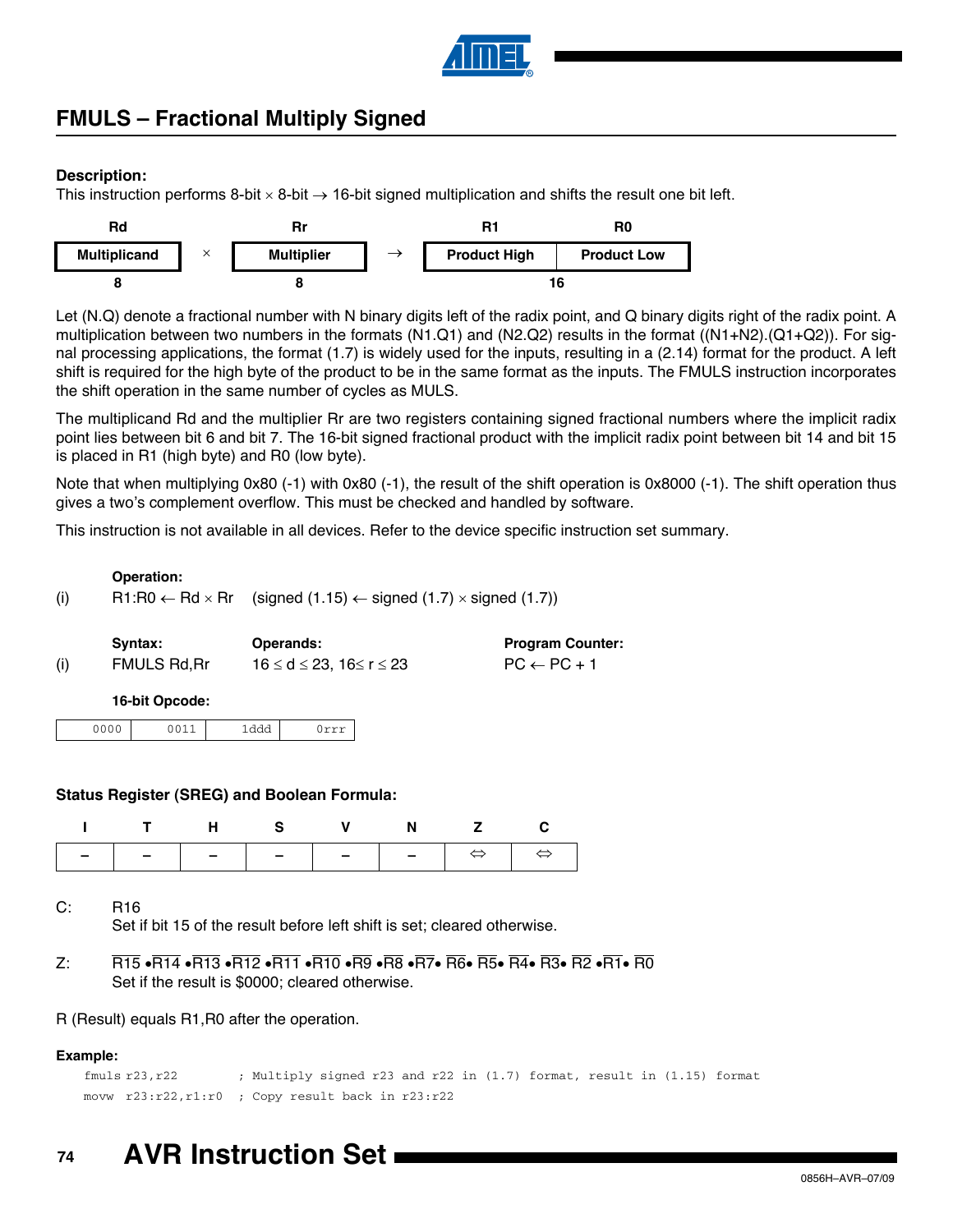# **AVR Instruction Set**

**Words:** 1 (2 bytes) **Cycles:** 2



 $\blacksquare$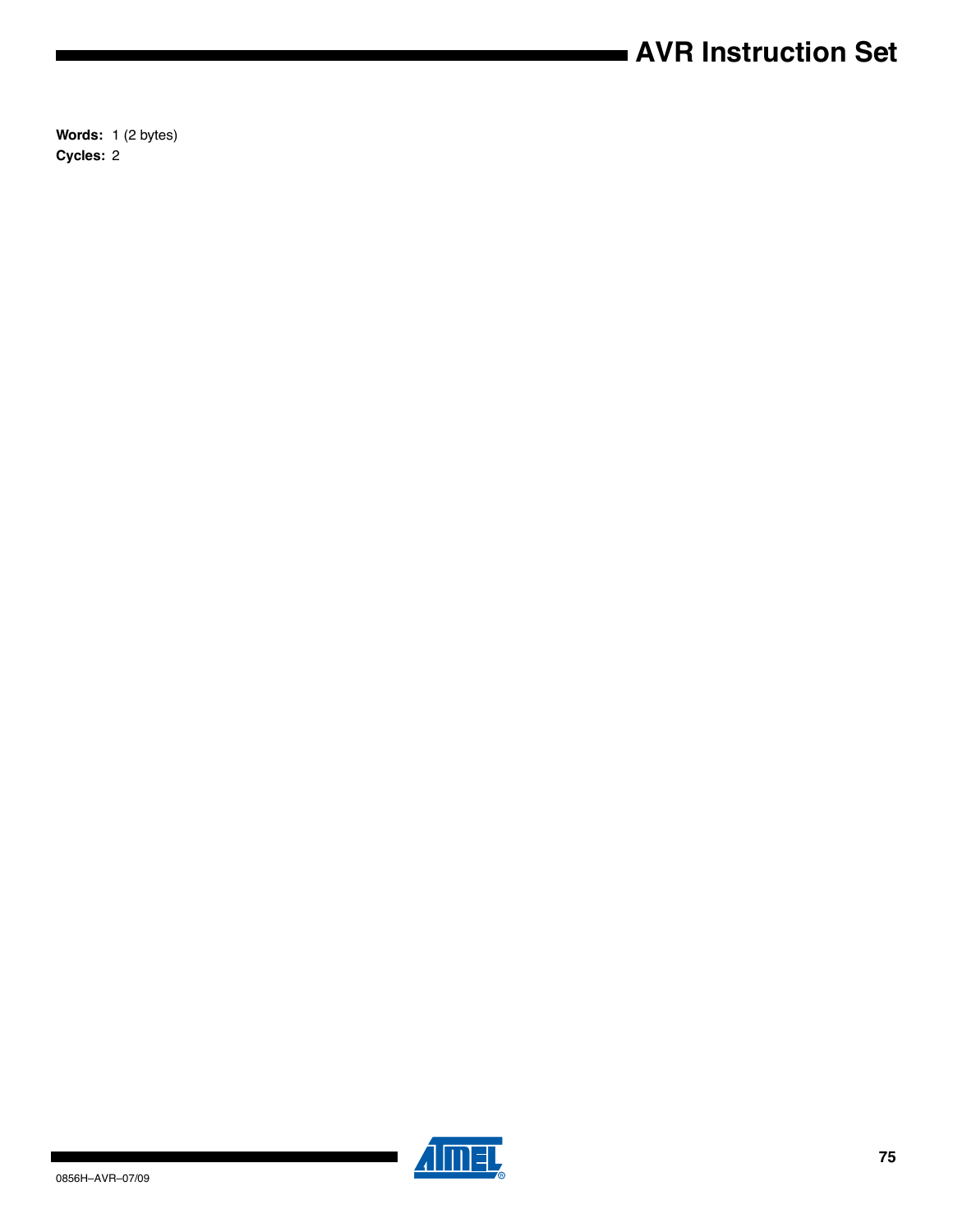

# **FMULSU – Fractional Multiply Signed with Unsigned**

## **Description:**

This instruction performs 8-bit  $\times$  8-bit  $\rightarrow$  16-bit signed multiplication and shifts the result one bit left.



Let (N.Q) denote a fractional number with N binary digits left of the radix point, and Q binary digits right of the radix point. A multiplication between two numbers in the formats (N1.Q1) and (N2.Q2) results in the format ((N1+N2).(Q1+Q2)). For signal processing applications, the format (1.7) is widely used for the inputs, resulting in a (2.14) format for the product. A left shift is required for the high byte of the product to be in the same format as the inputs. The FMULSU instruction incorporates the shift operation in the same number of cycles as MULSU.

The (1.7) format is most commonly used with signed numbers, while FMULSU performs a multiplication with one unsigned and one signed input. This instruction is therefore most useful for calculating two of the partial products when performing a signed multiplication with 16-bit inputs in the (1.15) format, yielding a result in the (1.31) format. Note: the result of the FMULSU operation may suffer from a 2's complement overflow if interpreted as a number in the (1.15) format. The MSB of the multiplication before shifting must be taken into account, and is found in the carry bit. See the following example.

The multiplicand Rd and the multiplier Rr are two registers containing fractional numbers where the implicit radix point lies between bit 6 and bit 7. The multiplicand Rd is a signed fractional number, and the multiplier Rr is an unsigned fractional number. The 16-bit signed fractional product with the implicit radix point between bit 14 and bit 15 is placed in R1 (high byte) and R0 (low byte).

This instruction is not available in all devices. Refer to the device specific instruction set summary.

## **Operation:**

(i) R1:R0  $\leftarrow$  Rd  $\times$  Rr (signed (1.15)  $\leftarrow$  signed (1.7)  $\times$  unsigned (1.7))

|     | Svntax:              | <b>Operands:</b>                          | <b>Program Counter:</b> |
|-----|----------------------|-------------------------------------------|-------------------------|
| (i) | <b>FMULSU Rd, Rr</b> | $16 \leq d \leq 23$ , $16 \leq r \leq 23$ | $PC \leftarrow PC + 1$  |

## **16-bit Opcode:**

| $-$ <u>aaa</u><br>÷ |
|---------------------|
|---------------------|

## **Status Register (SREG) and Boolean Formula:**

| I T H S V N Z C |  |  |  |
|-----------------|--|--|--|
|                 |  |  |  |

C: R16

Set if bit 15 of the result before left shift is set; cleared otherwise.

 $Z: R15 \cdot \overline{R14} \cdot \overline{R13} \cdot \overline{R12} \cdot \overline{R11} \cdot \overline{R10} \cdot \overline{R9} \cdot \overline{R8} \cdot \overline{R7} \cdot \overline{R6} \cdot \overline{R5} \cdot \overline{R4} \cdot \overline{R3} \cdot \overline{R2} \cdot \overline{R1} \cdot \overline{R0}$ Set if the result is \$0000; cleared otherwise.

R (Result) equals R1,R0 after the operation.

#### **76 AVR Instruction Set**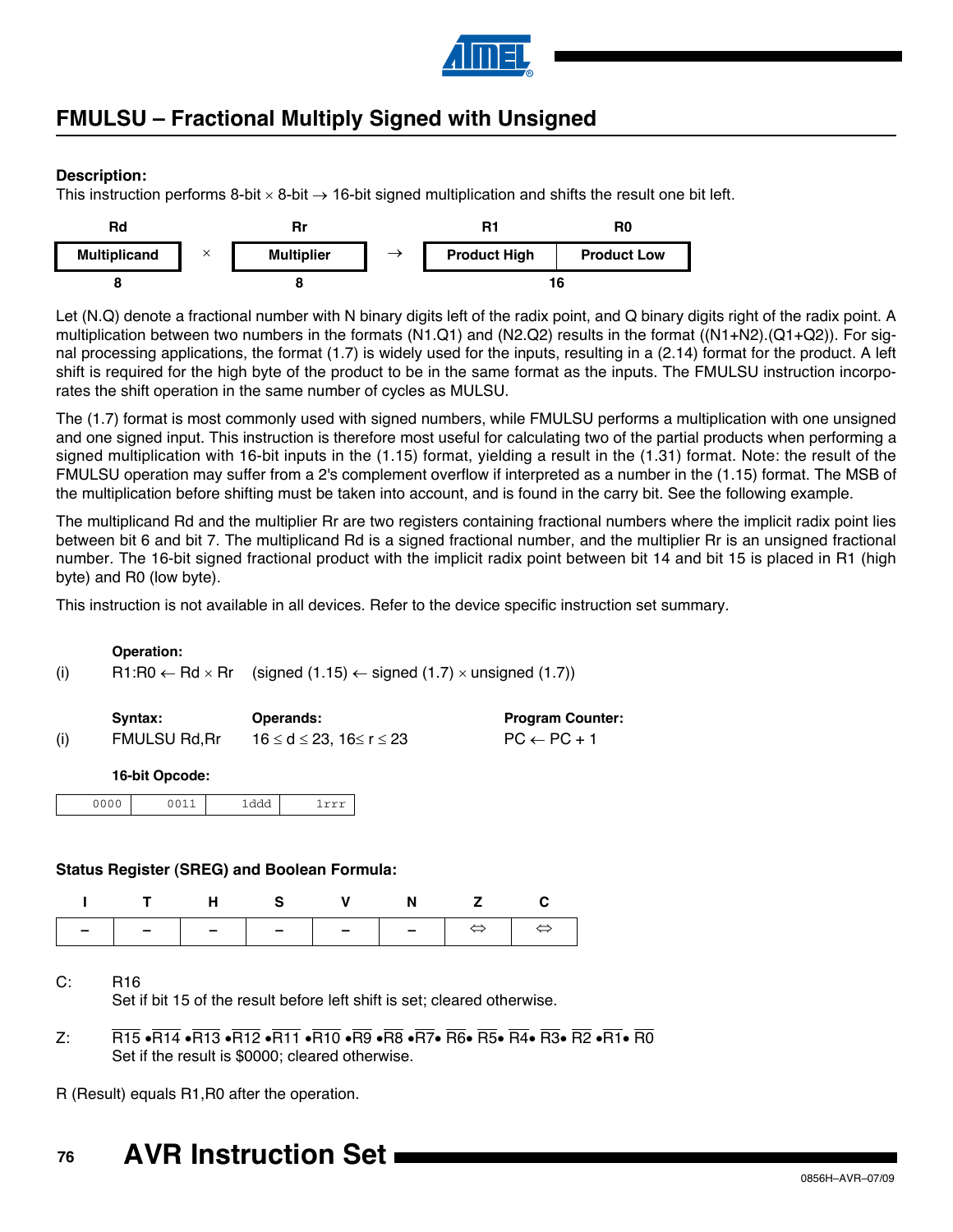# **AVR Instruction Set**

```
Example:
   ;******************************************************************************
   ;* DESCRIPTION
   ;*Signed fractional multiply of two 16-bit numbers with 32-bit result.
   ;* USAGE
   ;*r19:r18:r17:r16 = ( r23:r22 * r21:r20 ) << 1
   ;******************************************************************************
   fmuls16x16_32:
     clrr2
     fmulsr23, r21; ((signed)ah * (signed)bh) << 1
     movwr19:r18, r1:r0
     fmulr22, r20;(al * bl) << 1
     adcr18, r2
     movwr17:r16, r1:r0
     fmulsur23, r20; ((signed)ah * bl) << 1
     sbcr19, r2
     addr17, r0
     adcr18, r1
     adcr19, r2
     fmulsur21, r22; ((signed)bh * al) << 1
     sbcr19, r2
     addr17, r0
     adcr18, r1
     adcr19, r2
```

```
Words: 1 (2 bytes)
Cycles: 2
```
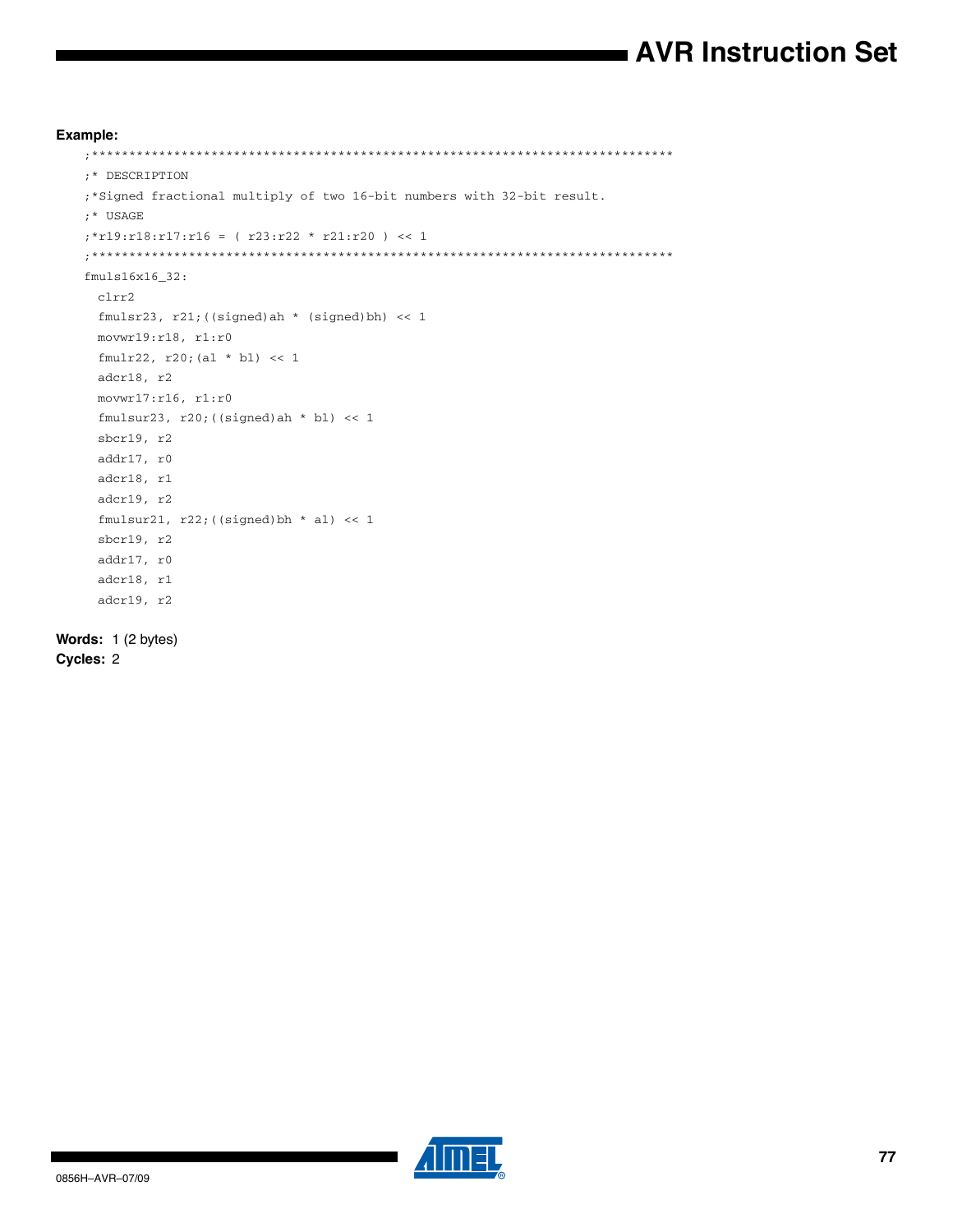

# **ICALL – Indirect Call to Subroutine**

## **Description:**

Calls to a subroutine within the entire 4M (words) Program memory. The return address (to the instruction after the CALL) will be stored onto the Stack. See also RCALL. The Stack Pointer uses a post-decrement scheme during CALL.

This instruction is not available in all devices. Refer to the device specific instruction set summary.

#### **Operation:**

- (i) PC(15:0)  $\leftarrow$  Z(15:0) Devices with 16 bits PC, 128K bytes Program memory maximum.
- (ii)  $PC(15:0) \leftarrow Z(15:0)$  Devices with 22 bits PC, 8M bytes Program memory maximum.
- $PC(21:16) \leftarrow 0$

| (i)  | Syntax:<br><b>ICALL</b> | <b>Operands:</b><br>None | <b>Program Counter:</b><br>See Operation | Stack:<br>$STACK \leftarrow PC + 1$<br>$SP \leftarrow SP - 2$ (2 bytes, 16 bits) |
|------|-------------------------|--------------------------|------------------------------------------|----------------------------------------------------------------------------------|
| (ii) | <b>ICALL</b>            | <b>None</b>              | See Operation                            | $STACK \leftarrow PC + 1$<br>$SP \leftarrow SP - 3$ (3 bytes, 22 bits)           |

## **16-bit Opcode:**

## **Status Register (SREG) and Boolean Formula:**

|                                             |              | н       | s                                                                  | v                                                                                                                | N |  |  |  |
|---------------------------------------------|--------------|---------|--------------------------------------------------------------------|------------------------------------------------------------------------------------------------------------------|---|--|--|--|
|                                             |              |         |                                                                    |                                                                                                                  |   |  |  |  |
| Example:                                    | mov<br>icall | r30, r0 | : Set offset to call table<br>; Call routine pointed to by r31:r30 |                                                                                                                  |   |  |  |  |
| Words :<br>Cycles :<br><b>Cycles XMEGA:</b> |              |         | 1(2 bytes)                                                         | 3, devices with 16 bit PC<br>4, devices with 22 bit PC<br>2, devices with 16 bit PC<br>3, devices with 22 bit PC |   |  |  |  |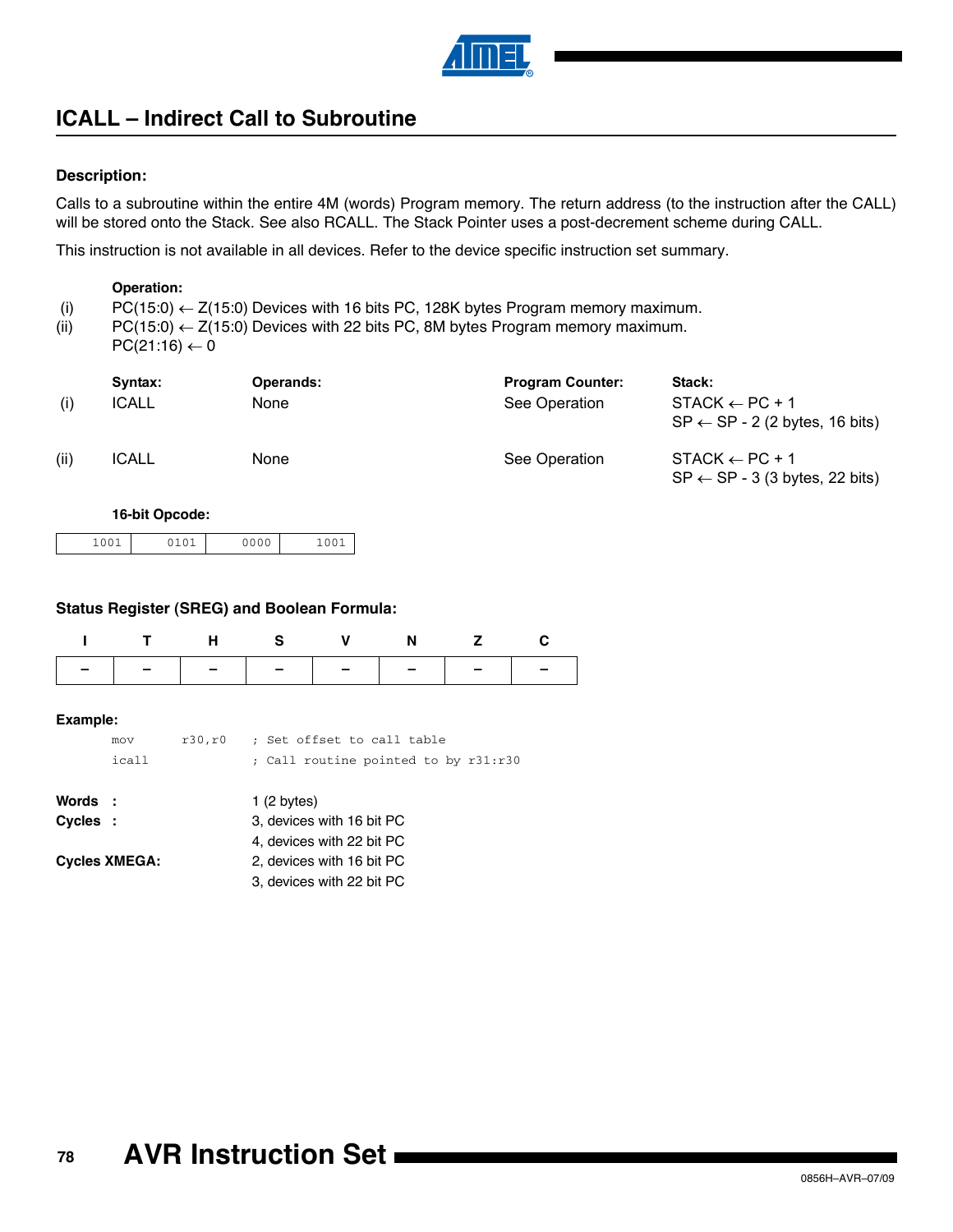## **IJMP – Indirect Jump**

## **Description:**

Indirect jump to the address pointed to by the Z (16 bits) Pointer Register in the Register File. The Z-pointer Register is 16 bits wide and allows jump within the lowest 64K words (128K bytes) section of Program memory.

This instruction is not available in all devices. Refer to the device specific instruction set summary.

#### **Operation:**

- (i) PC  $\leftarrow$  Z(15:0) Devices with 16 bits PC, 128K bytes Program memory maximum.
- (ii)  $PC(15:0) \leftarrow Z(15:0)$  Devices with 22 bits PC, 8M bytes Program memory maximum.
- $PC(21:16) \leftarrow 0$

|           | Syntax:     | <b>Operands:</b> | <b>Program Counter:</b> | Stack:       |
|-----------|-------------|------------------|-------------------------|--------------|
| (i), (ii) | <b>IJMP</b> | None             | See Operation           | Not Affected |

#### **16-bit Opcode:**

| $100^{\circ}$<br>0000<br>100 <sup>1</sup><br>100 |
|--------------------------------------------------|
|--------------------------------------------------|

## **Status Register (SREG) and Boolean Formula:**

|                                                                                               |  |  |  |  | N |  |  |
|-----------------------------------------------------------------------------------------------|--|--|--|--|---|--|--|
|                                                                                               |  |  |  |  |   |  |  |
| Example:                                                                                      |  |  |  |  |   |  |  |
| ; Set offset to jump table<br>r30, r0<br>mov<br>ijmp<br>Jump to routine pointed to by r31:r30 |  |  |  |  |   |  |  |

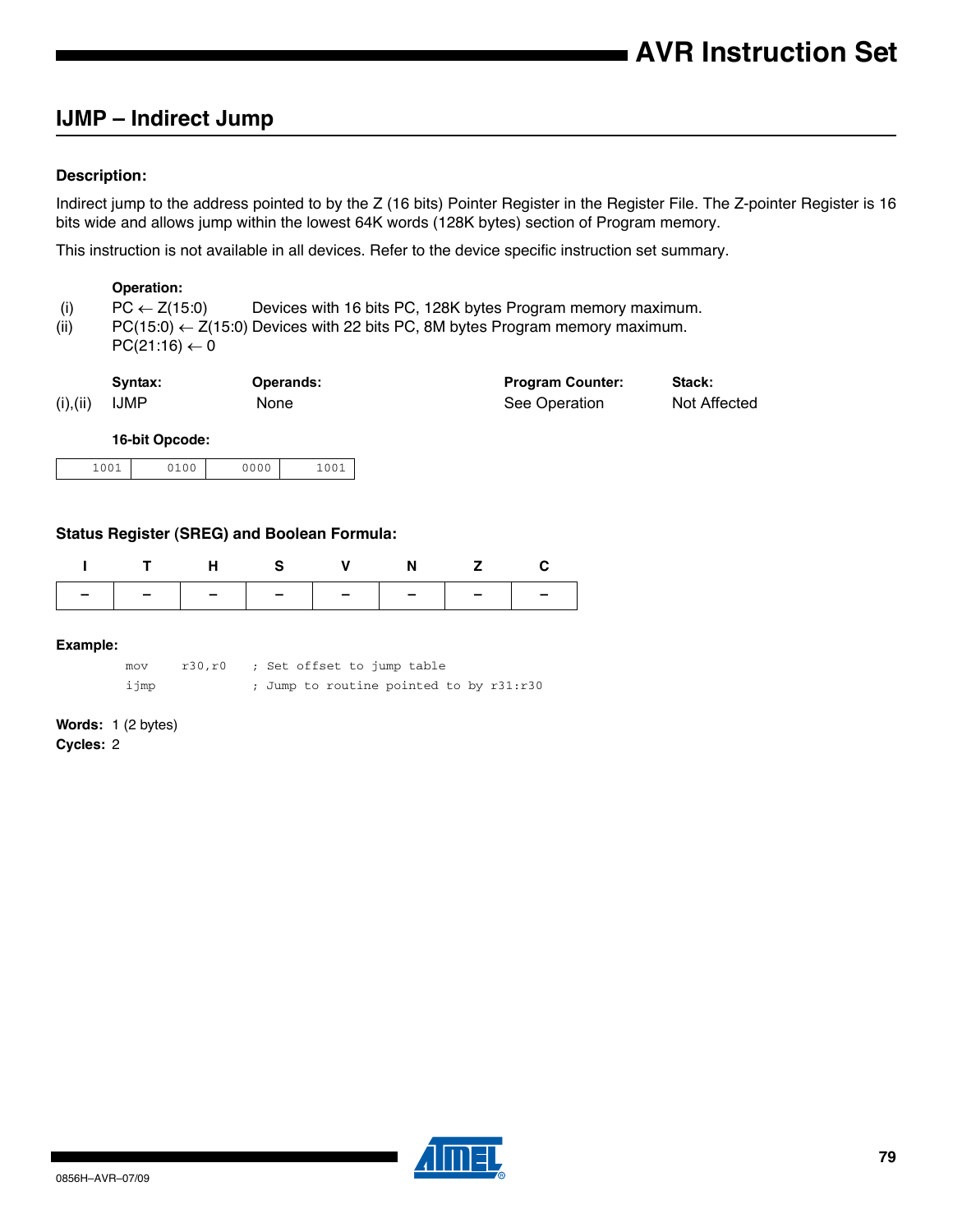

# **IN - Load an I/O Location to Register**

## **Description:**

Loads data from the I/O Space (Ports, Timers, Configuration Registers etc.) into register Rd in the Register File.

| (i) | <b>Operation:</b><br>$Rd \leftarrow I/O(A)$ |                                                      |                                                   |
|-----|---------------------------------------------|------------------------------------------------------|---------------------------------------------------|
| (i) | Syntax:<br>IN Rd,A                          | Operands:<br>$0 \leq d \leq 31$ , $0 \leq A \leq 63$ | <b>Program Counter:</b><br>$PC \leftarrow PC + 1$ |
|     | 16-bit Opcode:                              |                                                      |                                                   |

| $\sim$ $\sim$ | . |  |
|---------------|---|--|
|---------------|---|--|

## **Status Register (SREG) and Boolean Formula:**

| ITHS V N Z C                  |  |  |  |
|-------------------------------|--|--|--|
| -   -   -   -   -   -   -   - |  |  |  |

#### **Example:**

|       | in                      | r25,\$16 | ; Read Port B                     |
|-------|-------------------------|----------|-----------------------------------|
|       | cpi                     | r25.4    | ; Compare read value to constant  |
|       | brea                    | exit     | ; Branch if r25=4                 |
|       | $\cdot$ $\cdot$ $\cdot$ |          |                                   |
| exit: | nop                     |          | ; Branch destination (do nothing) |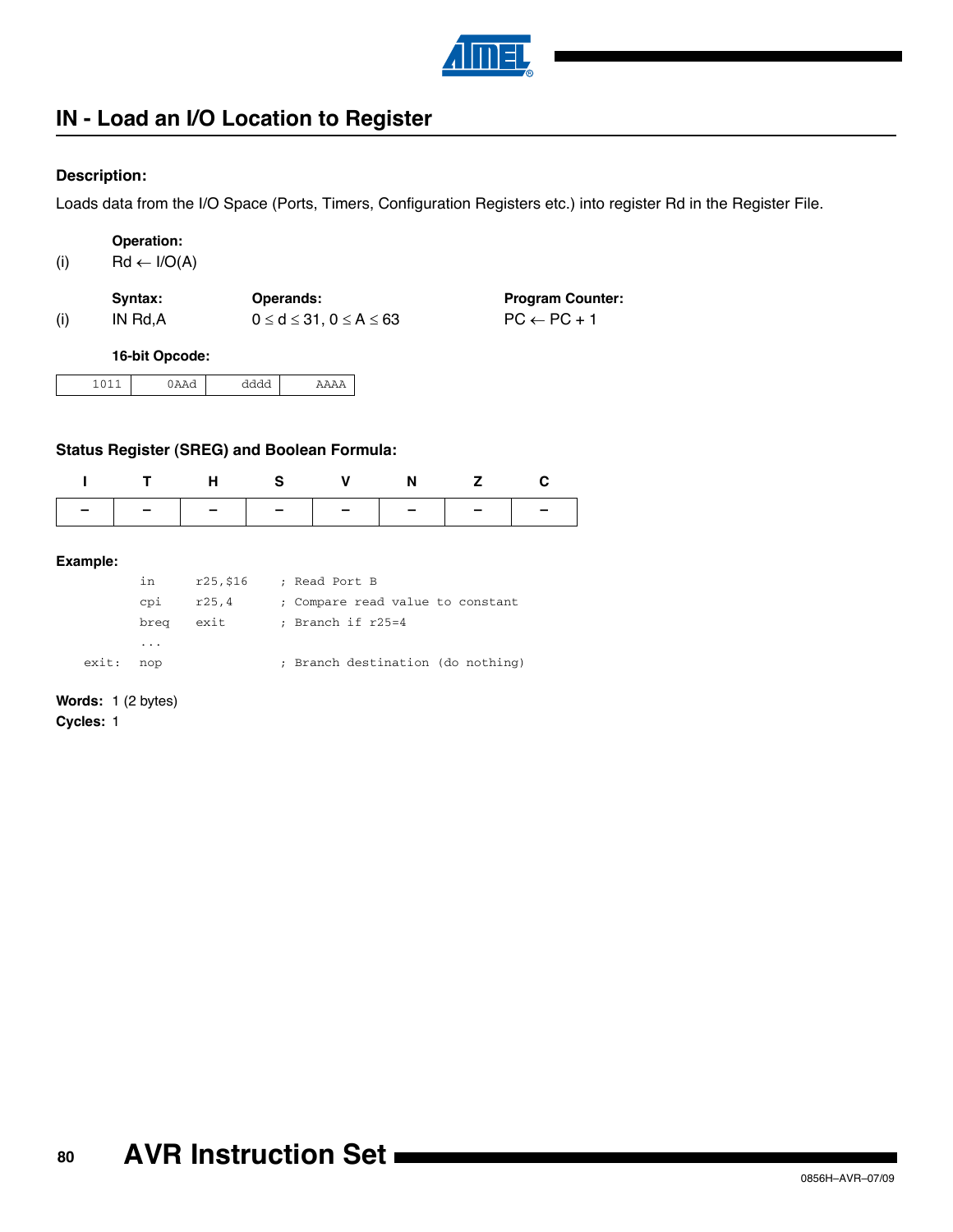## **INC – Increment**

## **Description:**

Adds one -1- to the contents of register Rd and places the result in the destination register Rd.

The C Flag in SREG is not affected by the operation, thus allowing the INC instruction to be used on a loop counter in multiple-precision computations.

When operating on unsigned numbers, only BREQ and BRNE branches can be expected to perform consistently. When operating on two's complement values, all signed branches are available.

**Operation:**  $(i)$  Rd  $\leftarrow$  Rd + 1

|     | Svntax: | <b>Operands:</b>   | <b>Program Counter:</b> |
|-----|---------|--------------------|-------------------------|
| (i) | INC Rd  | $0 \leq d \leq 31$ | $PC \leftarrow PC + 1$  |

**16-bit Opcode:**

| .007<br><b>+00+</b> | $\sim$ $\sim$<br>$\sim$ $\sim$<br>$\tilde{}$ | AAAA<br>$\sim$<br>------- |  |
|---------------------|----------------------------------------------|---------------------------|--|
|---------------------|----------------------------------------------|---------------------------|--|

## **Status Register and Boolean Formula:**

|  | ITHS V N Z C |  |  |
|--|--------------|--|--|
|  |              |  |  |

- $S: N \oplus V$ For signed tests.
- V: R7  $\cdot \overline{R6} \cdot \overline{R5} \cdot \overline{R4} \cdot \overline{R3} \cdot \overline{R2} \cdot \overline{R1} \cdot \overline{R0}$ Set if two's complement overflow resulted from the operation; cleared otherwise. Two's complement overflow occurs if and only if Rd was \$7F before the operation.
- N: R7 Set if MSB of the result is set; cleared otherwise.
- Z:  $\overline{R7}$   $\cdot \overline{R6}$   $\cdot \overline{R5}$   $\cdot \overline{R4} \cdot \overline{R3}$   $\cdot \overline{R2} \cdot \overline{R1} \cdot \overline{R0}$ Set if the result is \$00; Cleared otherwise.
- R (Result) equals Rd after the operation.

## **Example:**

|       | c1r      | r22         | ; clear r22             |
|-------|----------|-------------|-------------------------|
| loop: | inc      | r22         | ; increment r22         |
|       | $\cdots$ |             |                         |
|       | cpi      | $r22,$ \$4F | ; Compare r22 to \$4f   |
|       | brne     | loop        | ; Branch if not equal   |
|       | nop      |             | ; Continue (do nothing) |

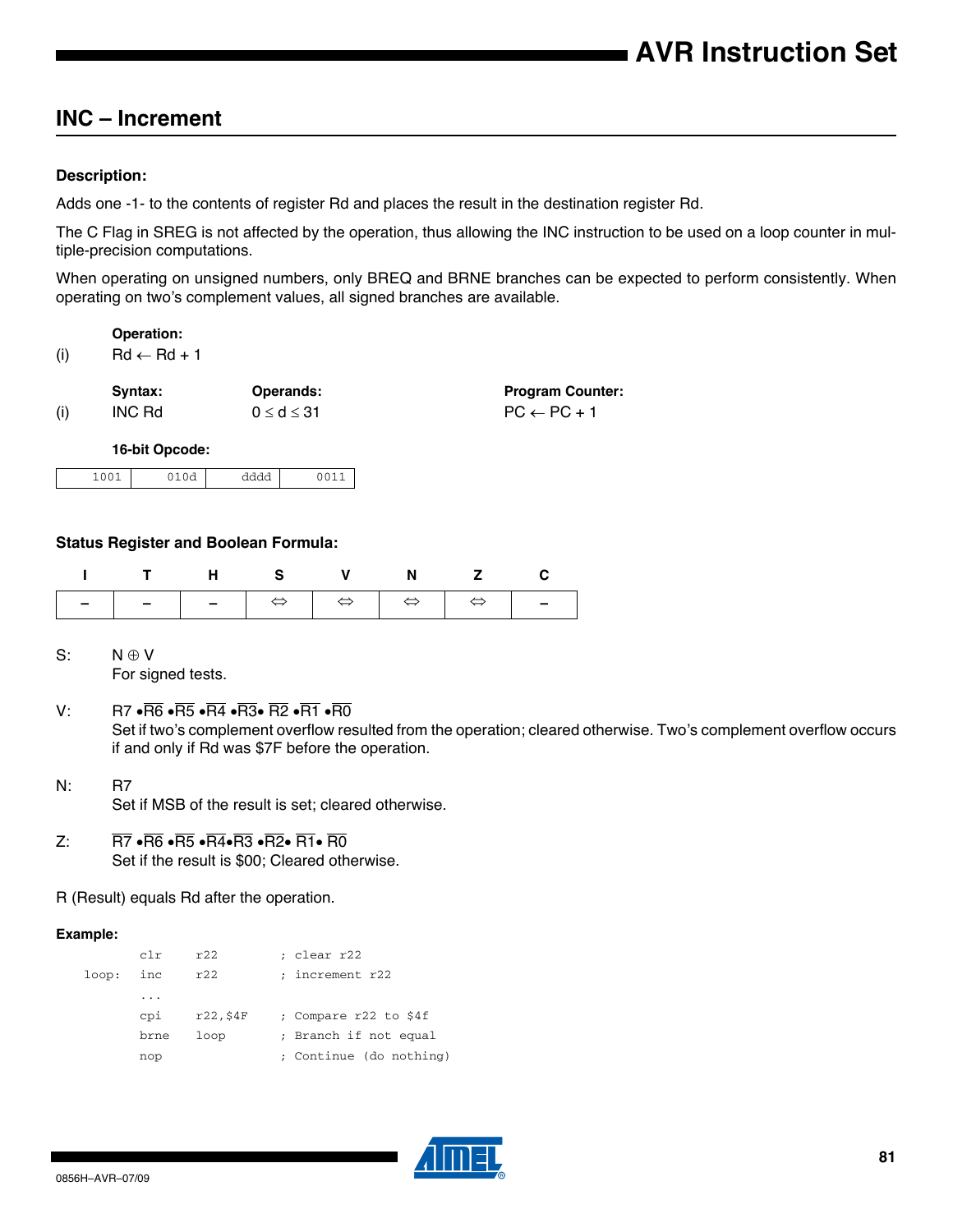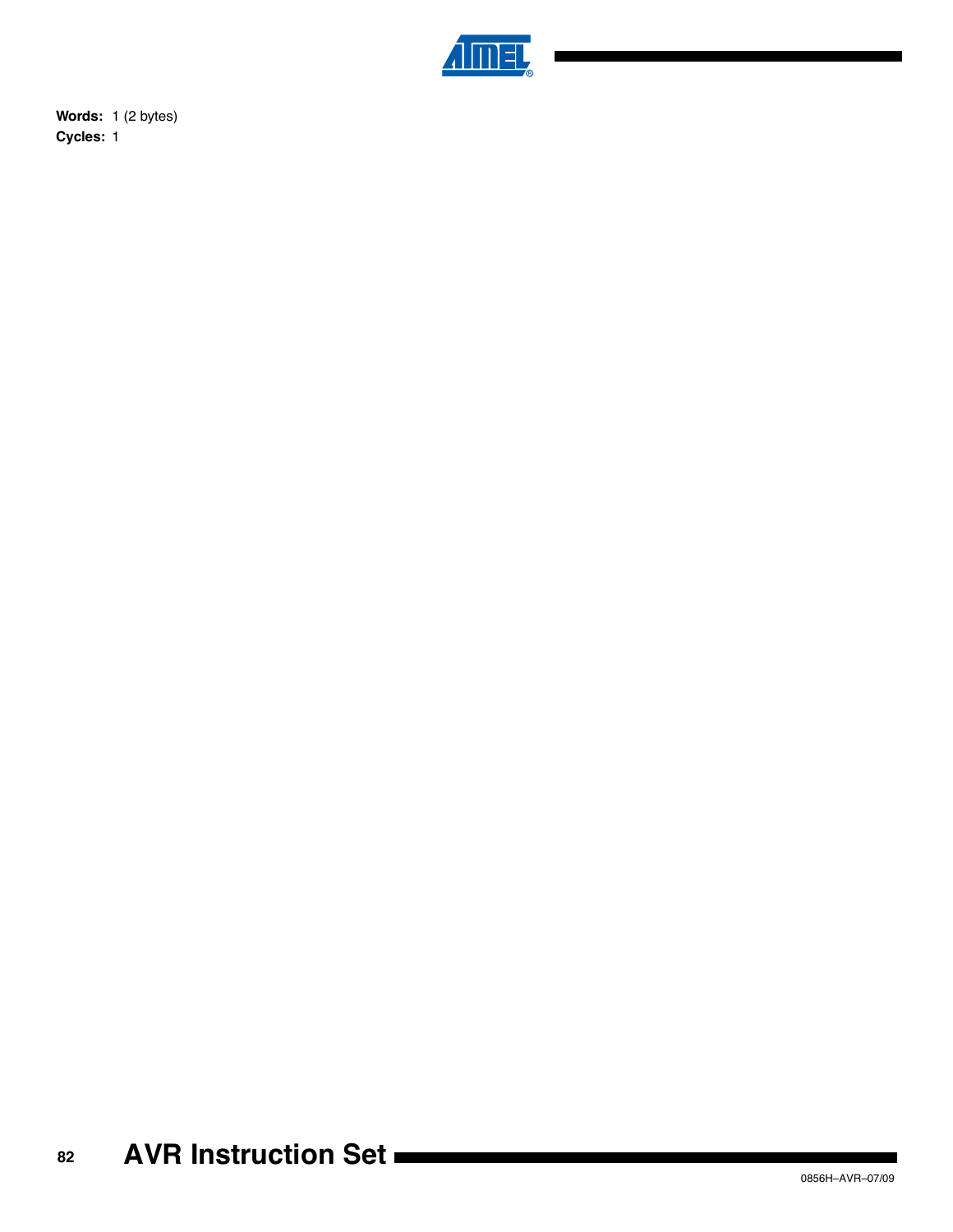## **JMP – Jump**

## **Description:**

Jump to an address within the entire 4M (words) Program memory. See also RJMP.

This instruction is not available in all devices. Refer to the device specific instruction set summary.

## **Operation:**

(i)  $\mathsf{PC} \leftarrow \mathsf{k}$ 

|     | Svntax: | <b>Operands:</b> | <b>Program Counter:</b> | Stack:    |
|-----|---------|------------------|-------------------------|-----------|
| (i) | JMP k   | $0 \leq k < 4M$  | $PC \leftarrow k$       | Unchanged |

**32-bit Opcode:**

| $-100.5$ | $\bigcap$ | レレレレ | ሰሁ   |
|----------|-----------|------|------|
| とととと     | レレレレ      | レレレレ | トレレト |

## **Status Register (SREG) and Boolean Formula:**

|                               |  | THS V N Z C |  |
|-------------------------------|--|-------------|--|
| -   -   -   -   -   -   -   - |  |             |  |

#### **Example:**

| mov         | r1, r0 | ; Copy r0 to r1                 |
|-------------|--------|---------------------------------|
| jmp         | farplc | ; Unconditional jump            |
| $\cdots$    |        |                                 |
| farplc: nop |        | ; Jump destination (do nothing) |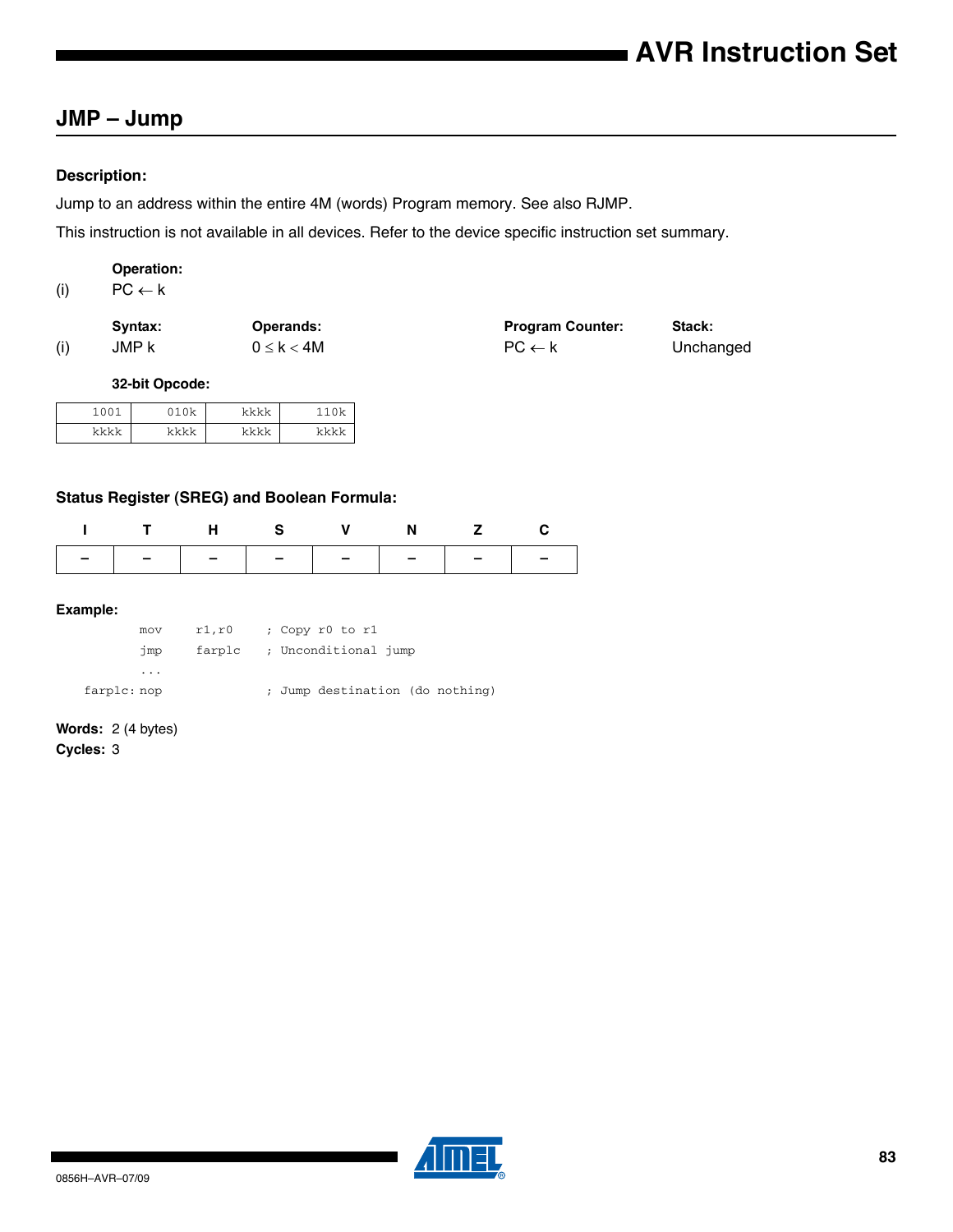

# **LD – Load Indirect from Data Space to Register using Index X**

## **Description:**

Loads one byte indirect from the data space to a register. For parts with SRAM, the data space consists of the Register File, I/O memory and internal SRAM (and external SRAM if applicable). For parts without SRAM, the data space consists of the Register File only. In some parts the Flash Memory has been mapped to the data space and can be read using this command. The EEPROM has a separate address space.

The data location is pointed to by the X (16 bits) Pointer Register in the Register File. Memory access is limited to the current data segment of 64K bytes. To access another data segment in devices with more than 64K bytes data space, the RAMPX in register in the I/O area has to be changed.

The X-pointer Register can either be left unchanged by the operation, or it can be post-incremented or pre-decremented. These features are especially suited for accessing arrays, tables, and Stack Pointer usage of the X-pointer Register. Note that only the low byte of the X-pointer is updated in devices with no more than 256 bytes data space. For such devices, the high byte of the pointer is not used by this instruction and can be used for other purposes. The RAMPX Register in the I/O area is updated in parts with more than 64K bytes data space or more than 64K bytes Program memory, and the increment/decrement is added to the entire 24-bit address on such devices.

Not all variants of this instruction is available in all devices. Refer to the device specific instruction set summary.

In the ATtiny10 the LD instruction can be used to achieve the same operation as LPM since the program memory is mapped to the data memory space.

The result of these combinations is undefined:

LD r26, X+ LD r27, X+ LD r26, -X LD r27, -X

## **Using the X-pointer:**

| (i)<br>(ii)<br>(iii) | Operation:<br>$Rd \leftarrow (X)$<br>$Rd \leftarrow (X)$<br>$X \leftarrow X - 1$ | $X \leftarrow X + 1$<br>$Rd \leftarrow (X)$                             | Comment:<br>X: Unchanged<br>X: Post incremented<br>X: Pre decremented                                 |
|----------------------|----------------------------------------------------------------------------------|-------------------------------------------------------------------------|-------------------------------------------------------------------------------------------------------|
| (i)<br>(ii)<br>(iii) | Syntax:<br>LD Rd, X<br>LD Rd, $X+$<br>$LD$ Rd, $-X$                              | Operands:<br>$0 \le d \le 31$<br>$0 \le d \le 31$<br>$0 \leq d \leq 31$ | <b>Program Counter:</b><br>$PC \leftarrow PC + 1$<br>$PC \leftarrow PC + 1$<br>$PC \leftarrow PC + 1$ |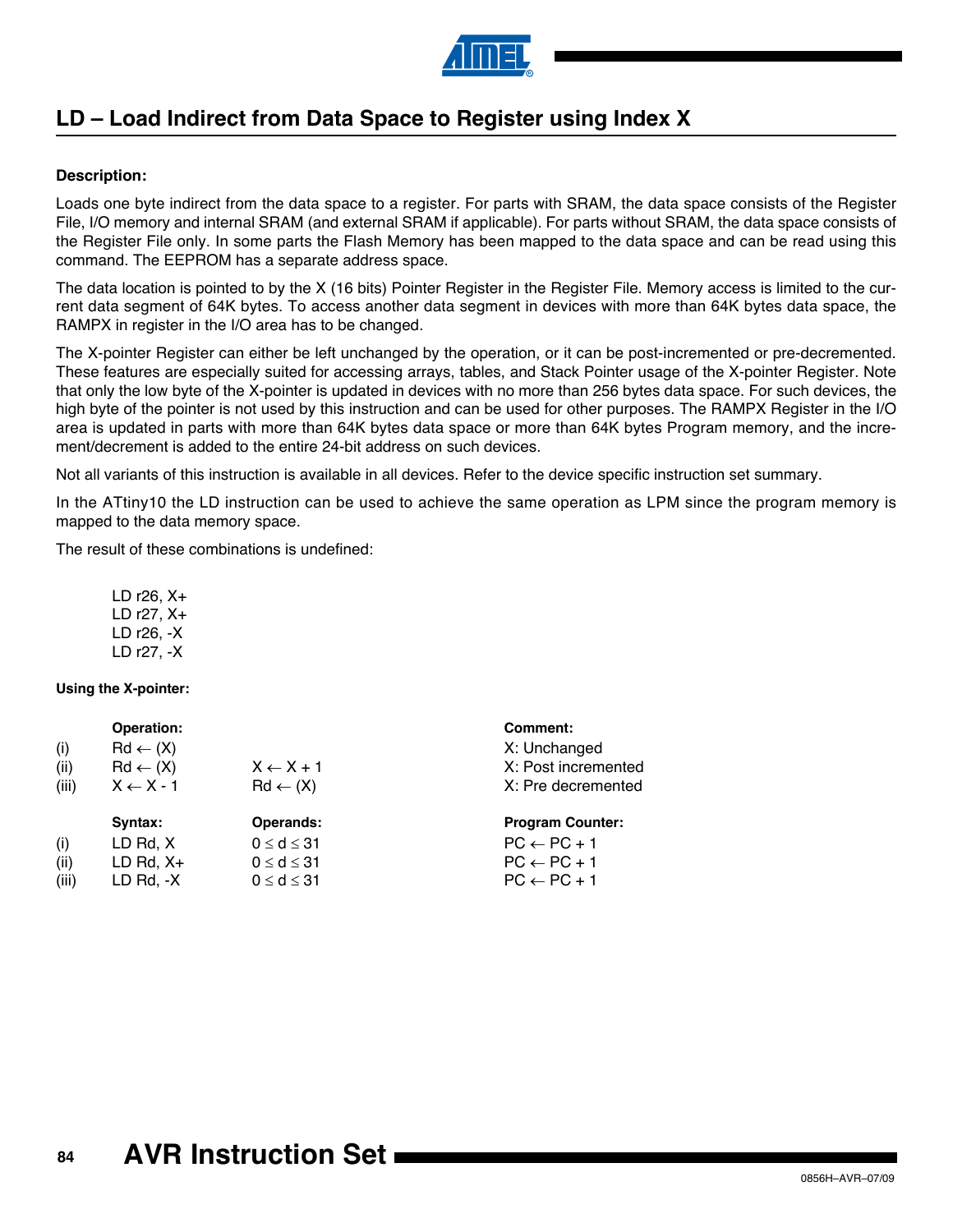# **AVR Instruction Set**

**16-bit Opcode:**

| $\perp$ ) | 1001 | 000d | dddd | 1100 |
|-----------|------|------|------|------|
| (ii,      | 1001 | 000d | dddd | 1101 |
| (iii)     | 1001 | 000d | dddd | 1110 |

## **Status Register (SREG) and Boolean Formula:**

|                               |  | T H S V N Z C |  |
|-------------------------------|--|---------------|--|
| -   -   -   -   -   -   -   - |  |               |  |



▊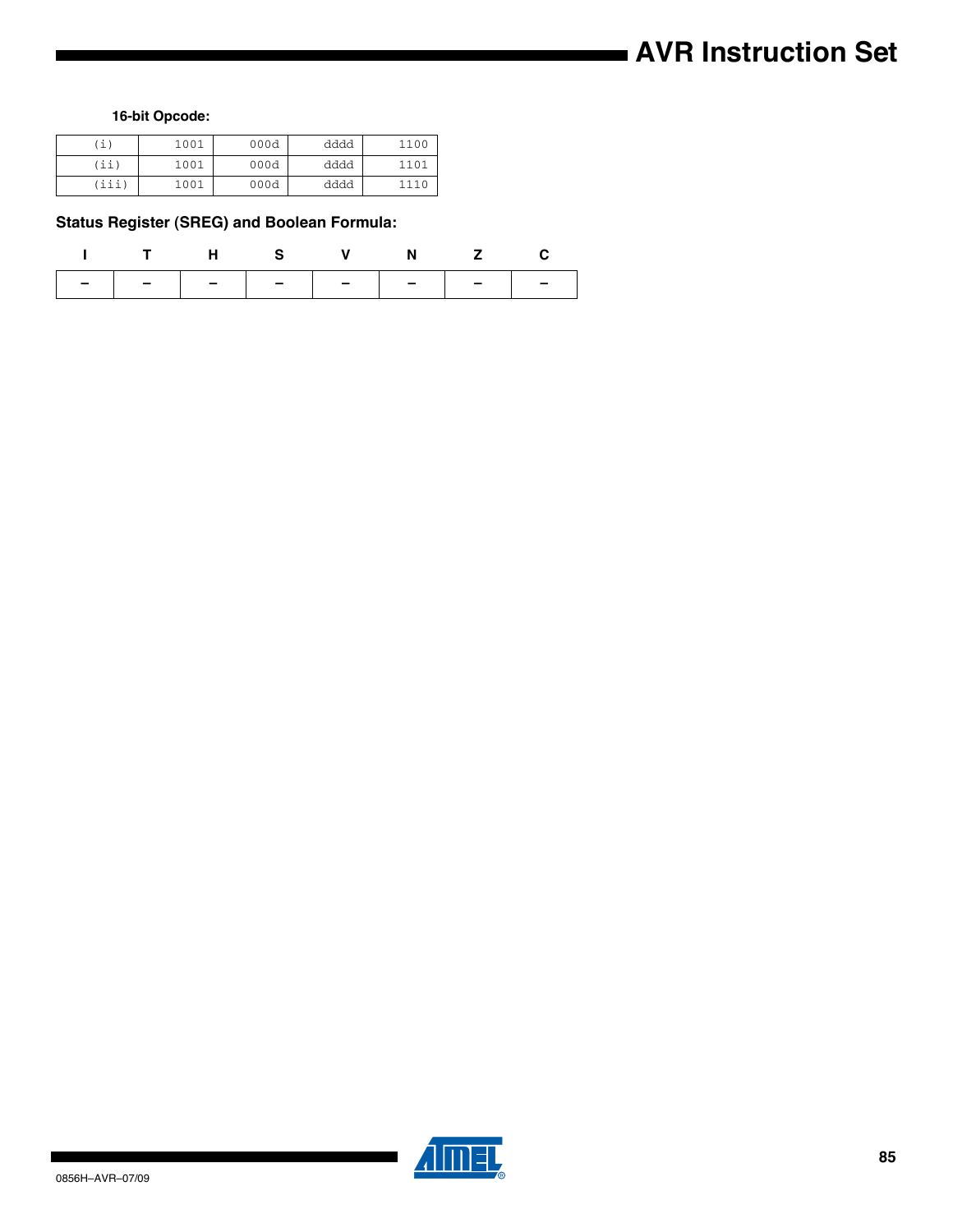

#### **Example**:

| $\text{clr}$ $\text{r27}$ |             | ; Clear X high byte                             |  |  |  |
|---------------------------|-------------|-------------------------------------------------|--|--|--|
| ldi                       | r26,\$60    | ; Set X low byte to \$60                        |  |  |  |
| ld –                      | r0,X+       | ; Load r0 with data space loc. \$60(X post inc) |  |  |  |
|                           | $ld$ $r1.X$ | ; Load r1 with data space loc. \$61             |  |  |  |
| ldi                       | r26,\$63    | ; Set X low byte to \$63                        |  |  |  |
| ld –                      | r2.X        | ; Load r2 with data space loc. \$63             |  |  |  |
| 1d                        | r3.-X       | ; Load r3 with data space loc. \$62(X pre dec)  |  |  |  |

| <b>Cycles:</b>       | (i)  | $1^{(2)}$        |
|----------------------|------|------------------|
|                      | (ii) | 2                |
|                      |      | (iii) $3^{(2)}$  |
| <b>Cycles XMEGA:</b> | (i)  | 1 <sup>(1)</sup> |
|                      | (ii) | 1 <sup>(1)</sup> |
|                      |      | (iii) $2^{(1)}$  |

**Words:** 1 (2 bytes)

<span id="page-85-1"></span><span id="page-85-0"></span>Notes: 1. IF the LD instruction is accessing internal SRAM, one extra cycle is inserted.

2. LD instruction can load data from program memory since the flash is memory mapped. Loading data from the data memory takes 1 clock cycle, and loading from the program memory takes 2 clock cycles. But if an interrupt occur (before the last clock cycle) no additional clock cycles is necessary when loading from the program memory. Hence, the instruction takes only 1 clock cycle to execute.

LD instruction with pre-decrement can load data from program memory since the flash is memory mapped. Loading data from the data memory takes 2 clock cycles, and loading from the program memory takes 3 clock cycles. But if an interrupt occur (before the last clock cycle) no additional clock cycles is necessary when loading from the program memory. Hence, the instruction takes only 1 clock cycle to execute.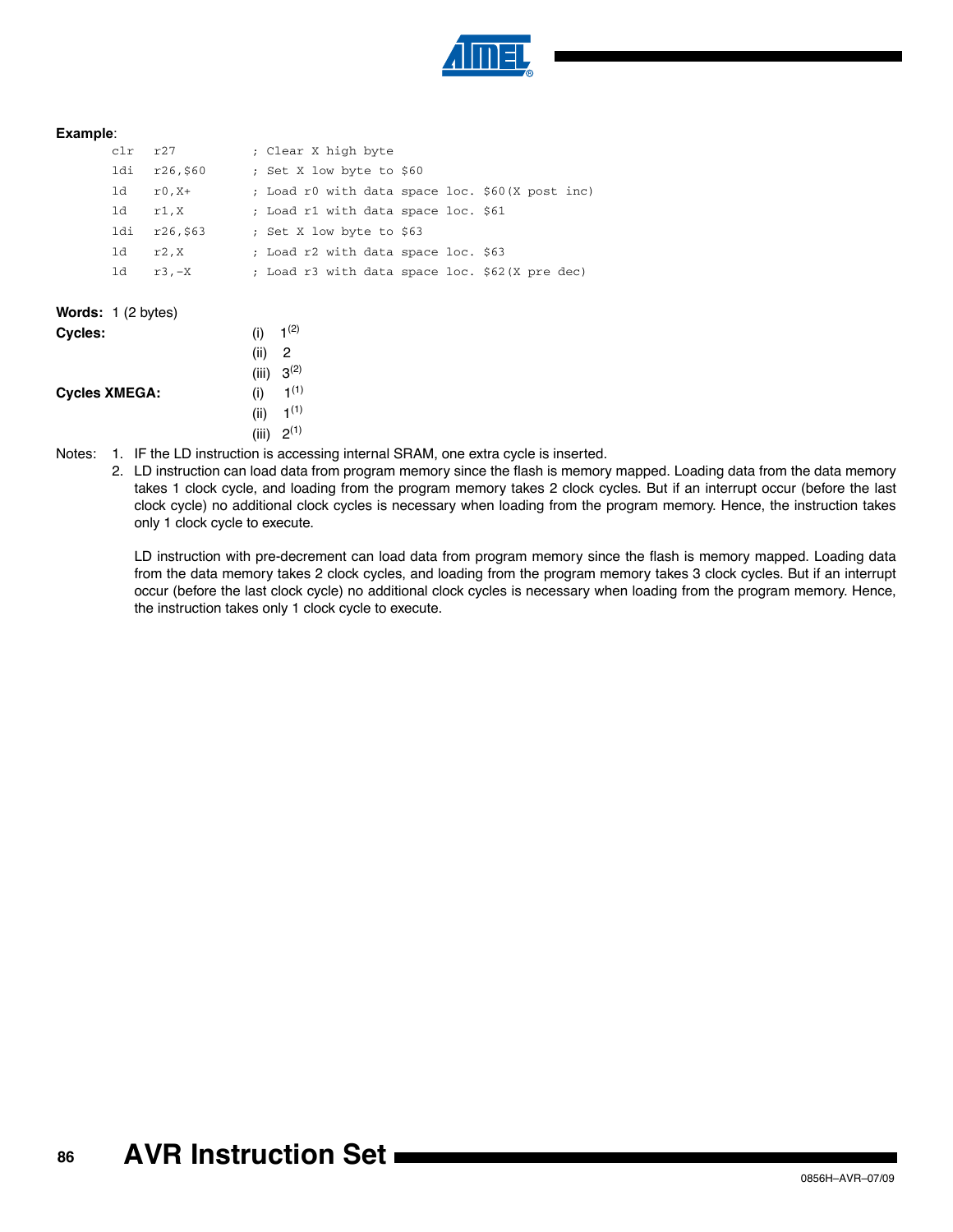# **LD (LDD) – Load Indirect from Data Space to Register using Index Y**

## **Description:**

Loads one byte indirect with or without displacement from the data space to a register. For parts with SRAM, the data space consists of the Register File, I/O memory and internal SRAM (and external SRAM if applicable). For parts without SRAM, the data space consists of the Register File only. In some parts the Flash Memory has been mapped to the data space and can be read using this command. The EEPROM has a separate address space.

The data location is pointed to by the Y (16 bits) Pointer Register in the Register File. Memory access is limited to the current data segment of 64K bytes. To access another data segment in devices with more than 64K bytes data space, the RAMPY in register in the I/O area has to be changed.

The Y-pointer Register can either be left unchanged by the operation, or it can be post-incremented or pre-decremented. These features are especially suited for accessing arrays, tables, and Stack Pointer usage of the Y-pointer Register. Note that only the low byte of the Y-pointer is updated in devices with no more than 256 bytes data space. For such devices, the high byte of the pointer is not used by this instruction and can be used for other purposes. The RAMPY Register in the I/O area is updated in parts with more than 64K bytes data space or more than 64K bytes Program memory, and the increment/decrement/displacement is added to the entire 24-bit address on such devices.

Not all variants of this instruction is available in all devices. Refer to the device specific instruction set summary.

In the ATtiny10 the LD instruction can be used to achieve the same operation as LPM since the program memory is mapped to the data memory space.

The result of these combinations is undefined:

LD r28, Y+ LD r29, Y+ LD r28, -Y LD r29, -Y

## **Using the Y-pointer:**

|       | Operation:              |                      | <b>Comment:</b>               |
|-------|-------------------------|----------------------|-------------------------------|
| (i)   | $Rd \leftarrow (Y)$     |                      | Y: Unchanged                  |
| (ii)  | $Rd \leftarrow (Y)$     | $Y \leftarrow Y + 1$ | Y: Post incremented           |
| (iii) | $Y \leftarrow Y - 1$    | $Rd \leftarrow (Y)$  | Y: Pre decremented            |
| (iv)  | $Rd \leftarrow (Y + q)$ |                      | Y: Unchanged, q: Displacement |
|       | Syntax:                 | <b>Operands:</b>     | <b>Program Counter:</b>       |
| (i)   | LD Rd, Y                | $0 \leq d \leq 31$   | $PC \leftarrow PC + 1$        |
| (ii)  | LD Rd, $Y+$             | $0 \le d \le 31$     | $PC \leftarrow PC + 1$        |
| (iii) | $LD$ Rd, $-Y$           | $0 \leq d \leq 31$   | $PC \leftarrow PC + 1$        |

(iv) LDD Rd, Y+q  $0 \le d \le 31, 0 \le q \le 63$  PC  $\leftarrow$  PC + 1

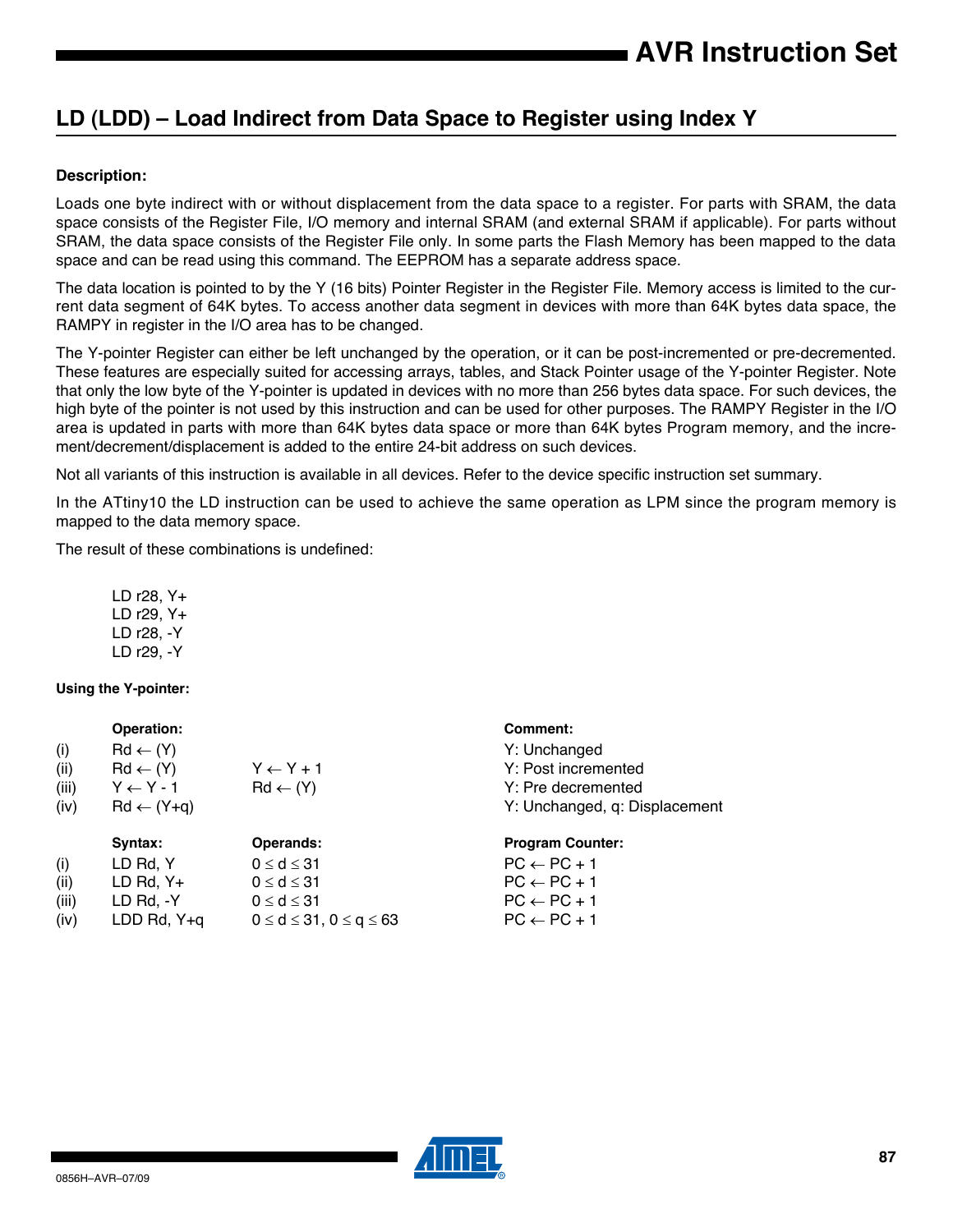

#### **16-bit Opcode:**

| $\perp$ ) | 1000 | 000d | dddd | 1000  |
|-----------|------|------|------|-------|
| (iii)     | 1001 | 000d | dddd | 1001  |
| (iii)     | 1001 | 000d | dddd | 1010  |
| (iv       | 10q0 | qq0d | dddd | 1 qqq |

#### **Status Register (SREG) and Boolean Formula:**

| ITHS V N Z C                  |  |  |  |
|-------------------------------|--|--|--|
| -   -   -   -   -   -   -   - |  |  |  |

#### **Example:**

|                      | clr | r29      |                      | ; Clear Y high byte                               |  |
|----------------------|-----|----------|----------------------|---------------------------------------------------|--|
|                      | ldi | r28,\$60 |                      | ; Set Y low byte to \$60                          |  |
|                      | ld  | $r0, Y+$ |                      | ; Load r0 with data space loc. \$60(Y post inc)   |  |
|                      | ld  | r1,Y     |                      | ; Load r1 with data space loc. \$61               |  |
|                      | ldi | r28,563  |                      | ; Set Y low byte to \$63                          |  |
|                      | ld  | r2, Y    |                      | ; Load r2 with data space loc. \$63               |  |
|                      | 1d  | r3,-Y    |                      | ; Load r3 with data space loc. \$62(Y pre dec)    |  |
|                      | ldd | r4, Y+2  |                      | ; Load r4 with data space loc. \$64               |  |
| Words: 1 (2 bytes)   |     |          |                      |                                                   |  |
| Cycles:              |     |          | (i)                  | $1^{(2)}$                                         |  |
|                      |     |          | (ii)<br>(iii)        | 2<br>$3^{(2)}$                                    |  |
| <b>Cycles XMEGA:</b> |     |          | (i)<br>(ii)<br>(iii) | 1 <sup>(1)</sup><br>1 <sup>(1)</sup><br>$2^{(1)}$ |  |
|                      |     |          |                      | (iv) 2 <sup>(1)</sup>                             |  |

<span id="page-87-1"></span><span id="page-87-0"></span>Notes: 1. IF the LD instruction is accessing internal SRAM, one extra cycle is inserted.

2. LD instruction can load data from program memory since the flash is memory mapped. Loading data from the data memory takes 1 clock cycle, and loading from the program memory takes 2 clock cycles. But if an interrupt occur (before the last clock cycle) no additional clock cycles is necessary when loading from the program memory. Hence, the instruction takes only 1 clock cycle to execute.

LD instruction with pre-decrement can load data from program memory since the flash is memory mapped. Loading data from the data memory takes 2 clock cycles, and loading from the program memory takes 3 clock cycles. But if an interrupt occur (before the last clock cycle) no additional clock cycles is necessary when loading from the program memory. Hence, the instruction takes only 1 clock cycle to execute.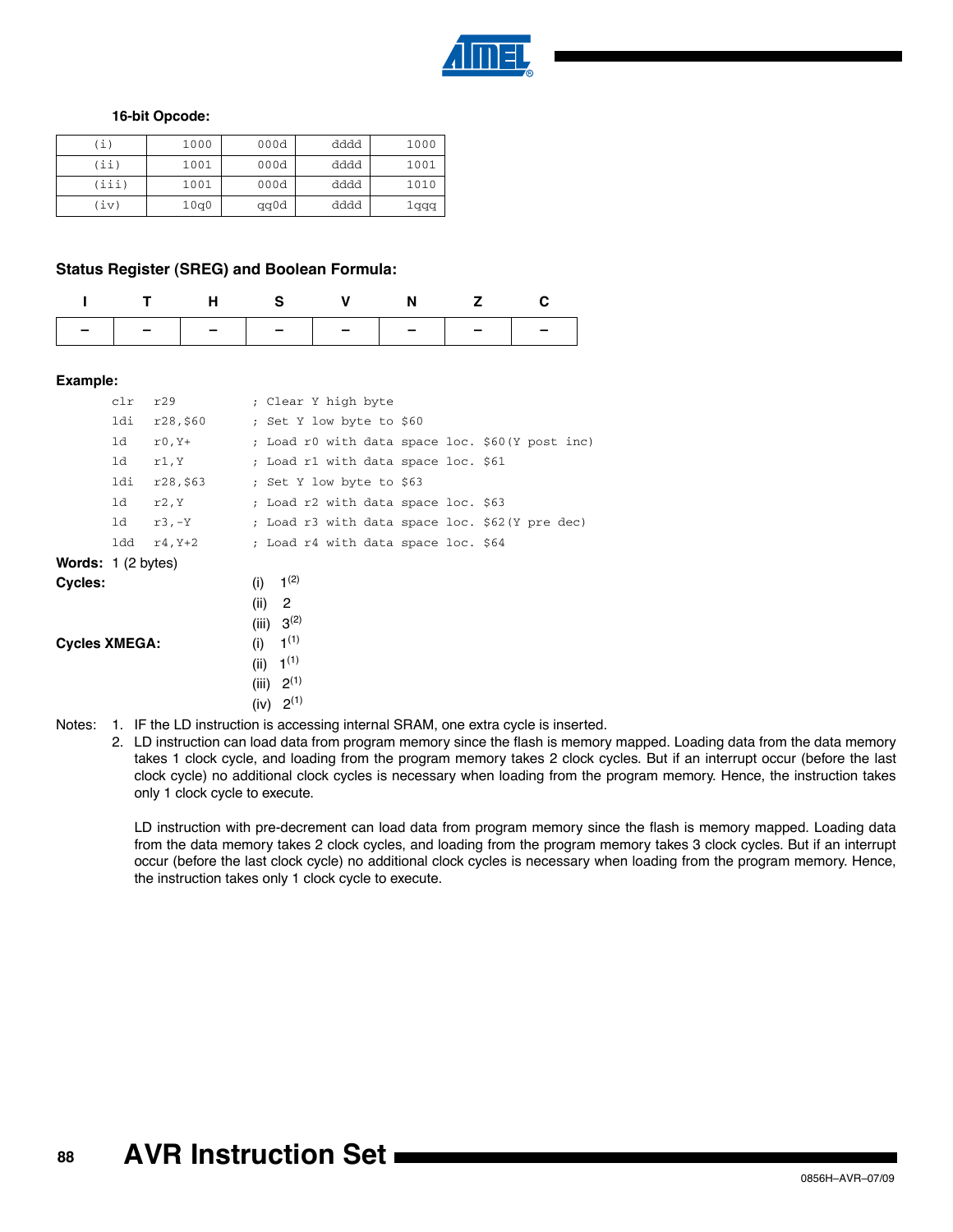# **LD (LDD) – Load Indirect From Data Space to Register using Index Z**

## **Description:**

Loads one byte indirect with or without displacement from the data space to a register. For parts with SRAM, the data space consists of the Register File, I/O memory and internal SRAM (and external SRAM if applicable). For parts without SRAM, the data space consists of the Register File only. In some parts the Flash Memory has been mapped to the data space and can be read using this command. The EEPROM has a separate address space.

The data location is pointed to by the Z (16 bits) Pointer Register in the Register File. Memory access is limited to the current data segment of 64K bytes. To access another data segment in devices with more than 64K bytes data space, the RAMPZ in register in the I/O area has to be changed.

The Z-pointer Register can either be left unchanged by the operation, or it can be post-incremented or pre-decremented. These features are especially suited for Stack Pointer usage of the Z-pointer Register, however because the Z-pointer Register can be used for indirect subroutine calls, indirect jumps and table lookup, it is often more convenient to use the X or Y-pointer as a dedicated Stack Pointer. Note that only the low byte of the Z-pointer is updated in devices with no more than 256 bytes data space. For such devices, the high byte of the pointer is not used by this instruction and can be used for other purposes. The RAMPZ Register in the I/O area is updated in parts with more than 64K bytes data space or more than 64K bytes Program memory, and the increment/decrement/displacement is added to the entire 24-bit address on such devices.

Not all variants of this instruction is available in all devices. Refer to the device specific instruction set summary.

In the ATtiny10 the LD instruction can be used to achieve the same operation as LPM since the program memory is mapped to the data memory space.

For using the Z-pointer for table lookup in Program memory see the LPM and ELPM instructions.

The result of these combinations is undefined:

| LD r30, Z+ |  |
|------------|--|
| LD r31, Z+ |  |
| LD r30, -Z |  |
| LD r31. -Z |  |

## **Using the Z-pointer:**

|       | Operation:            | <b>Comment:</b>                     |                               |
|-------|-----------------------|-------------------------------------|-------------------------------|
| (i)   | $Rd \leftarrow (Z)$   |                                     | Z: Unchanged                  |
| (ii)  | $Rd \leftarrow (Z)$   | $Z \leftarrow Z + 1$                | Z: Post increment             |
| (iii) | $Z \leftarrow Z - 1$  | $Rd \leftarrow (Z)$                 | Z: Pre decrement              |
| (iv)  | $Rd \leftarrow (Z+q)$ |                                     | Z: Unchanged, q: Displacement |
|       | Syntax:               | <b>Operands:</b>                    | <b>Program Counter:</b>       |
| (i)   | LD Rd, Z              | $0 \le d \le 31$                    | $PC \leftarrow PC + 1$        |
| (ii)  | LD Rd, $Z+$           | $0 \leq d \leq 31$                  | $PC \leftarrow PC + 1$        |
| (iii) | $LD$ Rd, $-Z$         | $0 \leq d \leq 31$                  | $PC \leftarrow PC + 1$        |
| (iv)  | LDD Rd, $Z+q$         | $0 \le d \le 31$ , $0 \le q \le 63$ | $PC \leftarrow PC + 1$        |
|       |                       |                                     |                               |

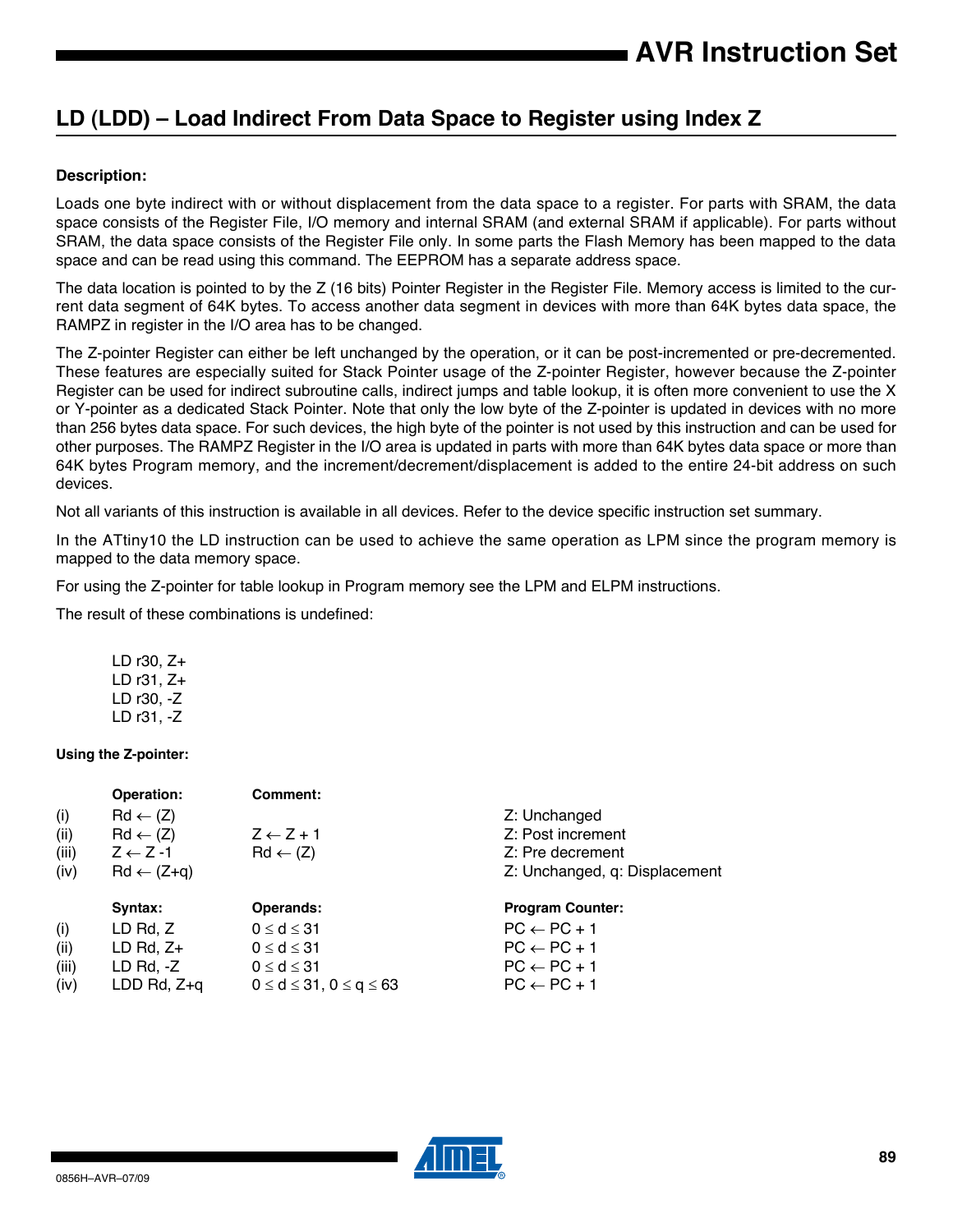

#### **16-bit Opcode:**

| ί)    | 1000 | 000d | dddd | 0000 |
|-------|------|------|------|------|
| (iii) | 1001 | 000d | dddd | 0001 |
| (iii) | 1001 | 000d | dddd | 0010 |
| (iv)  | 10q0 | qq0d | dddd | 0qqq |

#### **Status Register (SREG) and Boolean Formula:**

|                                               |     |          | н        | s                                               | v | N | 7 |  |
|-----------------------------------------------|-----|----------|----------|-------------------------------------------------|---|---|---|--|
|                                               |     |          |          |                                                 |   |   |   |  |
| Example:                                      |     |          |          |                                                 |   |   |   |  |
|                                               | c1r | r31      |          | ; Clear Z high byte                             |   |   |   |  |
|                                               | ldi |          | r30,\$60 | ; Set Z low byte to \$60                        |   |   |   |  |
|                                               | 1d  | r0,Z+    |          | ; Load r0 with data space loc. \$60(Z post inc) |   |   |   |  |
|                                               | 1d  | r1,Z     |          | ; Load r1 with data space loc. \$61             |   |   |   |  |
|                                               | ldi | r30,\$63 |          | ; Set Z low byte to \$63                        |   |   |   |  |
|                                               | 1d  | r2, z    |          | ; Load r2 with data space loc. \$63             |   |   |   |  |
|                                               | 1d  |          | r3,-Z    | ; Load r3 with data space loc. \$62(Z pre dec)  |   |   |   |  |
|                                               | ldd | r4,Z+2   |          | ; Load r4 with data space loc. \$64             |   |   |   |  |
| <b>Words:</b> $1(2 \text{ bytes})$<br>Cycles: |     |          |          | $1^{(2)}$<br>$\left( 1\right)$                  |   |   |   |  |

| $\bullet$ , $\bullet$ , $\bullet$ , $\bullet$ | $\cdots$              |                  |  |
|-----------------------------------------------|-----------------------|------------------|--|
|                                               | (ii)                  | -2               |  |
|                                               | (iii) $3^{(2)}$       |                  |  |
| <b>Cycles XMEGA:</b>                          | (i)                   | 1 <sup>(1)</sup> |  |
|                                               | (ii) $1^{(1)}$        |                  |  |
|                                               | (iii) $2^{(1)}$       |                  |  |
|                                               | (iv) 2 <sup>(1)</sup> |                  |  |
|                                               |                       |                  |  |

- <span id="page-89-1"></span><span id="page-89-0"></span>Notes: 1. IF the LD instruction is accessing internal SRAM, one extra cycle is inserted.
	- 2. LD instruction can load data from program memory since the flash is memory mapped. Loading data from the data memory takes 1 clock cycle, and loading from the program memory takes 2 clock cycles. But if an interrupt occur (before the last clock cycle) no additional clock cycles is necessary when loading from the program memory. Hence, the instruction takes only 1 clock cycle to execute.

LD instruction with pre-decrement can load data from program memory since the flash is memory mapped. Loading data from the data memory takes 2 clock cycles, and loading from the program memory takes 3 clock cycles. But if an interrupt occur (before the last clock cycle) no additional clock cycles is necessary when loading from the program memory. Hence, the instruction takes only 1 clock cycle to execute.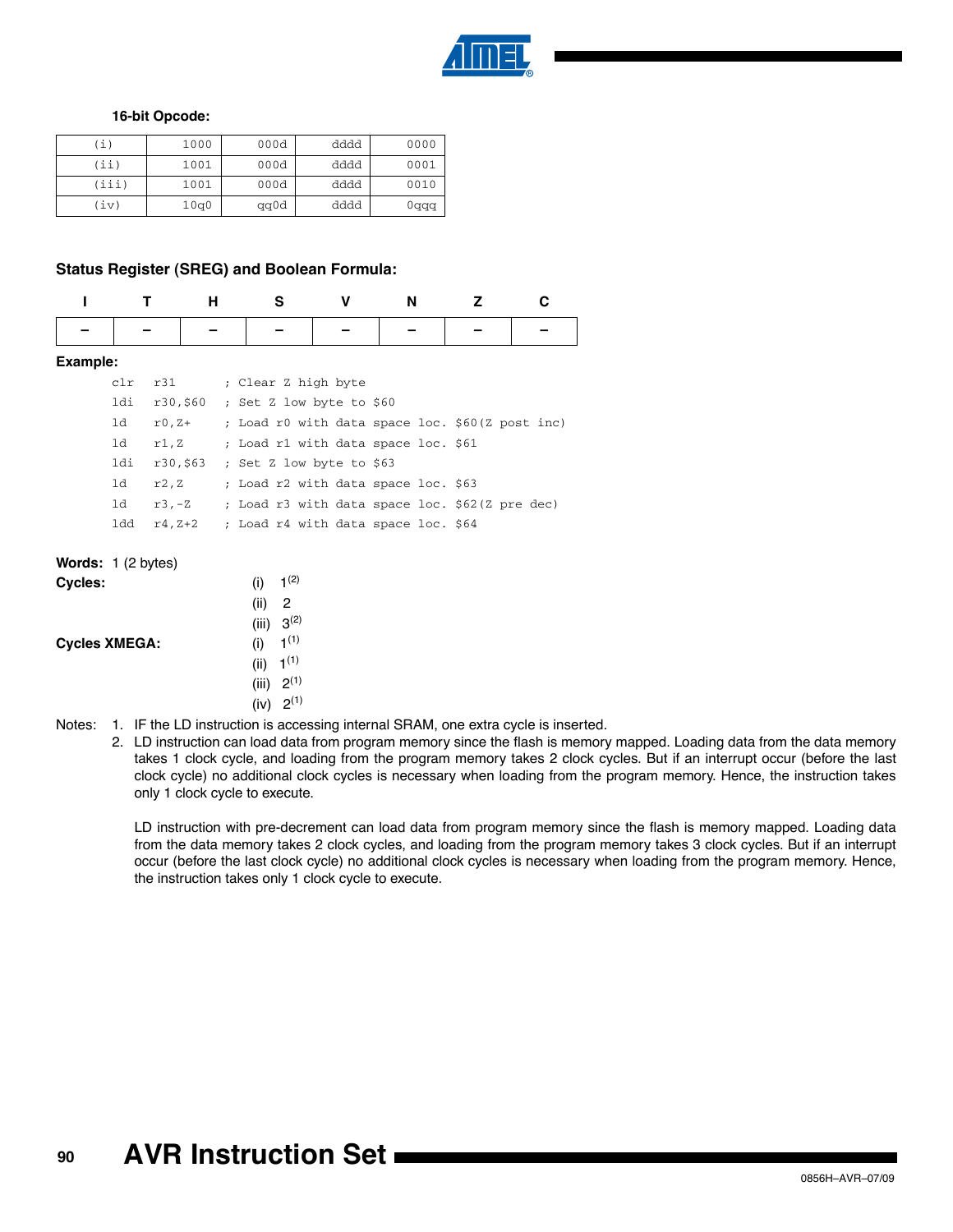# **LDI – Load Immediate**

## **Description:**

Loads an 8 bit constant directly to register 16 to 31.

## **Operation:**

(i)  $\mathsf{Rd} \leftarrow \mathsf{K}$ 

|     | Svntax:  | <b>Operands:</b>                       | <b>Program Counter:</b> |
|-----|----------|----------------------------------------|-------------------------|
| (i) | LDI Rd.K | $16 \leq d \leq 31, 0 \leq K \leq 255$ | $PC \leftarrow PC + 1$  |

**16-bit Opcode:**

|  | . |  |
|--|---|--|
|--|---|--|

## **Status Register (SREG) and Boolean Formula:**

| ITHS V N Z C |  |  |  |
|--------------|--|--|--|
|              |  |  |  |

#### **Example:**

| $clr$ $r31$ | ; Clear Z high byte                   |
|-------------|---------------------------------------|
|             | ldi r30,\$F0 ; Set Z low byte to \$F0 |
| lpm         | ; Load constant from Program          |
|             | ; memory pointed to by Z              |

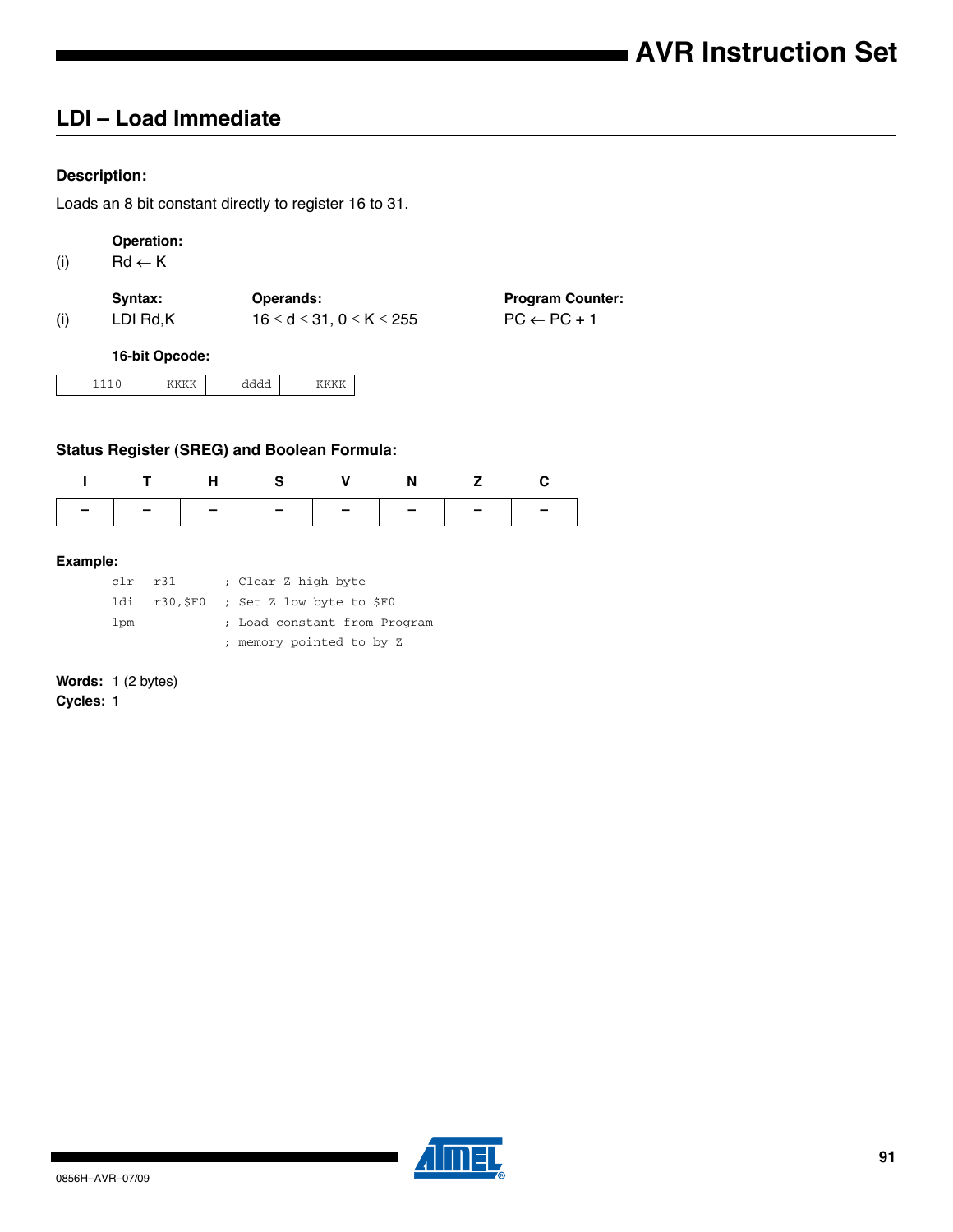

# **LDS – Load Direct from Data Space**

## **Description:**

Loads one byte from the data space to a register. For parts with SRAM, the data space consists of the Register File, I/O memory and internal SRAM (and external SRAM if applicable). For parts without SRAM, the data space consists of the register file only. The EEPROM has a separate address space.

A 16-bit address must be supplied. Memory access is limited to the current data segment of 64K bytes. The LDS instruction uses the RAMPD Register to access memory above 64K bytes. To access another data segment in devices with more than 64K bytes data space, the RAMPD in register in the I/O area has to be changed.

This instruction is not available in all devices. Refer to the device specific instruction set summary.

#### **Operation:**

(i)  $\text{Rd} \leftarrow (\text{k})$ 

|     | Syntax:  | <b>Operands:</b>                           | <b>Program Counter:</b> |
|-----|----------|--------------------------------------------|-------------------------|
| (i) | LDS Rd.k | $0 \leq d \leq 31$ , $0 \leq k \leq 65535$ | $PC \leftarrow PC + 2$  |

#### **32-bit Opcode:**

| $\bigcap$<br>1 <sub>0</sub> | nn a<br>◡<br>◡<br>u<br>◡ | ふふふふ | 0000 |
|-----------------------------|--------------------------|------|------|
| レレレレ                        | レレレレ                     | レレレレ | レレレレ |

#### **Status Register (SREG) and Boolean Formula:**

| ITHS V N Z C                  |  |  |  |
|-------------------------------|--|--|--|
| -   -   -   -   -   -   -   - |  |  |  |

#### **Example:**

| lds r2,\$FF00                 | ; Load r2 with the contents of data space location \$FF00 |  |  |  |  |
|-------------------------------|-----------------------------------------------------------|--|--|--|--|
| add r2.r1 ; add r1 to r2      |                                                           |  |  |  |  |
| sts \$FF00,r2    ; Write back |                                                           |  |  |  |  |

#### **Words:** 2 (4 bytes)

| Cycles:              |                                                                                   |
|----------------------|-----------------------------------------------------------------------------------|
| <b>Cycles XMEGA:</b> | 2 If the LDS instruction is accessing internal SRAM, one extra cycle is inserted. |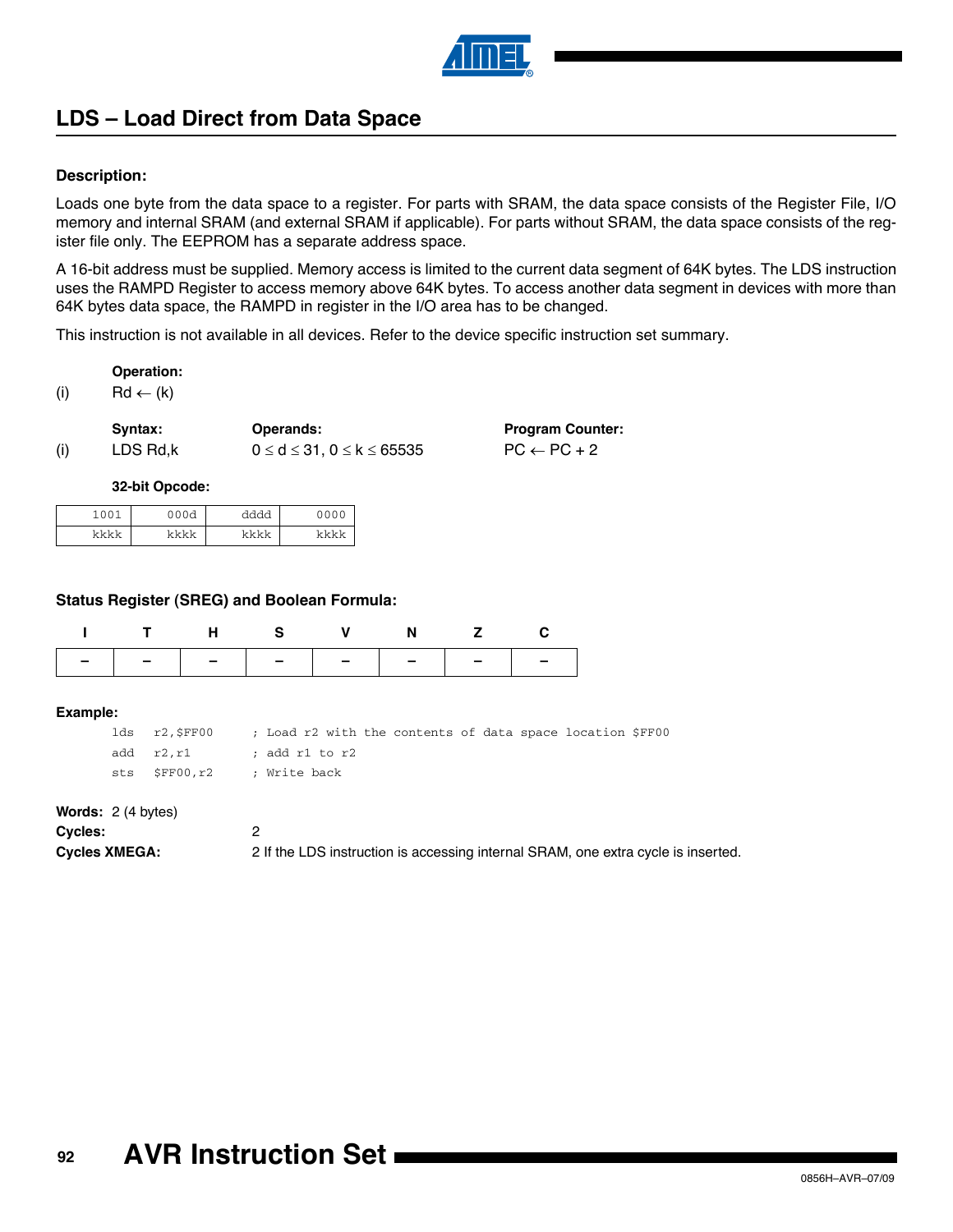# **LDS (16-bit) – Load Direct from Data Space**

## **Description:**

Loads one byte from the data space to a register. For parts with SRAM, the data space consists of the Register File, I/O memory and internal SRAM (and external SRAM if applicable). For parts without SRAM, the data space consists of the register file only. In some parts the Flash memory has been mapped to the data space and can be read using this command. The EEPROM has a separate address space.

> **Program Counter:**  $PC \leftarrow PC + 1$

A 7-bit address must be supplied. The address given in the instruction is coded to a data space address as follows:

ADDR[7:0] = (INST[8], INST[8], INST[10], INST[9], INST[3], INST[2], INST[1], INST[0])

Memory access is limited to the address range 0x40..0xbf.

This instruction is not available in all devices. Refer to the device specific instruction set summary.

**Operation:**

(i)  $Rd \leftarrow (k)$ 

|     | Syntax:  | <b>Operands:</b>                   |
|-----|----------|------------------------------------|
| (i) | LDS Rd,k | $16 \le d \le 31, 0 \le k \le 127$ |

**16-bit Opcode:**

## **Status Register (SREG) and Boolean Formula:**

| ITHS VNZC |  |  |                               |
|-----------|--|--|-------------------------------|
|           |  |  | -   -   -   -   -   -   -   - |

#### **Example:**

| lds r16,\$00 |                  |  |  |  |  | ; Load r16 with the contents of data space location \$00 |  |
|--------------|------------------|--|--|--|--|----------------------------------------------------------|--|
| add r16.r17  | ; add r17 to r16 |  |  |  |  |                                                          |  |
| sts \$00.r16 |                  |  |  |  |  | ; Write result to the same address it was fetched from   |  |

## **Words:** 1 (2 bytes)

#### **Cycles:** 1

Note: Registers r0..r15 are remapped to r16..r31.

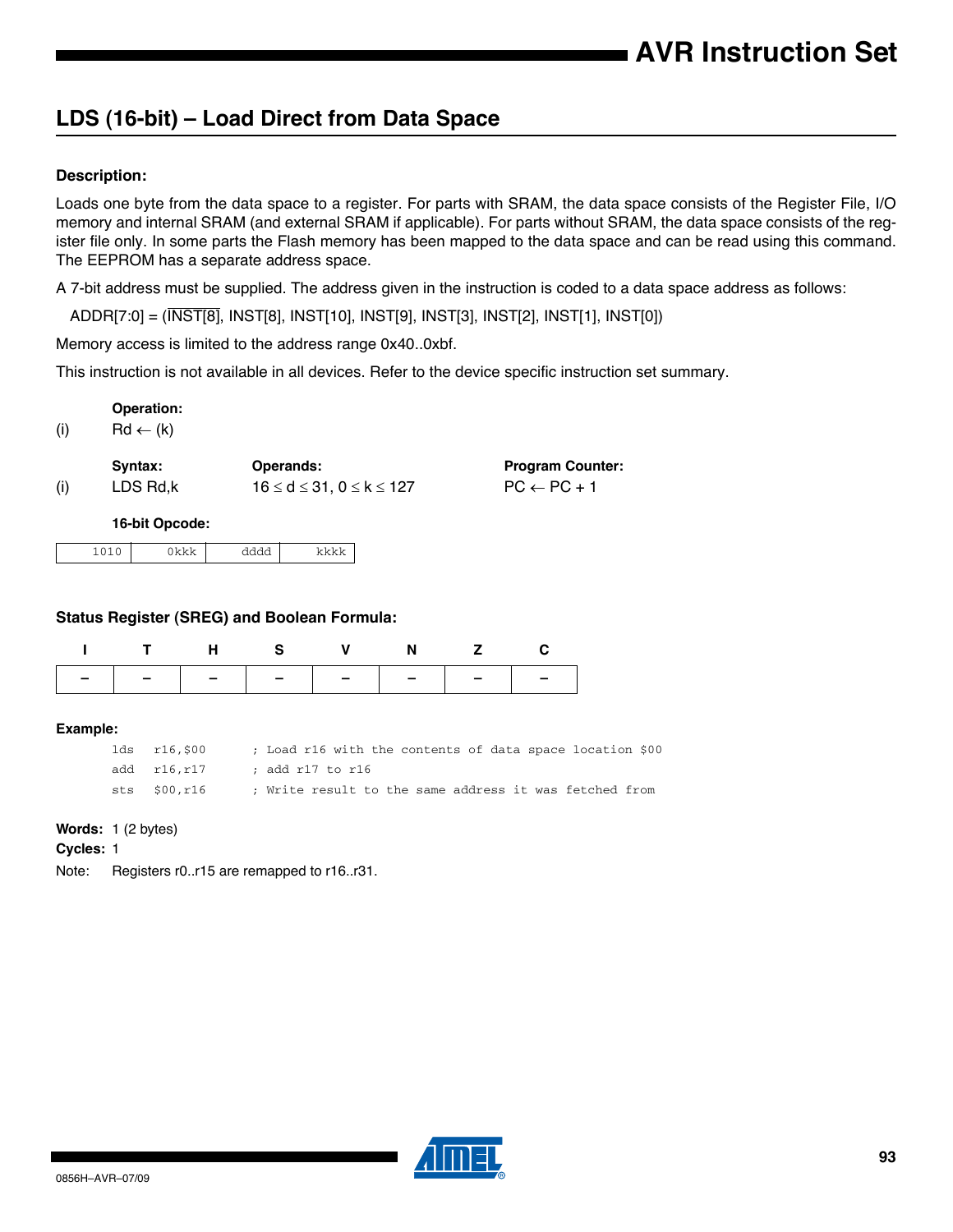

# **LPM – Load Program Memory**

## **Description:**

Loads one byte pointed to by the Z-register into the destination register Rd. This instruction features a 100% space effective constant initialization or constant data fetch. The Program memory is organized in 16-bit words while the Z-pointer is a byte address. Thus, the least significant bit of the Z-pointer selects either low byte ( $Z_{LSB}$  = 0) or high byte ( $Z_{LSB}$  = 1). This instruction can address the first 64K bytes (32K words) of Program memory. The Z-pointer Register can either be left unchanged by the operation, or it can be incremented. The incrementation does not apply to the RAMPZ Register.

Devices with Self-Programming capability can use the LPM instruction to read the Fuse and Lock bit values. Refer to the device documentation for a detailed description.

The LPM instruction is not available in all devices. Refer to the device specific instruction set summary.

The result of these combinations is undefined:

LPM r30, Z+ LPM r31, Z+

#### **Operation:** Comment:

| (i)<br>(ii) | $RO \leftarrow (Z)$<br>$Rd \leftarrow (Z)$ |                      | Z: Unchanged, R0 implied destination register<br>Z: Unchanged |
|-------------|--------------------------------------------|----------------------|---------------------------------------------------------------|
| (iii)       | $Rd \leftarrow (Z)$                        | $Z \leftarrow Z + 1$ | Z: Post incremented                                           |
|             | Syntax:                                    | Operands:            | <b>Program Counter:</b>                                       |
| (i)         | LPM                                        | None, R0 implied     | $PC \leftarrow PC + 1$                                        |
| (ii)        | LPM Rd, Z                                  | $0 \leq d \leq 31$   | $PC \leftarrow PC + 1$                                        |

## **16-bit Opcode:**

| 'i)  | 1001 | 0101 | 1100 | 1000 |
|------|------|------|------|------|
| (ii' | 1001 | 000d | dddd | 0100 |
| iii) | 1001 | 000d | dddd | 0101 |

#### **Status Register (SREG) and Boolean Formula:**

| ITHS V N Z C                  |  |  |  |
|-------------------------------|--|--|--|
| -   -   -   -   -   -   -   - |  |  |  |

(iii) LPM Rd,  $Z_+$  0  $\leq$  d  $\leq$  31 PC  $\leftarrow$  PC + 1

#### **Example:**

| ldi             | ZH, high(Table 1<<1); Initialize Z-pointer |                           |  |                                               |  |  |  |
|-----------------|--------------------------------------------|---------------------------|--|-----------------------------------------------|--|--|--|
| ldi             |                                            | $ZL$ , low(Table $1<<1$ ) |  |                                               |  |  |  |
| lpm             | r16, Z                                     |                           |  | ; Load constant from Program                  |  |  |  |
|                 |                                            |                           |  | ; Memory pointed to by Z (r31:r30)            |  |  |  |
|                 |                                            |                           |  |                                               |  |  |  |
| Table 1:        |                                            |                           |  |                                               |  |  |  |
| $. dw$ $0x5876$ |                                            |                           |  | ; 0x76 is addresses when $Z_{\text{tan}} = 0$ |  |  |  |
|                 |                                            |                           |  | ; 0x58 is addresses when $Z_{\text{tan}} = 1$ |  |  |  |
|                 |                                            |                           |  |                                               |  |  |  |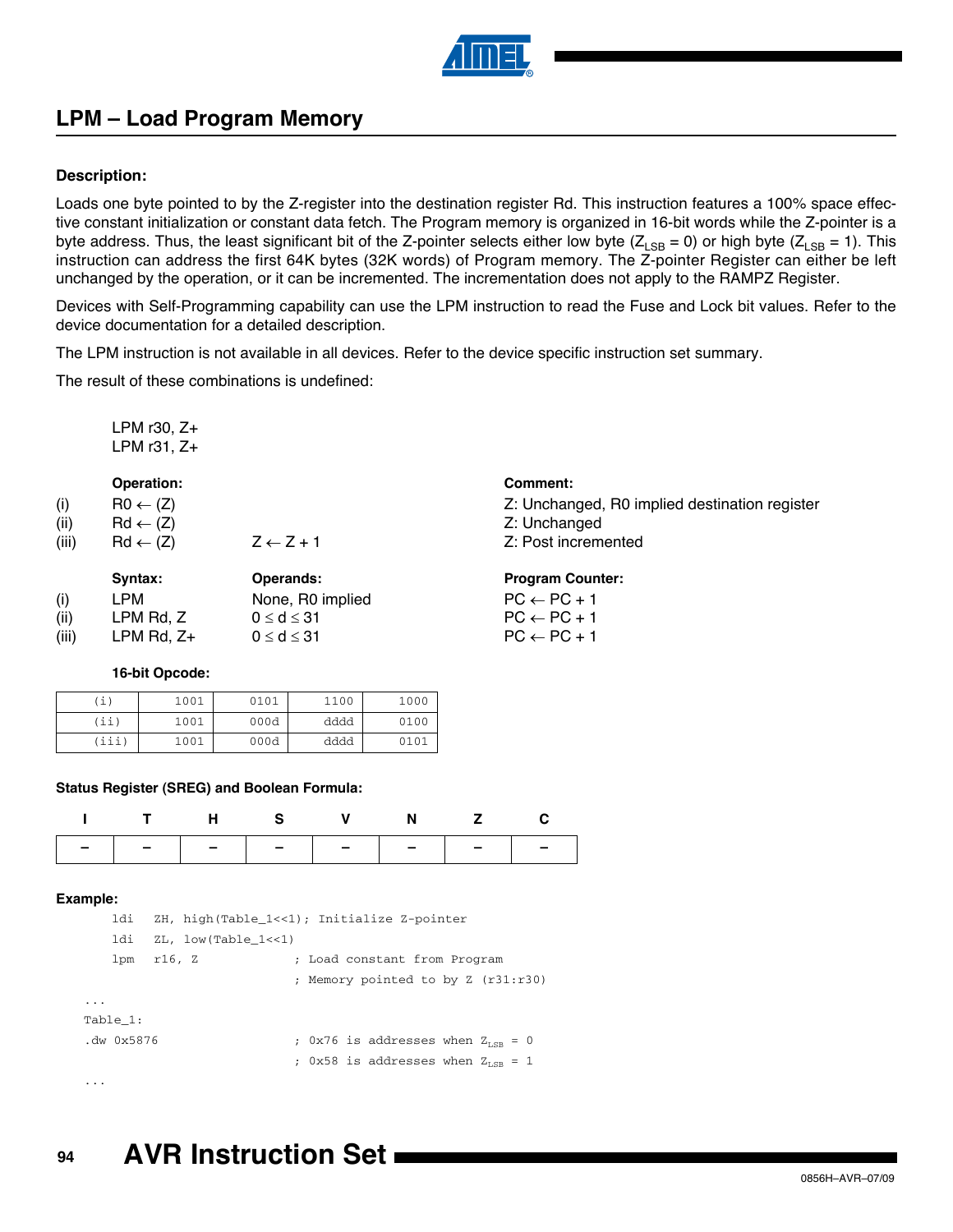# **AVR Instruction Set**

**Words:** 1 (2 bytes) **Cycles:** 3



 $\blacksquare$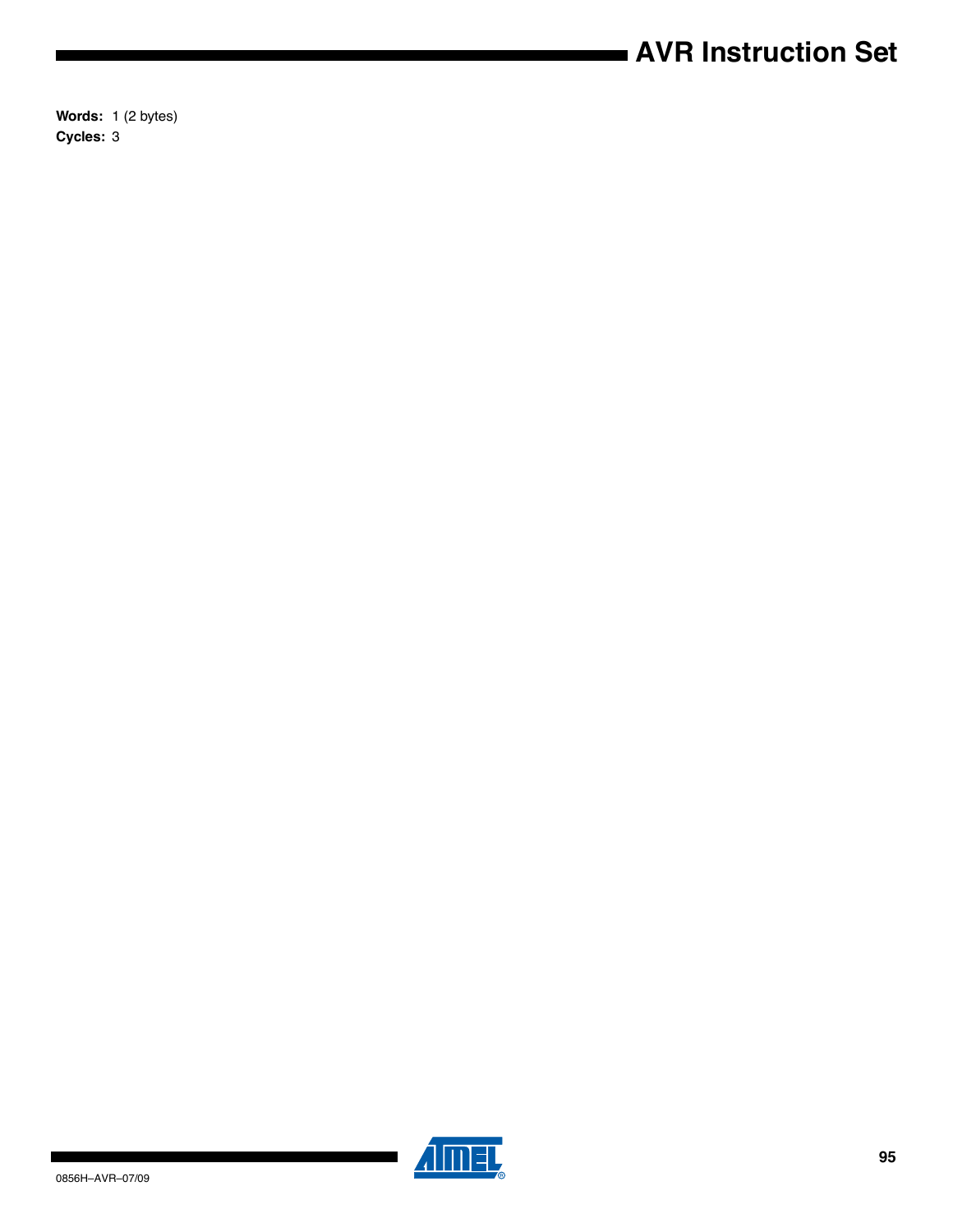

# **LSL – Logical Shift Left**

## **Description:**

Shifts all bits in Rd one place to the left. Bit 0 is cleared. Bit 7 is loaded into the C Flag of the SREG. This operation effectively multiplies signed and unsigned values by two.

**Operation:** (i) Syntax: **Operands:** Program Counter: (i) LSL Rd  $0 \le d \le 31$  PC  $\leftarrow$  PC + 1 **16-bit Opcode:** (see ADD Rd,Rd)  $\leftarrow$  $\mathbf{C} \leftarrow \mathbf{b7}$  - - - - - - - - - - - - - - - - - b0  $\leftarrow 0$ 0000 11dd dddd dddd

## **Status Register (SREG) and Boolean Formula:**

| т                                         | т                                                                                                                                                                                              | н                 | S                 | v                  | N                 | Z                 | C                 |  |  |
|-------------------------------------------|------------------------------------------------------------------------------------------------------------------------------------------------------------------------------------------------|-------------------|-------------------|--------------------|-------------------|-------------------|-------------------|--|--|
|                                           |                                                                                                                                                                                                | $\Leftrightarrow$ | $\Leftrightarrow$ | $\Leftrightarrow$  | $\Leftrightarrow$ | $\Leftrightarrow$ | $\Leftrightarrow$ |  |  |
| H:                                        | Rd3                                                                                                                                                                                            |                   |                   |                    |                   |                   |                   |  |  |
| S:                                        | $N \oplus V$ , For signed tests.                                                                                                                                                               |                   |                   |                    |                   |                   |                   |  |  |
| V:                                        | $N \oplus C$ (For N and C after the shift)                                                                                                                                                     |                   |                   |                    |                   |                   |                   |  |  |
| N:                                        | R7<br>Set if MSB of the result is set; cleared otherwise.                                                                                                                                      |                   |                   |                    |                   |                   |                   |  |  |
| Z:                                        | $\overline{R7}$ • $\overline{R6}$ • $\overline{R5}$ • $\overline{R4}$ • $\overline{R3}$ • $\overline{R2}$ • $\overline{R1}$ • $\overline{R0}$<br>Set if the result is \$00; cleared otherwise. |                   |                   |                    |                   |                   |                   |  |  |
| C:                                        | Rd7<br>Set if, before the shift, the MSB of Rd was set; cleared otherwise.                                                                                                                     |                   |                   |                    |                   |                   |                   |  |  |
| R (Result) equals Rd after the operation. |                                                                                                                                                                                                |                   |                   |                    |                   |                   |                   |  |  |
|                                           | Example:                                                                                                                                                                                       |                   |                   |                    |                   |                   |                   |  |  |
|                                           | add                                                                                                                                                                                            | r0, r4            |                   | ; Add r4 to r0     |                   |                   |                   |  |  |
|                                           | 1s1                                                                                                                                                                                            | r0                |                   | ; Multiply r0 by 2 |                   |                   |                   |  |  |

**Words:** 1 (2 bytes)

**Cycles:** 1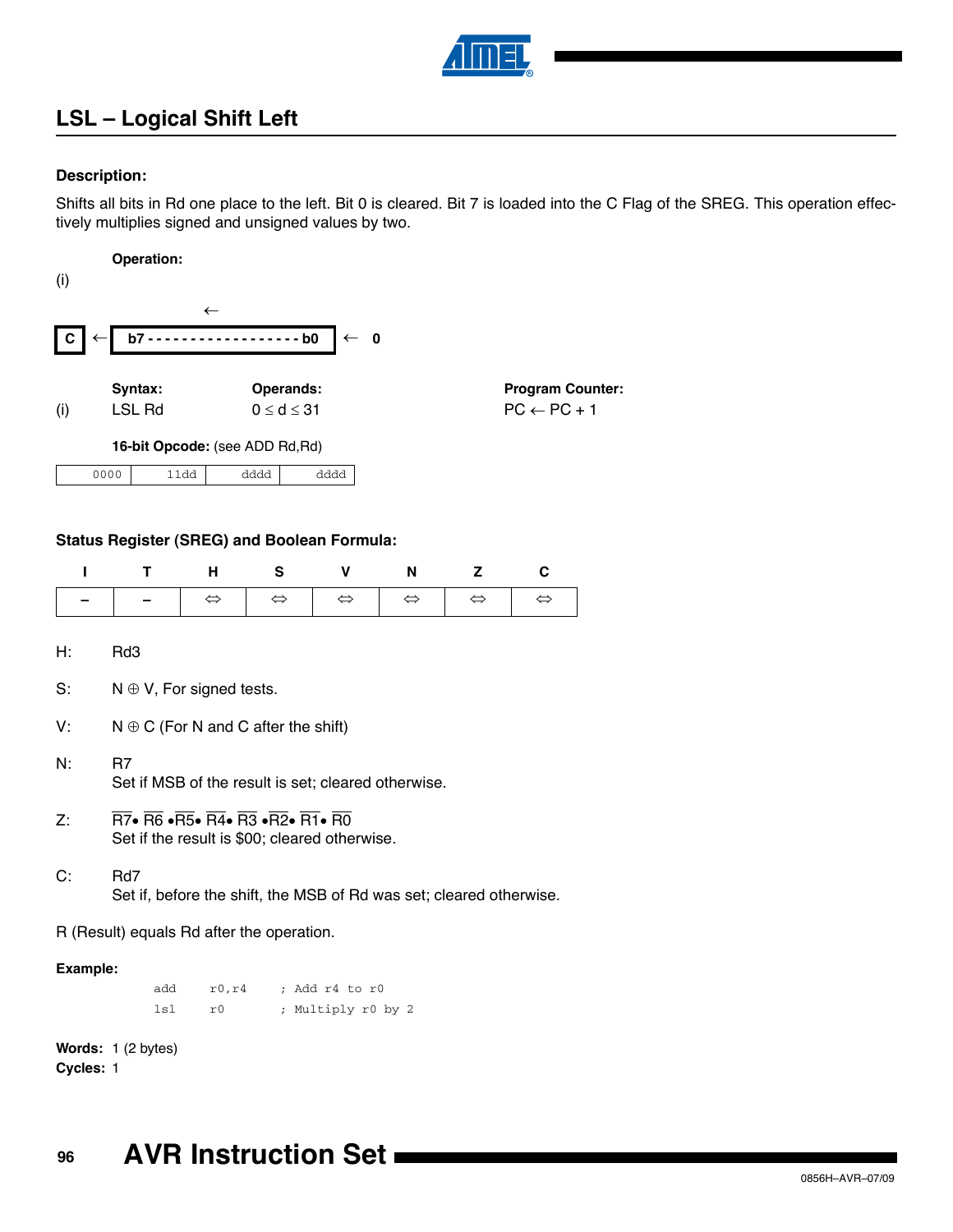# **LSR – Logical Shift Right**

## **Description:**

Shifts all bits in Rd one place to the right. Bit 7 is cleared. Bit 0 is loaded into the C Flag of the SREG. This operation effectively divides an unsigned value by two. The C Flag can be used to round the result.

|             |                              | <b>Operation:</b> |                    |           |                                                   |
|-------------|------------------------------|-------------------|--------------------|-----------|---------------------------------------------------|
| $\mathbf 0$ | $b7 -$                       | $\rightarrow$     | $---b0$            | c         |                                                   |
| (i)         | Syntax:<br>LSR <sub>Rd</sub> |                   | $0 \leq d \leq 31$ | Operands: | <b>Program Counter:</b><br>$PC \leftarrow PC + 1$ |
|             |                              | 16-bit Opcode:    |                    |           |                                                   |
|             | 1001                         | 010d              | dddd               | 0110      |                                                   |
|             |                              |                   |                    |           |                                                   |

## **Status Register (SREG) and Boolean Formula:**

| ı           | т                                                                                                                                                                                                                                                                    | н            | s                 | v                                  | N | z                 | C                 |  |  |
|-------------|----------------------------------------------------------------------------------------------------------------------------------------------------------------------------------------------------------------------------------------------------------------------|--------------|-------------------|------------------------------------|---|-------------------|-------------------|--|--|
|             |                                                                                                                                                                                                                                                                      |              | $\Leftrightarrow$ | $\Leftrightarrow$                  | 0 | $\Leftrightarrow$ | $\Leftrightarrow$ |  |  |
| S:          | $N \oplus V$ , For signed tests.                                                                                                                                                                                                                                     |              |                   |                                    |   |                   |                   |  |  |
| V:          | $N \oplus C$ (For N and C after the shift)                                                                                                                                                                                                                           |              |                   |                                    |   |                   |                   |  |  |
| N:          | 0                                                                                                                                                                                                                                                                    |              |                   |                                    |   |                   |                   |  |  |
| $Z^{\cdot}$ | $\overline{\text{R7}}\bullet\overline{\text{R6}}\bullet\overline{\text{R5}}\bullet\overline{\text{R4}}\bullet\overline{\text{R3}}\bullet\overline{\text{R2}}\bullet\overline{\text{R1}}\bullet\overline{\text{R0}}$<br>Set if the result is \$00; cleared otherwise. |              |                   |                                    |   |                   |                   |  |  |
| C:          | Rd <sub>0</sub><br>Set if, before the shift, the LSB of Rd was set; cleared otherwise.                                                                                                                                                                               |              |                   |                                    |   |                   |                   |  |  |
|             | R (Result) equals Rd after the operation.                                                                                                                                                                                                                            |              |                   |                                    |   |                   |                   |  |  |
|             | Example:                                                                                                                                                                                                                                                             |              |                   |                                    |   |                   |                   |  |  |
|             | add<br>lsr                                                                                                                                                                                                                                                           | r0, r4<br>r0 |                   | ; Add r4 to r0<br>; Divide r0 by 2 |   |                   |                   |  |  |

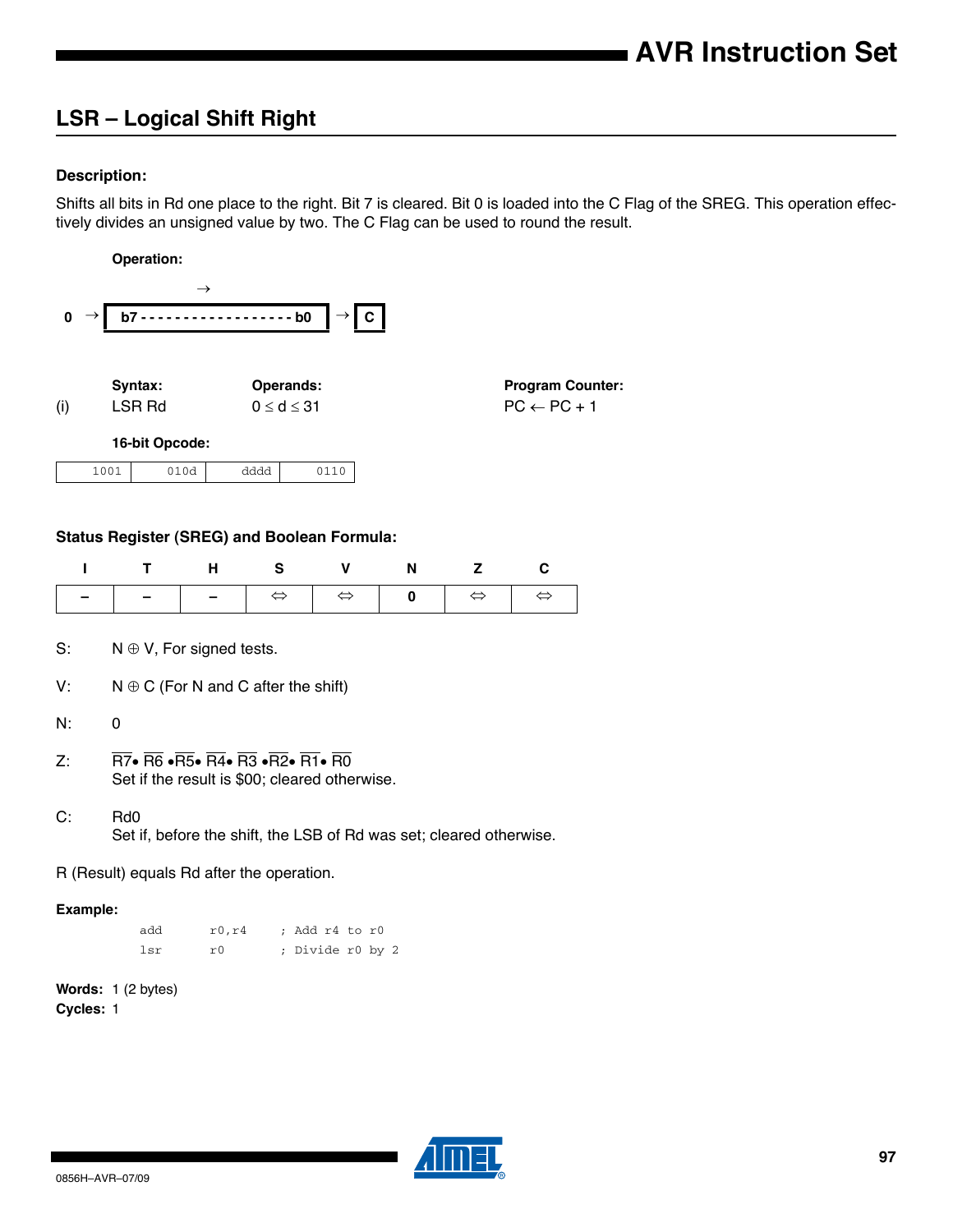

# **MOV – Copy Register**

## **Description:**

This instruction makes a copy of one register into another. The source register Rr is left unchanged, while the destination register Rd is loaded with a copy of Rr.

|  | <b>Operation:</b> |
|--|-------------------|
|  |                   |

(i)  $\mathsf{Rd} \leftarrow \mathsf{Rr}$ 

|     | Svntax:    | <b>Operands:</b>                     | <b>Program Counter:</b> |
|-----|------------|--------------------------------------|-------------------------|
| (i) | MOV Rd, Rr | $0 \leq d \leq 31, 0 \leq r \leq 31$ | $PC \leftarrow PC + 1$  |

#### **16-bit Opcode:**

## **Status Register (SREG) and Boolean Formula:**

|                | T H S V N Z C |  |  |
|----------------|---------------|--|--|
| -------------- |               |  |  |

## **Example:**

|        | mov                     | $r16, r0$ ; Copy r0 to r16          |
|--------|-------------------------|-------------------------------------|
|        | call.                   | check ; Call subroutine             |
|        | $\cdot$                 |                                     |
| check: |                         | cpi $r16,511$ ; Compare r16 to \$11 |
|        | $\cdot$ $\cdot$ $\cdot$ |                                     |
|        | ret                     | ; Return from subroutine            |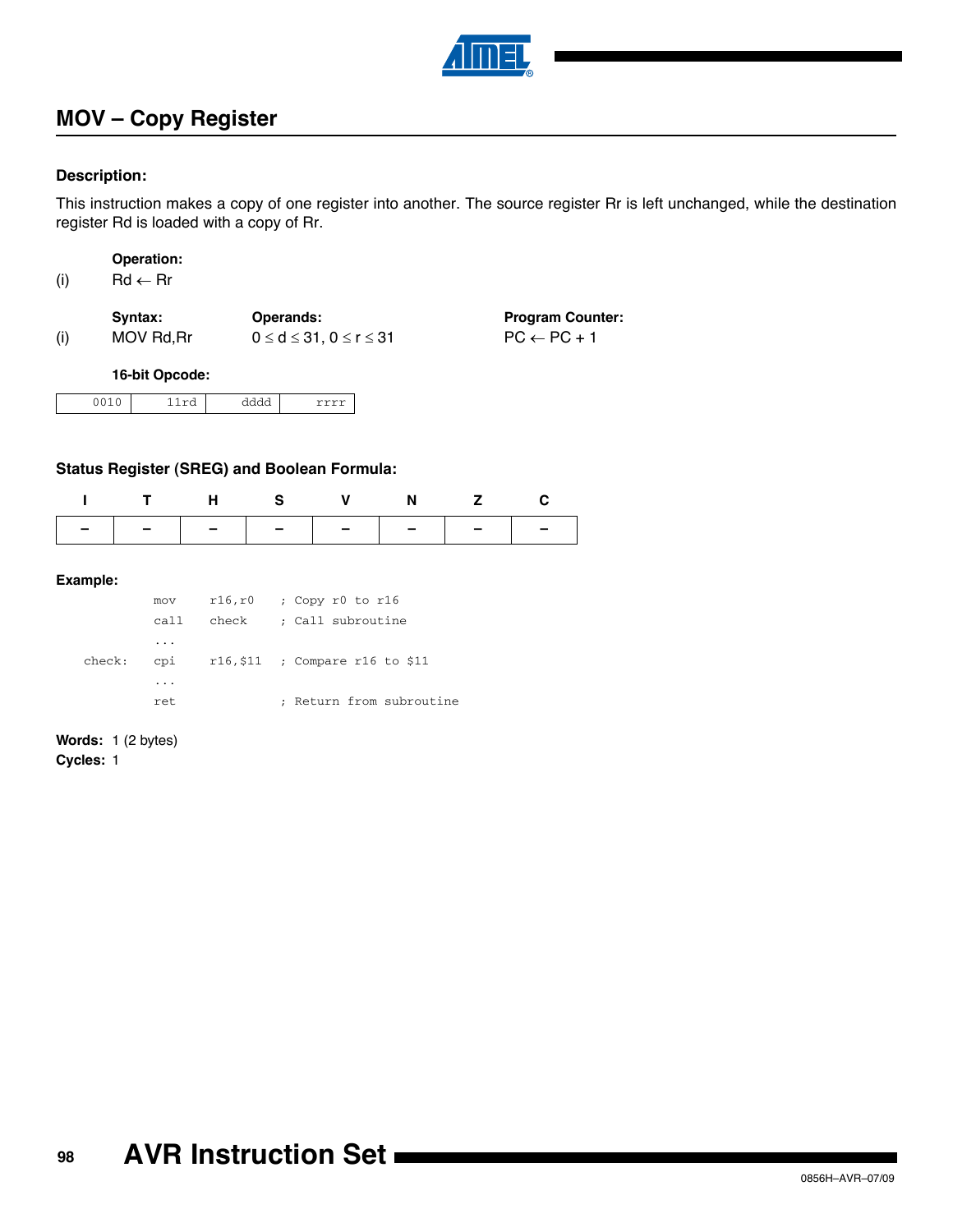# **MOVW – Copy Register Word**

## **Description:**

This instruction makes a copy of one register pair into another register pair. The source register pair Rr+1:Rr is left unchanged, while the destination register pair Rd+1:Rd is loaded with a copy of Rr + 1:Rr.

This instruction is not available in all devices. Refer to the device specific instruction set summary.

#### **Operation:**

(i)  $Rd+1:Rd \leftarrow Rr+1:Rr$ 

Syntax: **Operands:** Program Counter:

(i) MOVW Rd+1:Rd,Rr+1Rrd  $\in \{0, 2, ..., 30\}$ ,  $r \in \{0, 2, ..., 30\}$  PC  $\leftarrow$  PC + 1

#### **16-bit Opcode:**

| 0000 | $\sim$ $\sim$ $\sim$ | ᅯᅯᆋ<br>חו<br>٦٢<br>------ |  |
|------|----------------------|---------------------------|--|

## **Status Register (SREG) and Boolean Formula:**

|  | ITHS V N Z C                  |  |  |
|--|-------------------------------|--|--|
|  | -   -   -   -   -   -   -   - |  |  |

#### **Example:**

|        | <b>MOVW</b> |          | $r17:16, r1:r0$ ; Copy $r1:r0$ to $r17:r16$ |
|--------|-------------|----------|---------------------------------------------|
|        | ca11        | check    | : Call subroutine                           |
|        | .           |          |                                             |
| check: | cpi         | r16,\$11 | ; Compare r16 to \$11                       |
|        | .           |          |                                             |
|        | cpi         | r17,\$32 | ; Compare r17 to \$32                       |
|        | .           |          |                                             |
|        | ret         |          | Return from subroutine                      |

**Words:** 1 (2 bytes)

**Cycles:** 1

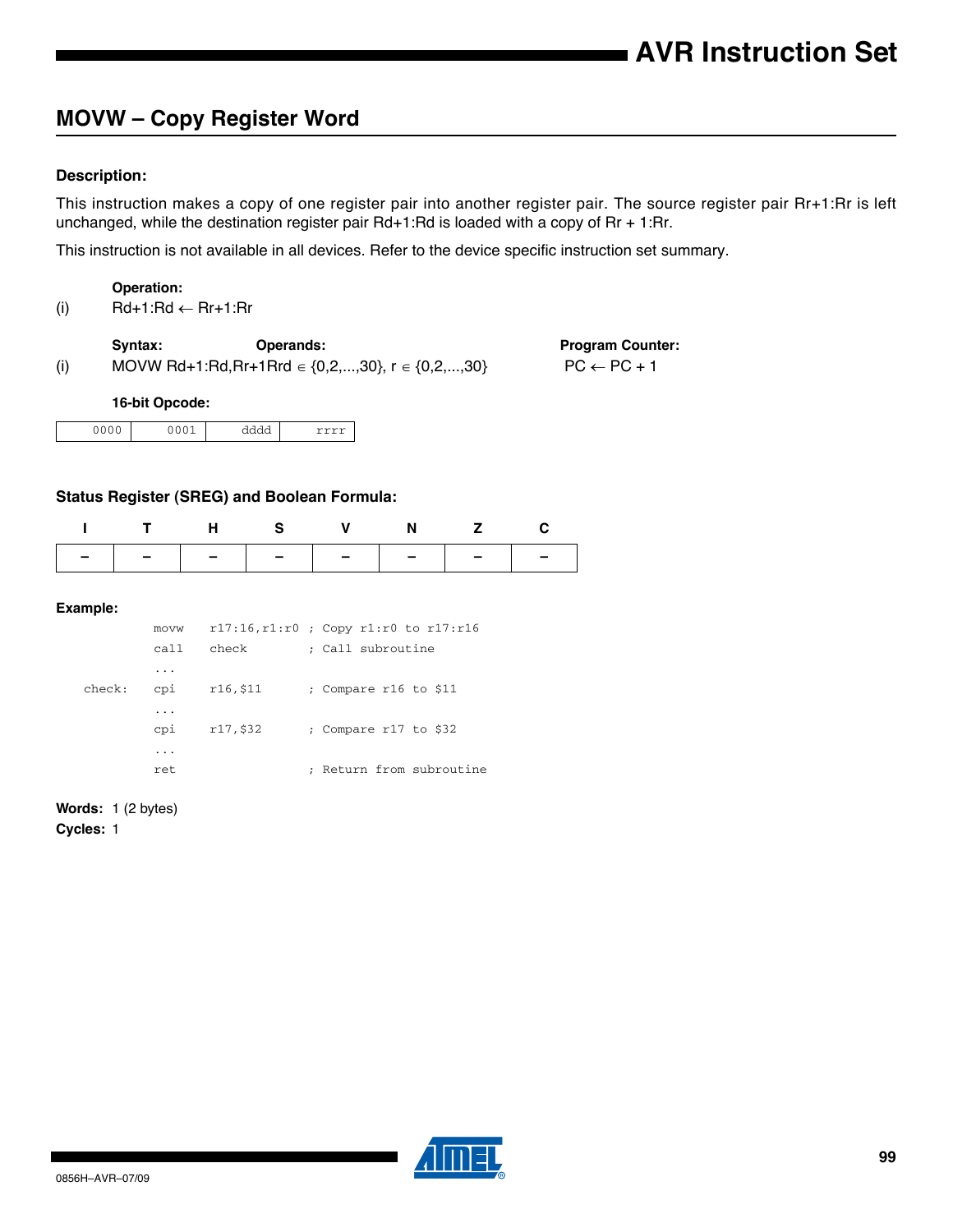

# **MUL – Multiply Unsigned**

## **Description:**

This instruction performs 8-bit  $\times$  8-bit  $\rightarrow$  16-bit unsigned multiplication.



The multiplicand Rd and the multiplier Rr are two registers containing unsigned numbers. The 16-bit unsigned product is placed in R1 (high byte) and R0 (low byte). Note that if the multiplicand or the multiplier is selected from R0 or R1 the result will overwrite those after multiplication.

This instruction is not available in all devices. Refer to the device specific instruction set summary.

|     | <b>Operation:</b> |                                                                                    |
|-----|-------------------|------------------------------------------------------------------------------------|
| (i) |                   | $R1:R0 \leftarrow Rd \times Rr$ (unsigned $\leftarrow$ unsigned $\times$ unsigned) |
|     |                   |                                                                                    |

|     | Syntax:    | Operands:                            | <b>Program Counter:</b> |
|-----|------------|--------------------------------------|-------------------------|
| (i) | MUL Rd, Rr | $0 \leq d \leq 31, 0 \leq r \leq 31$ | $PC \leftarrow PC + 1$  |

**16-bit Opcode:**

1001 11rd dddd rrrr

## **Status Register (SREG) and Boolean Formula:**

| ITHS V N Z C |  |  |  |
|--------------|--|--|--|
|              |  |  |  |

- C: R15 Set if bit 15 of the result is set; cleared otherwise.
- Z: R15  $\overline{R}$ 14  $\overline{R}$ 13  $\overline{R}$ 12  $\overline{R}$ 11  $\overline{R}$ 10  $\overline{R}$   $\overline{R}$   $\overline{R}$   $\overline{R}$   $\overline{R}$   $\overline{R}$   $\overline{R}$   $\overline{R}$   $\overline{R}$   $\overline{R}$   $\overline{R}$   $\overline{R}$   $\overline{R}$   $\overline{R}$   $\overline{R}$   $\overline{R}$   $\overline{R}$   $\overline{R$ Set if the result is \$0000; cleared otherwise.

R (Result) equals R1,R0 after the operation.

## **Example:**

mul r5,r4 ; Multiply unsigned r5 and r4 movw r4,r0 ; Copy result back in r5:r4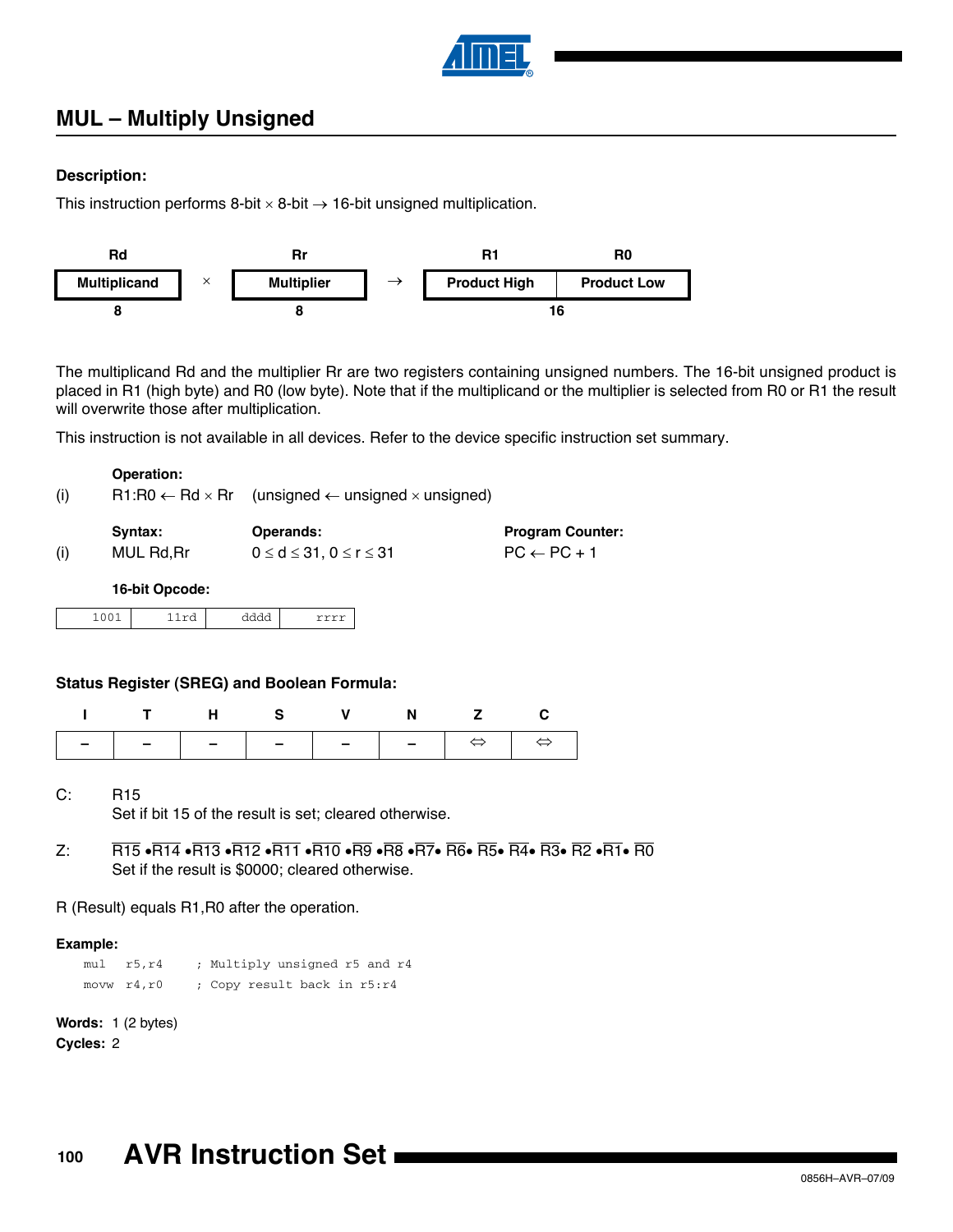# **MULS – Multiply Signed**

## **Description:**

This instruction performs 8-bit  $\times$  8-bit  $\rightarrow$  16-bit signed multiplication.



The multiplicand Rd and the multiplier Rr are two registers containing signed numbers. The 16-bit signed product is placed in R1 (high byte) and R0 (low byte).

This instruction is not available in all devices. Refer to the device specific instruction set summary.

|     | <b>Operation:</b> |                                                                              |                         |
|-----|-------------------|------------------------------------------------------------------------------|-------------------------|
| (i) |                   | $R1:R0 \leftarrow Rd \times Rr$ (signed $\leftarrow$ signed $\times$ signed) |                         |
|     |                   |                                                                              |                         |
|     | Syntax:           | Operands:                                                                    | <b>Program Counter:</b> |
| (i) | MULS Rd, Rr       | $16 \le d \le 31$ . $16 \le r \le 31$                                        | $PC \leftarrow PC + 1$  |

#### **16-bit Opcode:**

| nnnn<br>$\cdot$<br>$\cdot$ | $\sim$ $\sim$ $\sim$ | - -<br>$rac{1}{2}$ |  |
|----------------------------|----------------------|--------------------|--|

## **Status Register (SREG) and Boolean Formula:**

| ITHS V N Z C |  |  |  |
|--------------|--|--|--|
|              |  |  |  |

- C: R15 Set if bit 15 of the result is set; cleared otherwise.
- $Z: R15 \cdot \overline{R14} \cdot \overline{R13} \cdot \overline{R12} \cdot \overline{R11} \cdot \overline{R10} \cdot \overline{R9} \cdot \overline{R8} \cdot \overline{R7} \cdot \overline{R6} \cdot \overline{R5} \cdot \overline{R4} \cdot \overline{R3} \cdot \overline{R2} \cdot \overline{R1} \cdot \overline{R0}$ Set if the result is \$0000; cleared otherwise.

R (Result) equals R1,R0 after the operation.

## **Example:**

muls r21,r20 ; Multiply signed r21 and r20 movw r20,r0 ; Copy result back in r21:r20

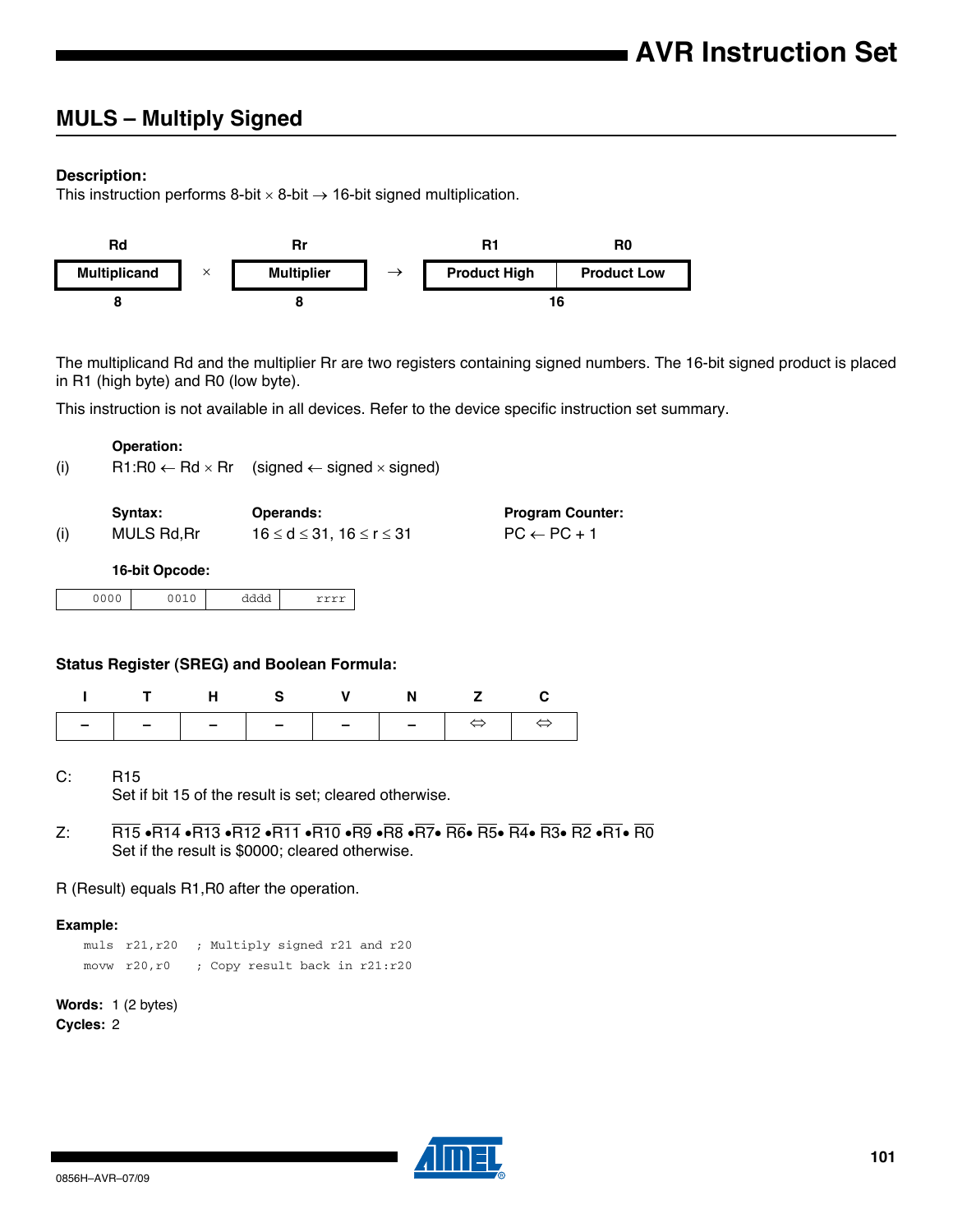

## **MULSU – Multiply Signed with Unsigned**

## **Description:**

This instruction performs 8-bit  $\times$  8-bit  $\rightarrow$  16-bit multiplication of a signed and an unsigned number.



The multiplicand Rd and the multiplier Rr are two registers. The multiplicand Rd is a signed number, and the multiplier Rr is unsigned. The 16-bit signed product is placed in R1 (high byte) and R0 (low byte).

This instruction is not available in all devices. Refer to the device specific instruction set summary.

| (i) |                     | $R1:R0 \leftarrow Rd \times Rr$ (signed $\leftarrow$ signed $\times$ unsigned) |                         |
|-----|---------------------|--------------------------------------------------------------------------------|-------------------------|
| (i) | Syntax:             | Operands:                                                                      | <b>Program Counter:</b> |
|     | <b>MULSU Rd, Rr</b> | $16 \le d \le 23$ , $16 \le r \le 23$                                          | $PC \leftarrow PC + 1$  |

## **16-bit Opcode:**

**Operation:**

| $\sim$ $\sim$ $\sim$<br>. . |  | $\sim$ |
|-----------------------------|--|--------|
|                             |  |        |

## **Status Register (SREG) and Boolean Formula:**

| ITHS V N Z C |  |  |  |
|--------------|--|--|--|
|              |  |  |  |

- C: R15 Set if bit 15 of the result is set; cleared otherwise.
- Z: R15  $\overline{R}$ 14  $\overline{R}$ 13  $\overline{R}$ 12  $\overline{R}$ 11  $\overline{R}$ 10  $\overline{R}$   $\overline{R}$   $\overline{R}$   $\overline{R}$   $\overline{R}$   $\overline{R}$   $\overline{R}$   $\overline{R}$   $\overline{R}$   $\overline{R}$   $\overline{R}$   $\overline{R}$   $\overline{R}$   $\overline{R}$   $\overline{R}$   $\overline{R}$   $\overline{R}$   $\overline{R$ Set if the result is \$0000; cleared otherwise.

## R (Result) equals R1,R0 after the operation.

## **Example:**

```
;******************************************************************************
;* DESCRIPTION
;*Signed multiply of two 16-bit numbers with 32-bit result.
;* USAGE
;*r19:r18:r17:r16 = r23:r22 * r21:r20
;******************************************************************************
muls16x16_32:
 clrr2
 mulsr23, r21; (signed)ah * (signed)bh
```
#### **102 AVR Instruction Set**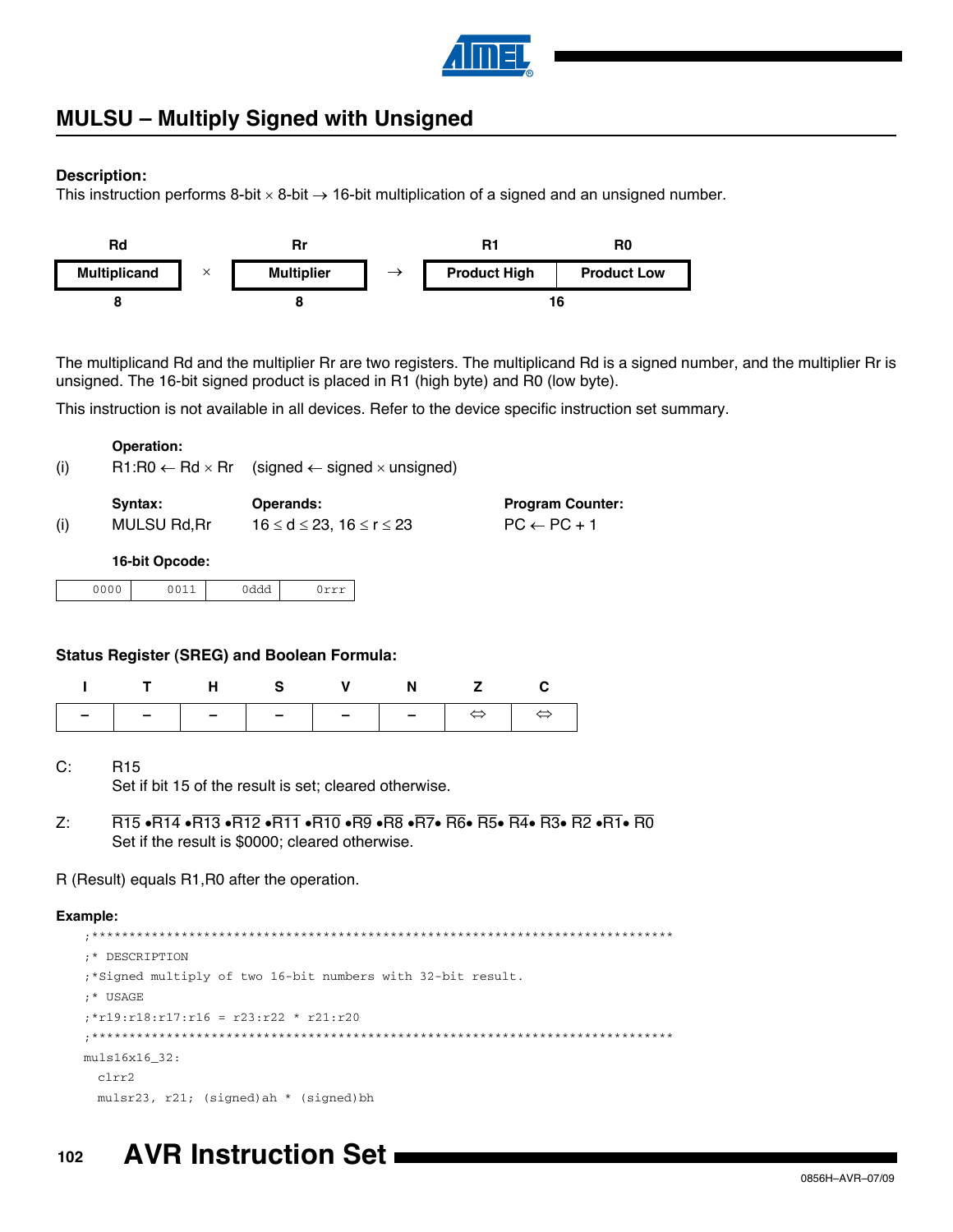# **AVR Instruction Set**

```
movwr19:r18, r1:r0
mulr22, r20; al * bl
movwr17:r16, r1:r0
mulsur23, r20; (signed)ah * bl
sbcr19, r2
addr17, r0
adcr18, r1
adcr19, r2
mulsur21, r22; (signed)bh * al
sbcr19, r2
addr17, r0
adcr18, r1
adcr19, r2
ret
```
**Words:** 1 (2 bytes)

**Cycles:** 2

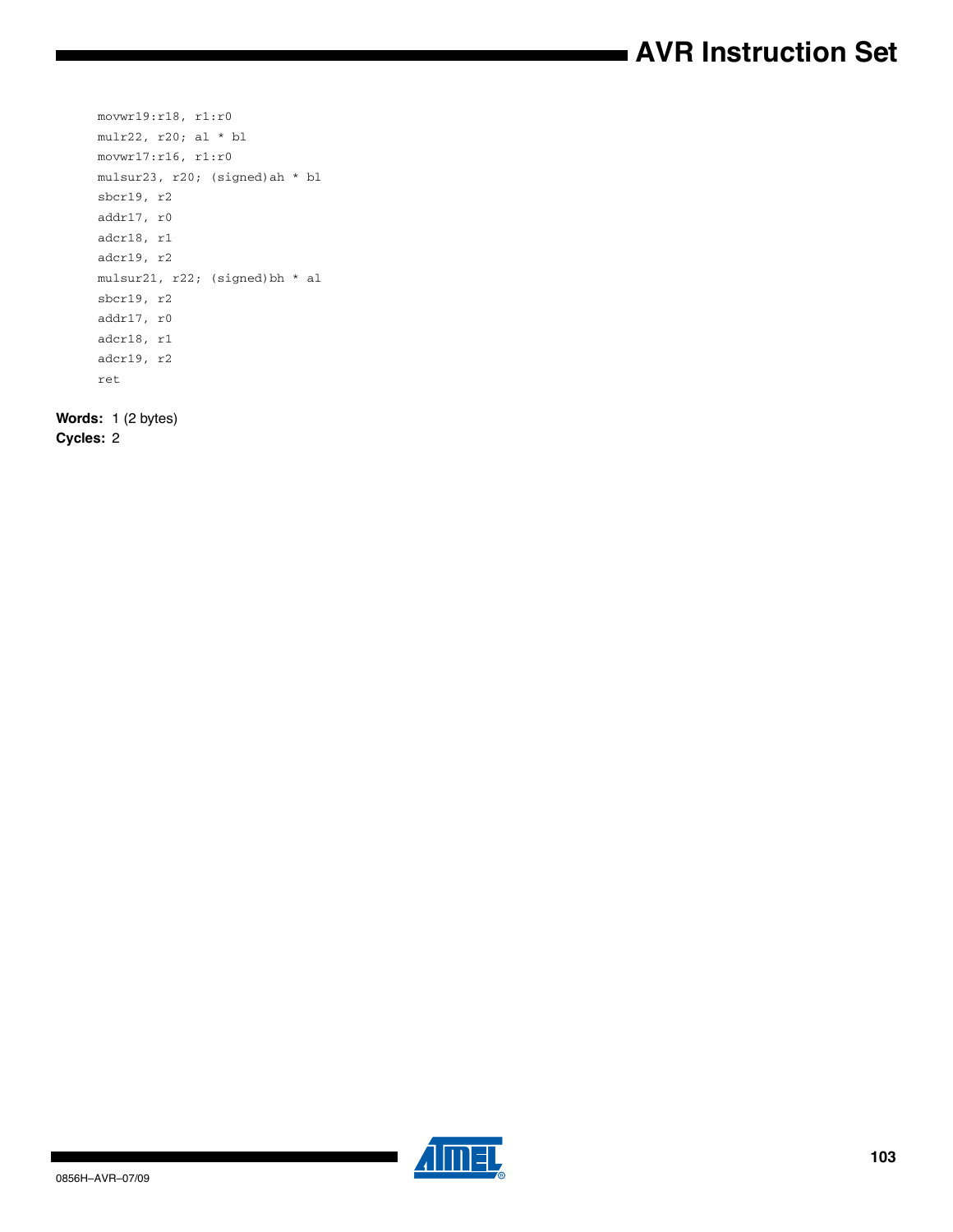

# **NEG – Two's Complement**

## **Description:**

Replaces the contents of register Rd with its two's complement; the value \$80 is left unchanged. **Operation:**

|     | Operation:               |
|-----|--------------------------|
| (i) | $Rd \leftarrow $00 - Rd$ |

| Svntax: | Operands:        | <b>Program Counter:</b> |
|---------|------------------|-------------------------|
| NEG Rd  | $0 \le d \le 31$ | $PC \leftarrow PC + 1$  |

#### **16-bit Opcode:**

| ---- |
|------|
|------|

## **Status Register (SREG) and Boolean Formula:**

| ITHS V N Z C |  |  |  |
|--------------|--|--|--|
|              |  |  |  |

 $H:$  R3 + Rd3 Set if there was a borrow from bit 3; cleared otherwise

- $S: N \oplus V$ For signed tests.
- V: R7 $\cdot$  R6  $\cdot$ R5 $\cdot$ R4 $\cdot$ R3  $\cdot$ R2 $\cdot$ R1 $\cdot$ R0 Set if there is a two's complement overflow from the implied subtraction from zero; cleared otherwise. A two's complement overflow will occur if and only if the contents of the Register after operation (Result) is \$80.
- N: R7 Set if MSB of the result is set; cleared otherwise.
- $Z: \overline{R7} \cdot \overline{R6} \cdot \overline{R5} \cdot \overline{R4} \cdot \overline{R3} \cdot \overline{R2} \cdot \overline{R1} \cdot \overline{R0}$ Set if the result is \$00; Cleared otherwise.
- C:  $\overline{R7 + R6 + R5 + R4 + R3 + R2 + R1 + R0}$ Set if there is a borrow in the implied subtraction from zero; cleared otherwise. The C Flag will be set in all cases except when the contents of Register after operation is \$00.

R (Result) equals Rd after the operation.

## **Example:**

|         | $sub$ $r11.r0$ | ; Subtract r0 from r11            |
|---------|----------------|-----------------------------------|
|         | brpl positive  | ; Branch if result positive       |
| neg r11 |                | ; Take two's complement of r11    |
| nop     |                | ; Branch destination (do nothing) |

**Words:** 1 (2 bytes) **Cycles:** 1

positive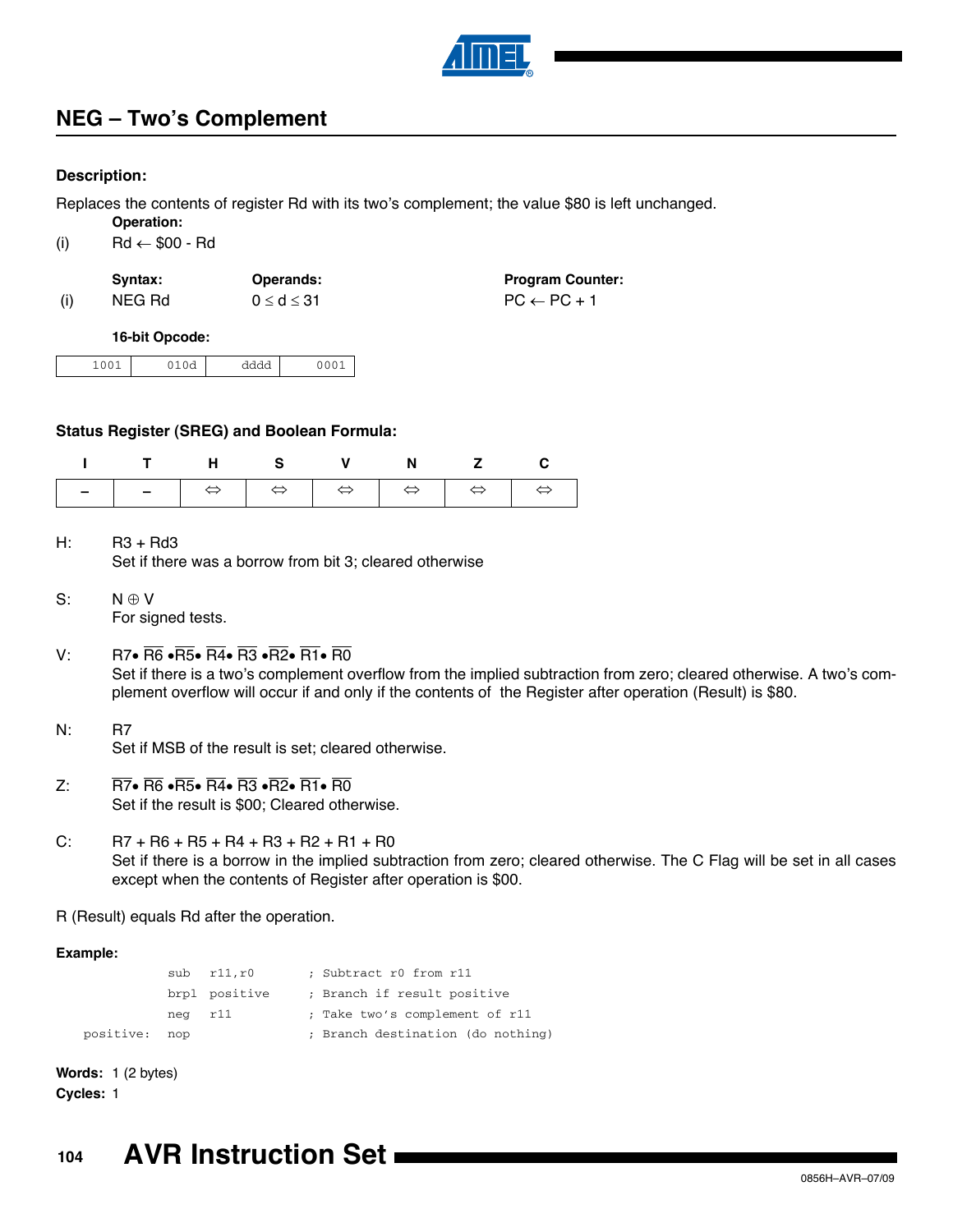# **NOP – No Operation**

## **Description:**

This instruction performs a single cycle No Operation.

| Operation: |
|------------|
|------------|

(i) No

|     | Syntax: | <b>Operands:</b> | <b>Program Counter:</b> |
|-----|---------|------------------|-------------------------|
| (i) | NOP.    | <b>None</b>      | $PC \leftarrow PC + 1$  |

#### **16-bit Opcode:**

| 0000<br>0000 | nnnn<br>◡<br>$\check{ }$ | 0000 |
|--------------|--------------------------|------|
|--------------|--------------------------|------|

## **Status Register (SREG) and Boolean Formula:**

|                               | THS V N Z C |  |  |
|-------------------------------|-------------|--|--|
| -   -   -   -   -   -   -   - |             |  |  |

## **Example:**

| c1r  | r16      | ; Clear r16                      |
|------|----------|----------------------------------|
| ser  | r17      | ; Set r17                        |
| out  |          | \$18,r16 ; Write zeros to Port B |
| nop  |          | ; Wait (do nothing)              |
| out. | \$18,r17 | ; Write ones to Port B           |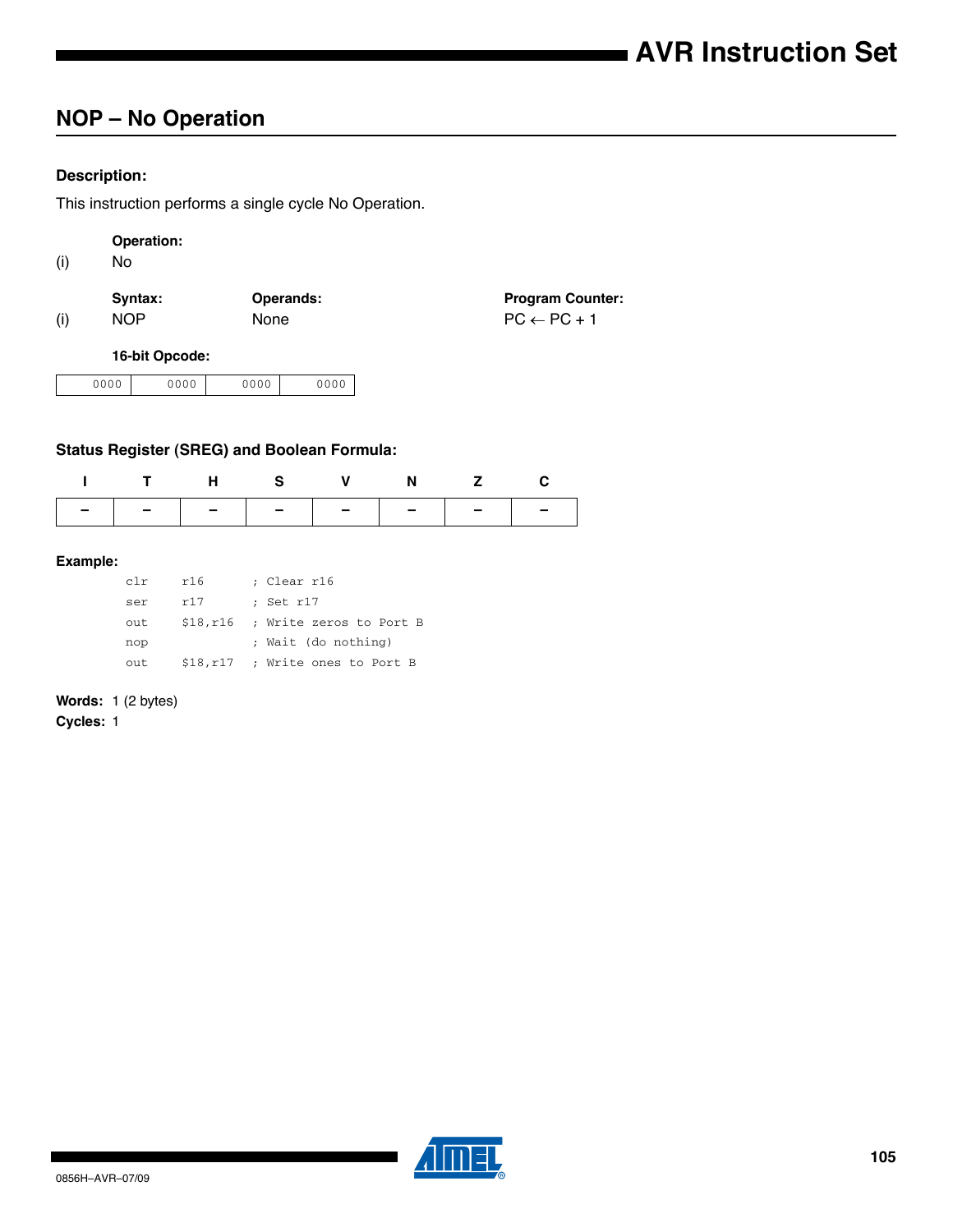

# **OR – Logical OR**

## **Description:**

Performs the logical OR between the contents of register Rd and register Rr and places the result in the destination register Rd.

|  | Operation: |
|--|------------|
|  |            |

(i)  $\mathsf{Rd} \leftarrow \mathsf{Rd} \vee \mathsf{Rr}$ 

|     | Syntax:   | <b>Operands:</b>                     | <b>Program Counter:</b> |
|-----|-----------|--------------------------------------|-------------------------|
| (i) | OR Rd, Rr | $0 \leq d \leq 31, 0 \leq r \leq 31$ | $PC \leftarrow PC + 1$  |

## **16-bit Opcode:**

| --- | . |  |
|-----|---|--|

## **Status Register (SREG) and Boolean Formula:**

|  | ITHS V N Z C |  |  |
|--|--------------|--|--|
|  |              |  |  |

- S:  $N \oplus V$ , For signed tests.
- V: 0 Cleared
- N: R7 Set if MSB of the result is set; cleared otherwise.
- Z:  $\overline{R7}$   $\overline{R6}$   $\overline{R5}$   $\overline{R4}$   $\overline{R3}$   $\overline{R2}$   $\overline{R1}$   $\overline{R0}$ Set if the result is \$00; cleared otherwise.

R (Result) equals Rd after the operation.

## **Example:**

|     | or   | r15,r16 | ; Do bitwise or between registers |
|-----|------|---------|-----------------------------------|
|     | bst  | r15,6   | ; Store bit 6 of r15 in T Flag    |
|     | brts | ok      | ; Branch if T Flag set            |
|     | .    |         |                                   |
| ok: | nop  |         | ; Branch destination (do nothing) |
|     |      |         |                                   |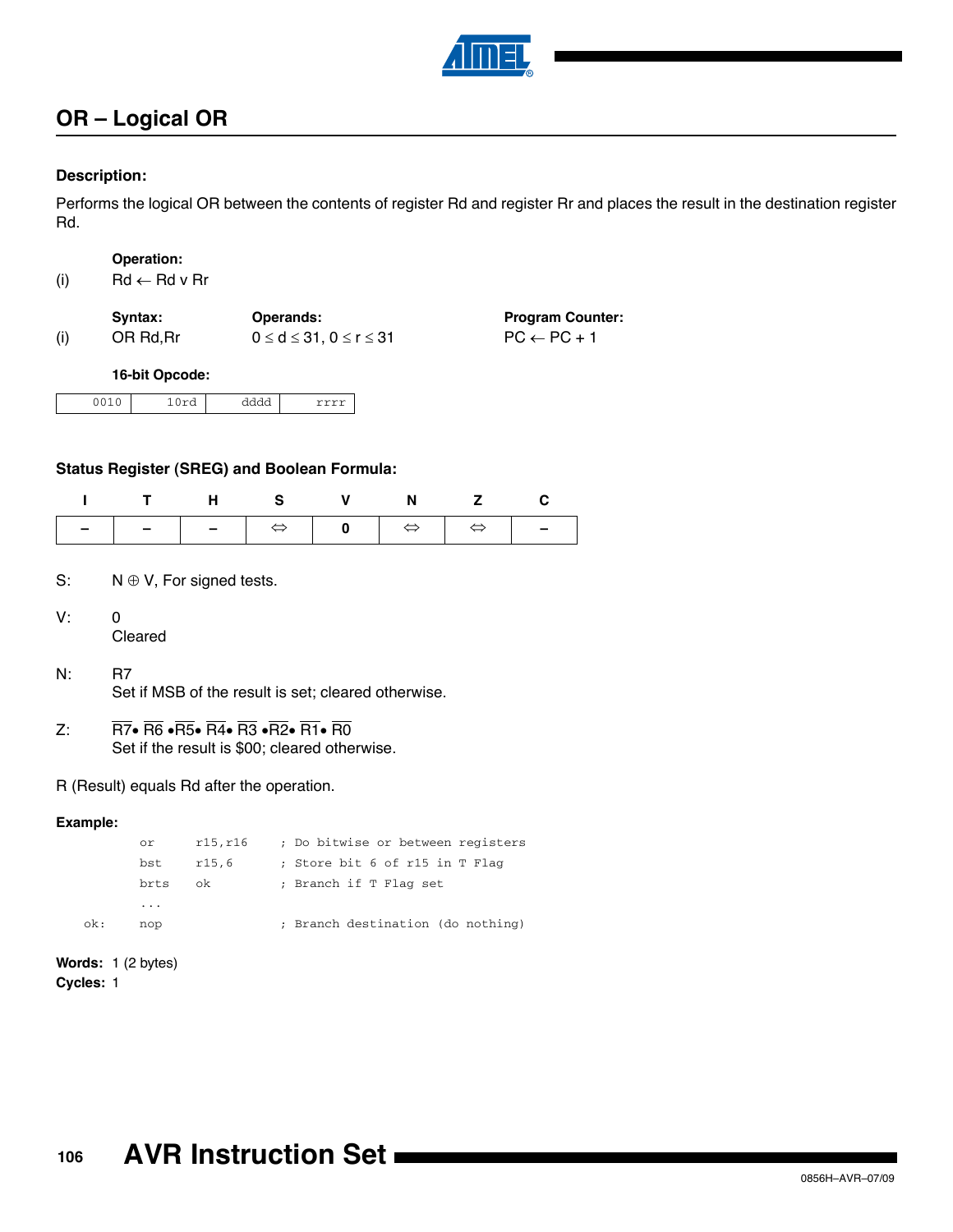# **ORI – Logical OR with Immediate**

## **Description:**

Performs the logical OR between the contents of register Rd and a constant and places the result in the destination register Rd.

#### **Operation:**

|  | (i) | $Rd \leftarrow Rd \vee K$ |  |
|--|-----|---------------------------|--|
|--|-----|---------------------------|--|

|     | Svntax:  | <b>Operands:</b>                          | <b>Program Counter:</b> |
|-----|----------|-------------------------------------------|-------------------------|
| (i) | ORI Rd.K | $16 \leq d \leq 31$ . $0 \leq K \leq 255$ | $PC \leftarrow PC + 1$  |

#### **16-bit Opcode:**

|  | . |  |
|--|---|--|
|  |   |  |

## **Status Register (SREG) and Boolean Formula:**

|  | ITHS V N Z C |  |  |
|--|--------------|--|--|
|  |              |  |  |

- S:  $N \oplus V$ , For signed tests.
- V: 0 Cleared
- N: R7 Set if MSB of the result is set; cleared otherwise.
- Z:  $\overline{R7}$   $\overline{R6}$   $\overline{R5}$   $\overline{R4}$   $\overline{R3}$   $\overline{R2}$   $\overline{R1}$   $\overline{R0}$ Set if the result is \$00; cleared otherwise.

R (Result) equals Rd after the operation.

## **Example:**

ori r16,\$F0 ; Set high nibble of r16 ori r17,1 ; Set bit 0 of r17

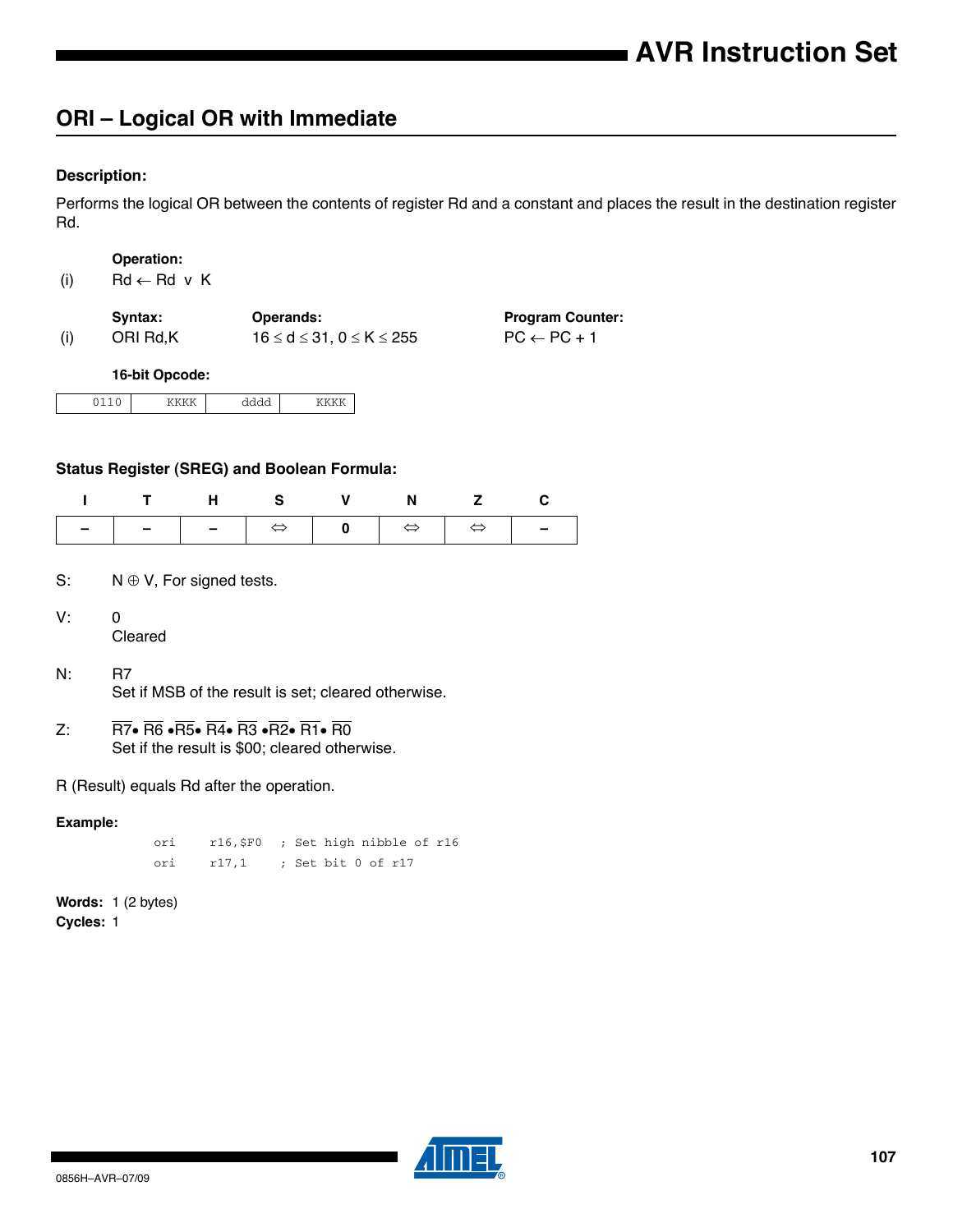

# **OUT – Store Register to I/O Location**

## **Description:**

Stores data from register Rr in the Register File to I/O Space (Ports, Timers, Configuration Registers etc.).

| <b>Operation:</b> |
|-------------------|
|-------------------|

| $I/O(A) \leftarrow Rr$<br>(i) |  |
|-------------------------------|--|
|-------------------------------|--|

|     | Svntax:  | <b>Operands:</b>                     | <b>Program Counter:</b> |
|-----|----------|--------------------------------------|-------------------------|
| (i) | OUT A.Rr | $0 \leq r \leq 31, 0 \leq A \leq 63$ | $PC \leftarrow PC + 1$  |

#### **16-bit Opcode:**

|--|--|--|

## **Status Register (SREG) and Boolean Formula:**

| ITHS V N Z C                  |  |  |  |
|-------------------------------|--|--|--|
| -   -   -   -   -   -   -   - |  |  |  |

#### **Example:**

| $clr$ $r16$ |                   | ; Clear r16             |
|-------------|-------------------|-------------------------|
| ser r17     |                   | ; Set r17               |
|             | out $$18,r16$     | ; Write zeros to Port B |
| nop         |                   | ; Wait (do nothing)     |
|             | $out$ \$18, $r17$ | ; Write ones to Port B  |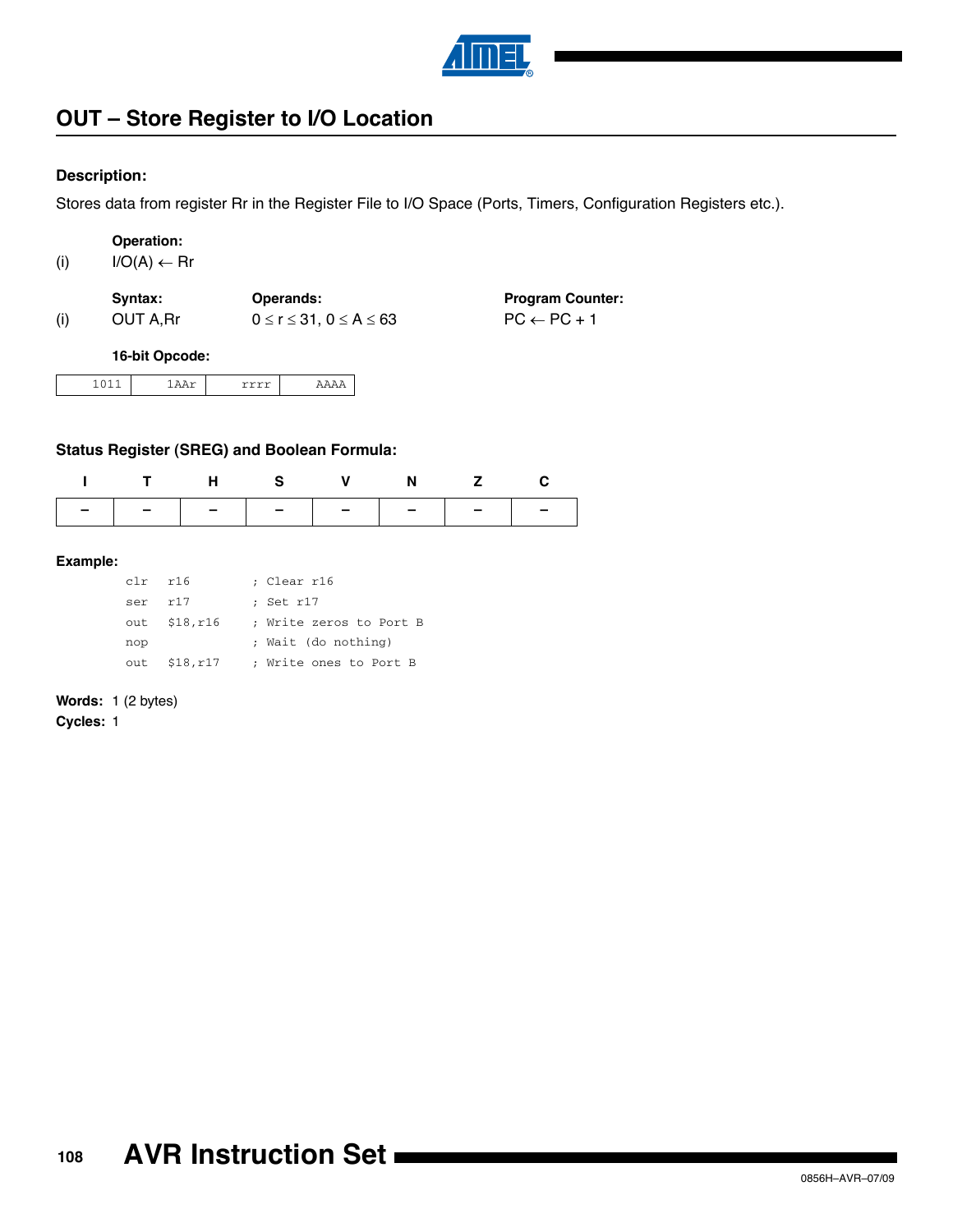## **POP – Pop Register from Stack**

## **Description:**

This instruction loads register Rd with a byte from the STACK. The Stack Pointer is pre-incremented by 1 before the POP. This instruction is not available in all devices. Refer to the device specific instruction set summary.

### **Operation:**

| (i) | $Rd \leftarrow$ STACK |
|-----|-----------------------|
|     |                       |

|     | Syntax: | <b>Operands:</b>   | <b>Program Counter:</b> | Stack:                 |
|-----|---------|--------------------|-------------------------|------------------------|
| (i) | POP Rd  | $0 \leq d \leq 31$ | $PC \leftarrow PC + 1$  | $SP \leftarrow SP + 1$ |

### **16-bit Opcode:**

| .001 | 000d | dddd    | A |
|------|------|---------|---|
|      |      | $    -$ |   |

## **Status Register (SREG) and Boolean Formula:**

|  |  | I THS V N Z C                 |  |
|--|--|-------------------------------|--|
|  |  | -   -   -   -   -   -   -   - |  |

### **Example:**

|          | call                    |     | routine ; Call subroutine                      |
|----------|-------------------------|-----|------------------------------------------------|
|          | $\cdot$ $\cdot$ $\cdot$ |     |                                                |
| routine: | push                    | r14 | : Save r14 on the Stack                        |
|          | push                    | r13 | : Save r13 on the Stack                        |
|          | .                       |     |                                                |
|          | pop                     | r13 | ; Restore r13                                  |
|          | pop                     | r14 | ; Restore r14                                  |
|          | ret                     |     | Return from subroutine<br>$\ddot{\phantom{0}}$ |

**Words:** 1 (2 bytes)

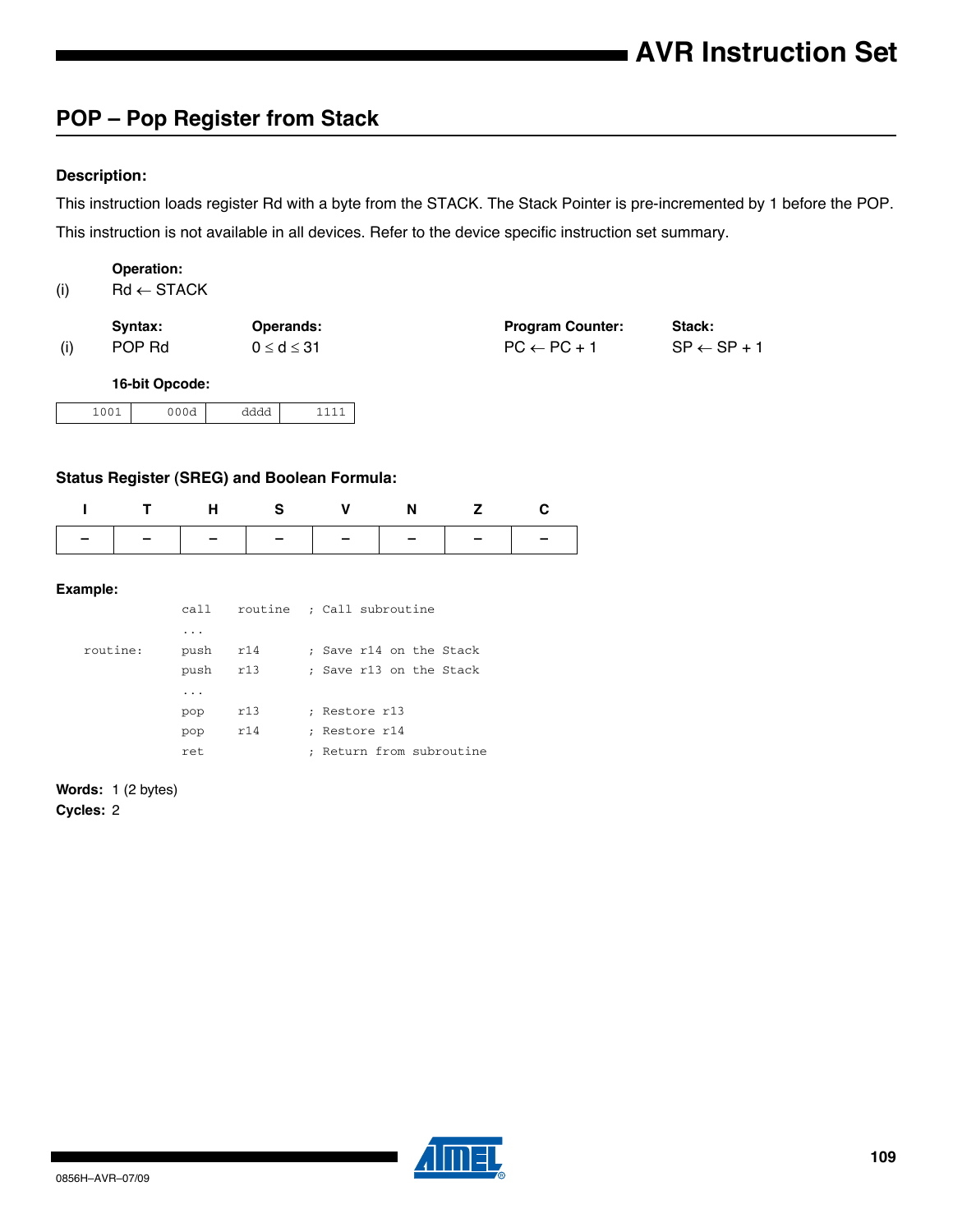

## **PUSH – Push Register on Stack**

### **Description:**

This instruction stores the contents of register Rr on the STACK. The Stack Pointer is post-decremented by 1 after the PUSH.

This instruction is not available in all devices. Refer to the device specific instruction set summary.

## **Operation:**

(i)  $STACK \leftarrow Rr$ 

|     | Svntax: | <b>Operands:</b>   | <b>Program Counter:</b> | Stack:                 |
|-----|---------|--------------------|-------------------------|------------------------|
| (i) | PUSH Rr | $0 \leq r \leq 31$ | $PC \leftarrow PC + 1$  | $SP \leftarrow SP - 1$ |

### **16-bit Opcode:**

| $ -$<br>$-0$ | $\sim$ | $    -$ |  |
|--------------|--------|---------|--|

## **Status Register (SREG) and Boolean Formula:**

| THS V N Z C                   |  |  |  |
|-------------------------------|--|--|--|
| -   -   -   -   -   -   -   - |  |  |  |

|          | call    |     | routine; Call subroutine |
|----------|---------|-----|--------------------------|
|          | .       |     |                          |
| routine: | push    | r14 | : Save r14 on the Stack  |
|          | push    | r13 | : Save r13 on the Stack  |
|          | $\cdot$ |     |                          |
|          | pop     | r13 | : Restore r13            |
|          | pop     | r14 | ; Restore r14            |
|          | ret.    |     | ; Return from subroutine |
|          |         |     |                          |

| Words :              | 1(2 bytes) |
|----------------------|------------|
| Cycles :             |            |
| <b>Cycles XMEGA:</b> |            |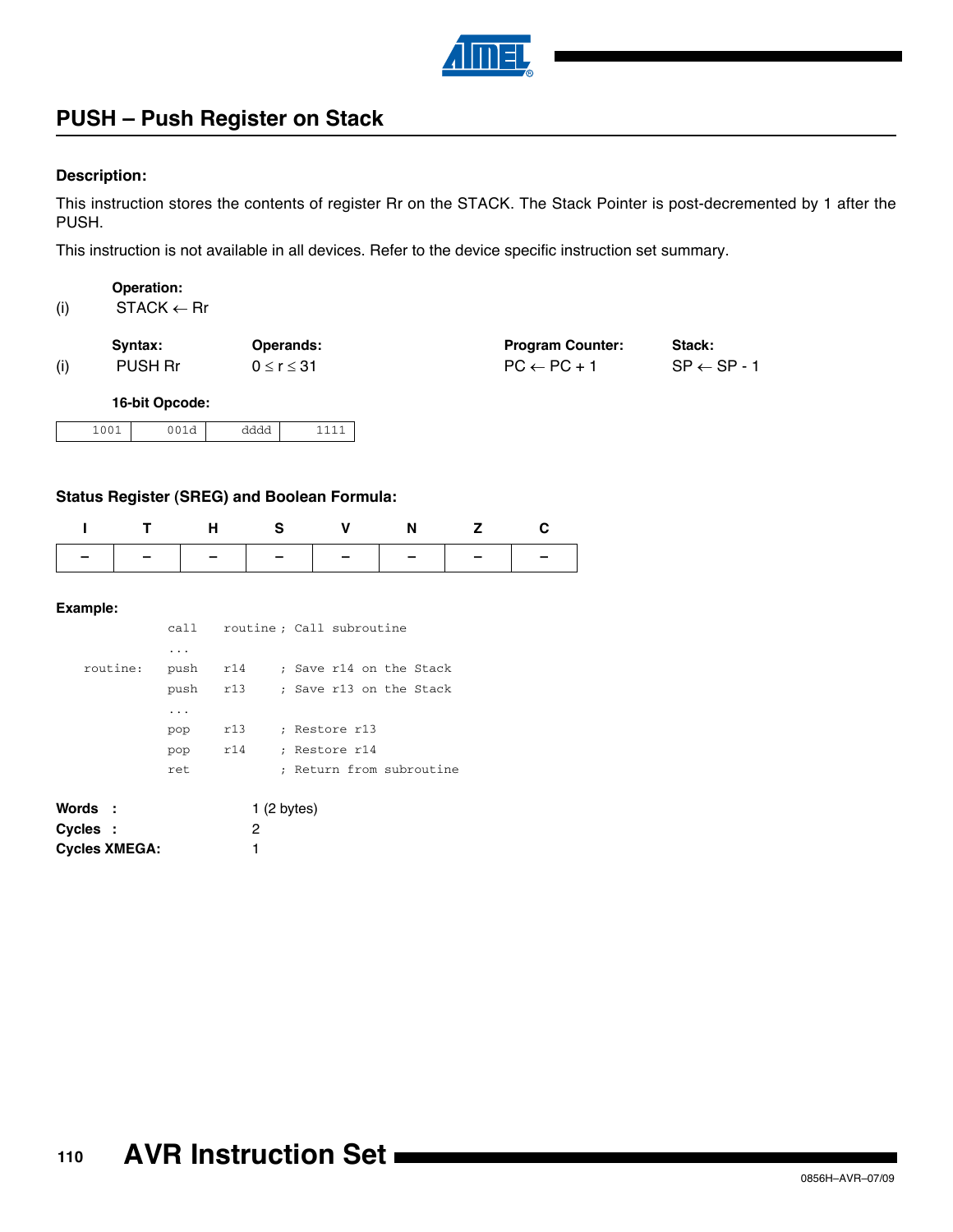## **RCALL – Relative Call to Subroutine**

## **Description:**

Relative call to an address within PC - 2K + 1 and PC + 2K (words). The return address (the instruction after the RCALL) is stored onto the Stack. See also CALL. For AVR microcontrollers with Program memory not exceeding 4K words (8K bytes) this instruction can address the entire memory from every address location. The Stack Pointer uses a post-decrement scheme during RCALL.

#### **Operation:**

| (i)<br>(ii) | $PC \leftarrow PC + k + 1$<br>$PC \leftarrow PC + k + 1$ |                   | Devices with 16 bits PC, 128K bytes Program memory maximum.<br>Devices with 22 bits PC, 8M bytes Program memory maximum. |                                                                        |
|-------------|----------------------------------------------------------|-------------------|--------------------------------------------------------------------------------------------------------------------------|------------------------------------------------------------------------|
|             | Syntax:                                                  | <b>Operands:</b>  | <b>Program Counter:</b>                                                                                                  | Stack:                                                                 |
| (i)         | <b>RCALL k</b>                                           | $-2K \leq k < 2K$ | $PC \leftarrow PC + k + 1$                                                                                               | $STACK \leftarrow PC + 1$<br>$SP \leftarrow SP - 2$ (2 bytes, 16 bits) |
| (ii)        | RCALL k                                                  | $-2K \leq k < 2K$ | $PC \leftarrow PC + k + 1$                                                                                               | $STACK \leftarrow PC + 1$<br>$SP \leftarrow SP - 3$ (3 bytes, 22 bits) |

#### **16-bit Opcode:**

|--|

#### **Status Register (SREG) and Boolean Formula:**

|               |  | THS V N Z C |  |
|---------------|--|-------------|--|
| ------------- |  |             |  |

|               | rcall | routine    | : Call subroutine         |
|---------------|-------|------------|---------------------------|
|               | .     |            |                           |
| routine:      | push  | r14        | : Save r14 on the Stack   |
|               | .     |            |                           |
|               | pop   | r14        | : Restore r14             |
|               | ret   |            | : Return from subroutine  |
| Words :       |       | 1(2 bytes) |                           |
| Cvcles :      |       |            | 3, devices with 16 bit PC |
|               |       |            | 4, devices with 22 bit PC |
| Cycles XMEGA: |       |            | 2. devices with 16 bit PC |

| <b>Cycles XMEGA:</b>    | 2, devices with 16 bit PC |
|-------------------------|---------------------------|
|                         | 3. devices with 22 bit PC |
| <b>Cycles ATtiny10:</b> |                           |

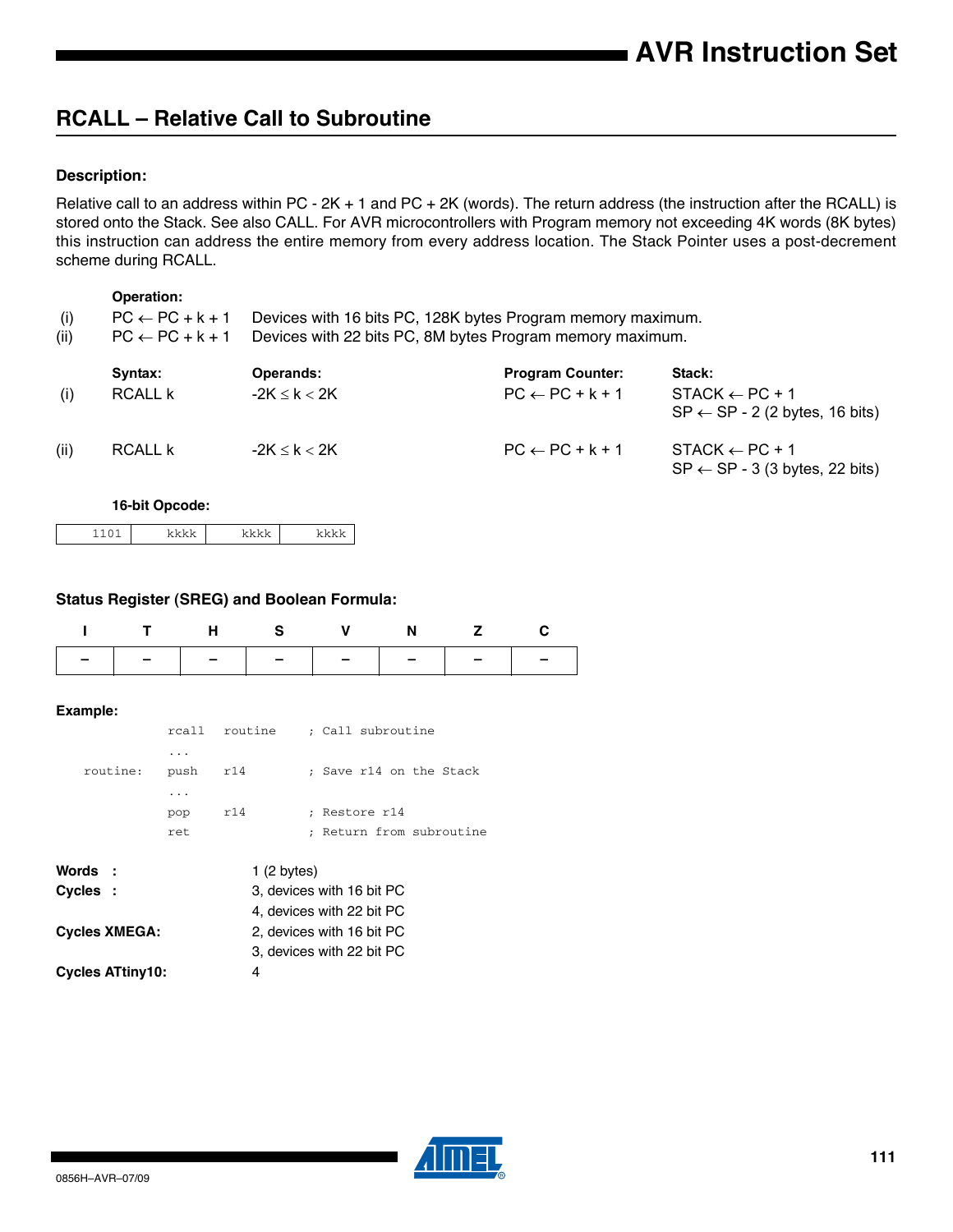

## **RET – Return from Subroutine**

### **Description:**

Returns from subroutine. The return address is loaded from the STACK. The Stack Pointer uses a pre-increment scheme during RET.

#### **Operation:**

- (i) PC(15:0)  $\leftarrow$  STACK Devices with 16 bits PC, 128K bytes Program memory maximum.
- (ii)  $PC(21:0) \leftarrow STACKDevices with 22 bits PC, 8M bytes Program memory maximum.$

|      | Syntax:    | Operands: | <b>Program Counter:</b> | Stack:                                     |
|------|------------|-----------|-------------------------|--------------------------------------------|
|      | <b>RET</b> | None      | See Operation           | $SP \leftarrow SP + 2$ , (2bytes, 16 bits) |
| (ii) | RET        | None      | See Operation           | $SP \leftarrow SP + 3$ , (3bytes, 22 bits) |

#### **16-bit Opcode:**

| 1001 | 0101 | 0000 | 1000 |
|------|------|------|------|
|      |      |      |      |

### **Status Register (SREG) and Boolean Formula:**

|                               | THS V N Z C |  |  |
|-------------------------------|-------------|--|--|
| -   -   -   -   -   -   -   - |             |  |  |

#### **Example:**

|          | call                |     | routine ; Call subroutine |
|----------|---------------------|-----|---------------------------|
| routine: | $\cdot$<br>push r14 |     | ; Save r14 on the Stack   |
|          | $\cdot$             |     |                           |
|          | gog                 | r14 | ; Restore r14             |
|          | ret                 |     | ; Return from subroutine  |

#### **Words:** 1 (2 bytes)

**Cycles:** 4 devices with 16-bit PC

5 devices with 22-bit PC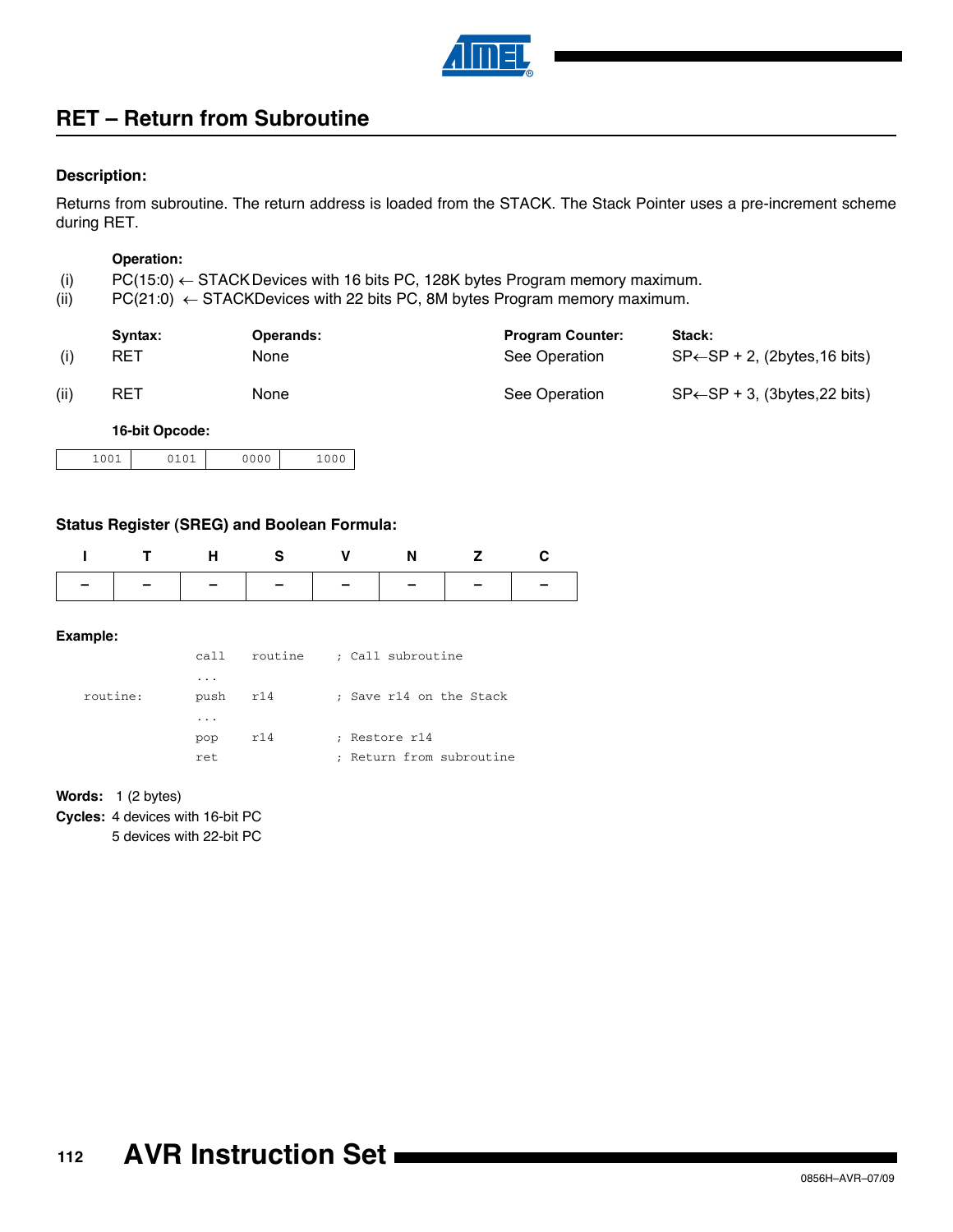## **RETI – Return from Interrupt**

## **Description:**

Returns from interrupt. The return address is loaded from the STACK and the Global Interrupt Flag is set.

Note that the Status Register is not automatically stored when entering an interrupt routine, and it is not restored when returning from an interrupt routine. This must be handled by the application program. The Stack Pointer uses a pre-increment scheme during RETI.

#### **Operation:**

- (i)  $PC(15:0) \leftarrow$  STACK Devices with 16 bits PC, 128K bytes Program memory maximum.
- (ii) PC(21:0)  $\leftarrow$  STACKDevices with 22 bits PC, 8M bytes Program memory maximum.

|      | Syntax: | <b>Operands:</b> | <b>Program Counter:</b> | <b>Stack</b>                              |
|------|---------|------------------|-------------------------|-------------------------------------------|
|      | RETI    | None             | See Operation           | $SP \leftarrow SP + 2$ (2 bytes, 16 bits) |
| (ii) | RETI    | None             | See Operation           | $SP \leftarrow SP + 3$ (3 bytes, 22 bits) |

**16-bit Opcode:**

| 101<br>1001 | 000 <sup>7</sup> | 1000 |
|-------------|------------------|------|
|-------------|------------------|------|

### **Status Register (SREG) and Boolean Formula:**

|                               | H S V |  | N Z C |  |
|-------------------------------|-------|--|-------|--|
| 1   -   -   -   -   -   -   - |       |  |       |  |

 $l: 1$ 

The I Flag is set.

### **Example:**

| extint: | $\cdots$<br>push r0 |    | ; Save r0 on the Stack         |
|---------|---------------------|----|--------------------------------|
|         | $\cdots$            |    |                                |
|         | pop                 | r0 | ; Restore r0                   |
|         | reti                |    | ; Return and enable interrupts |
|         |                     |    |                                |

**Words:** 1 (2 bytes)

**Cycles:** 4 devices with 16-bit PC

5 devices with 22-bit PC

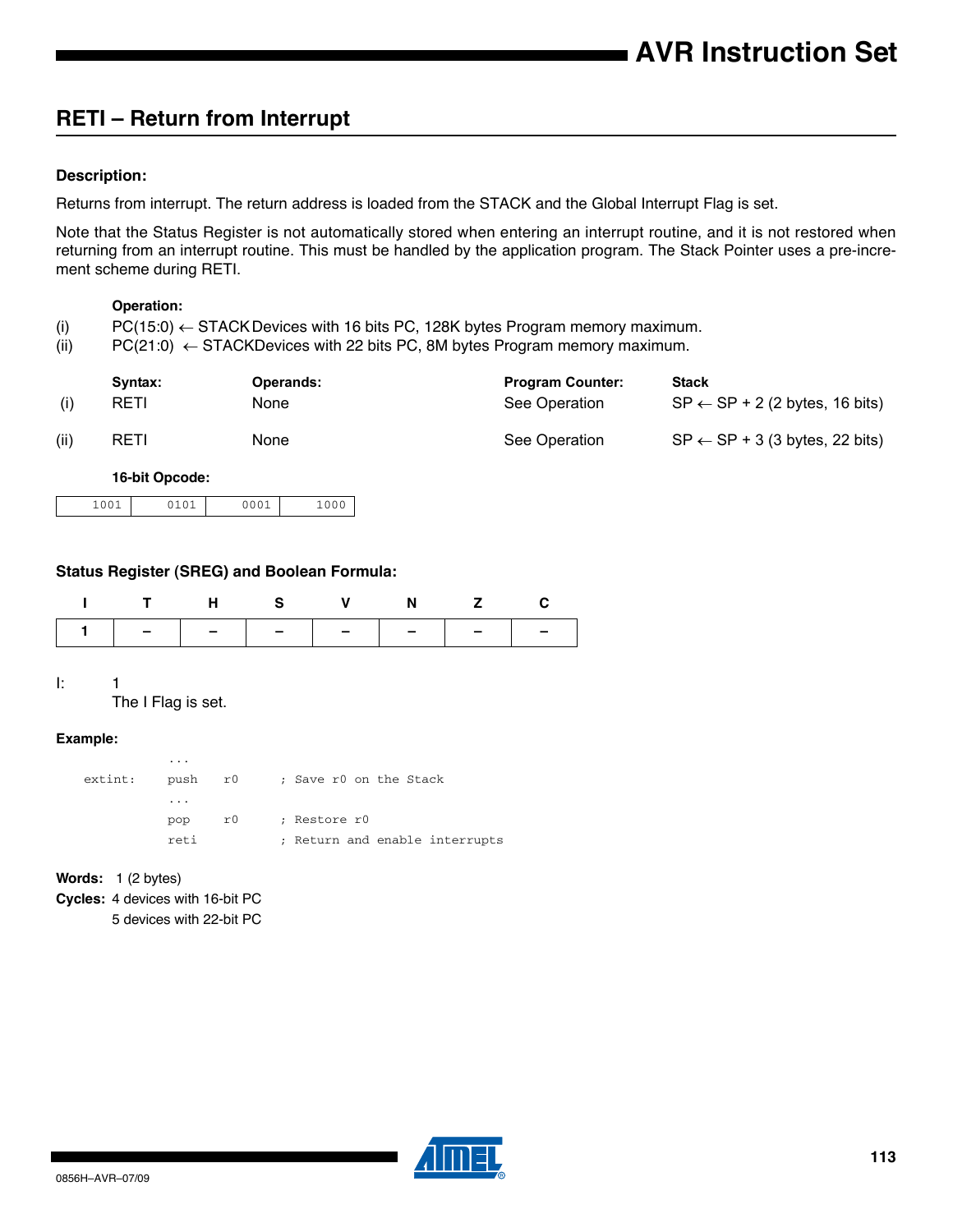

## **RJMP – Relative Jump**

### **Description:**

Relative jump to an address within PC - 2K +1 and PC + 2K (words). For AVR microcontrollers with Program memory not exceeding 4K words (8K bytes) this instruction can address the entire memory from every address location. See also JMP.

**Operation:**

| $PC \leftarrow PC + k + 1$<br>(i) |  |  |
|-----------------------------------|--|--|
|-----------------------------------|--|--|

|     | Syntax: | <b>Operands:</b>  | <b>Program Counter:</b>    | <b>Stack</b> |
|-----|---------|-------------------|----------------------------|--------------|
| (i) | RJMP k  | $-2K \leq k < 2K$ | $PC \leftarrow PC + k + 1$ | Unchanged    |

**16-bit Opcode:**

### **Status Register (SREG) and Boolean Formula:**

|  |  | ITHS V N Z C                  |  |
|--|--|-------------------------------|--|
|  |  | -   -   -   -   -   -   -   - |  |

#### **Example:**

|        | cpi  |       | $r16, $42$ ; Compare r16 to \$42    |
|--------|------|-------|-------------------------------------|
|        | brne | error | ; Branch if $r16 \leq s42$          |
|        | rjmp | ok    | ; Unconditional branch              |
| error: | add  |       | r16,r17 ; Add r17 to r16            |
|        | inc  | r16   | ; Increment r16                     |
| ok:    | nop  |       | ; Destination for rjmp (do nothing) |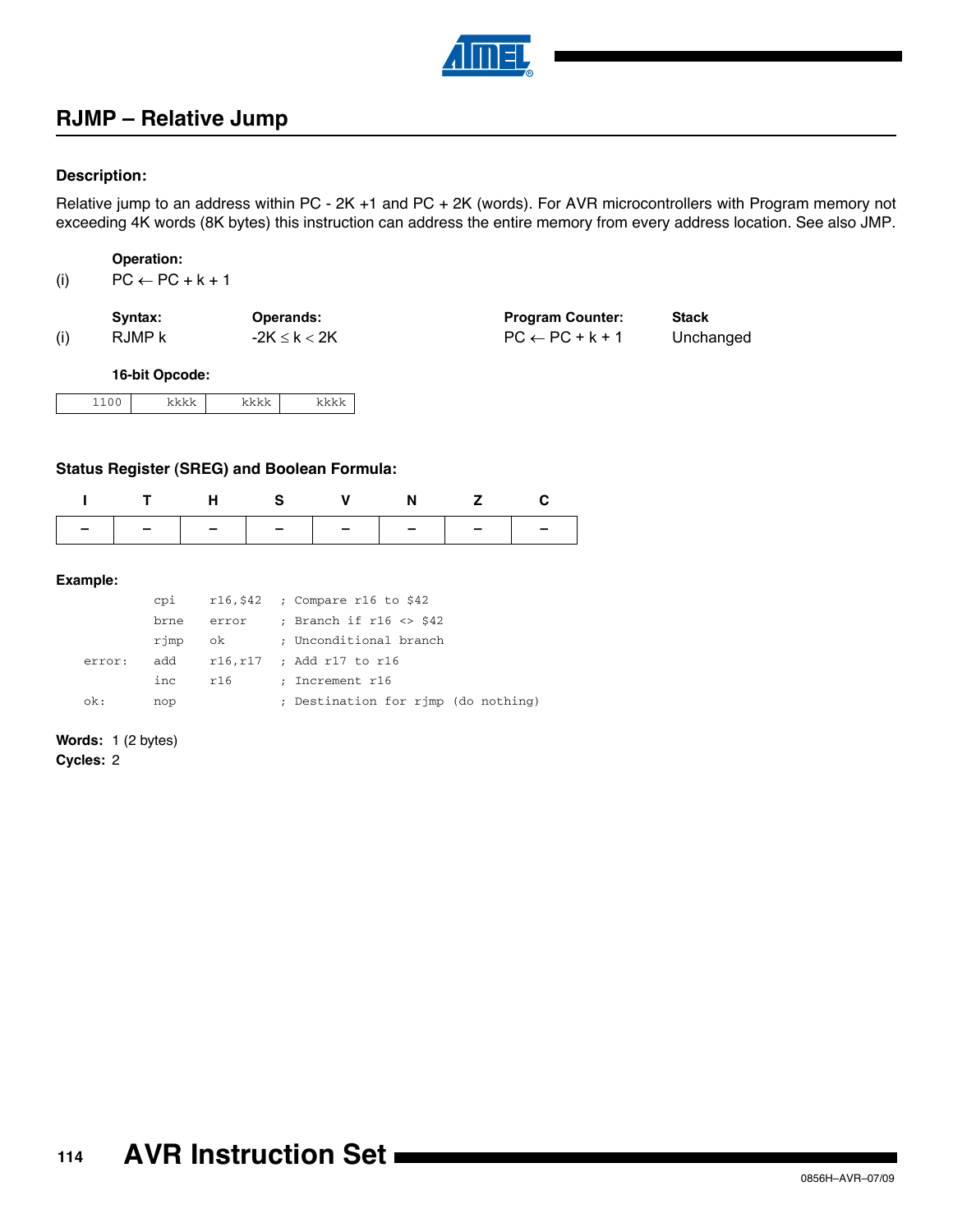## **ROL – Rotate Left trough Carry**

## **Description:**

Shifts all bits in Rd one place to the left. The C Flag is shifted into bit 0 of Rd. Bit 7 is shifted into the C Flag. This operation, combined with LSL, effectively multiplies multi-byte signed and unsigned values by two.

#### **Operation:**



### **Status Register (SREG) and Boolean Formula:**

| ITHS V N Z C |  |  |  |
|--------------|--|--|--|
|              |  |  |  |

H: Rd3

- S:  $N \oplus V$ , For signed tests.
- V:  $N \oplus C$  (For N and C after the shift)
- N: R7 Set if MSB of the result is set; cleared otherwise.
- Z:  $\overline{R7}$   $\overline{R6}$   $\overline{R5}$   $\overline{R4}$   $\overline{R3}$   $\overline{R2}$   $\overline{R1}$   $\overline{R0}$ Set if the result is \$00; cleared otherwise.
- C: Rd7

Set if, before the shift, the MSB of Rd was set; cleared otherwise.

R (Result) equals Rd after the operation.

#### **Example:**

|         | 1s1 r18 |        | ; Multiply r19:r18 by two                          |
|---------|---------|--------|----------------------------------------------------|
|         | rol r19 |        | ; r19:r18 is a signed or unsigned two-byte integer |
|         | brcs    | oneenc | ; Branch if carry set                              |
|         | $\cdot$ |        |                                                    |
| oneenc: | nop     |        | ; Branch destination (do nothing)                  |
|         |         |        |                                                    |

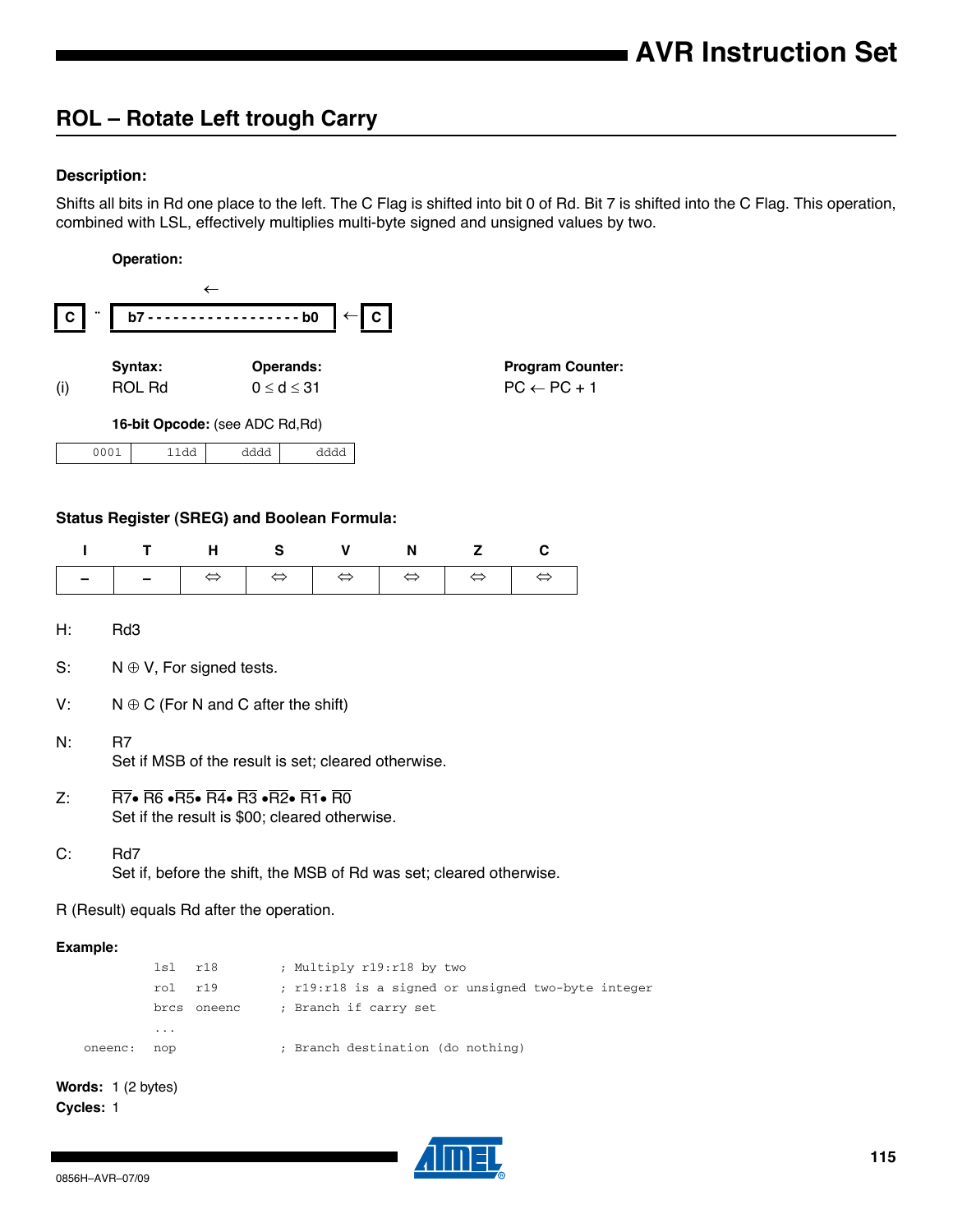

## **ROR – Rotate Right through Carry**

## **Description:**

Shifts all bits in Rd one place to the right. The C Flag is shifted into bit 7 of Rd. Bit 0 is shifted into the C Flag. This operation, combined with ASR, effectively divides multi-byte signed values by two. Combined with LSR it effectively divides multibyte unsigned values by two. The Carry Flag can be used to round the result.

#### **Operation:**



#### **Status Register (SREG) and Boolean Formula:**

| ı        | т                                                                                                                                                                           | н                | S                                                                   | v                 | N                         | z                 | C                                         |  |
|----------|-----------------------------------------------------------------------------------------------------------------------------------------------------------------------------|------------------|---------------------------------------------------------------------|-------------------|---------------------------|-------------------|-------------------------------------------|--|
|          |                                                                                                                                                                             |                  | $\Leftrightarrow$                                                   | $\Leftrightarrow$ | $\Leftrightarrow$         | $\Leftrightarrow$ | $\Leftrightarrow$                         |  |
|          |                                                                                                                                                                             |                  |                                                                     |                   |                           |                   |                                           |  |
| S:       | $N \oplus V$ , For signed tests.                                                                                                                                            |                  |                                                                     |                   |                           |                   |                                           |  |
| V.       |                                                                                                                                                                             |                  | $N \oplus C$ (For N and C after the shift)                          |                   |                           |                   |                                           |  |
| N.       | R7                                                                                                                                                                          |                  | Set if MSB of the result is set; cleared otherwise.                 |                   |                           |                   |                                           |  |
| $Z$ :    | $\overline{R7}$ $\bullet$ $\overline{R6}$ $\bullet$ $\overline{R4}$ $\bullet$ $\overline{R3}$ $\bullet$ $\overline{R2}$ $\bullet$ $\overline{R1}$ $\bullet$ $\overline{R0}$ |                  | Set if the result is \$00; cleared otherwise.                       |                   |                           |                   |                                           |  |
| C:       | R <sub>d</sub> 0                                                                                                                                                            |                  | Set if, before the shift, the LSB of Rd was set; cleared otherwise. |                   |                           |                   |                                           |  |
|          | R (Result) equals Rd after the operation.                                                                                                                                   |                  |                                                                     |                   |                           |                   |                                           |  |
| Example: |                                                                                                                                                                             |                  |                                                                     |                   |                           |                   |                                           |  |
|          | lsr                                                                                                                                                                         | r19              |                                                                     |                   | ; Divide r19:r18 by two   |                   |                                           |  |
|          |                                                                                                                                                                             | r18<br>ror       |                                                                     |                   |                           |                   | ; r19:r18 is an unsigned two-byte integer |  |
|          |                                                                                                                                                                             | zeroenc1<br>brcc |                                                                     |                   | ; Branch if carry cleared |                   |                                           |  |
|          |                                                                                                                                                                             | r17<br>asr       |                                                                     |                   | ; Divide r17:r16 by two   |                   |                                           |  |

ror r16 ; r17:r16 is a signed two-byte integer

brcc zeroenc2 ; Branch if carry cleared

zeroenc1: nop ; Branch destination (do nothing)

#### **116 AVR Instruction Set**

...

...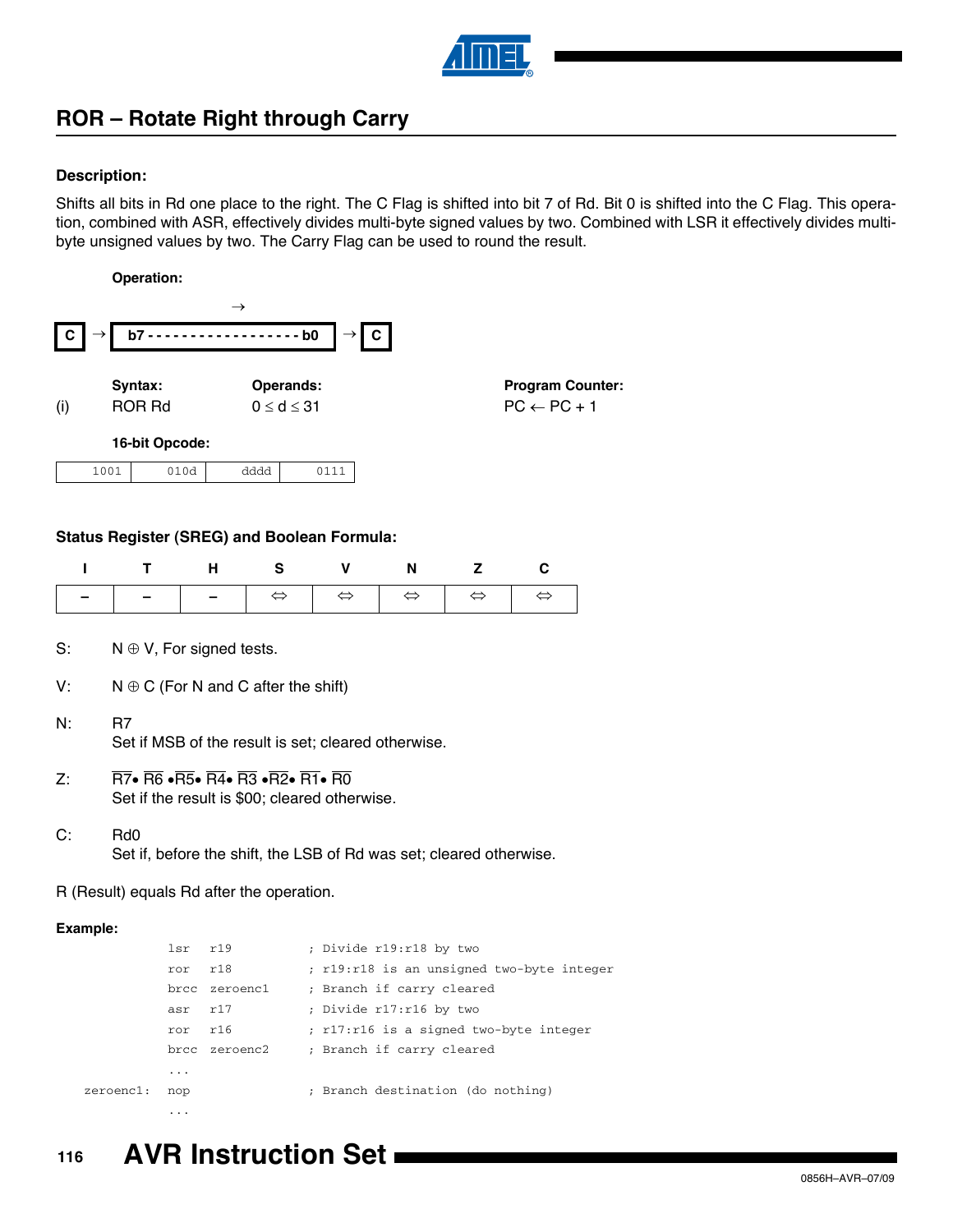# **AVR Instruction Set**

zeroenc1: nop ; Branch destination (do nothing)

**Words:** 1 (2 bytes) **Cycles:** 1

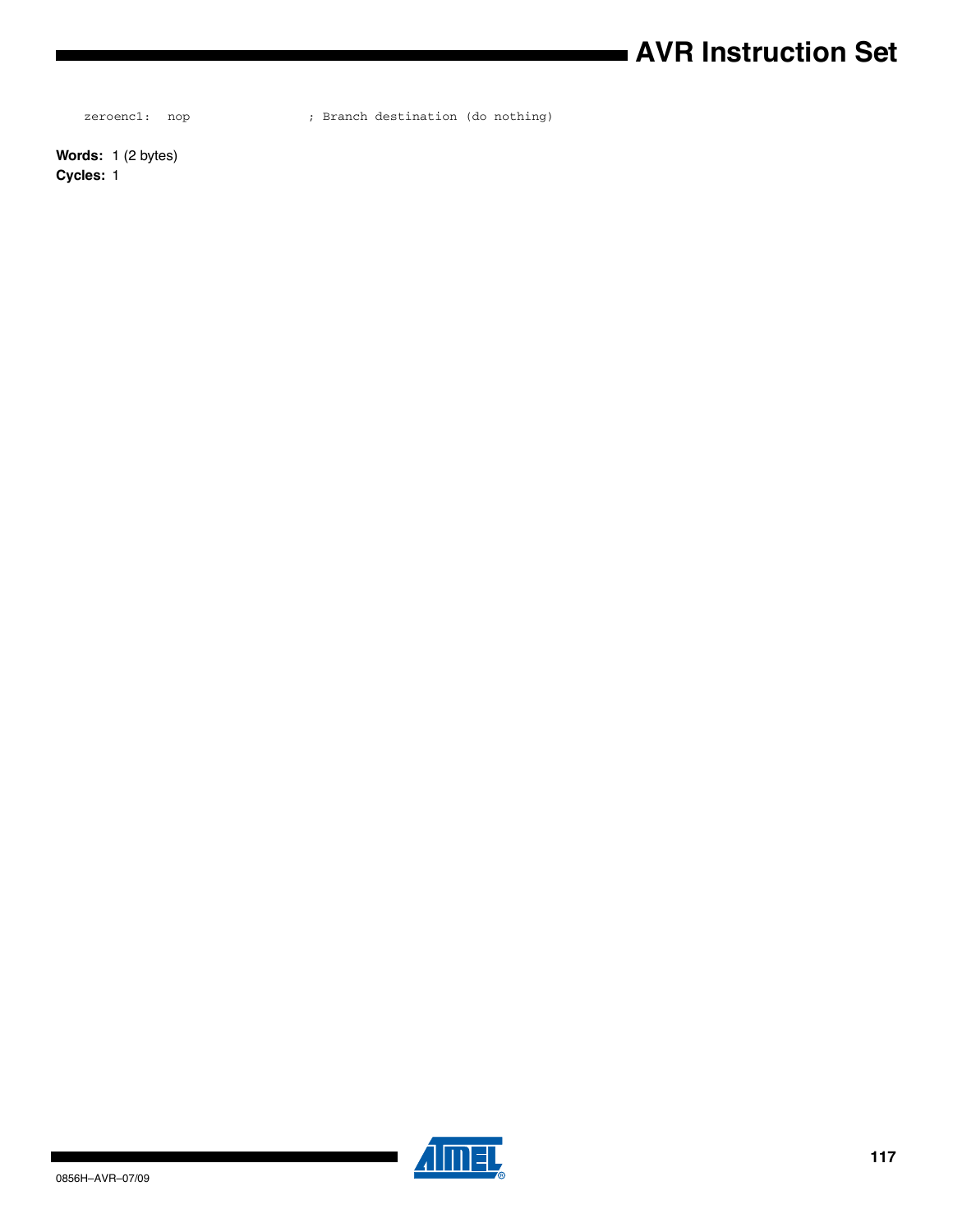

## **SBC – Subtract with Carry**

## **Description:**

Subtracts two registers and subtracts with the C Flag and places the result in the destination register Rd.

**Operation:**

(i)  $Rd \leftarrow Rd - Rr - C$ 

| Svntax:    | <b>Operands:</b>                       | <b>Program Counter:</b> |
|------------|----------------------------------------|-------------------------|
| SBC Rd, Rr | $0 \leq d \leq 31.$ $0 \leq r \leq 31$ | $PC \leftarrow PC + 1$  |

#### **16-bit Opcode:**

| 0.000<br>◡<br>◡ | - - | ------ |
|-----------------|-----|--------|

#### **Status Register and Boolean Formula:**

| ITHS V N Z C |  |  |  |
|--------------|--|--|--|
|              |  |  |  |

- H: Rd3 $\bullet$  Rr3 + Rr3 $\bullet$  R3 + R3  $\bullet$  Rd3 Set if there was a borrow from bit 3; cleared otherwise
- S:  $N \oplus V$ , For signed tests.
- V: Rd7  $\cdot$  Rr7 $\cdot$  R7  $\cdot$  Rd7  $\cdot$  Rr7  $\cdot$  R7 Set if two's complement overflow resulted from the operation; cleared otherwise.
- N: R7 Set if MSB of the result is set; cleared otherwise.
- Z:  $\overline{R7}$   $\overline{R6}$   $\overline{R5}$   $\overline{R4}$   $\overline{R3}$   $\overline{R2}$   $\overline{R1}$   $\overline{R0}$   $\overline{Z}$ Previous value remains unchanged when the result is zero; cleared otherwise.
- C:  $\overline{Rd7}$   $\cdot$  Rr7 + Rr7  $\cdot$  R7 + R7  $\cdot$  Rd7 Set if the absolute value of the contents of Rr plus previous carry is larger than the absolute value of the Rd; cleared otherwise.
- R (Result) equals Rd after the operation.

#### **Example:**

; Subtract r1:r0 from r3:r2 sub r2, r0 ; Subtract low byte sbc r3, r1 ; Subtract with carry high byte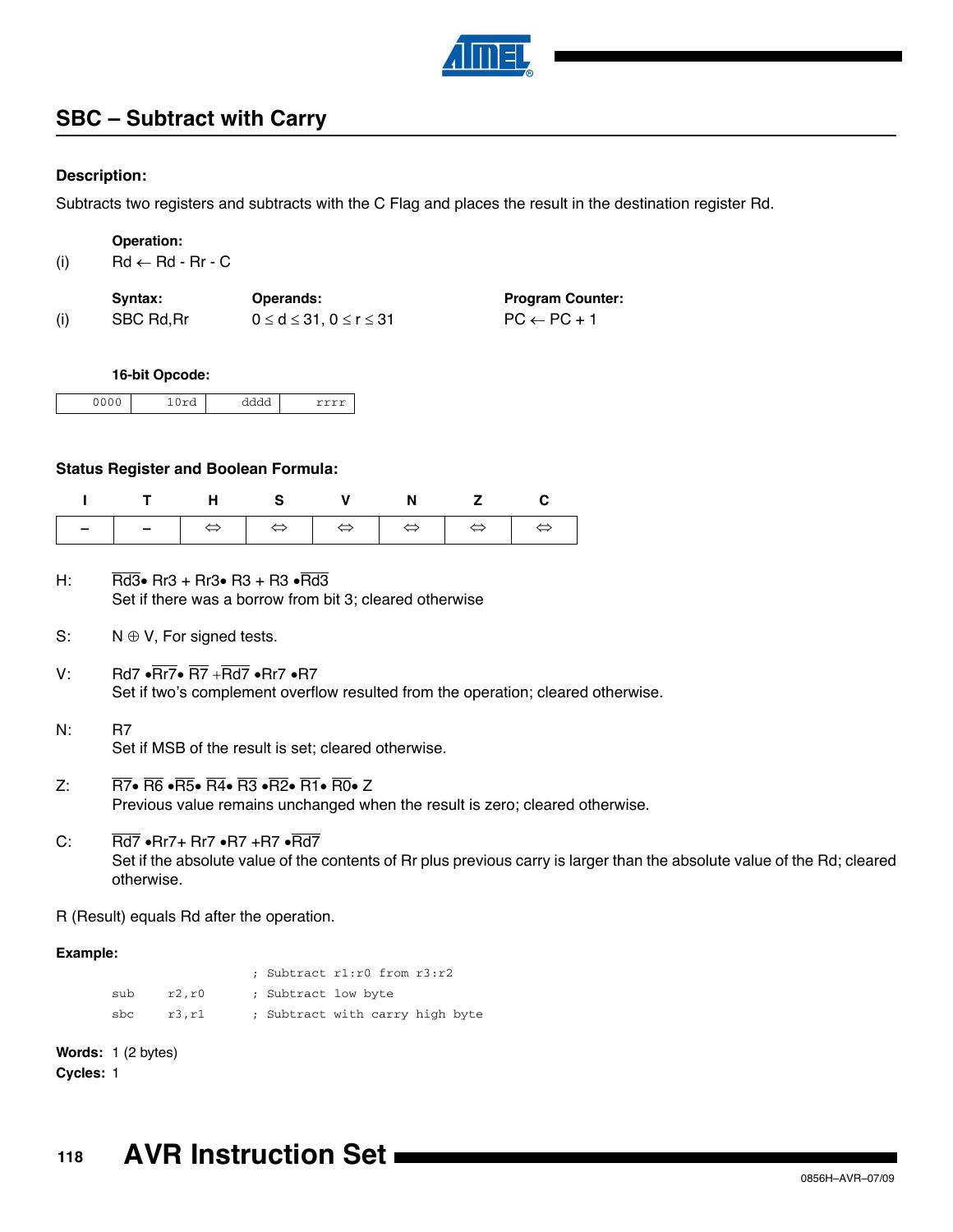## **SBCI – Subtract Immediate with Carry**

## **Description:**

Subtracts a constant from a register and subtracts with the C Flag and places the result in the destination register Rd.

| <b>Operation:</b> |  |
|-------------------|--|
|-------------------|--|

| (i)<br>$Rd \leftarrow Rd - K - C$ |
|-----------------------------------|
|-----------------------------------|

|     | Svntax:   | Operands:                                 | <b>Program Counter:</b> |
|-----|-----------|-------------------------------------------|-------------------------|
| (i) | SBCI Rd.K | $16 \leq d \leq 31$ . $0 \leq K \leq 255$ | $PC \leftarrow PC + 1$  |

#### **16-bit Opcode:**

|  | . |  |
|--|---|--|

#### **Status Register and Boolean Formula:**

| ITHS V N Z C |  |  |  |
|--------------|--|--|--|
|              |  |  |  |

- H: Rd3• K3 + K3• R3 + R3 Rd3 Set if there was a borrow from bit 3; cleared otherwise
- S:  $N \oplus V$ , For signed tests.
- V: Rd7  $\cdot$   $\overline{\text{K7}}$   $\cdot$   $\overline{\text{R7}}$   $\cdot$   $\overline{\text{Rd7}}$   $\cdot$  K7  $\cdot$  R7 Set if two's complement overflow resulted from the operation; cleared otherwise.
- N: R7 Set if MSB of the result is set; cleared otherwise.
- Z:  $\overline{R7}$   $\overline{R6}$   $\overline{R5}$   $\overline{R4}$   $\overline{R3}$   $\overline{R2}$   $\overline{R1}$   $\overline{R0}$   $\overline{Z}$ Previous value remains unchanged when the result is zero; cleared otherwise.
- C:  $\overline{Rd7}$   $\bullet$ K7+ K7  $\bullet$  R7 +R7  $\bullet$ Rd7 Set if the absolute value of the constant plus previous carry is larger than the absolute value of Rd; cleared otherwise.
- R (Result) equals Rd after the operation.

### **Example:**

; Subtract \$4F23 from r17:r16 subi r16, \$23 ; Subtract low byte sbci r17, \$4F ; Subtract with carry high byte

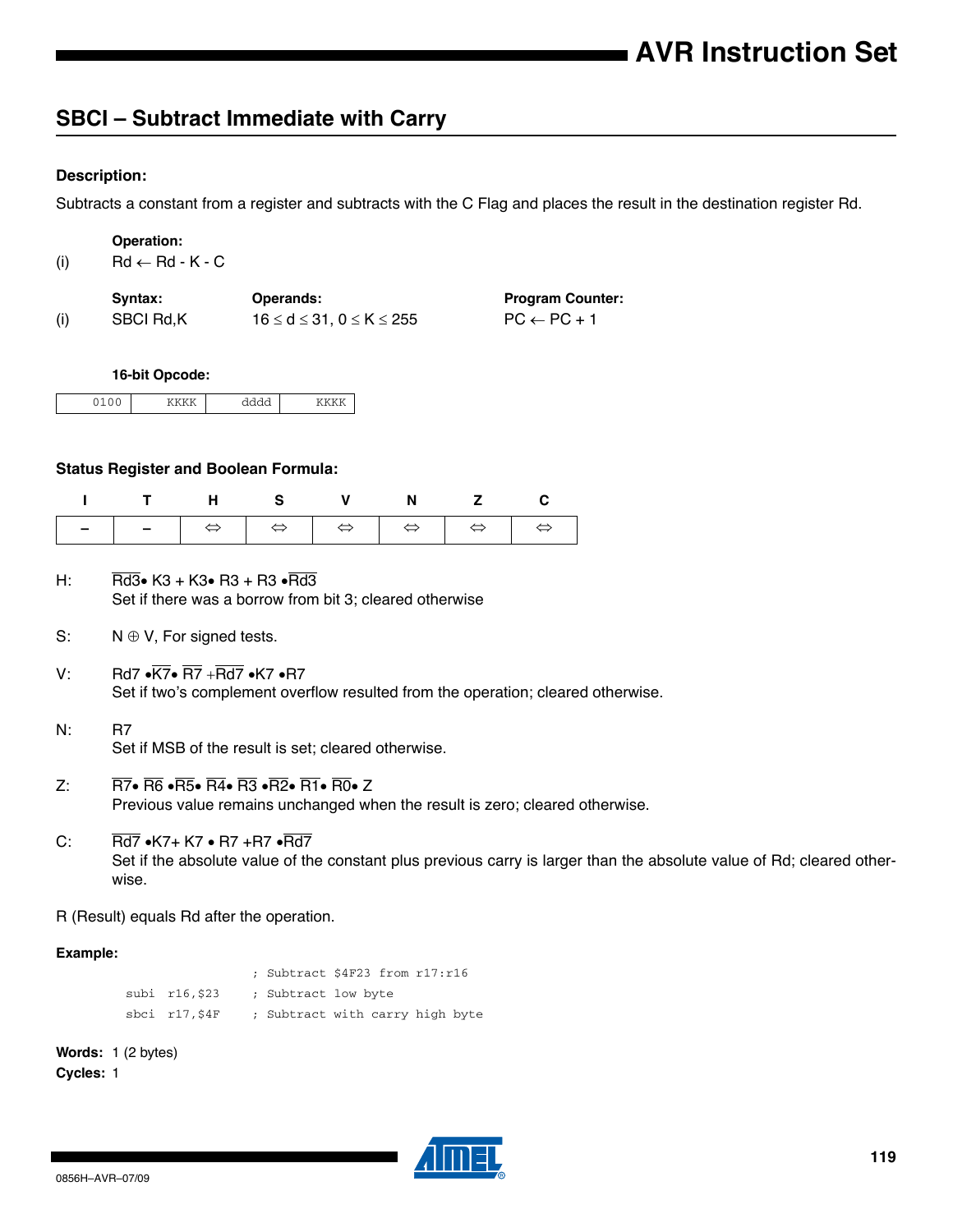

## **SBI – Set Bit in I/O Register**

## **Description:**

Sets a specified bit in an I/O Register. This instruction operates on the lower 32 I/O Registers – addresses 0-31.

| <b>Operation:</b> |  |
|-------------------|--|
|                   |  |

| (i) | $I/O(A,b) \leftarrow 1$ |
|-----|-------------------------|
|-----|-------------------------|

| Syntax: | <b>Operands:</b>                    | <b>Program Counter:</b> |
|---------|-------------------------------------|-------------------------|
| SBI A.b | $0 \leq A \leq 31, 0 \leq b \leq 7$ | $PC \leftarrow PC + 1$  |

#### **16-bit Opcode:**

| $ -$<br>__ |  | ---<br>---- |
|------------|--|-------------|
|------------|--|-------------|

## **Status Register (SREG) and Boolean Formula:**

| ITHS V N Z C |  |  |  |
|--------------|--|--|--|
|              |  |  |  |

|    | out \$1E.r0 | ; Write EEPROM address     |
|----|-------------|----------------------------|
|    | sbi \$1C.0  | ; Set read bit in EECR     |
| in |             | r1,\$1D ; Read EEPROM data |

| Words :                 | 1(2 bytes) |
|-------------------------|------------|
| Cycles :                | 2          |
| <b>Cycles XMEGA:</b>    |            |
| <b>Cycles ATtiny10:</b> |            |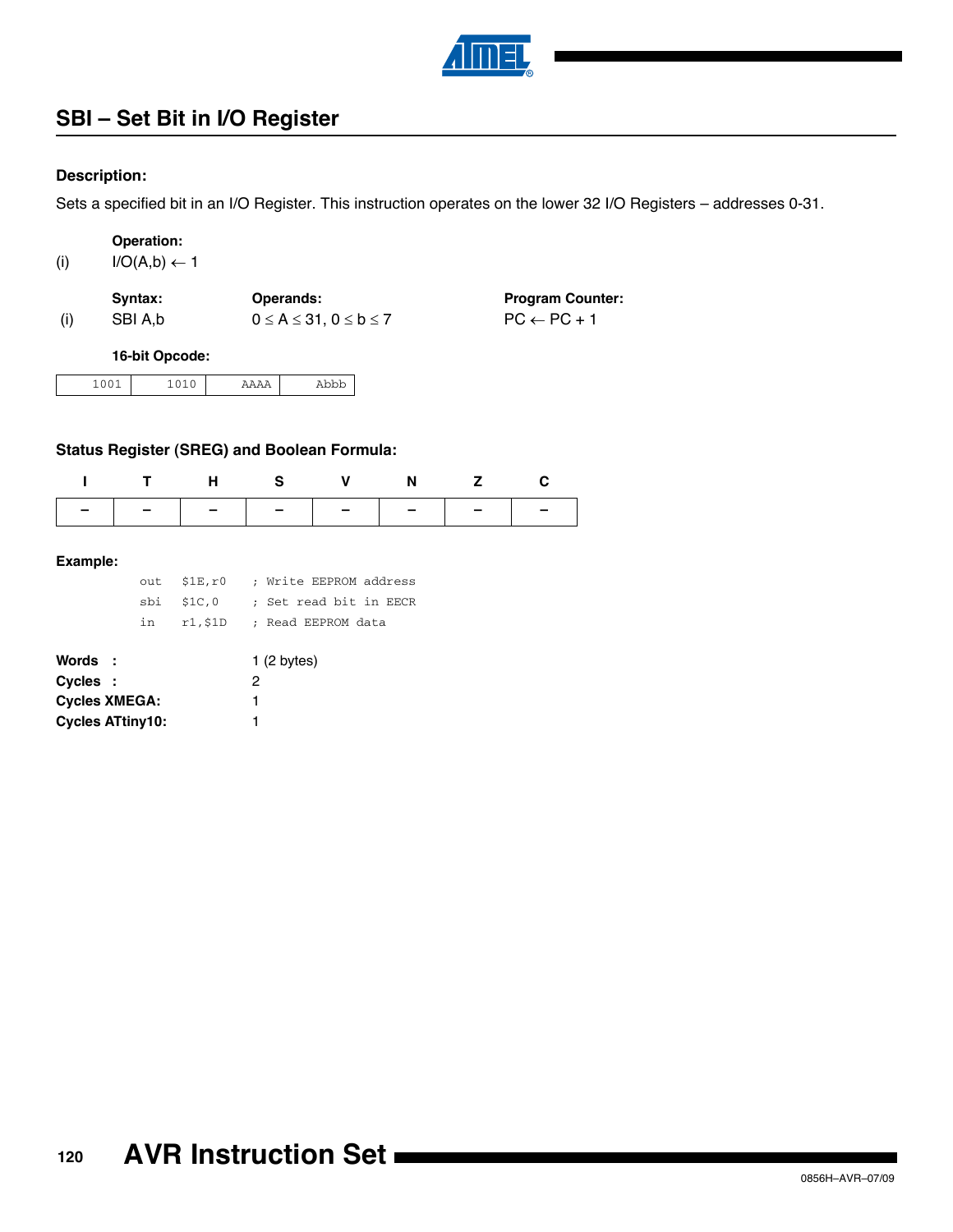## **SBIC – Skip if Bit in I/O Register is Cleared**

## **Description:**

This instruction tests a single bit in an I/O Register and skips the next instruction if the bit is cleared. This instruction operates on the lower 32 I/O Registers – addresses 0-31.

#### **Operation:**

(i) If  $I/O(A,b) = 0$  then  $PC \leftarrow PC + 2$  (or 3) else  $PC \leftarrow PC + 1$ 

|     | Svntax:  | <b>Operands:</b>                       | <b>Program Counter:</b>                                                                                                                                            |
|-----|----------|----------------------------------------|--------------------------------------------------------------------------------------------------------------------------------------------------------------------|
| (i) | SBIC A.b | $0 \leq A \leq 31$ , $0 \leq b \leq 7$ | $PC \leftarrow PC + 1$ , Condition false - no skip<br>$PC \leftarrow PC + 2$ , Skip a one word instruction<br>$PC \leftarrow PC + 3$ , Skip a two word instruction |

### **16-bit Opcode:**

| ---- | ---- | . |
|------|------|---|

## **Status Register (SREG) and Boolean Formula:**

| ITHS V N Z C                  |  |  |  |
|-------------------------------|--|--|--|
| -   -   -   -   -   -   -   - |  |  |  |

| e2wait: sbic \$1C,1 |     |             | ; Skip next inst. if EEWE cleared |
|---------------------|-----|-------------|-----------------------------------|
|                     |     | rimp e2wait | ; EEPROM write not finished       |
|                     | nop |             | ; Continue (do nothing)           |

| Words :  |                      | 1(2 bytes)                                                                       |
|----------|----------------------|----------------------------------------------------------------------------------|
| Cycles : |                      | 1 if condition is false (no skip)                                                |
|          |                      | 2 if condition is true (skip is executed) and the instruction skipped is 1 word  |
|          |                      | 3 if condition is true (skip is executed) and the instruction skipped is 2 words |
|          | <b>Cycles XMEGA:</b> | 2 if condition is false (no skip)                                                |
|          |                      | 3 if condition is true (skip is executed) and the instruction skipped is 1 word  |
|          |                      | 4 if condition is true (skip is executed) and the instruction skipped is 2 words |

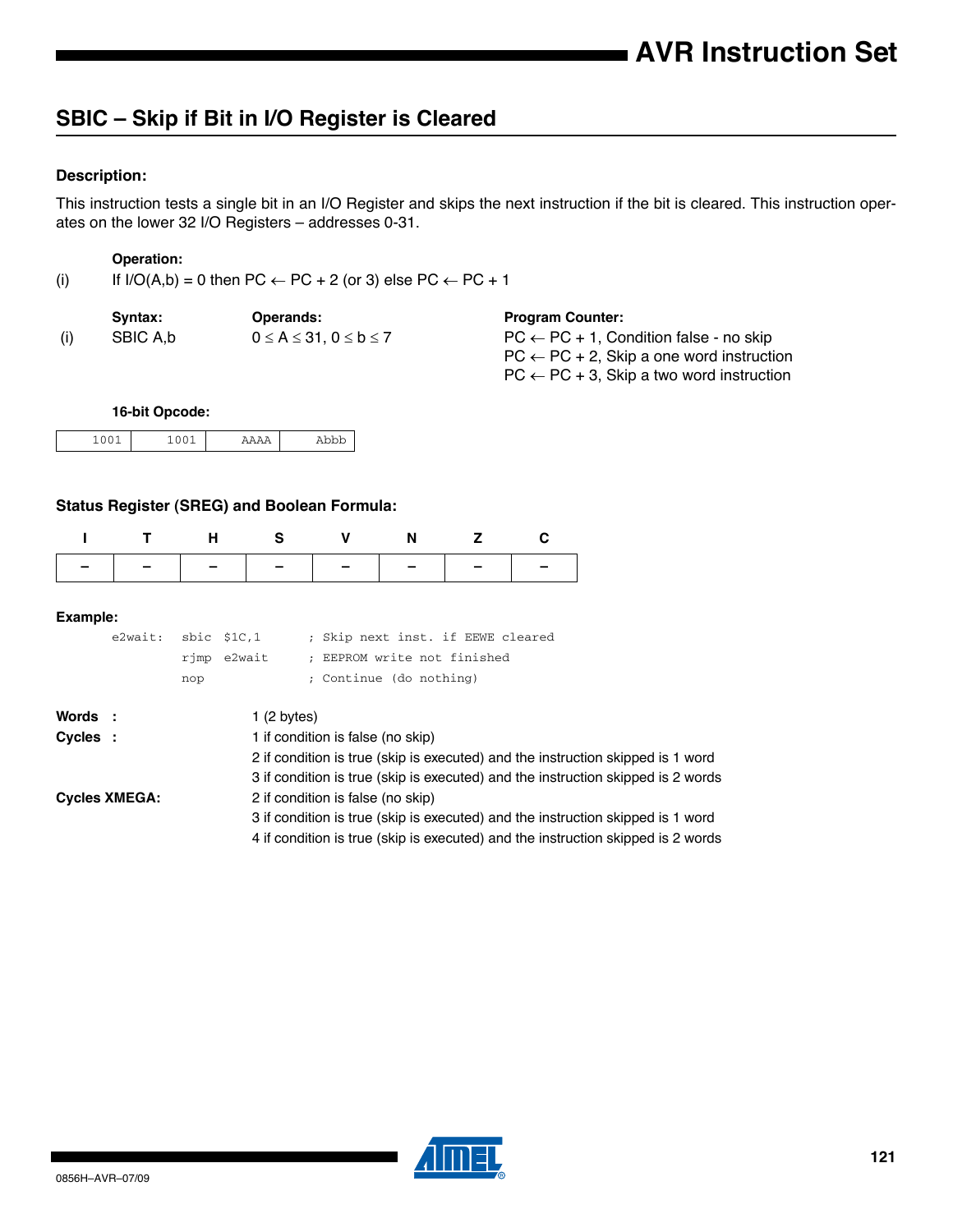

## **SBIS – Skip if Bit in I/O Register is Set**

### **Description:**

This instruction tests a single bit in an I/O Register and skips the next instruction if the bit is set. This instruction operates on the lower 32 I/O Registers – addresses 0-31.

#### **Operation:**

(i) If  $I/O(A,b) = 1$  then  $PC \leftarrow PC + 2$  (or 3) else  $PC \leftarrow PC + 1$ 

|     | Svntax:  | <b>Operands:</b>                       | <b>Program Counter:</b>                                                                                                                                            |
|-----|----------|----------------------------------------|--------------------------------------------------------------------------------------------------------------------------------------------------------------------|
| (i) | SBIS A.b | $0 \leq A \leq 31$ , $0 \leq b \leq 7$ | $PC \leftarrow PC + 1$ , Condition false - no skip<br>$PC \leftarrow PC + 2$ , Skip a one word instruction<br>$PC \leftarrow PC + 3$ , Skip a two word instruction |

### **16-bit Opcode:**

|  | . |
|--|---|

## **Status Register (SREG) and Boolean Formula:**

| ITHS V N Z C |  |  |  |
|--------------|--|--|--|
|              |  |  |  |

| waitset: sbis \$10,0 |     | rimp waitset | ; Skip next inst. if bit 0 in Port D set<br>; Bit not set                        |
|----------------------|-----|--------------|----------------------------------------------------------------------------------|
|                      | nop |              | ; Continue (do nothing)                                                          |
| Words :              |     |              | 1 (2 bytes)                                                                      |
| Cycles :             |     |              | 1 if condition is false (no skip)                                                |
|                      |     |              | 2 if condition is true (skip is executed) and the instruction skipped is 1 word  |
|                      |     |              | 3 if condition is true (skip is executed) and the instruction skipped is 2 words |
| <b>Cycles XMEGA:</b> |     |              | 2 if condition is false (no skip)                                                |
|                      |     |              | 3 if condition is true (skip is executed) and the instruction skipped is 1 word  |
|                      |     |              | 4 if condition is true (skip is executed) and the instruction skipped is 2 words |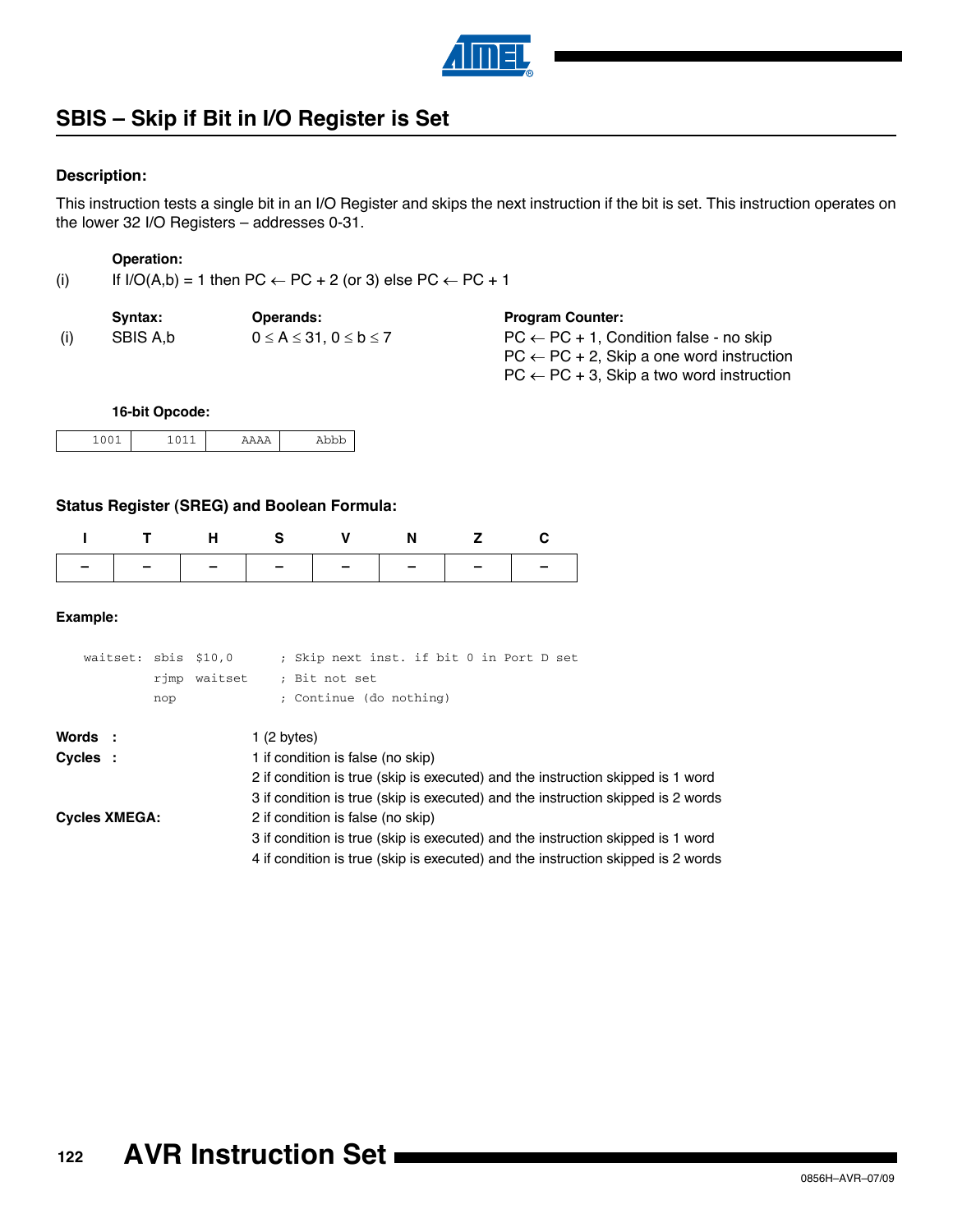## **SBIW – Subtract Immediate from Word**

## **Description:**

Subtracts an immediate value (0-63) from a register pair and places the result in the register pair. This instruction operates on the upper four register pairs, and is well suited for operations on the Pointer Registers.

This instruction is not available in all devices. Refer to the device specific instruction set summary.

#### **Operation:**

(i)  $Rd+1:Rd \leftarrow Rd+1:Rd - K$ 

|     | Svntax: | <b>Operands:</b>                                             | <b>Program Counter:</b> |
|-----|---------|--------------------------------------------------------------|-------------------------|
| (i) |         | SBIW Rd+1:Rd,K $d \in \{24, 26, 28, 30\}$ , $0 \le K \le 63$ | $PC \leftarrow PC + 1$  |
|     |         |                                                              |                         |

#### **16-bit Opcode:**

## **Status Register (SREG) and Boolean Formula:**

|  | ITHS V N Z C |  |  |
|--|--------------|--|--|
|  |              |  |  |

- S:  $N \oplus V$ , For signed tests.
- $V:$  Rdh7  $\cdot$ R15 Set if two's complement overflow resulted from the operation; cleared otherwise.
- N: R15

 $\mathsf{l}$ 

Set if MSB of the result is set; cleared otherwise.

- $Z: \overline{R}$  R15 $\bullet$  R14  $\bullet$ R13  $\bullet$ R12  $\bullet$ R11 $\bullet$  R10 $\bullet$  R9 $\bullet$  R8 $\bullet$  R7 $\bullet$  R6  $\bullet$ R5 $\bullet$  R4 $\bullet$  R3 $\bullet$  R1 $\bullet$  R0 Set if the result is \$0000; cleared otherwise.
- $C:$  R15 $\bullet$  Rdh7

Set if the absolute value of K is larger than the absolute value of Rd; cleared otherwise.

R (Result) equals Rdh:Rdl after the operation (Rdh7-Rdh0 = R15-R8, Rdl7-Rdl0=R7-R0).

#### **Example:**

sbiw r25:r24,1 ; Subtract 1 from r25:r24 sbiw YH:YL,63 ; Subtract 63 from the Y-pointer(r29:r28)

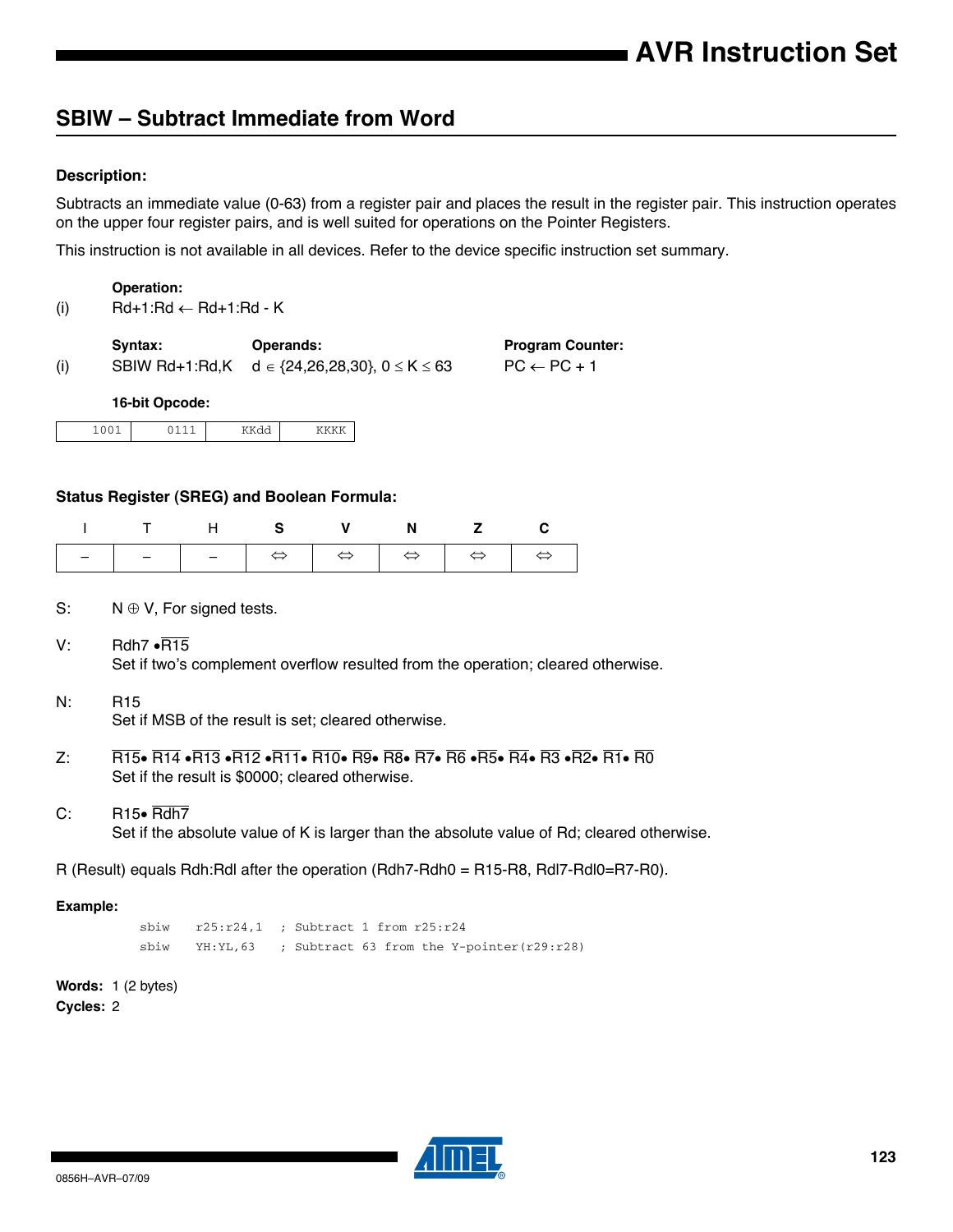

## **SBR – Set Bits in Register**

## **Description:**

Sets specified bits in register Rd. Performs the logical ORI between the contents of register Rd and a constant mask K and places the result in the destination register Rd.

| <b>Operation:</b> |  |
|-------------------|--|
|                   |  |
|                   |  |

| (i) | $Rd \leftarrow Rd$ v K |  |  |
|-----|------------------------|--|--|
|     |                        |  |  |

|     | Svntax:  | <b>Operands:</b>                      | <b>Program Counter:</b> |
|-----|----------|---------------------------------------|-------------------------|
| (i) | SBR Rd.K | $16 \le d \le 31$ . $0 \le K \le 255$ | $PC \leftarrow PC + 1$  |

#### **16-bit Opcode:**

## **Status Register (SREG) and Boolean Formula:**

| ITHS V N Z C |  |  |  |
|--------------|--|--|--|
|              |  |  |  |

- S:  $N \oplus V$ , For signed tests.
- V: 0 Cleared

 $\lceil$ 

- N: R7 Set if MSB of the result is set; cleared otherwise.
- Z:  $\overline{R7}$   $\overline{R6}$   $\overline{R5}$   $\overline{R4}$   $\overline{R3}$   $\overline{R2}$   $\overline{R1}$   $\overline{R0}$ Set if the result is \$00; cleared otherwise.

R (Result) equals Rd after the operation.

### **Example:**

sbr r16,3 ; Set bits 0 and 1 in r16 sbr r17,\$F0 ; Set 4 MSB in r17

## **Words:** 1 (2 bytes) **Cycles:** 1

**124 AVR Instruction Set**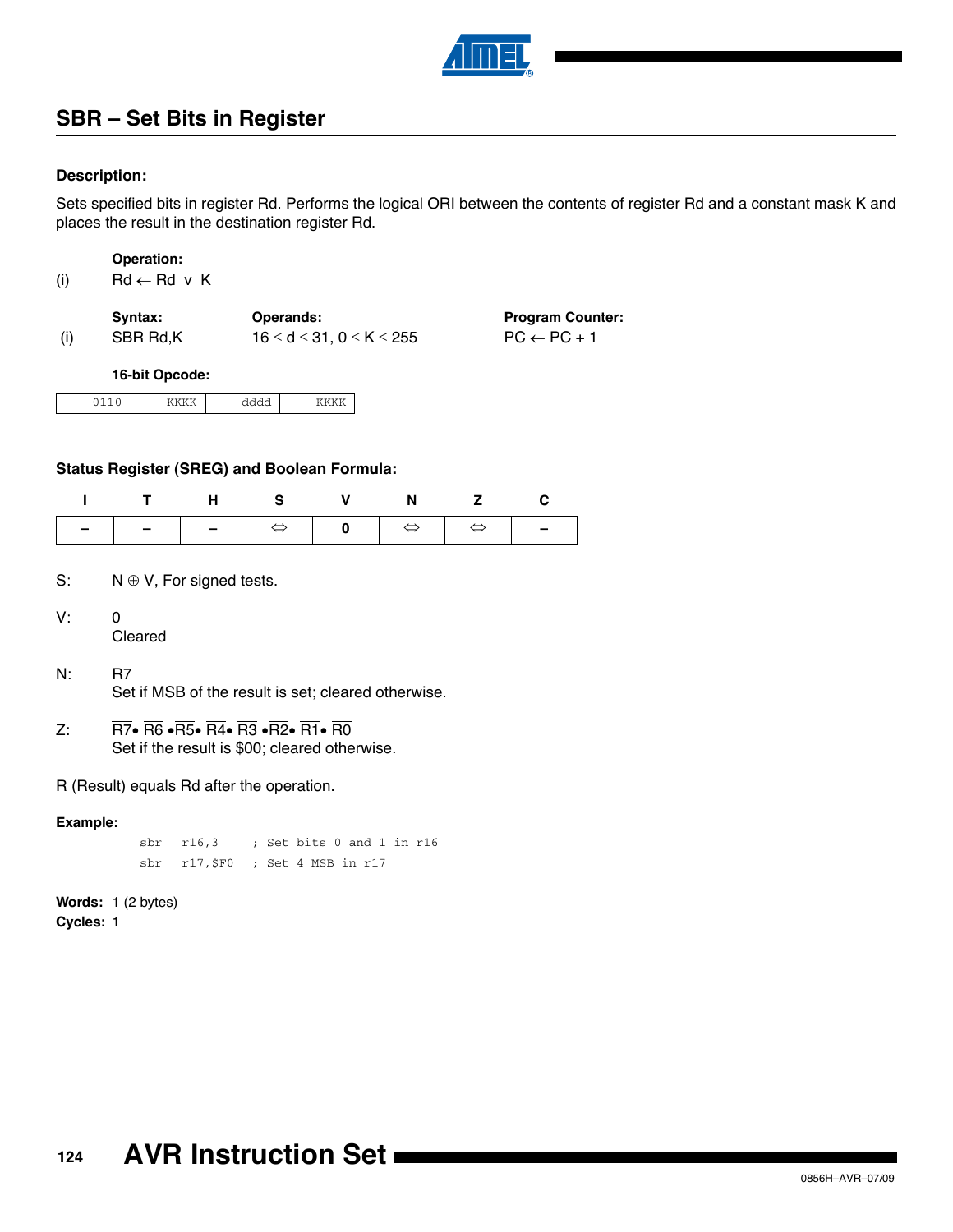## **SBRC – Skip if Bit in Register is Cleared**

## **Description:**

This instruction tests a single bit in a register and skips the next instruction if the bit is cleared.

## **Operation:**

(i) If  $\text{Rr}(b) = 0$  then  $\text{PC} \leftarrow \text{PC} + 2$  (or 3) else  $\text{PC} \leftarrow \text{PC} + 1$ 

|     | Svntax:   | <b>Operands:</b>                       | <b>Program Counter:</b>                                                                                    |
|-----|-----------|----------------------------------------|------------------------------------------------------------------------------------------------------------|
| (i) | SBRC Rr,b | $0 \leq r \leq 31$ . $0 \leq b \leq 7$ | $PC \leftarrow PC + 1$ , Condition false - no skip<br>$PC \leftarrow PC + 2$ , Skip a one word instruction |

 $PC \leftarrow PC + 3$ , Skip a two word instruction

#### **16-bit Opcode:**

|  | ~<br>. |
|--|--------|

## **Status Register (SREG) and Boolean Formula:**

| ITHS V N Z C                  |  |  |  |
|-------------------------------|--|--|--|
| -   -   -   -   -   -   -   - |  |  |  |

#### **Example:**

|     | sub r0.r1      | ; Subtract r1 from r0                      |
|-----|----------------|--------------------------------------------|
|     | sbrc r0,7      | ; Skip if bit 7 in r0 cleared              |
|     | $sub$ $r0, r1$ | ; Only executed if bit 7 in r0 not cleared |
| nop |                | ; Continue (do nothing)                    |

#### **Words:** 1 (2 bytes)

**Cycles:** 1 if condition is false (no skip)

2 if condition is true (skip is executed) and the instruction skipped is 1 word

3 if condition is true (skip is executed) and the instruction skipped is 2 words

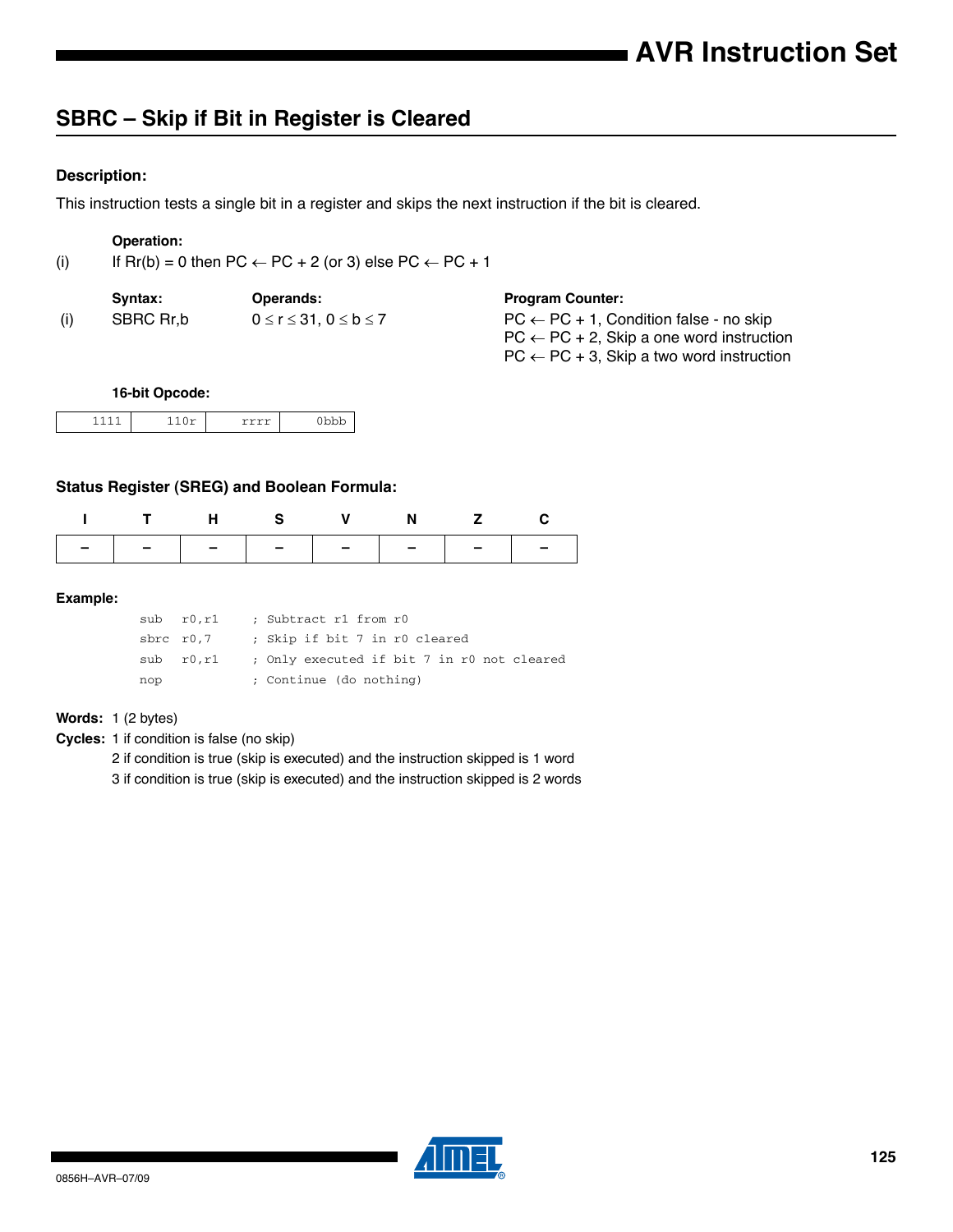

## **SBRS – Skip if Bit in Register is Set**

### **Description:**

This instruction tests a single bit in a register and skips the next instruction if the bit is set.

## **Operation:**

(i) If  $\text{Rr}(b) = 1$  then  $\text{PC} \leftarrow \text{PC} + 2$  (or 3) else  $\text{PC} \leftarrow \text{PC} + 1$ 

|     | Svntax:   | <b>Operands:</b>                       | <b>Program Counter:</b>                              |
|-----|-----------|----------------------------------------|------------------------------------------------------|
| (i) | SBRS Rr.b | $0 \leq r \leq 31$ . $0 \leq b \leq 7$ | $PC \leftarrow PC + 1$ , Condition false - no skip   |
|     |           |                                        | $PC \leftarrow PC + 2$ , Skip a one word instruction |

 $PC \leftarrow PC + 3$ , Skip a two word instruction

#### **16-bit Opcode:**

|  |  | . |
|--|--|---|
|--|--|---|

## **Status Register (SREG) and Boolean Formula:**

| ITHS V N Z C                  |  |  |  |
|-------------------------------|--|--|--|
| -   -   -   -   -   -   -   - |  |  |  |

#### **Example:**

| sub  |     | r0, r1 ; Subtract r1 from r0           |
|------|-----|----------------------------------------|
| sbrs |     | r0,7 ; Skip if bit 7 in r0 set         |
| neg  | r0. | ; Only executed if bit 7 in r0 not set |
| nop  |     | ; Continue (do nothing)                |

#### **Words:** 1 (2 bytes)

**Cycles:** 1 if condition is false (no skip)

2 if condition is true (skip is executed) and the instruction skipped is 1 word

3 if condition is true (skip is executed) and the instruction skipped is 2 words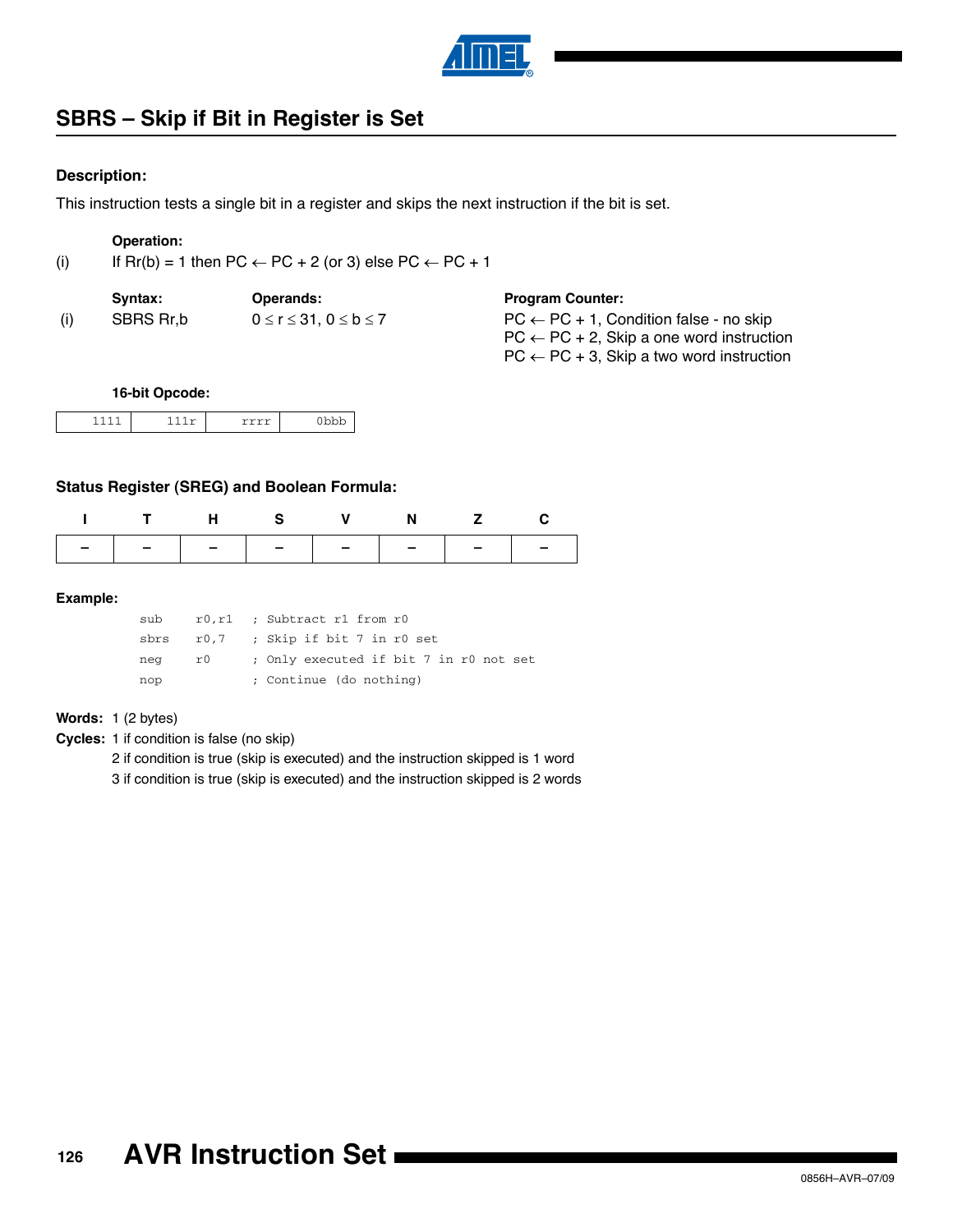## **SEC – Set Carry Flag**

## **Description:**

Sets the Carry Flag (C) in SREG (Status Register).

## **Operation:**

(i)  $C \leftarrow 1$ 

|     | Svntax:    | <b>Operands:</b> | <b>Program Counter:</b> |
|-----|------------|------------------|-------------------------|
| (i) | <b>SEC</b> | <b>None</b>      | $PC \leftarrow PC + 1$  |

## **16-bit Opcode:**

| 0.01<br>$-$ | . . | 0.000<br>ັ<br>$\check{ }$ | 000<br>- |
|-------------|-----|---------------------------|----------|
|             |     |                           |          |

## **Status Register (SREG) and Boolean Formula:**

|  |  | ITHS V N Z C |  |
|--|--|--------------|--|
|  |  |              |  |

## C: 1

Carry Flag set

#### **Example:**

| sec | ; Set Carry Flag              |
|-----|-------------------------------|
| adc | $r0, r1$ ; $r0 = r0 + r1 + 1$ |

## **Words:** 1 (2 bytes)

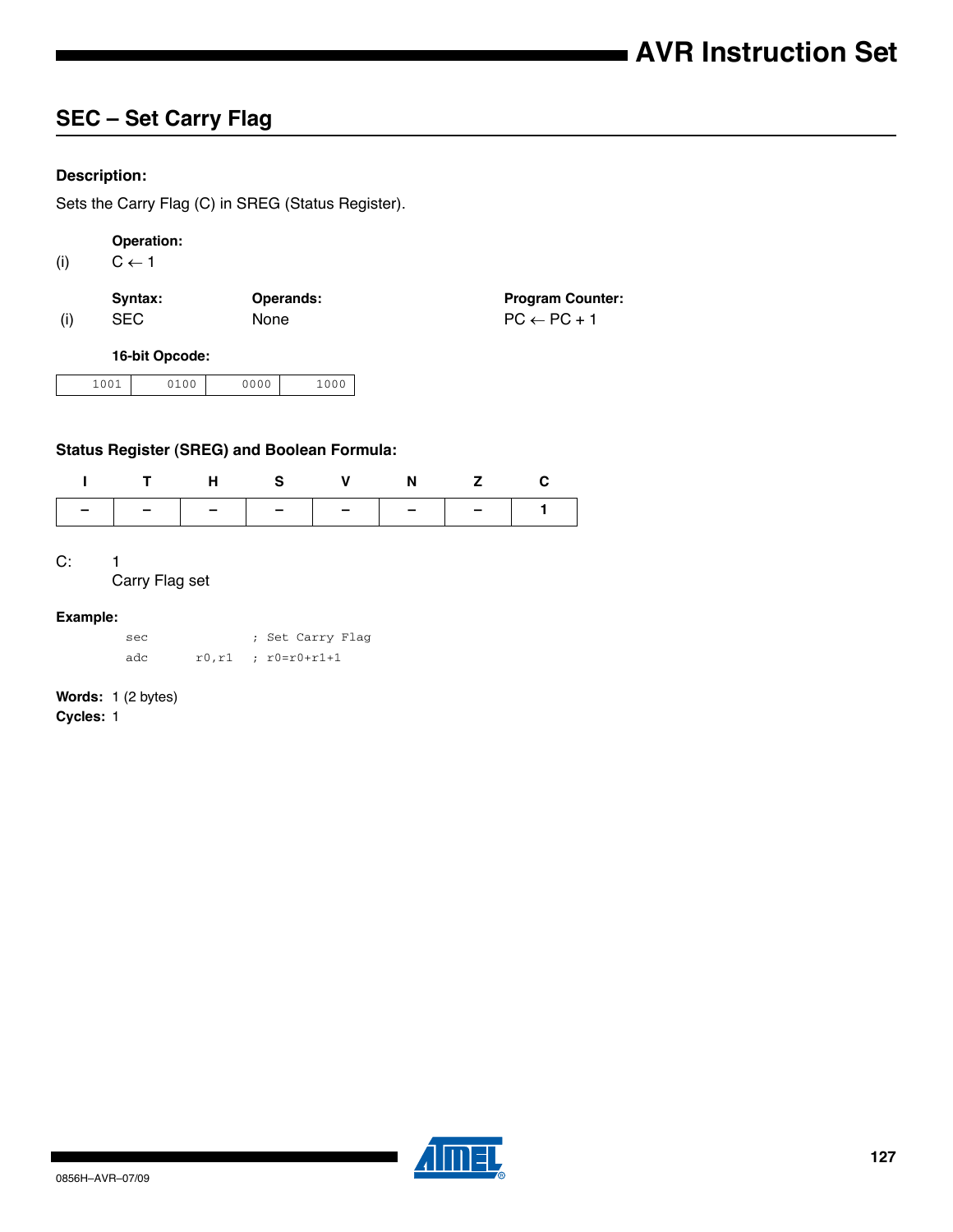

## **SEH – Set Half Carry Flag**

## **Description:**

Sets the Half Carry (H) in SREG (Status Register).

## **Operation:**

(i)  $H \leftarrow 1$ 

|     | Syntax:    | <b>Operands:</b> | <b>Program Counter:</b> |
|-----|------------|------------------|-------------------------|
| (i) | <b>SEH</b> | <b>None</b>      | $PC \leftarrow PC + 1$  |

### **16-bit Opcode:**

| 001<br>2100<br>~<br>---- | $\sim$ $\sim$ $\sim$ | ∩∩∩<br>J<br>∸∽ |
|--------------------------|----------------------|----------------|
|--------------------------|----------------------|----------------|

## **Status Register (SREG) and Boolean Formula:**

| ITHS V N Z C |  |  |  |
|--------------|--|--|--|
|              |  |  |  |

#### H: 1

Half Carry Flag set

#### **Example:**

seh ; Set Half Carry Flag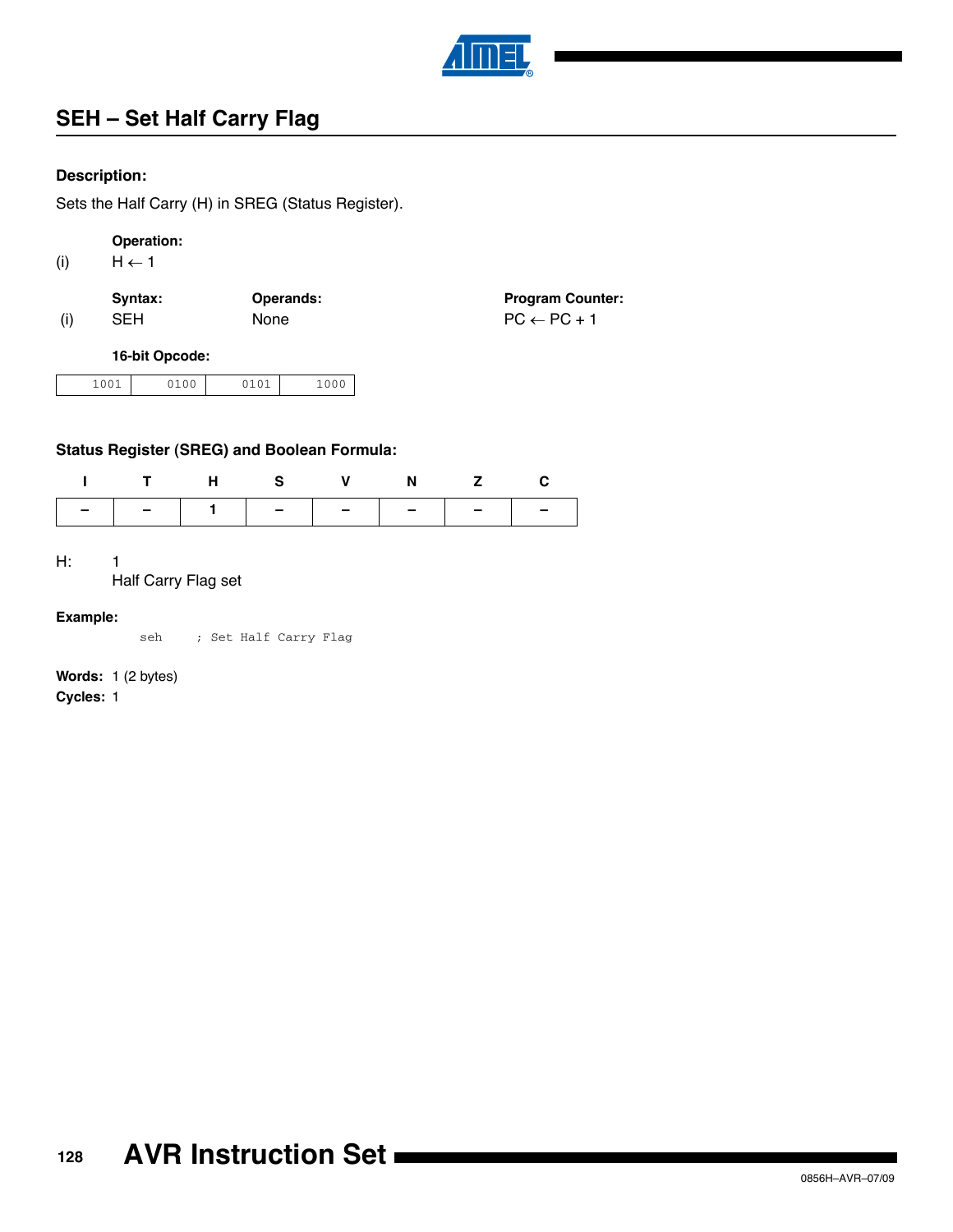## **SEI – Set Global Interrupt Flag**

## **Description:**

Sets the Global Interrupt Flag (I) in SREG (Status Register). The instruction following SEI will be executed before any pending interrupts.

|     | <b>Operation:</b> |  |
|-----|-------------------|--|
| (i) | $1 \leftarrow 1$  |  |

|     | Svntax: | <b>Operands:</b> | <b>Program Counter:</b> |
|-----|---------|------------------|-------------------------|
| (i) | SEI     | <b>None</b>      | $PC \leftarrow PC + 1$  |

**16-bit Opcode:**

| 1001 | 71 N N | 0111 | 100c<br>∸∪∪ |
|------|--------|------|-------------|

## **Status Register (SREG) and Boolean Formula:**

|                               | T H S V N Z C |  |  |  |
|-------------------------------|---------------|--|--|--|
| 1   -   -   -   -   -   -   - |               |  |  |  |

I: 1

 $\lceil$ 

Global Interrupt Flag set

#### **Example:**

| sei   | ; set qlobal interrupt enable                            |
|-------|----------------------------------------------------------|
| sleep | ; enter sleep, waiting for interrupt                     |
|       | ; note: will enter sleep before any pending interrupt(s) |

**Words:** 1 (2 bytes)

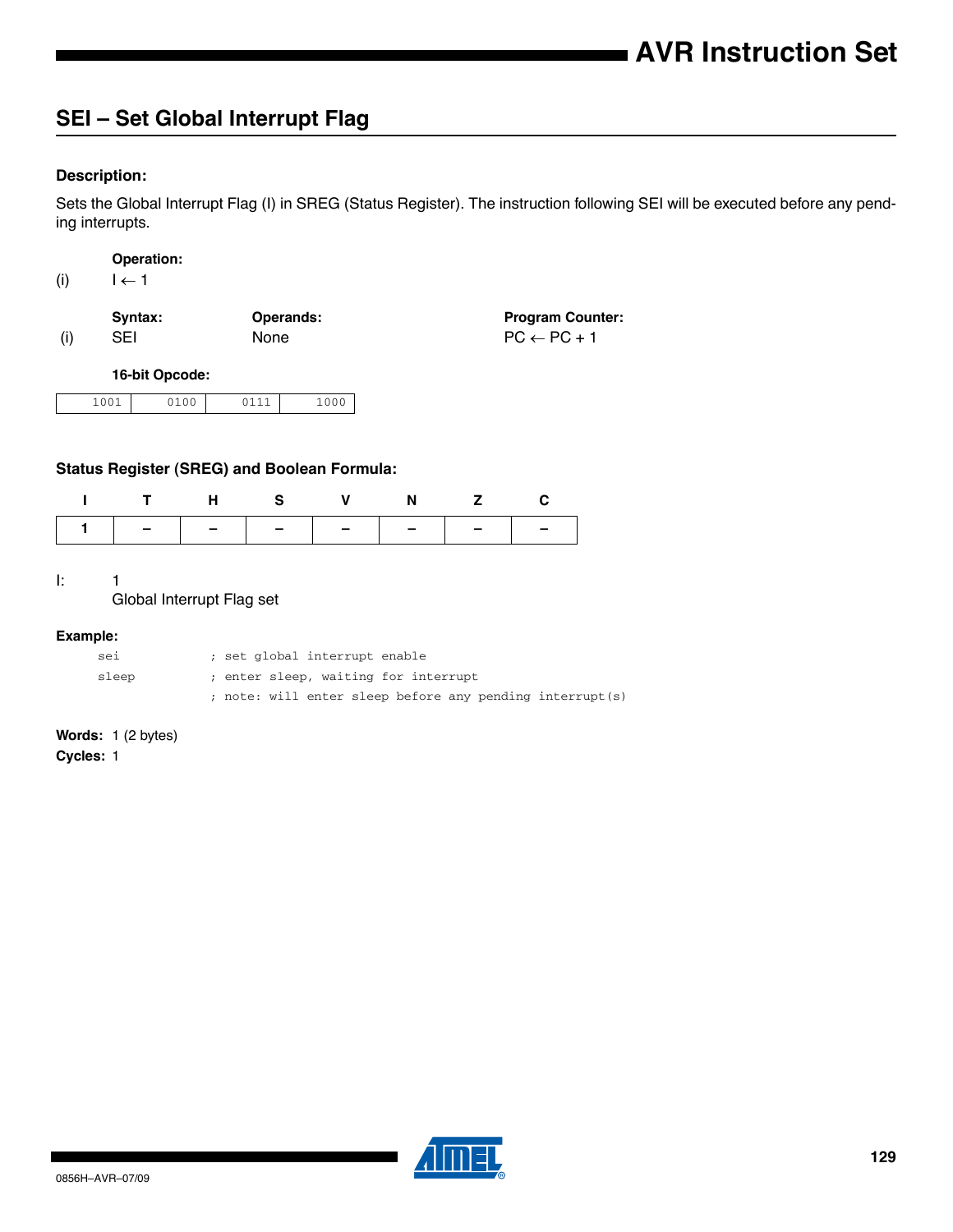

## **SEN – Set Negative Flag**

## **Description:**

Sets the Negative Flag (N) in SREG (Status Register).

## **Operation:**

(i)  $N \leftarrow 1$ 

|     | Svntax:    | <b>Operands:</b> | <b>Program Counter:</b> |
|-----|------------|------------------|-------------------------|
| (i) | <b>SEN</b> | None             | $PC \leftarrow PC + 1$  |

## **16-bit Opcode:**

| .001<br>01 N N<br>$ -$ | 0010 | 000 |
|------------------------|------|-----|
|------------------------|------|-----|

## **Status Register (SREG) and Boolean Formula:**

| THS V N Z C                   |  |  |  |
|-------------------------------|--|--|--|
| -   -   -   -   -   1   -   - |  |  |  |

#### N: 1

### Negative Flag set

### **Example:**

|     | add r2,r19 |  | ; Add r19 to r2     |
|-----|------------|--|---------------------|
| sen |            |  | ; Set Negative Flag |

## **Words:** 1 (2 bytes)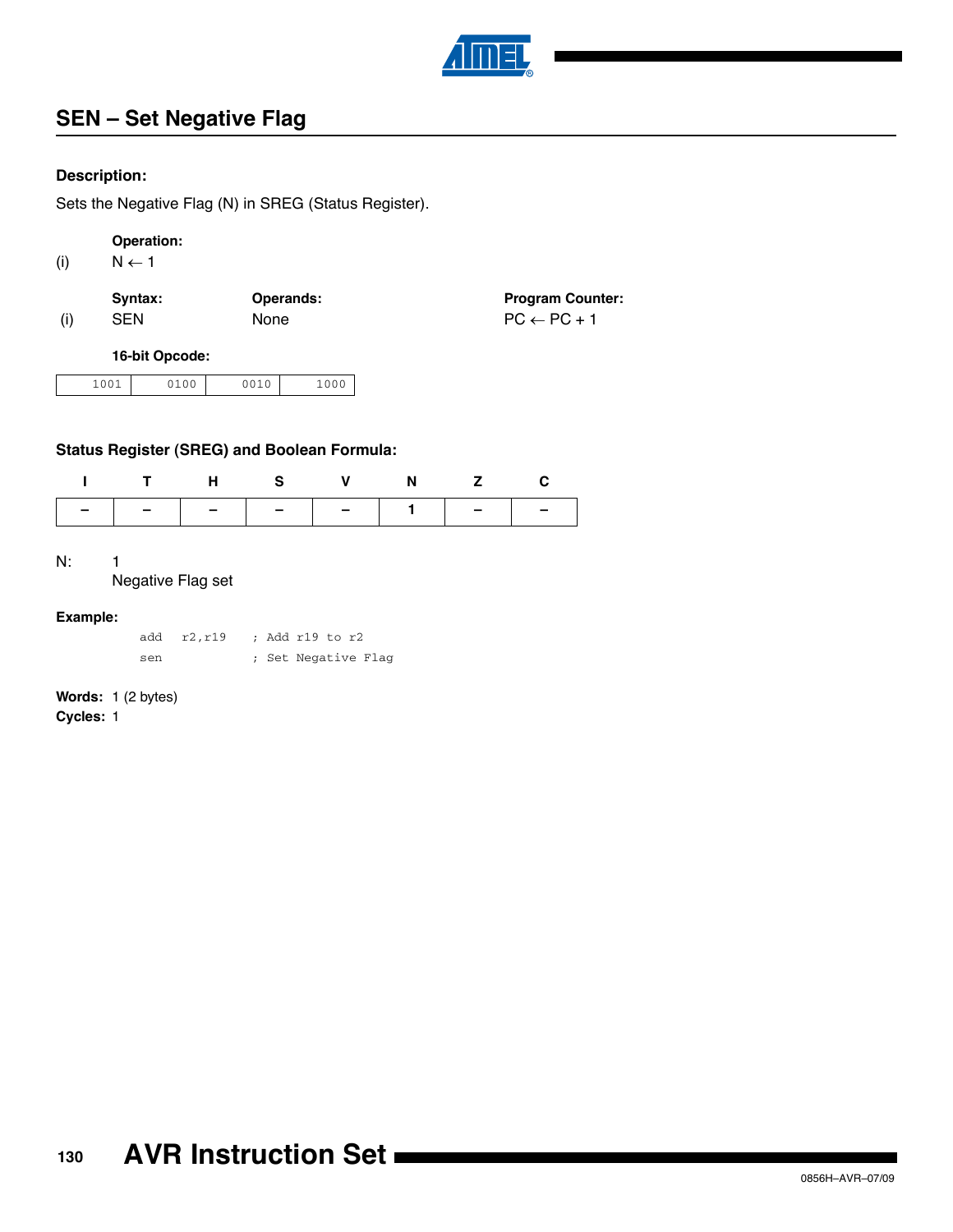## **SER – Set all Bits in Register**

## **Description:**

Loads \$FF directly to register Rd.

## **Operation:**

(i)  $Rd \leftarrow $FF$ 

|     | Svntax: | <b>Operands:</b>  | <b>Program Counter:</b> |
|-----|---------|-------------------|-------------------------|
| (i) | SER Rd  | $16 \le d \le 31$ | $PC \leftarrow PC + 1$  |

### **16-bit Opcode:**

| . |  |
|---|--|
|---|--|

## **Status Register (SREG) and Boolean Formula:**

|                               | THS V N Z C |  |  |
|-------------------------------|-------------|--|--|
| -   -   -   -   -   -   -   - |             |  |  |

#### **Example:**

| $clr$ $r16$ |                | ; Clear r16             |
|-------------|----------------|-------------------------|
| ser         | r17            | ; Set r17               |
|             | out $$18,r16$  | ; Write zeros to Port B |
| nop         |                | ; Delay (do nothing)    |
|             | out $$18, r17$ | ; Write ones to Port B  |

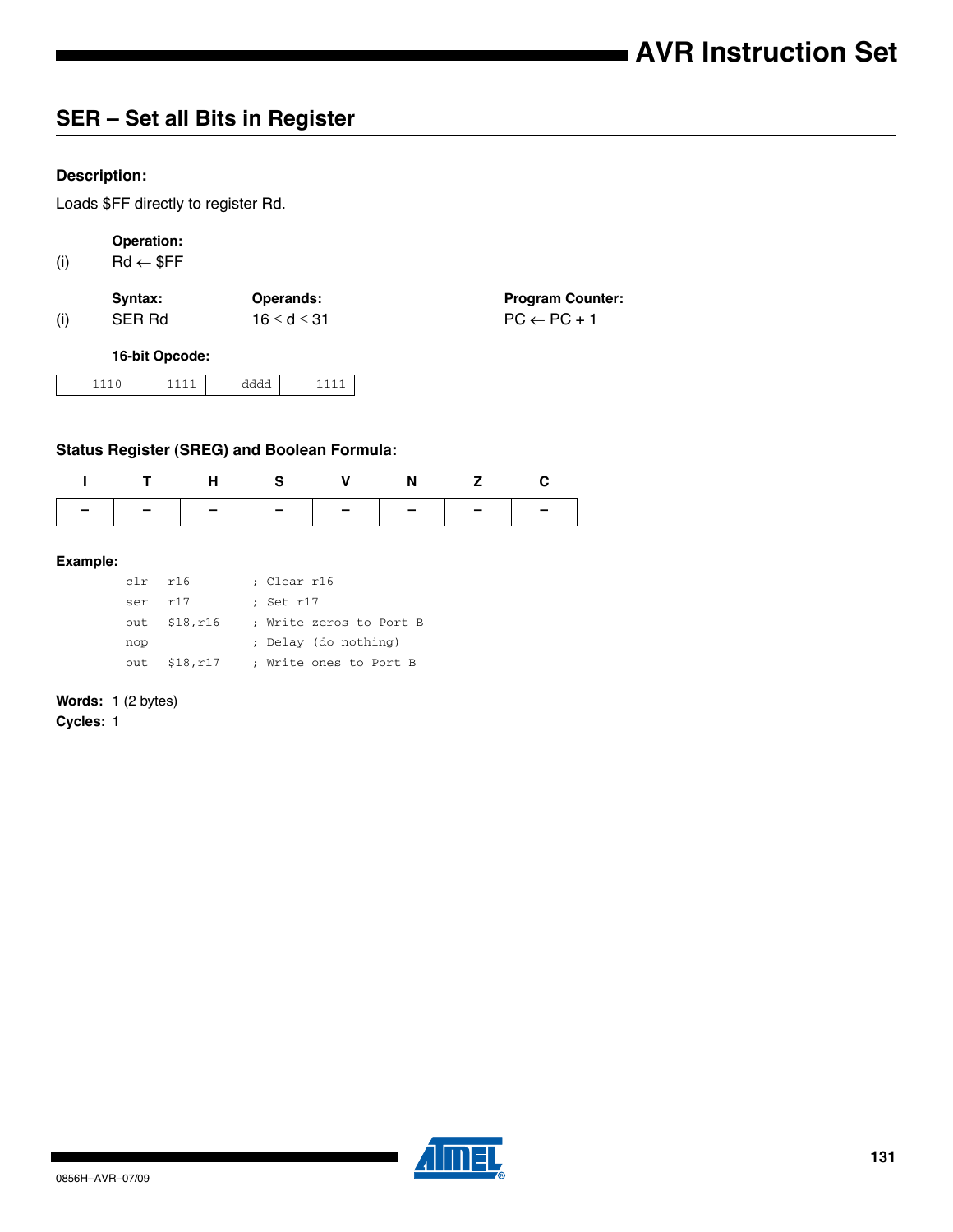

## **SES – Set Signed Flag**

## **Description:**

Sets the Signed Flag (S) in SREG (Status Register).

## **Operation:**

(i)  $S \leftarrow 1$ 

|     | Svntax:    | <b>Operands:</b> | <b>Program Counter:</b> |
|-----|------------|------------------|-------------------------|
| (i) | <b>SES</b> | None             | $PC \leftarrow PC + 1$  |

## **16-bit Opcode:**

| 001<br>. | 2100 | $\sim$ $\sim$ $\sim$ | ∩∩∩<br>ъ.<br>-- |
|----------|------|----------------------|-----------------|
|----------|------|----------------------|-----------------|

## **Status Register (SREG) and Boolean Formula:**

|                               | THS V N Z C |  |  |
|-------------------------------|-------------|--|--|
| -   -   -   1   -   -   -   - |             |  |  |

#### S: 1

### Signed Flag set

#### **Example:**

|     | add r2,r19 |  | ; Add r19 to r2     |  |
|-----|------------|--|---------------------|--|
| ses |            |  | ; Set Negative Flag |  |

## **Words:** 1 (2 bytes)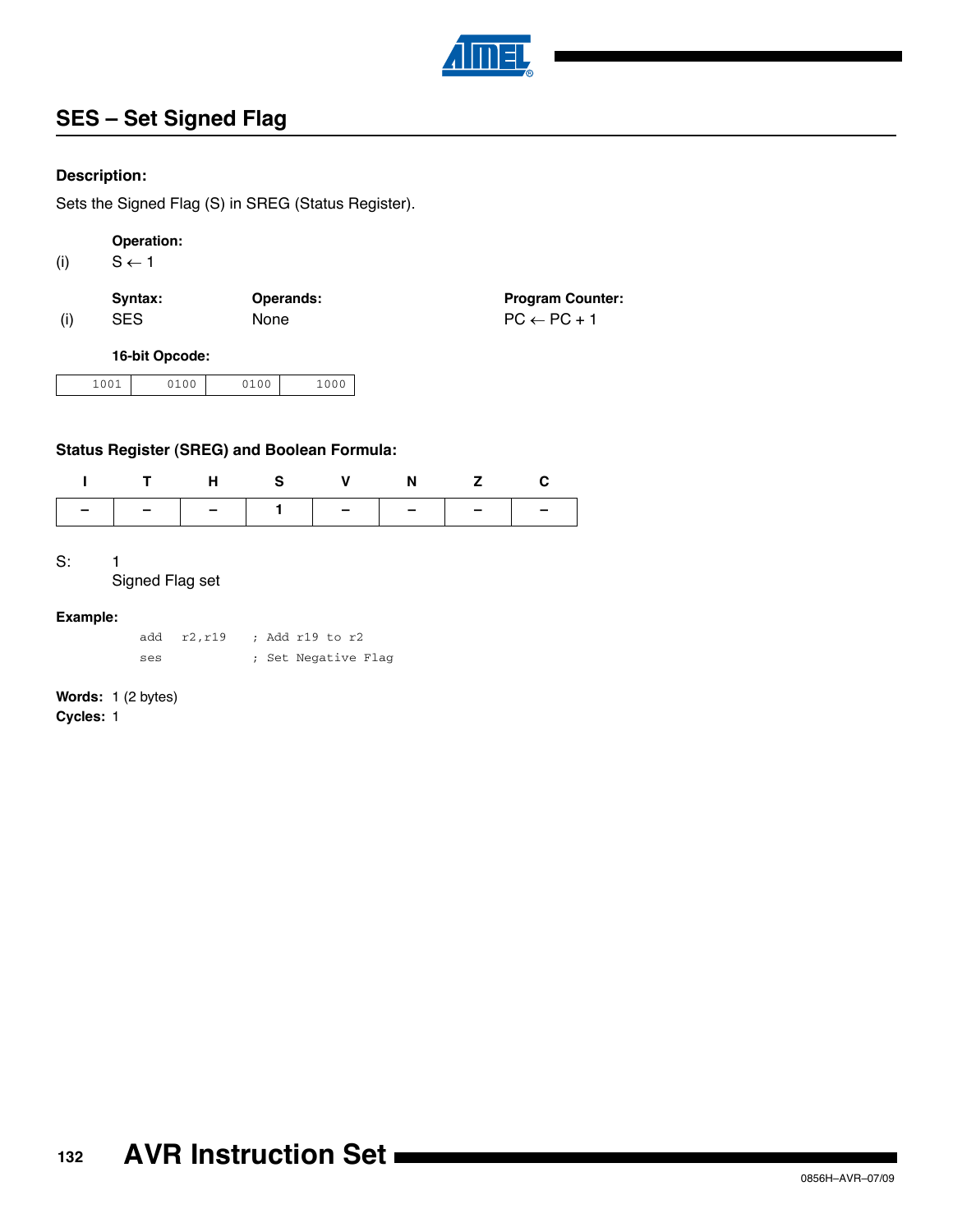## **SET – Set T Flag**

## **Description:**

Sets the T Flag in SREG (Status Register).

## **Operation:**

(i)  $T \leftarrow 1$ 

|     | Svntax:    | <b>Operands:</b> | <b>Program Counter:</b> |
|-----|------------|------------------|-------------------------|
| (i) | <b>SET</b> | <b>None</b>      | $PC \leftarrow PC + 1$  |

### **16-bit Opcode:**

| .001 | 0100 | 110 | 1000 |
|------|------|-----|------|
|------|------|-----|------|

## **Status Register (SREG) and Boolean Formula:**

| ITHS V N Z C                  |  |  |  |
|-------------------------------|--|--|--|
| -   1   -   -   -   -   -   - |  |  |  |

#### $T: 1$

T Flag set

#### **Example:**

set ; Set T Flag

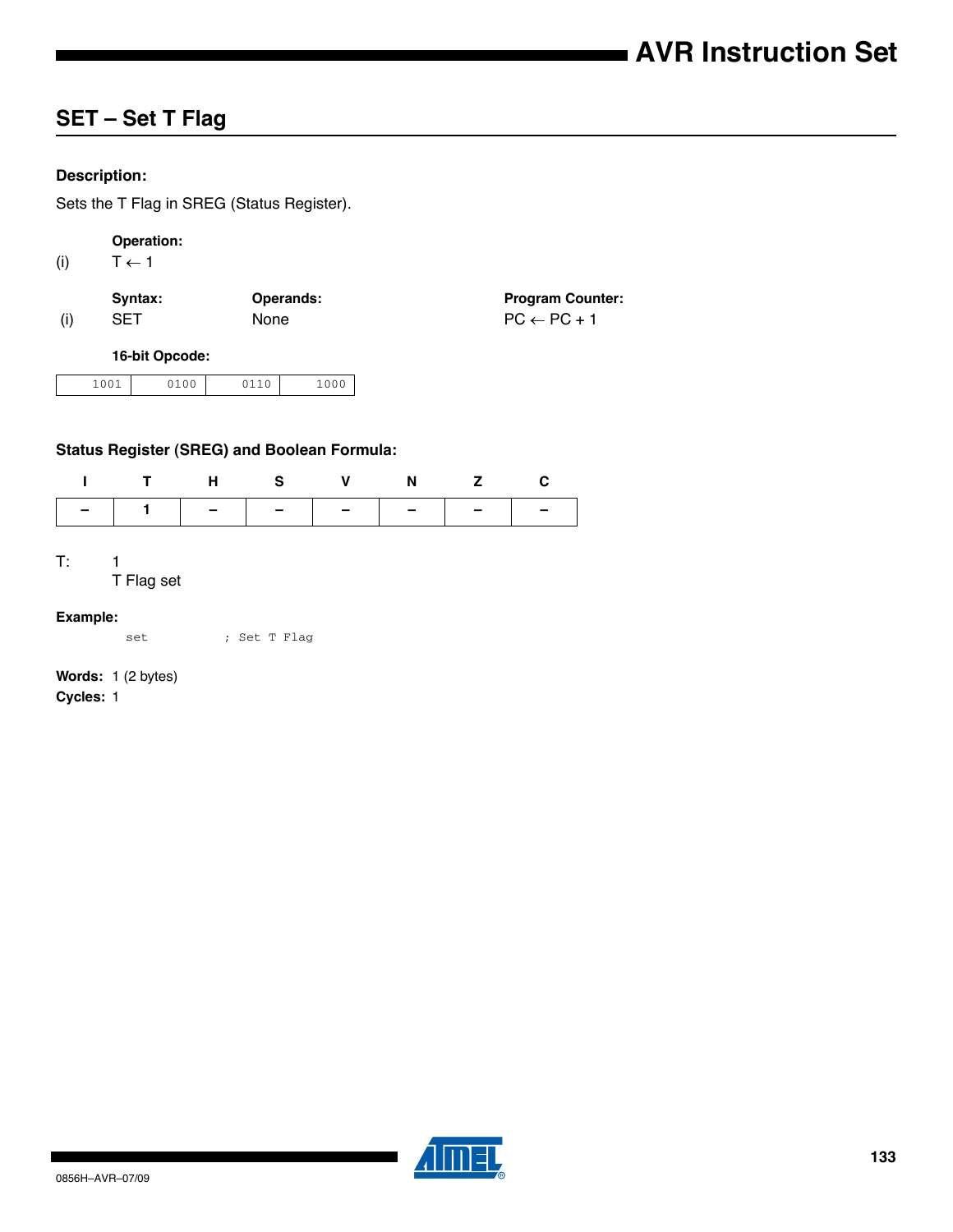

## **SEV – Set Overflow Flag**

## **Description:**

Sets the Overflow Flag (V) in SREG (Status Register).

## **Operation:**

(i)  $V \leftarrow 1$ 

|     | Syntax:    | Operands:   | <b>Program Counter:</b> |
|-----|------------|-------------|-------------------------|
| (i) | <b>SEV</b> | <b>None</b> | $PC \leftarrow PC + 1$  |

## **16-bit Opcode:**

| 1001<br>ັ<br>---- | ) 1 0 0 | nn 11<br>$-0$<br>$\overline{\phantom{0}}$ | $\mathbf{a} \cdot \mathbf{a} \cdot \mathbf{b}$<br>ັບ |
|-------------------|---------|-------------------------------------------|------------------------------------------------------|
|-------------------|---------|-------------------------------------------|------------------------------------------------------|

## **Status Register (SREG) and Boolean Formula:**

|  |  | ITHS V N Z C |  |
|--|--|--------------|--|
|  |  |              |  |

#### V: 1

Overflow Flag set

#### **Example:**

|     | add r2.r19 | : Add r19 to r2 |  |                     |
|-----|------------|-----------------|--|---------------------|
| sev |            |                 |  | ; Set Overflow Flag |

## **Words:** 1 (2 bytes)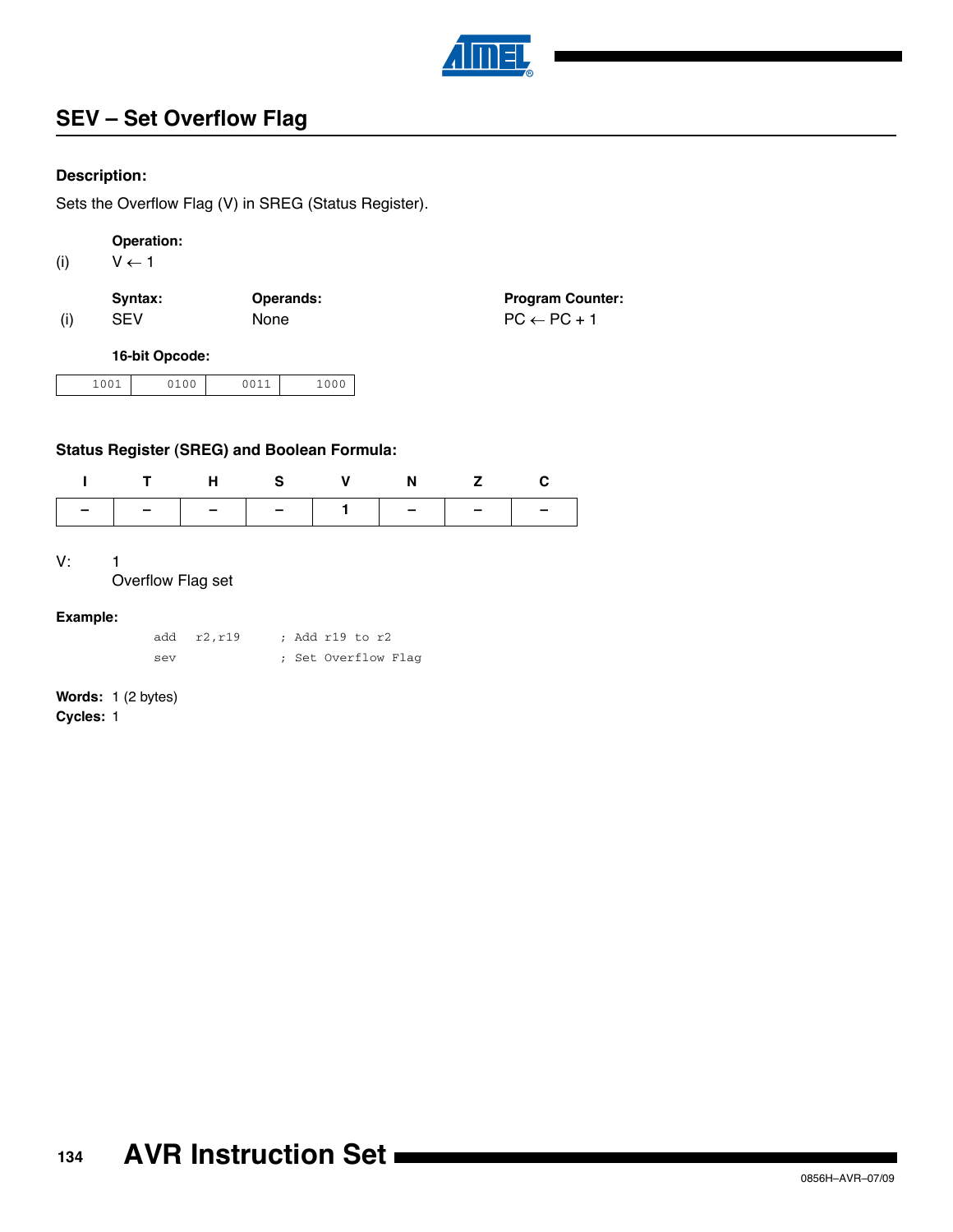## **SEZ – Set Zero Flag**

## **Description:**

Sets the Zero Flag (Z) in SREG (Status Register).

## **Operation:**

(i)  $Z \leftarrow 1$ 

|     | Syntax:    | Operands:   | <b>Program Counter:</b> |
|-----|------------|-------------|-------------------------|
| (i) | <b>SEZ</b> | <b>None</b> | $PC \leftarrow PC + 1$  |

#### **16-bit Opcode:**

| 0 <sub>0</sub> 1<br>ገ1 በበ<br>- -<br>- - - | 0001 | 100L |
|-------------------------------------------|------|------|
|-------------------------------------------|------|------|

## **Status Register (SREG) and Boolean Formula:**

|  |  | ITHS V N Z C |  |
|--|--|--------------|--|
|  |  |              |  |

#### Z: 1

#### Zero Flag set

#### **Example:**

|     | add r2, r19 |  | ; Add r19 to r2 |  |
|-----|-------------|--|-----------------|--|
| sez |             |  | ; Set Zero Flag |  |

# **Words:** 1 (2 bytes)

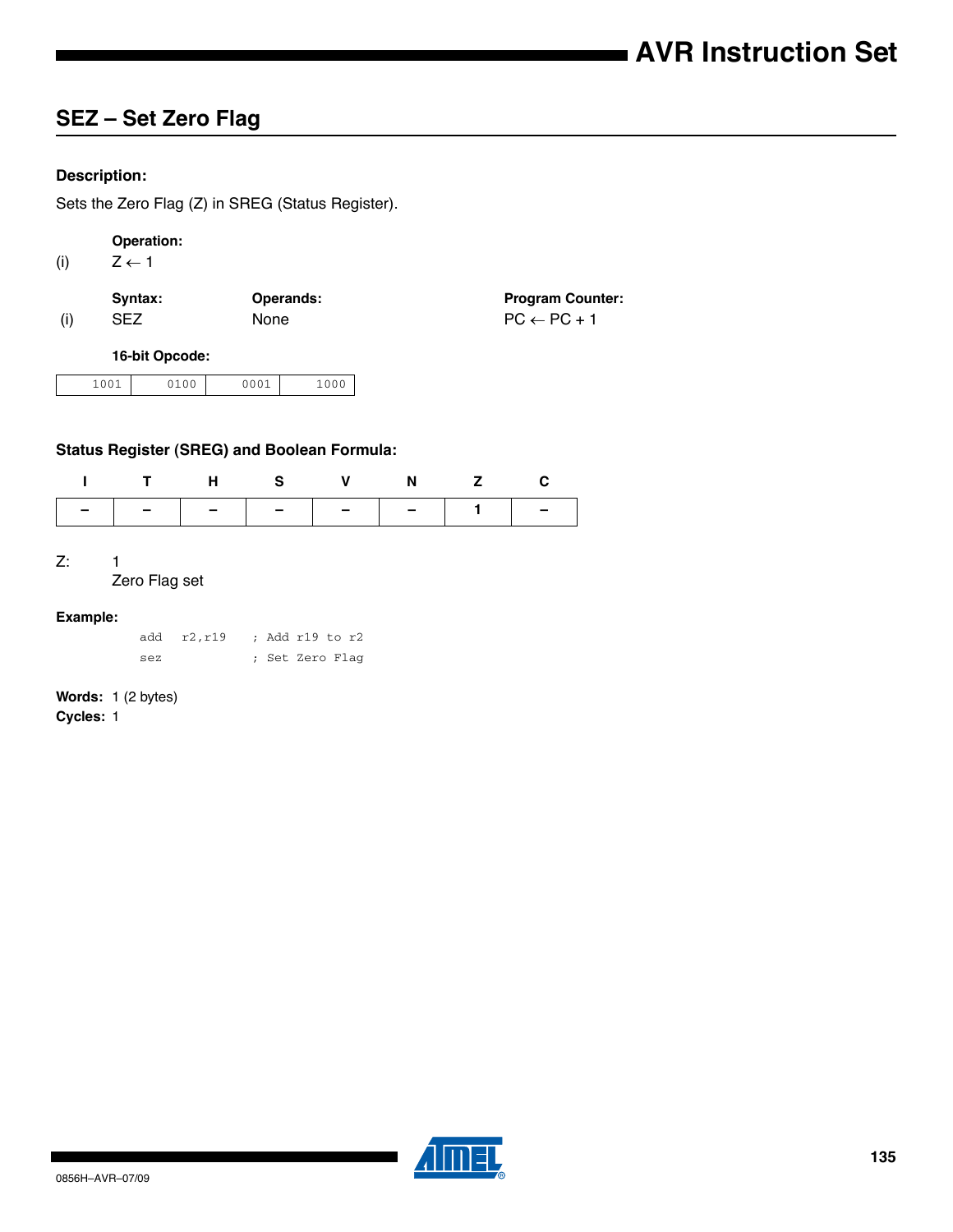

## **SLEEP**

## **Description:**

This instruction sets the circuit in sleep mode defined by the MCU Control Register.

## **Operation:**

Refer to the device documentation for detailed description of SLEEP usage.

| Syntax:      | <b>Operands:</b> | <b>Program Counter:</b> |
|--------------|------------------|-------------------------|
| <b>SLEEP</b> | <b>None</b>      | $PC \leftarrow PC + 1$  |

#### **16-bit Opcode:**

| 1000<br>.<br>__ |
|-----------------|
|-----------------|

## **Status Register (SREG) and Boolean Formula:**

| ITHS V N Z C                  |  |  |  |
|-------------------------------|--|--|--|
| -   -   -   -   -   -   -   - |  |  |  |

#### **Example:**

| mov   | r0, r11    | ; Copy r11 to r0                      |
|-------|------------|---------------------------------------|
| 1di.  |            | $r16$ , $1<<$ SE) ; Enable sleep mode |
| out   | MCUCR, r16 |                                       |
| sleep |            | ; Put MCU in sleep mode               |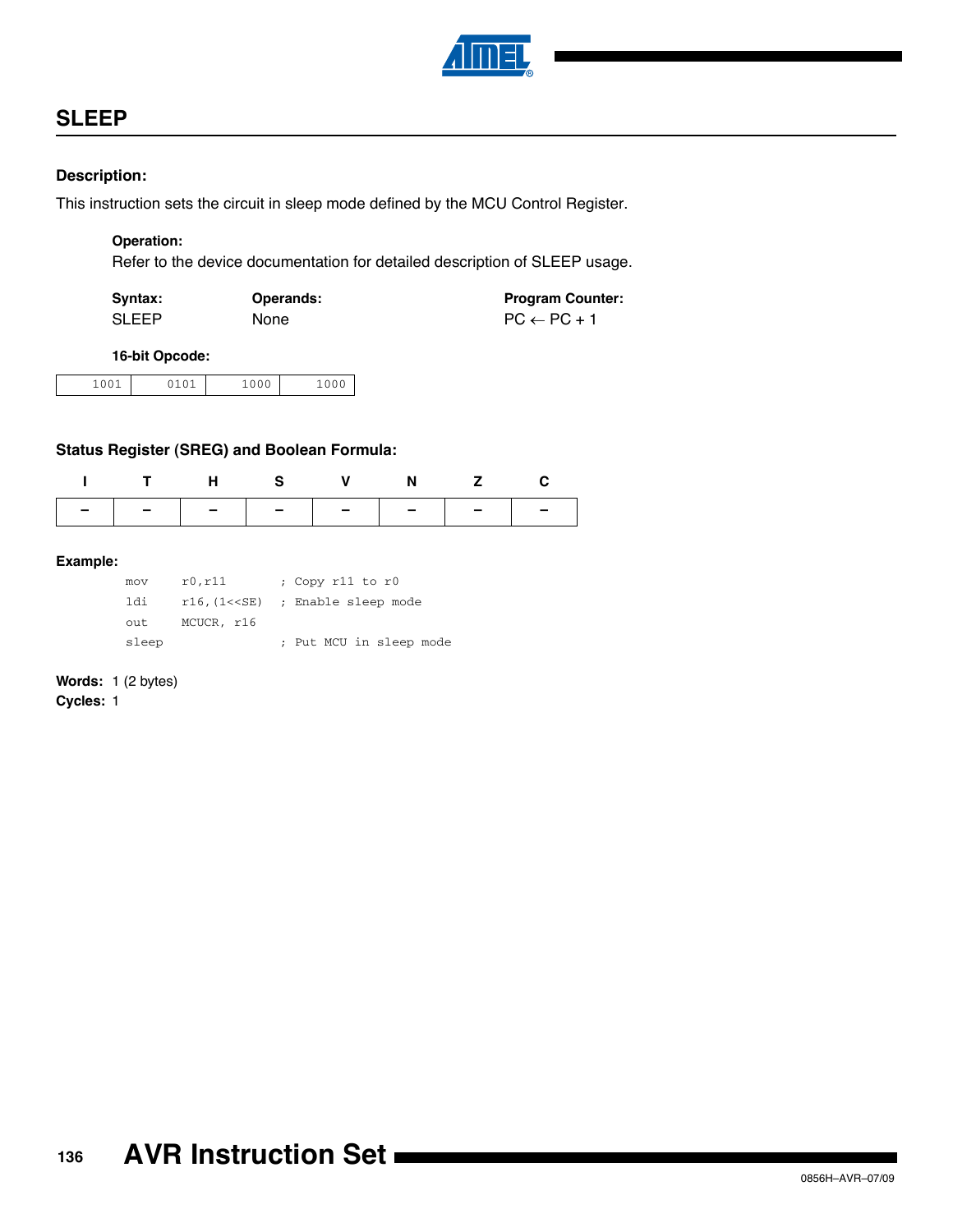## **SPM – Store Program Memory**

### **Description:**

SPM can be used to erase a page in the Program memory, to write a page in the Program memory (that is already erased), and to set Boot Loader Lock bits. In some devices, the Program memory can be written one word at a time, in other devices an entire page can be programmed simultaneously after first filling a temporary page buffer. In all cases, the Program memory must be erased one page at a time. When erasing the Program memory, the RAMPZ and Z-register are used as page address. When writing the Program memory, the RAMPZ and Z-register are used as page or word address, and the R1:R0 register pair is used as data<sup>(1)</sup>. When setting the Boot Loader Lock bits, the R1:R0 register pair is used as data. Refer to the device documentation for detailed description of SPM usage. This instruction can address the entire Program memory.

The SPM instruction is not available in all devices. Refer to the device specific instruction set summary.

Note: 1. R1 determines the instruction high byte, and R0 determines the instruction low byte.

|           | Operation:                    |                  | <b>Comment:</b>                               |
|-----------|-------------------------------|------------------|-----------------------------------------------|
| (i)       | $(RAMPZ:Z) \leftarrow$ \$ffff |                  | Erase Program memory page                     |
| (ii)      | $(RAMPZ:Z) \leftarrow R1:R0$  |                  | Write Program memory word                     |
| (iii)     | $(RAMPZ:Z) \leftarrow R1:R0$  |                  | Write temporary page buffer                   |
| (iv)      | $(RAMPZ:Z) \leftarrow TEMP$   |                  | Write temporary page buffer to Program memory |
| (v)       | $BLBITS \leftarrow R1:RO$     |                  | Set Boot Loader Lock bits                     |
|           | Syntax:                       | <b>Operands:</b> | <b>Program Counter:</b>                       |
| $(i)-(v)$ | <b>SPM</b>                    | Z+               | $PC \leftarrow PC + 1$                        |

#### **16-bit Opcode:**

| 01 01<br>0.01<br>$-0$ | $\sim$ $\sim$ | $\sim$ $\sim$ $\sim$<br>ັ<br>$-0$ |
|-----------------------|---------------|-----------------------------------|
|-----------------------|---------------|-----------------------------------|

#### **Status Register (SREG) and Boolean Formula:**

|  | THS V N Z C                   |  |  |
|--|-------------------------------|--|--|
|  | -   -   -   -   -   -   -   - |  |  |

#### **Example:**

;This example shows SPM write of one page for devices with page write

- ;- the routine writes one page of data from RAM to Flash
- ; the first data location in RAM is pointed to by the Y-pointer
- ; the first data location in Flash is pointed to by the Z-pointer
- ;- error handling is not included
- ;- the routine must be placed inside the boot space
- ; (at least the do\_spm sub routine)
- ;- registers used: r0, r1, temp1, temp2, looplo, loophi, spmcrval
- ; (temp1, temp2, looplo, loophi, spmcrval must be defined by the user)
- ; storing and restoring of registers is not included in the routine
- ; register usage can be optimized at the expense of code size

.equPAGESIZEB = PAGESIZE\*2;PAGESIZEB is page size in BYTES, not words .org SMALLBOOTSTART write\_page:

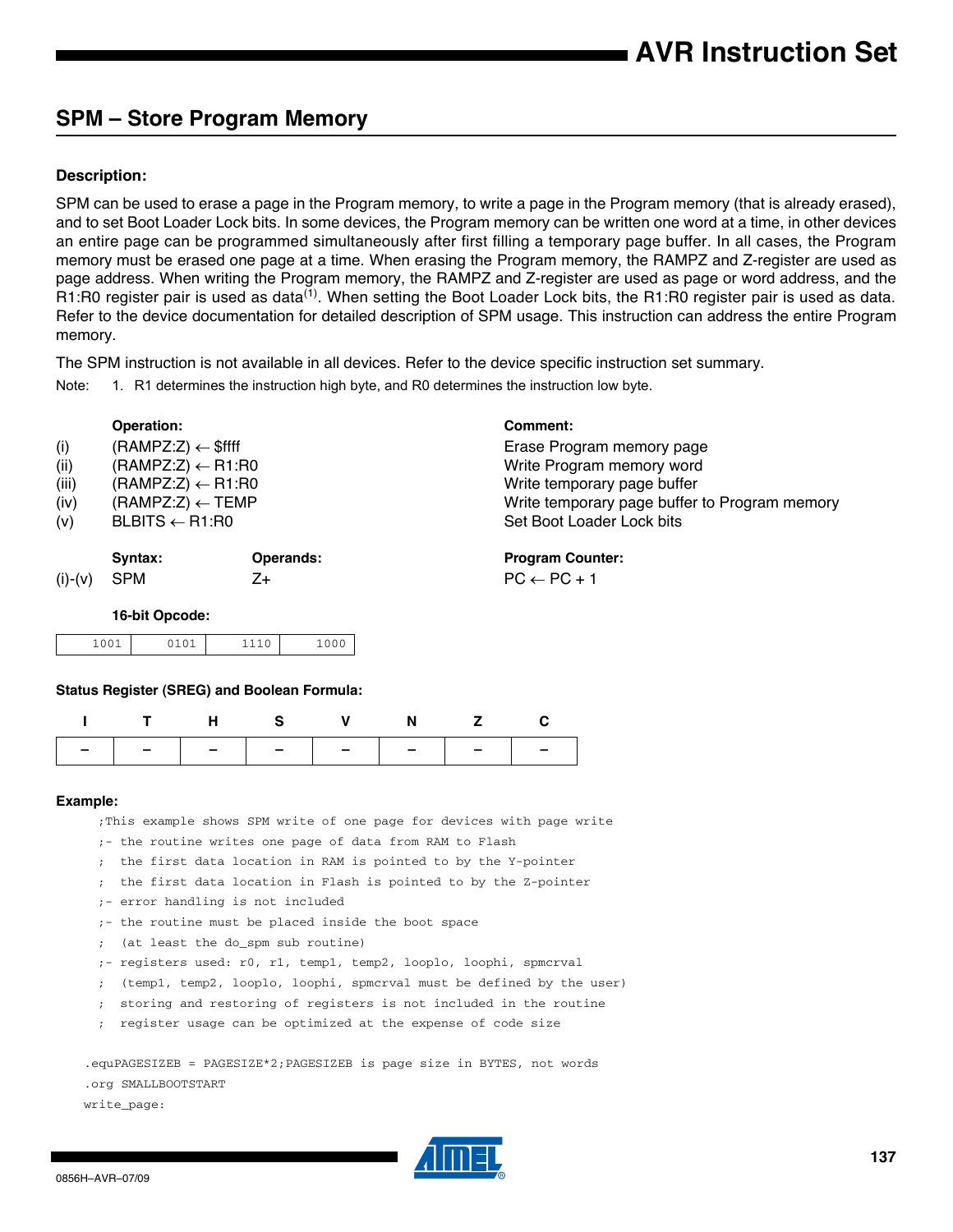

```
;page erase
 ldispmcrval, (1<<PGERS) + (1<<SPMEN)
 calldo_spm
 ;transfer data from RAM to Flash page buffer
 ldilooplo, low(PAGESIZEB);init loop variable
 ldiloophi, high(PAGESIZEB);not required for PAGESIZEB<=256
wrloop:ldr0, Y+
 ldr1, Y+
 ldispmcrval, (1<<SPMEN)
 calldo_spm
 adiwZH:ZL, 2
 sbiwloophi:looplo, 2;use subi for PAGESIZEB<=256
 brnewrloop
 ;execute page write
 subiZL, low(PAGESIZEB);restore pointer
 sbciZH, high(PAGESIZEB);not required for PAGESIZEB<=256
 ldispmcrval, (1<<PGWRT) + (1<<SPMEN)
 calldo_spm
 ;read back and check, optional
 ldilooplo, low(PAGESIZEB);init loop variable
 ldiloophi, high(PAGESIZEB);not required for PAGESIZEB<=256
 subiYL, low(PAGESIZEB);restore pointer
 sbciYH, high(PAGESIZEB)
rdloop:lpmr0, Z+
 ldr1, Y+
 cpser0, r1
 jmperror
 sbiwloophi:looplo, 2;use subi for PAGESIZEB<=256
 brnerdloop
 ;return
 ret
do_spm:
 ;input: spmcrval determines SPM action
 ;disable interrupts if enabled, store status
 intemp2, SREG
 cli
 ;check for previous SPM complete
wait:intemp1, SPMCR
 sbrctemp1, SPMEN
 rjmpwait
 ;SPM timed sequence
 outSPMCR, spmcrval
 spm
 ;restore SREG (to enable interrupts if originally enabled)
 outSREG, temp2
```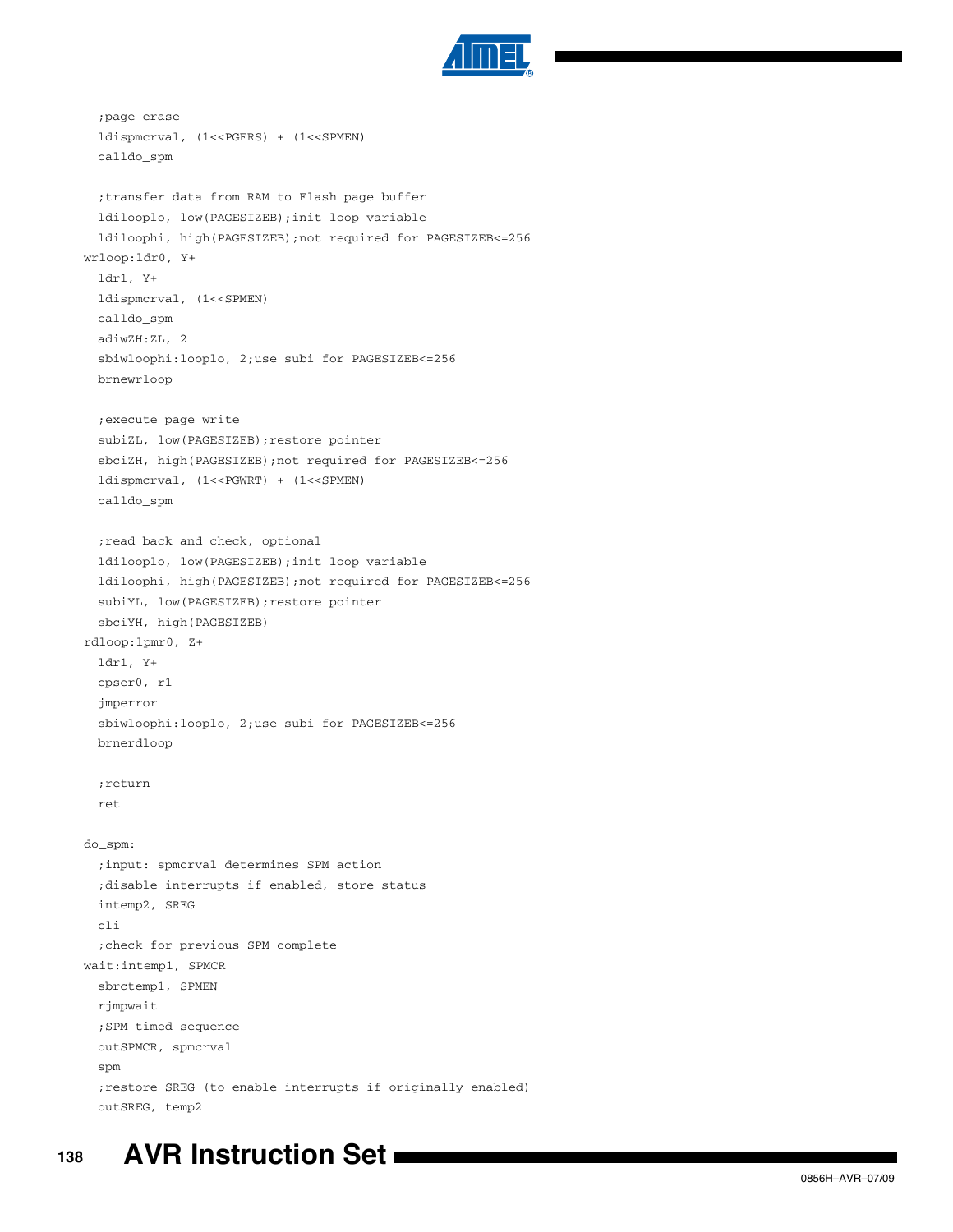# **AVR Instruction Set**

ret

**Words:** 1 (2 bytes) **Cycles:** depends on the operation



▊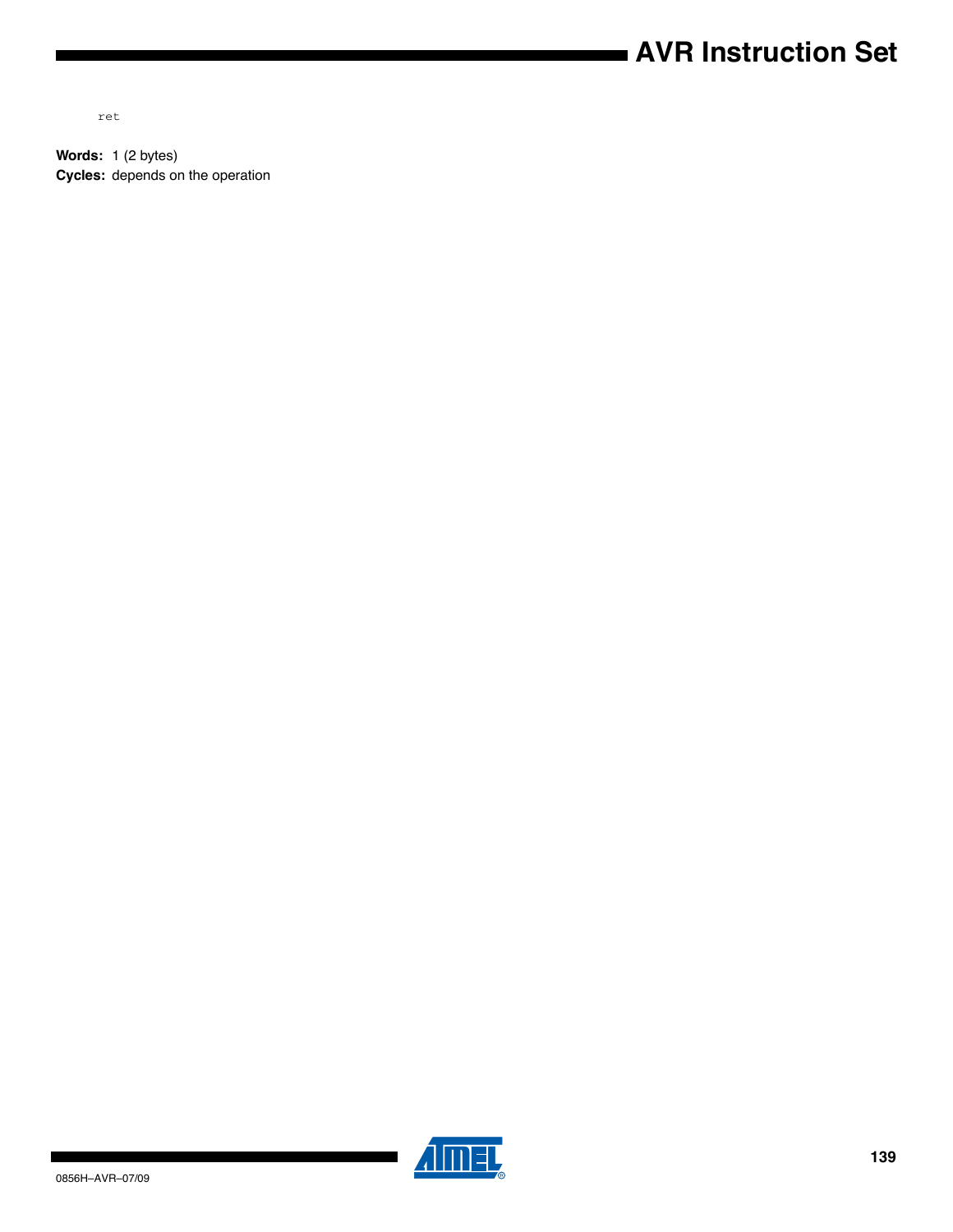

## **SPM #2– Store Program Memory**

### **Description:**

SPM can be used to erase a page in the Program memory and to write a page in the Program memory (that is already erased). An entire page can be programmed simultaneously after first filling a temporary page buffer. The Program memory must be erased one page at a time. When erasing the Program memory, the RAMPZ and Z-register are used as page address. When writing the Program memory, the RAMPZ and Z-register are used as page or word address, and the R1:R0 register pair is used as data $<sup>(1)</sup>$  $<sup>(1)</sup>$  $<sup>(1)</sup>$ .</sup>

Refer to the device documentation for detailed description of SPM usage. This instruction can address the entire Program memory.

<span id="page-139-0"></span>

| 1. R1 determines the instruction high byte, and R0 determines the instruction low byte.<br>Note: |  |
|--------------------------------------------------------------------------------------------------|--|
|--------------------------------------------------------------------------------------------------|--|

|       | <b>Operation:</b>             |                      | Comment:                                      |
|-------|-------------------------------|----------------------|-----------------------------------------------|
| (i)   | $(RAMPZ:Z) \leftarrow $ffff$  |                      | Erase Program memory page                     |
| (ii)  | $(RAMPZ:Z) \leftarrow R1:R0$  |                      | Load Page Buffer                              |
| (iii) | $(RAMPZ:Z) \leftarrow BUFFER$ |                      | Write Page Buffer to Program memory           |
| (iv)  | $(RAMPZ:Z) \leftarrow$ \$fff  | $Z \leftarrow Z + 2$ | Erase Program memory page, Z post incremented |
| (v)   | $(RAMPZ:Z) \leftarrow R1:R0$  | $Z \leftarrow Z + 2$ | Load Page Buffer, Z post incremented          |
| (vi)  | $(RAMPZ:Z) \leftarrow BUFFER$ | $Z \leftarrow Z + 2$ | Write Page Buffer to Program memory,          |
|       |                               |                      | Z post incremented                            |

|                 | Svntax:            | <b>Operands:</b> | <b>Program Counter:</b> |
|-----------------|--------------------|------------------|-------------------------|
| $(i)-(iii)$ SPM |                    | <b>None</b>      | $PC \leftarrow PC + 1$  |
|                 | $(iv)-(vi)$ SPM Z+ | <b>None</b>      | $PC \leftarrow PC + 1$  |

### **16-bit Opcode:**

| $(i) - (iii)$ | 1001 | 0101 |      | 1000 |
|---------------|------|------|------|------|
| $(iv) - (vi)$ | 1001 | 0101 | 1111 | 1000 |

#### **Status Register (SREG) and Boolean Formula:**

|                               |  | THS V N Z C |  |
|-------------------------------|--|-------------|--|
| -   -   -   -   -   -   -   - |  |             |  |

### **Example:**

TBD **Words:** 1 (2 bytes) **Cycles:** depends on the operation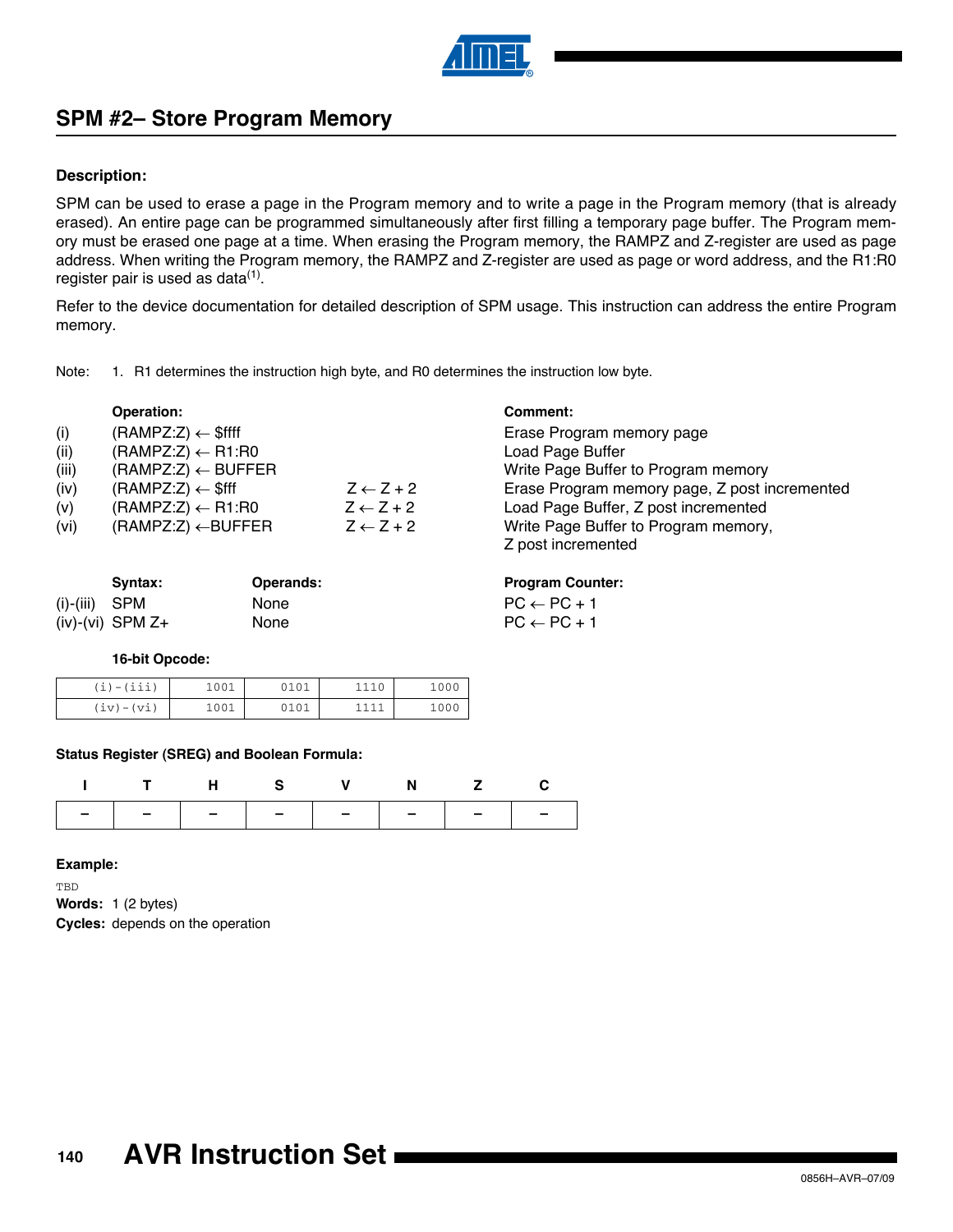## **ST – Store Indirect From Register to Data Space using Index X**

## **Description:**

Stores one byte indirect from a register to data space. For parts with SRAM, the data space consists of the Register File, I/O memory and internal SRAM (and external SRAM if applicable). For parts without SRAM, the data space consists of the Register File only. The EEPROM has a separate address space.

The data location is pointed to by the X (16 bits) Pointer Register in the Register File. Memory access is limited to the current data segment of 64K bytes. To access another data segment in devices with more than 64K bytes data space, the RAMPX in register in the I/O area has to be changed.

The X-pointer Register can either be left unchanged by the operation, or it can be post-incremented or pre-decremented. These features are especially suited for accessing arrays, tables, and Stack Pointer usage of the X-pointer Register. Note that only the low byte of the X-pointer is updated in devices with no more than 256 bytes data space. For such devices, the high byte of the pointer is not used by this instruction and can be used for other purposes. The RAMPX Register in the I/O area is updated in parts with more than 64K bytes data space or more than 64K bytes Program memory, and the increment/ decrement is added to the entire 24-bit address on such devices.

> **Program Counter:**  $PC \leftarrow PC + 1$  $PC \leftarrow PC + 1$  $PC \leftarrow PC + 1$

Not all variants of this instruction is available in all devices. Refer to the device specific instruction set summary.

The result of these combinations is undefined:

ST X+, r26 ST X+, r27 ST -X, r26 ST -X, r27

### **Using the X-pointer:**

| <b>Operation:</b>    |                     | Comment:            |
|----------------------|---------------------|---------------------|
| $(X) \leftarrow Rr$  |                     | X: Unchanged        |
| $(X) \leftarrow Rr$  | $X \leftarrow X+1$  | X: Post incremented |
| $X \leftarrow X - 1$ | $(X) \leftarrow Rr$ | X: Pre decremented  |
|                      |                     |                     |

| Operands: |
|-----------|
|           |
|           |
|           |
|           |

#### **16-bit Opcode :**

| $\pm$ ) | 1001 | 001r | rrrr | 1100 |
|---------|------|------|------|------|
| (ii)    | 1001 | 001r | rrrr | 1101 |
| iii)    | 1001 | 001r | rrrr | 1110 |

### **Status Register (SREG) and Boolean Formula:**

|                               | <b>H</b> S |  |  |
|-------------------------------|------------|--|--|
| -   -   -   -   -   -   -   - |            |  |  |

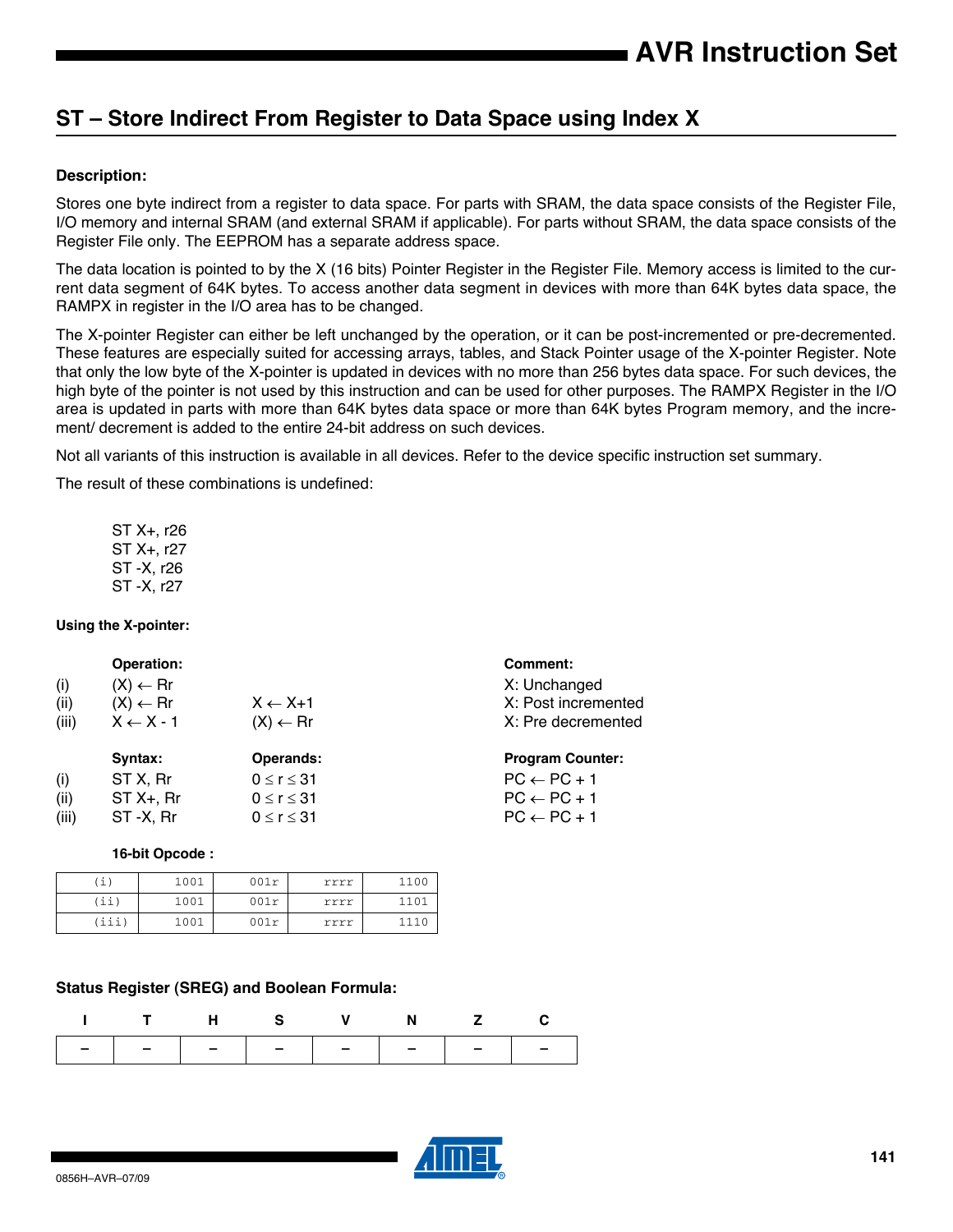

## **Example:**

| clr | r27      | ; Clear X high byte                            |
|-----|----------|------------------------------------------------|
| ldi | r26,560  | ; Set X low byte to \$60                       |
| st  | X+,r0    | ; Store r0 in data space loc. \$60(X post inc) |
| st  | X.rl     | ; Store r1 in data space loc. \$61             |
| ldi | r26,\$63 | ; Set X low byte to \$63                       |
| st  | X.r2     | ; Store r2 in data space loc. \$63             |
| st  | $-X, r3$ | ; Store r3 in data space loc. \$62(X pre dec)  |

## **Words:** 1 (2 bytes)

| Cycles:                 | 2           |  |
|-------------------------|-------------|--|
| <b>Cycles XMEGA:</b>    | (i)<br>-1   |  |
|                         | (ii) 1      |  |
|                         | (iii) 2     |  |
| <b>Cycles ATtiny10:</b> | (i)<br>1    |  |
|                         | $(ii)$ 1    |  |
|                         | (iii)<br>-2 |  |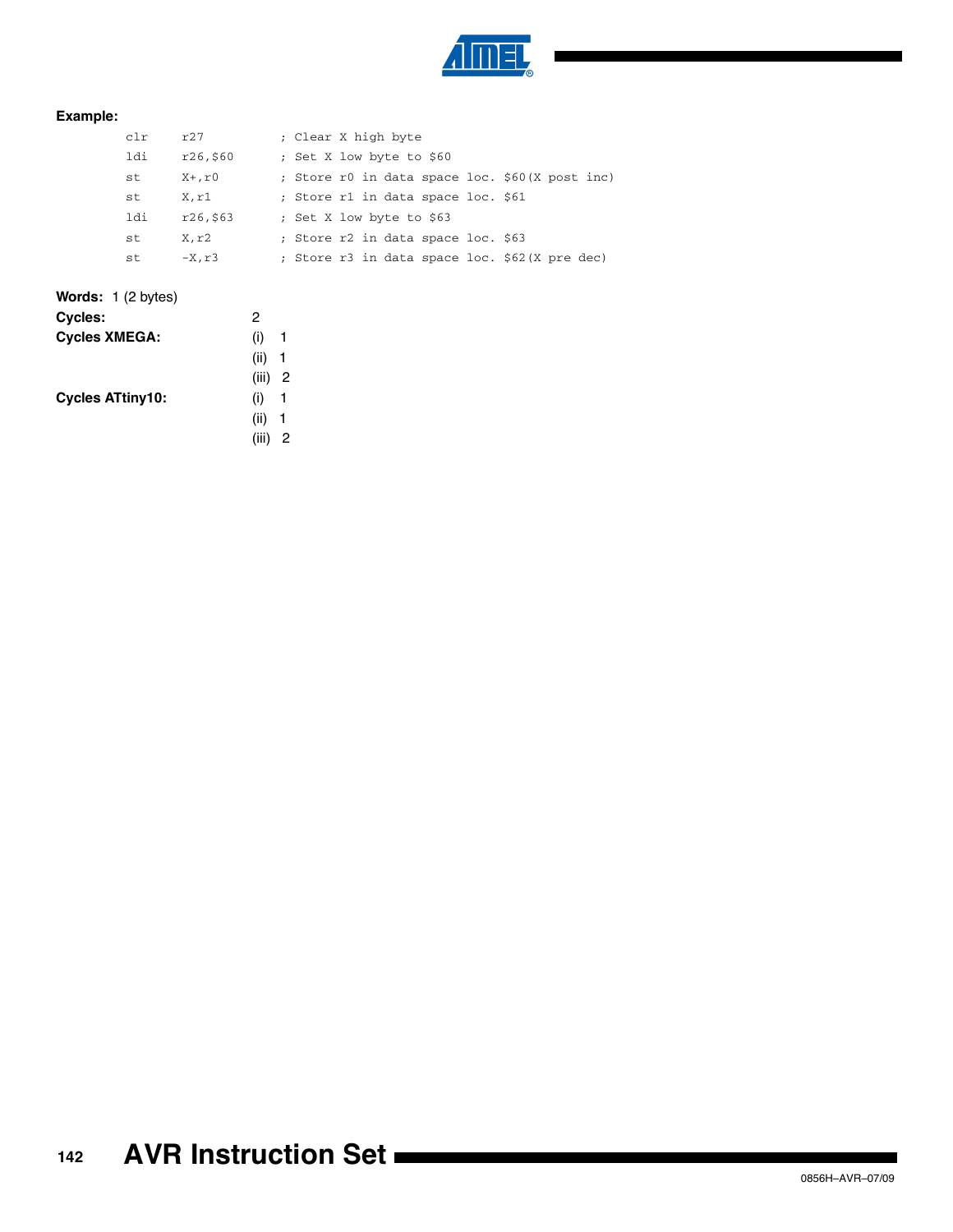## **ST (STD) – Store Indirect From Register to Data Space using Index Y**

### **Description:**

Stores one byte indirect with or without displacement from a register to data space. For parts with SRAM, the data space consists of the Register File, I/O memory and internal SRAM (and external SRAM if applicable). For parts without SRAM, the data space consists of the Register File only. The EEPROM has a separate address space.

The data location is pointed to by the Y (16 bits) Pointer Register in the Register File. Memory access is limited to the current data segment of 64K bytes. To access another data segment in devices with more than 64K bytes data space, the RAMPY in register in the I/O area has to be changed.

The Y-pointer Register can either be left unchanged by the operation, or it can be post-incremented or pre-decremented. These features are especially suited for accessing arrays, tables, and Stack Pointer usage of the Y-pointer Register. Note that only the low byte of the Y-pointer is updated in devices with no more than 256 bytes data space. For such devices, the high byte of the pointer is not used by this instruction and can be used for other purposes. The RAMPY Register in the I/O area is updated in parts with more than 64K bytes data space or more than 64K bytes Program memory, and the increment/ decrement/displacement is added to the entire 24-bit address on such devices.

Not all variants of this instruction is available in all devices. Refer to the device specific instruction set summary.

The result of these combinations is undefined:

ST Y+, r28 ST Y+, r29 ST -Y, r28 ST -Y, r29

#### **Using the Y-pointer:**

#### **Operation: Comment:**

(i)  $(Y) \leftarrow \text{Rr}$  Y: Unchanged (ii)  $(Y) \leftarrow \mathsf{Rr}$   $Y \leftarrow Y+1$  Y: Post incremented (iii)  $Y \leftarrow Y \cdot 1$  (Y)  $\leftarrow$  Rr Y: Pre decremented

| $\sqrt{ }$ |                         |                                     |                        |
|------------|-------------------------|-------------------------------------|------------------------|
|            | Syntax:                 | Operands:                           | <b>Program Cour</b>    |
| (i)        | ST Y, Rr                | $0 \le r \le 31$                    | $PC \leftarrow PC + 1$ |
| (ii)       | $STY+$ , $Rr$           | $0 \le r \le 31$                    | $PC \leftarrow PC + 1$ |
| (iii)      | ST-Y.Rr                 | $0 \le r \le 31$                    | $PC \leftarrow PC + 1$ |
| (iv)       | STD Y <sub>+g, Rr</sub> | $0 \le r \le 31$ , $0 \le q \le 63$ | $PC \leftarrow PC + 1$ |

#### **16-bit Opcode:**

| $\pm$ ) | 1000 | 001r | rrrr | 1000 |
|---------|------|------|------|------|
| (iii)   | 1001 | 001r | rrrr | 1001 |
| (iii)   | 1001 | 001r | rrrr | 1010 |
| (iv)    | 10q0 | qq1r | rrrr | 1qqq |

(iv)  $(Y+q) \leftarrow Rr$   $Y: Unchanged, q: Displacement$ 

#### **Program Counter:**

| $PC \leftarrow PC + 1$ |  |
|------------------------|--|
| $PC \leftarrow PC + 1$ |  |
| $PC \leftarrow PC + 1$ |  |
| $PC \leftarrow PC + 1$ |  |
|                        |  |

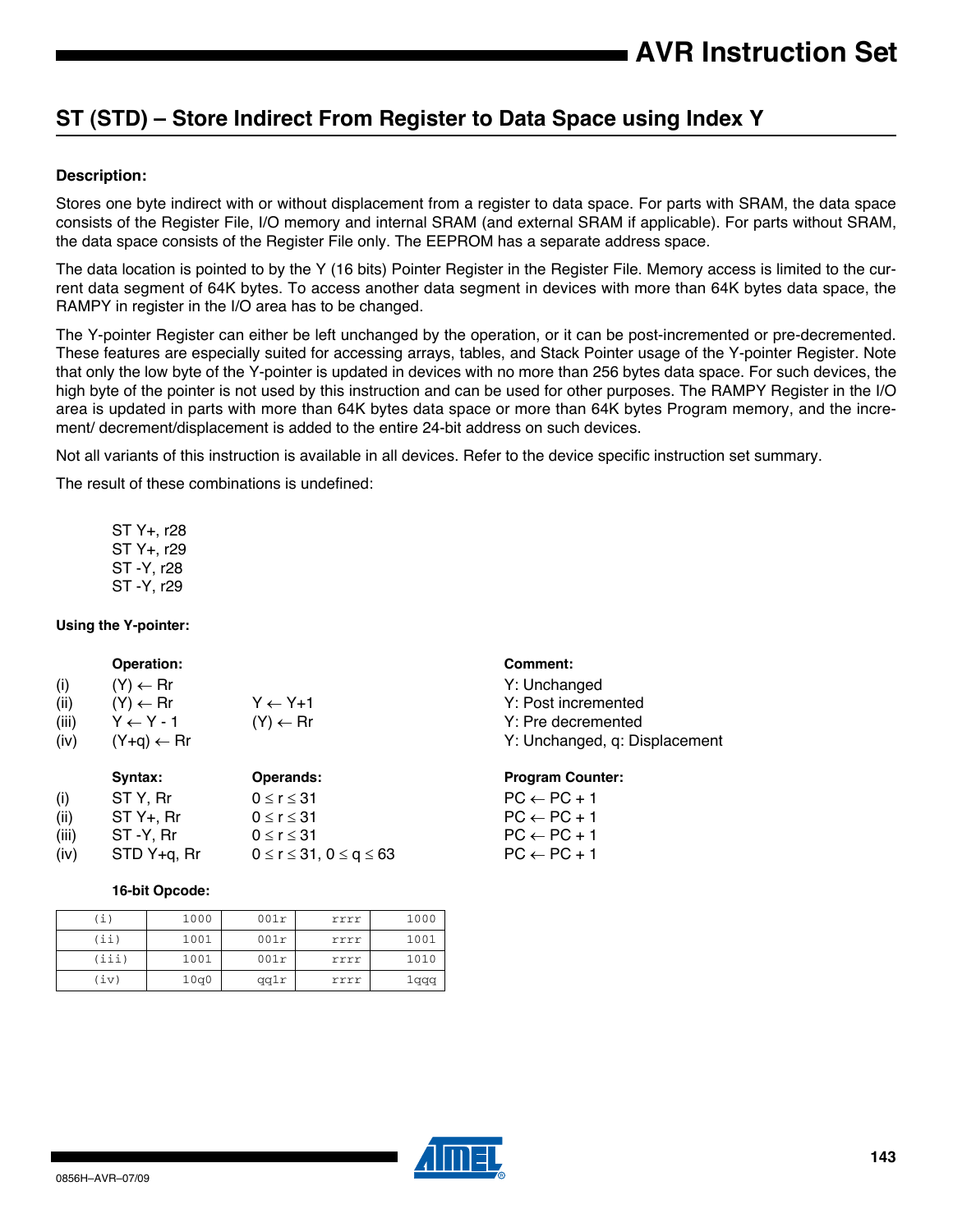

## **Status Register (SREG) and Boolean Formula:**

| ITHS V N Z C |  |  |                               |
|--------------|--|--|-------------------------------|
|              |  |  | -   -   -   -   -   -   -   - |

| c1r | r29       | ; Clear Y high byte                            |
|-----|-----------|------------------------------------------------|
| ldi | r28,\$60  | ; Set Y low byte to \$60                       |
| st  | Y+,r0     | ; Store r0 in data space loc. \$60(Y post inc) |
| st  | Y,r1      | ; Store r1 in data space loc. \$61             |
| ldi | r28,\$63  | ; Set Y low byte to \$63                       |
| st  | Y,r2      | ; Store r2 in data space loc. \$63             |
| st  | $-Y, r3$  | ; Store r3 in data space loc. \$62(Y pre dec)  |
| std | $Y+2, r4$ | ; Store r4 in data space loc. \$64             |

| <b>Words:</b> $1(2 \text{ bytes})$ |            |
|------------------------------------|------------|
| Cycles:                            | 2          |
| <b>Cycles XMEGA:</b>               | (i)<br>-1  |
|                                    | (ii)<br>-1 |
|                                    | $(iii)$ 2  |
|                                    | (iv) 2     |
| <b>Cycles ATtiny10:</b>            | (i)<br>-1  |
|                                    | (ii)<br>1  |
|                                    | 2<br>(iii) |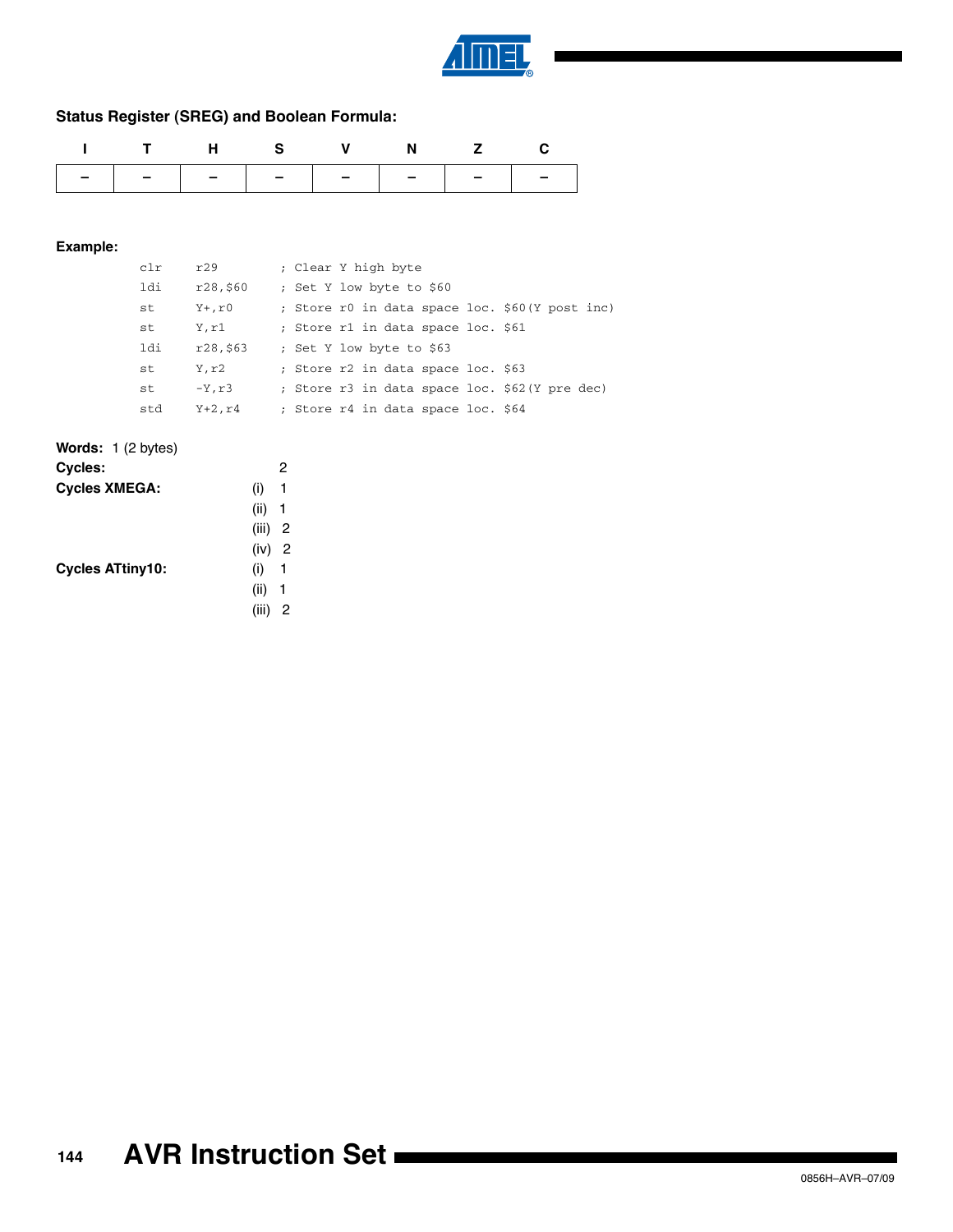# <span id="page-144-0"></span>**ST (STD) – Store Indirect From Register to Data Space using Index Z**

# **Description:**

Stores one byte indirect with or without displacement from a register to data space. For parts with SRAM, the data space consists of the Register File, I/O memory and internal SRAM (and external SRAM if applicable). For parts without SRAM, the data space consists of the Register File only. The EEPROM has a separate address space.

The data location is pointed to by the Z (16 bits) Pointer Register in the Register File. Memory access is limited to the current data segment of 64K bytes. To access another data segment in devices with more than 64K bytes data space, the RAMPZ in register in the I/O area has to be changed.

The Z-pointer Register can either be left unchanged by the operation, or it can be post-incremented or pre-decremented. These features are especially suited for Stack Pointer usage of the Z-pointer Register, however because the Z-pointer Register can be used for indirect subroutine calls, indirect jumps and table lookup, it is often more convenient to use the X or Y-pointer as a dedicated Stack Pointer. Note that only the low byte of the Z-pointer is updated in devices with no more than 256 bytes data space. For such devices, the high byte of the pointer is not used by this instruction and can be used for other purposes. The RAMPZ Register in the I/O area is updated in parts with more than 64K bytes data space or more than 64K bytes Program memory, and the increment/decrement/displacement is added to the entire 24-bit address on such devices.

Not all variants of this instruction is available in all devices. Refer to the device specific instruction set summary.

The result of these combinations is undefined:

ST Z+, r30 ST Z+, r31 ST -Z, r30 ST -Z, r31

# **Using the Z-pointer:**

|       | Operation:            |                                     | Comment:                      |
|-------|-----------------------|-------------------------------------|-------------------------------|
| (i)   | $(Z) \leftarrow Rr$   |                                     | Z: Unchanged                  |
| (ii)  | $(Z) \leftarrow Rr$   | $Z \leftarrow Z + 1$                | Z: Post incremented           |
| (iii) | $Z \leftarrow Z - 1$  | $(Z) \leftarrow Rr$                 | Z: Pre decremented            |
| (iv)  | $(Z+q) \leftarrow Rr$ |                                     | Z: Unchanged, q: Displacement |
|       | Syntax:               | <b>Operands:</b>                    | <b>Program Counter:</b>       |
| (i)   | ST Z, Rr              | $0 \le r \le 31$                    | $PC \leftarrow PC + 1$        |
| (ii)  | $ST Z+$ , Rr          | $0 \le r \le 31$                    | $PC \leftarrow PC + 1$        |
| (iii) | ST -Z, Rr             | $0 \le r \le 31$                    | $PC \leftarrow PC + 1$        |
| (iv)  | STD Z+q, Rr           | $0 \le r \le 31$ , $0 \le q \le 63$ | $PC \leftarrow PC + 1$        |

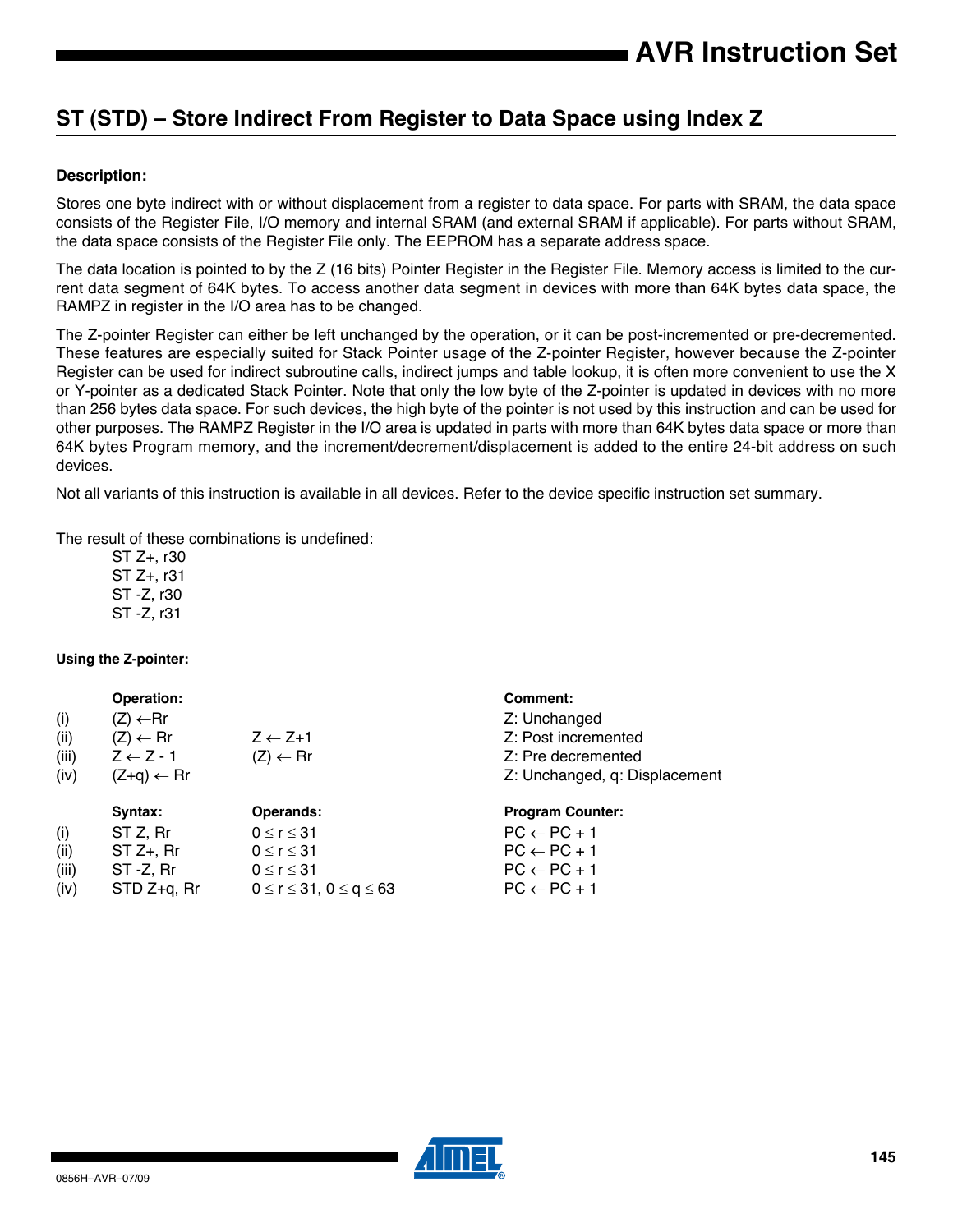

# **16-bit Opcode :**

| (i)   | 1000 | 001r | rrrr | 0000 |
|-------|------|------|------|------|
| (iii) | 1001 | 001r | rrrr | 0001 |
| (iii) | 1001 | 001r | rrrr | 0010 |
| (iv)  | 10q0 | qq1r | rrrr | 0qqq |

# **Status Register (SREG) and Boolean Formula:**

|  |  | THS V N Z C |                               |
|--|--|-------------|-------------------------------|
|  |  |             | -   -   -   -   -   -   -   - |

# **Example:**

| clr | r31         | ; Clear Z high byte                            |
|-----|-------------|------------------------------------------------|
| ldi | r30,\$60    | ; Set Z low byte to \$60                       |
| st  | $Z+$ , $r0$ | ; Store r0 in data space loc. \$60(Z post inc) |
| st  | Z,r1        | ; Store r1 in data space loc. \$61             |
| ldi | r30,\$63    | ; Set Z low byte to \$63                       |
| st  | Z,r2        | ; Store r2 in data space loc. \$63             |
| st  | $-Z, r3$    | ; Store r3 in data space loc. \$62(Z pre dec)  |
| std | $Z+2, r4$   | ; Store r4 in data space loc. \$64             |

| <b>Words:</b> $1(2 \text{ bytes})$ |            |
|------------------------------------|------------|
| <b>Cycles:</b>                     | 2          |
| <b>Cycles XMEGA:</b>               | (i)<br>1   |
|                                    | $(ii)$ 1   |
|                                    | $(iii)$ 2  |
|                                    | (iv) 2     |
| <b>Cycles ATtiny10:</b>            | (i) 1      |
|                                    | (ii)<br>-1 |
|                                    | (iii)<br>2 |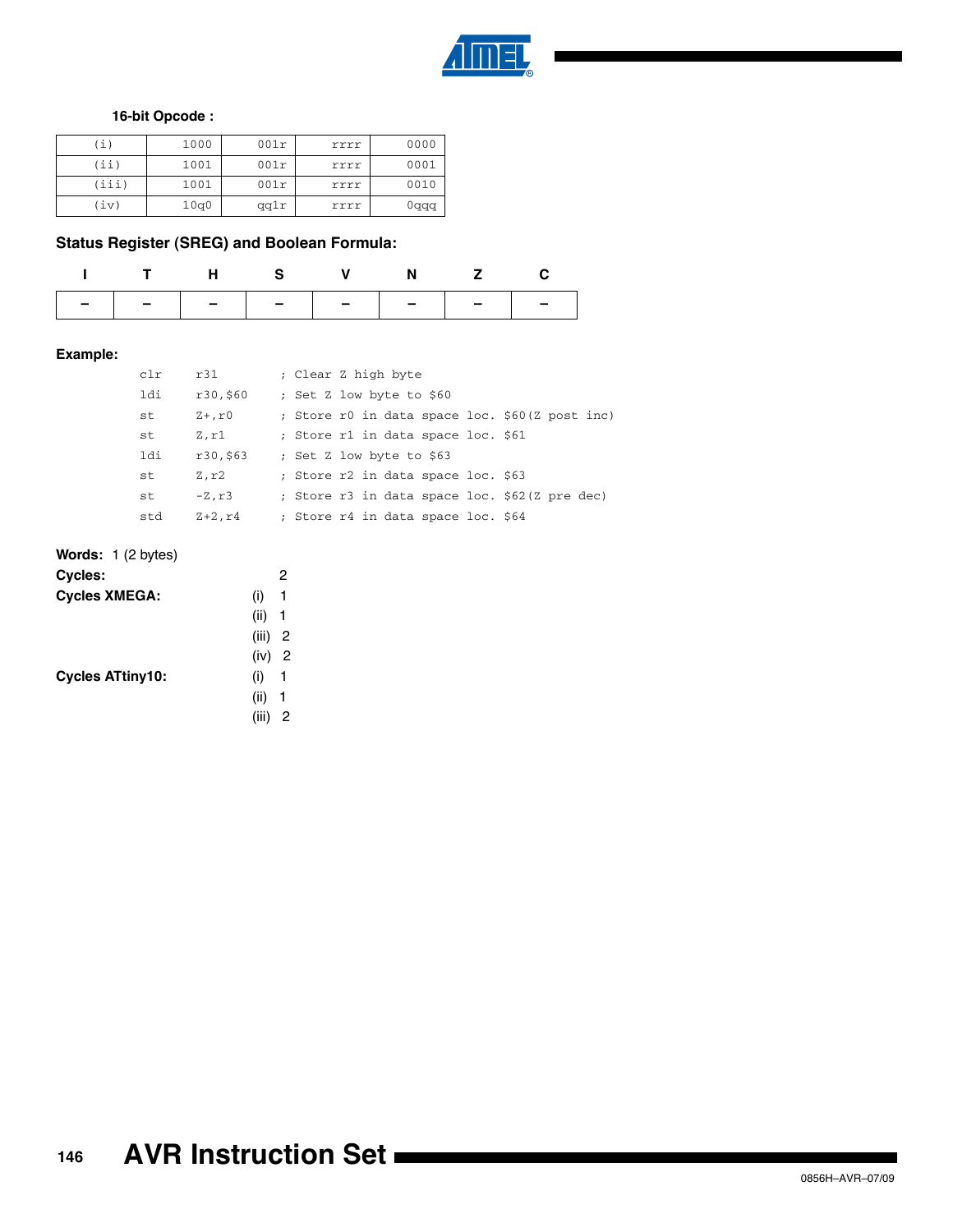# **STS – Store Direct to Data Space**

# **Description:**

Stores one byte from a Register to the data space. For parts with SRAM, the data space consists of the Register File, I/O memory and internal SRAM (and external SRAM if applicable). For parts without SRAM, the data space consists of the Register File only. The EEPROM has a separate address space.

A 16-bit address must be supplied. Memory access is limited to the current data segment of 64K bytes. The STS instruction uses the RAMPD Register to access memory above 64K bytes. To access another data segment in devices with more than 64K bytes data space, the RAMPD in register in the I/O area has to be changed.

This instruction is not available in all devices. Refer to the device specific instruction set summary.

## **Operation:**

(i)  $(k) \leftarrow \text{Rr}$ 

|     | Syntax:   | <b>Operands:</b>                       | <b>Program Counter:</b> |
|-----|-----------|----------------------------------------|-------------------------|
| (i) | STS k, Rr | $0 \le r \le 31$ , $0 \le k \le 65535$ | $PC \leftarrow PC + 2$  |

## **32-bit Opcode:**

| 1001 | <b>OO12</b> | ふふふふ | 0000 |
|------|-------------|------|------|
| レレレレ | ما ما ما ما | レレレレ | レレレレ |

## **Status Register (SREG) and Boolean Formula:**

| THS V N Z C                   |  |  |  |
|-------------------------------|--|--|--|
| -   -   -   -   -   -   -   - |  |  |  |

#### **Example:**

lds r2,\$FF00 ; Load r2 with the contents of data space location \$FF00 add r2, r1 ; add r1 to r2 sts \$FF00,r2 ; Write back

## **Words:** 2 (4 bytes)

**Cycles:** 2

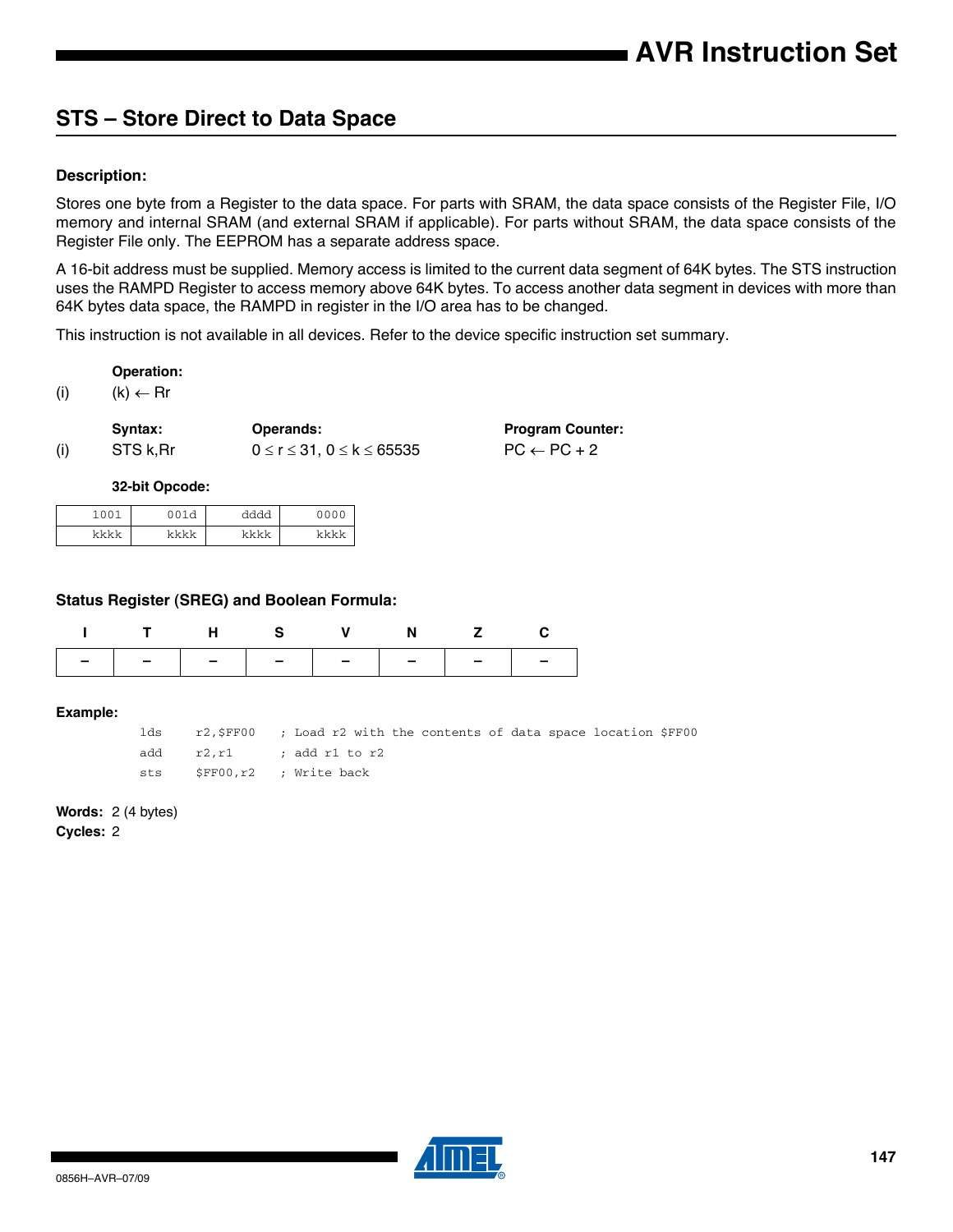

# <span id="page-147-0"></span>**STS (16-bit) – Store Direct to Data Space**

# **Description:**

Stores one byte from a Register to the data space. For parts with SRAM, the data space consists of the Register File, I/O memory and internal SRAM (and external SRAM if applicable). For parts without SRAM, the data space consists of the Register File only. In some parts the Flash memory has been mapped to the data space and can be written using this command. The EEPROM has a separate address space.

> **Program Counter:**  $PC \leftarrow PC + 1$

A 7-bit address must be supplied. The address given in the instruction is coded to a data space address as follows:

ADDR[7:0] = (INST[8], INST[8], INST[10], INST[9], INST[3], INST[2], INST[1], INST[0] )

Memory access is limited to the address range 0x40...0xbf of the data segment.

This instruction is not available in all devices. Refer to the device specific instruction set summary.

**Operation:**

(i)  $(k) \leftarrow \text{Rr}$ 

|     | Syntax:   | <b>Operands:</b>                   |
|-----|-----------|------------------------------------|
| (i) | STS k, Rr | $16 \le r \le 31, 0 \le k \le 127$ |

**16-bit Opcode:**

|--|--|--|--|--|

# **Status Register (SREG) and Boolean Formula:**

| ITHS V N Z C |  |  |                               |
|--------------|--|--|-------------------------------|
|              |  |  | -   -   -   -   -   -   -   - |

**Example:**

| lds | r16,\$00 | ; Load r16 with the contents of data space location \$00         |  |  |  |  |
|-----|----------|------------------------------------------------------------------|--|--|--|--|
|     |          | add $r16.r17$ ; add r17 to r16                                   |  |  |  |  |
| sts |          | $$00,r16$ ; Write result to the same address it was fetched from |  |  |  |  |

## **Words:** 1 (2 bytes)

**Cycles:** 1

Note: Registers r0..r15 are remaped to r16..r31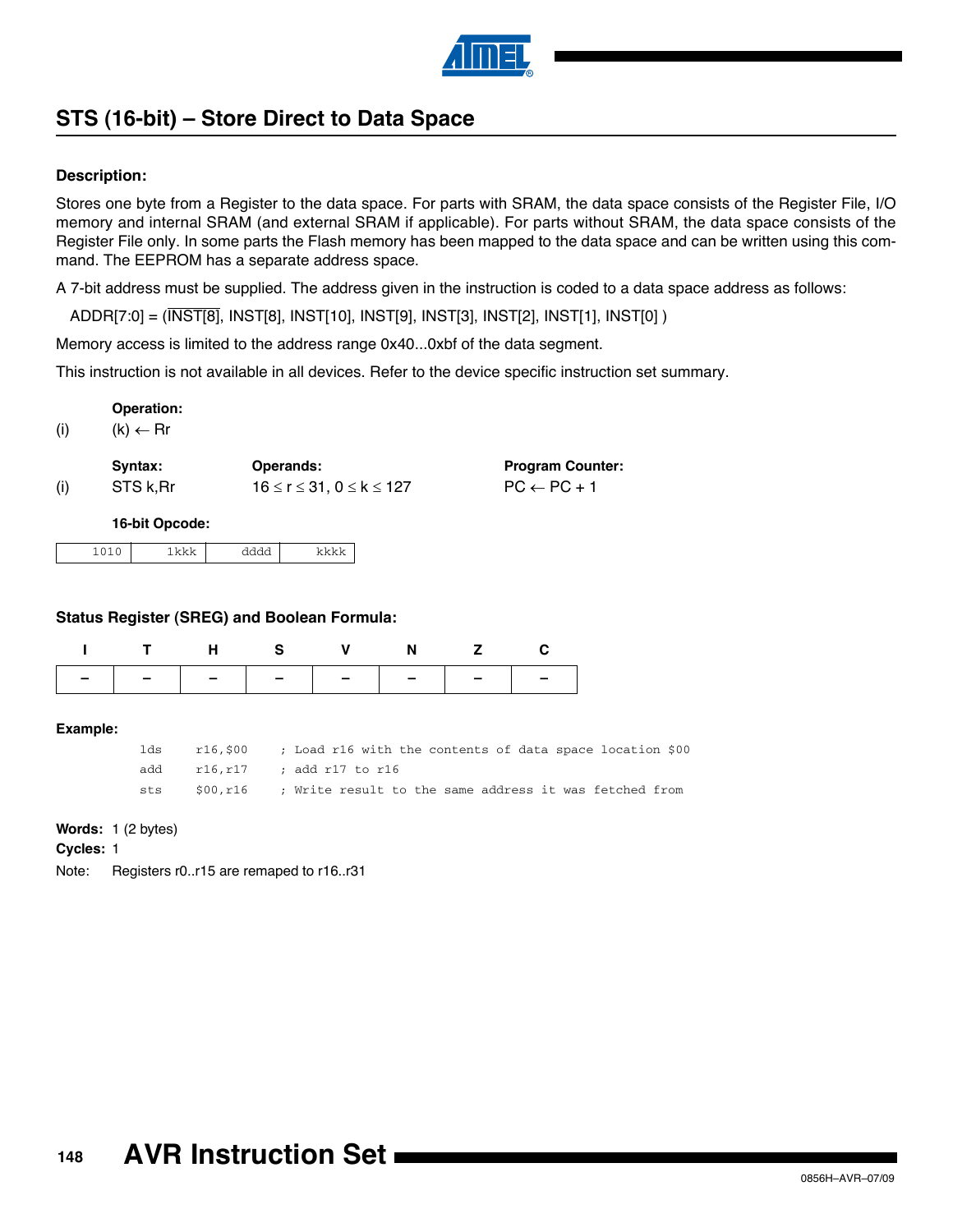# **SUB – Subtract without Carry**

# **Description:**

Subtracts two registers and places the result in the destination register Rd.

| (i) |      | Operation:<br>$Rd \leftarrow Rd - Rr$ |      |                                                      |                                                   |
|-----|------|---------------------------------------|------|------------------------------------------------------|---------------------------------------------------|
| (i) |      | Syntax:<br>SUB Rd, Rr                 |      | Operands:<br>$0 \leq d \leq 31$ , $0 \leq r \leq 31$ | <b>Program Counter:</b><br>$PC \leftarrow PC + 1$ |
|     |      | 16-bit Opcode:                        |      |                                                      |                                                   |
|     | 0001 | 10rd                                  | dddd | rrrr                                                 |                                                   |
|     |      |                                       |      |                                                      |                                                   |

# **Status Register and Boolean Formula:**

| ITHS V N Z C |  |  |  |
|--------------|--|--|--|
|              |  |  |  |

- H: Rd3 $\bullet$  Rr3 +Rr3  $\bullet$ R3 +R3 $\bullet$  Rd3 Set if there was a borrow from bit 3; cleared otherwise
- S:  $N \oplus V$ , For signed tests.
- V: Rd7 $\cdot$  Rr7  $\cdot$ R7 + Rd7  $\cdot$  Rr7 $\cdot$  R7 Set if two's complement overflow resulted from the operation; cleared otherwise.
- N: R7 Set if MSB of the result is set; cleared otherwise.
- Z:  $\overline{R7}$   $\overline{R6}$   $\overline{R5}$   $\overline{R4}$   $\overline{R3}$   $\overline{R2}$   $\overline{R1}$   $\overline{R0}$ Set if the result is \$00; cleared otherwise.
- C:  $\overline{\text{Rd7}}$  Rr7 +Rr7  $\cdot$ R7 +R7 $\cdot$  Rd7 Set if the absolute value of the contents of Rr is larger than the absolute value of Rd; cleared otherwise.
- R (Result) equals Rd after the operation.

# **Example:**

|        | sub                     | r13,r12 | ; Subtract r12 from r13           |
|--------|-------------------------|---------|-----------------------------------|
|        | brne                    | notea   | ; Branch if r12<>r13              |
|        | $\cdot$ $\cdot$ $\cdot$ |         |                                   |
| noteg: | nop                     |         | ; Branch destination (do nothing) |

**Words:** 1 (2 bytes) **Cycles:** 1

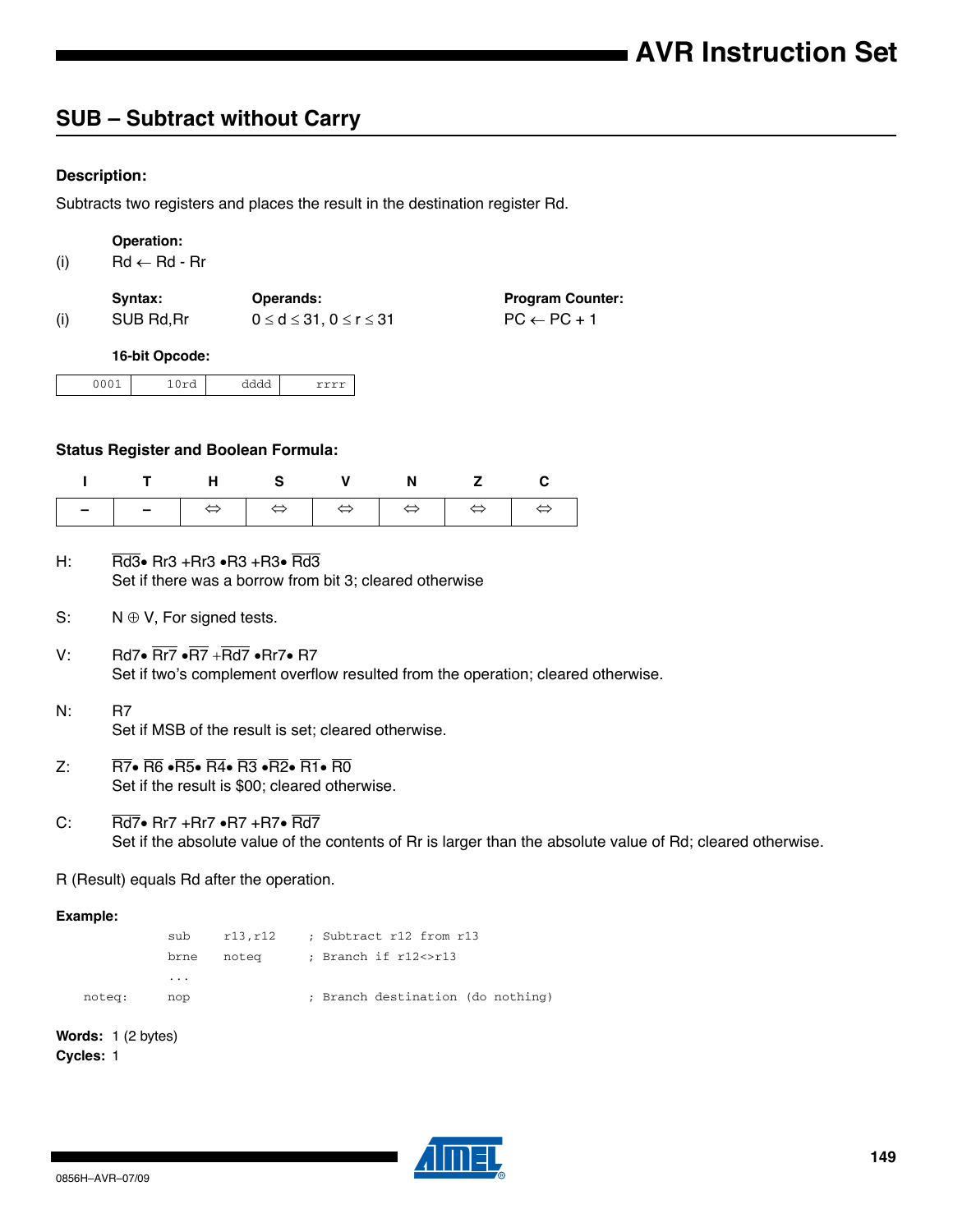

# **SUBI – Subtract Immediate**

# **Description:**

Subtracts a register and a constant and places the result in the destination register Rd. This instruction is working on Register R16 to R31 and is very well suited for operations on the X, Y and Z-pointers.

| <b>Operation:</b> |
|-------------------|
|-------------------|

| (i)<br>$Rd \leftarrow Rd - K$ |
|-------------------------------|
|-------------------------------|

|     | Svntax:   | <b>Operands:</b>                          | <b>Program Counter:</b> |
|-----|-----------|-------------------------------------------|-------------------------|
| (i) | SUBI Rd.K | $16 \leq d \leq 31$ . $0 \leq K \leq 255$ | $PC \leftarrow PC + 1$  |

**16-bit Opcode:**

| $\sim$ $\sim$ | $    -$ |  |
|---------------|---------|--|
|               |         |  |

## **Status Register and Boolean Formula:**

| ITHS V N Z C |  |  |  |
|--------------|--|--|--|
|              |  |  |  |

- H: Rd3 $\bullet$  K3+K3  $\bullet$ R3 +R3  $\bullet$ Rd3 Set if there was a borrow from bit 3; cleared otherwise
- S:  $N \oplus V$ , For signed tests.
- V: Rd7 $\cdot$  K7  $\cdot$ R7 +Rd7 $\cdot$  K7  $\cdot$ R7 Set if two's complement overflow resulted from the operation; cleared otherwise.
- N: R7 Set if MSB of the result is set; cleared otherwise.
- $Z: \n\overline{R7} \cdot \overline{R6} \cdot \overline{R5} \cdot \overline{R4} \cdot \overline{R3} \cdot \overline{R2} \cdot \overline{R1} \cdot \overline{R0}$ Set if the result is \$00; cleared otherwise.
- C:  $\overline{Rd7}$  K7 +K7  $\bullet$ R7 +R7 $\bullet$  Rd7 Set if the absolute value of K is larger than the absolute value of Rd; cleared otherwise.

R (Result) equals Rd after the operation.

## **Example:**

subi r22,\$11 ; Subtract \$11 from r22 brne noteq ; Branch if r22<>\$11 ... noteq: nop ; Branch destination (do nothing)

**Words:** 1 (2 bytes) **Cycles:** 1

**150 AVR Instruction Set**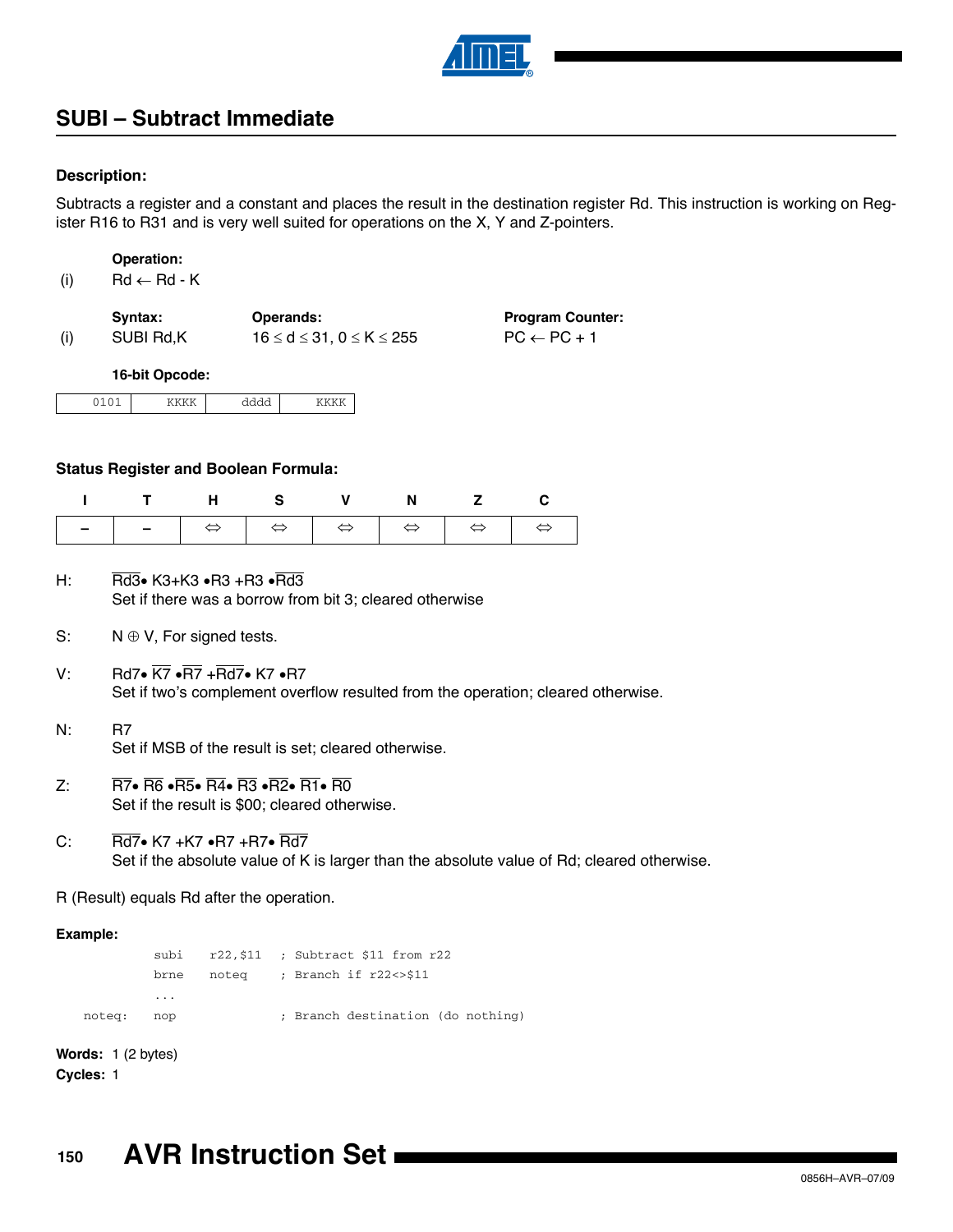# **SWAP – Swap Nibbles**

# **Description:**

Swaps high and low nibbles in a register.

# **Operation:**

| (i) |  | $R(7:4) \leftarrow Rd(3:0), R(3:0) \leftarrow Rd(7:4)$ |
|-----|--|--------------------------------------------------------|
|-----|--|--------------------------------------------------------|

|     | Svntax: | <b>Operands:</b>   | <b>Program Counter:</b> |
|-----|---------|--------------------|-------------------------|
| (i) | SWAP Rd | $0 \leq d \leq 31$ | $PC \leftarrow PC + 1$  |

# **16-bit Opcode:**

| $\sim$ $\sim$<br>ັ<br>---- | $\sim$ $\sim$<br>$-1$ | AAA<br>auu |  |
|----------------------------|-----------------------|------------|--|

# **Status Register and Boolean Formula:**

| ITHS V N Z C                  |  |  |  |
|-------------------------------|--|--|--|
| -   -   -   -   -   -   -   - |  |  |  |

# R (Result) equals Rd after the operation.

# **Example:**

| inc  |  | r1 ; Increment r1                   |
|------|--|-------------------------------------|
| swap |  | r1 ; Swap high and low nibble of r1 |
| inc  |  | r1 ; Increment high nibble of r1    |
| swap |  | r1    ; Swap back                   |

# **Words:** 1 (2 bytes)

**Cycles:** 1

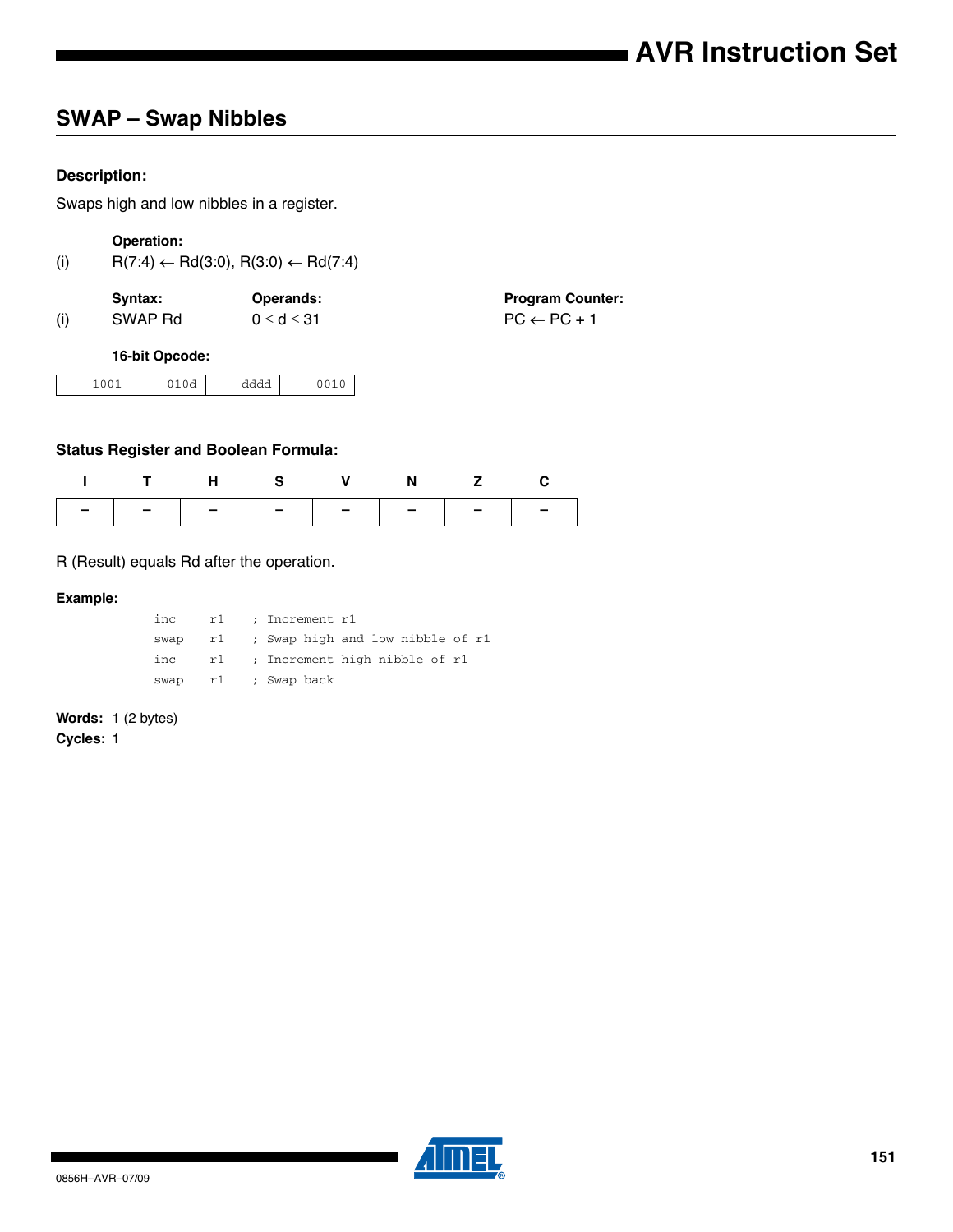

# **TST – Test for Zero or Minus**

# **Description:**

Tests if a register is zero or negative. Performs a logical AND between a register and itself. The register will remain unchanged.

| Operation: |  |
|------------|--|
|            |  |

| (i) | $Rd \leftarrow Rd \bullet Rd$ |  |  |
|-----|-------------------------------|--|--|
|-----|-------------------------------|--|--|

|     | Syntax: | <b>Operands:</b>   | <b>Program Counter:</b> |
|-----|---------|--------------------|-------------------------|
| (i) | TST Rd  | $0 \leq d \leq 31$ | $PC \leftarrow PC + 1$  |

**16-bit Opcode:** (see AND Rd, Rd)

|  | - -<br>uu | aaaa | - - -<br>. |
|--|-----------|------|------------|
|--|-----------|------|------------|

# **Status Register and Boolean Formula:**

| I THS V N Z C |  |  |  |
|---------------|--|--|--|
|               |  |  |  |

- S:  $N \oplus V$ , For signed tests.
- V: 0 Cleared
- N: R7 Set if MSB of the result is set; cleared otherwise.
- Z:  $\overline{R7}$   $\overline{R6}$   $\overline{R5}$   $\overline{R4}$   $\overline{R3}$   $\overline{R2}$   $\overline{R1}$   $\overline{R0}$ Set if the result is \$00; cleared otherwise.

# R (Result) equals Rd.

# **Example:**

tst r0 ; Test r0 breq zero ; Branch if r0=0 ... zero: nop ; Branch destination (do nothing)

**Words:** 1 (2 bytes) **Cycles:** 1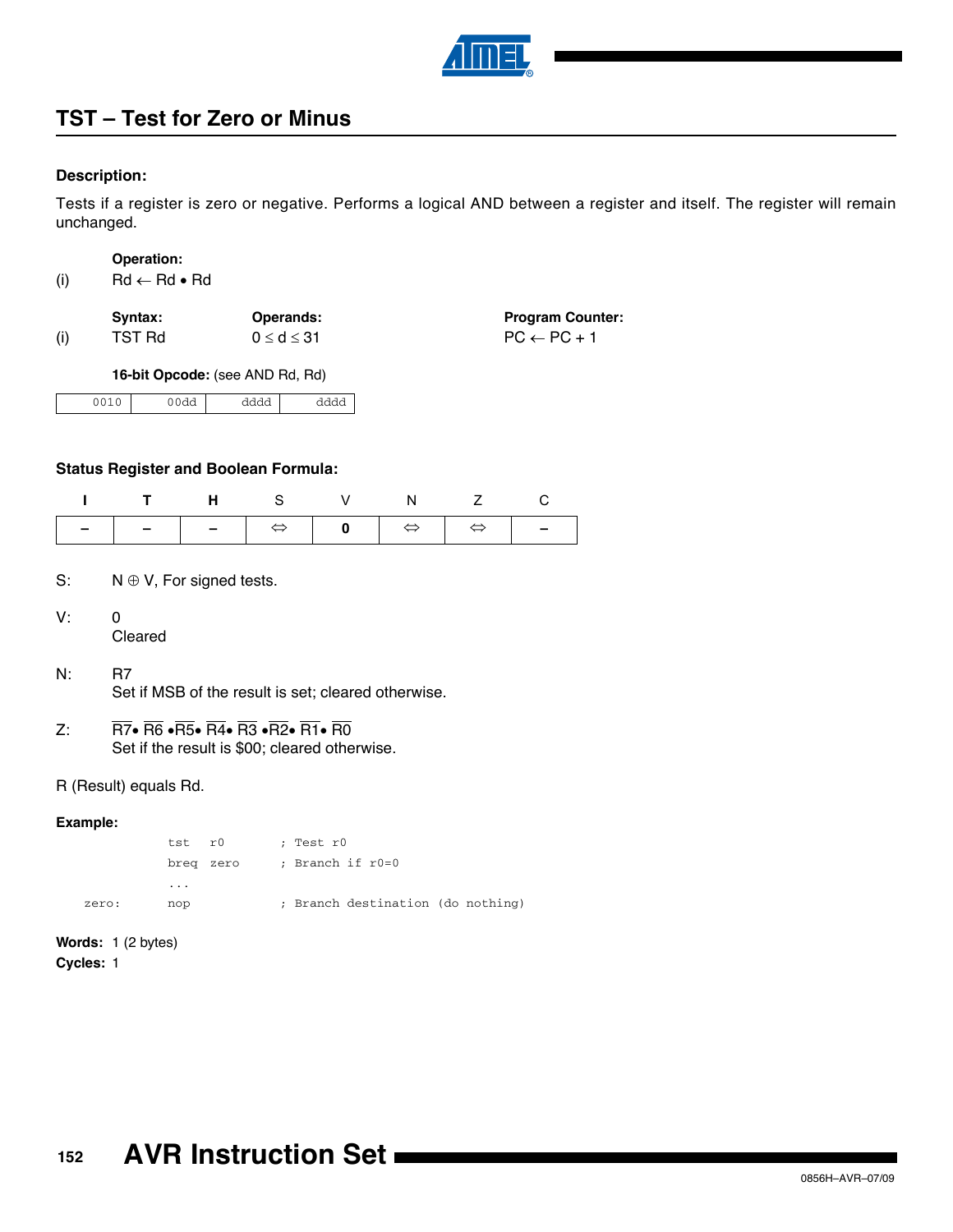# **WDR – Watchdog Reset**

# **Description:**

This instruction resets the Watchdog Timer. This instruction must be executed within a limited time given by the WD prescaler. See the Watchdog Timer hardware specification.

## **Operation:**

|     | Svntax: | <b>Operands:</b> | <b>Program Counter:</b> |
|-----|---------|------------------|-------------------------|
| (i) | WDR.    | <b>None</b>      | $PC \leftarrow PC + 1$  |

**16-bit Opcode:**

| 0.01<br>. | $-1$ $-1$ | --- | $\sim$ $\sim$ $\sim$ |
|-----------|-----------|-----|----------------------|

# **Status Register and Boolean Formula:**

|  |  | ITHS V N Z C                  |  |
|--|--|-------------------------------|--|
|  |  | -   -   -   -   -   -   -   - |  |

## **Example:**

wdr ; Reset watchdog timer

**Words:** 1 (2 bytes) **Cycles:** 1

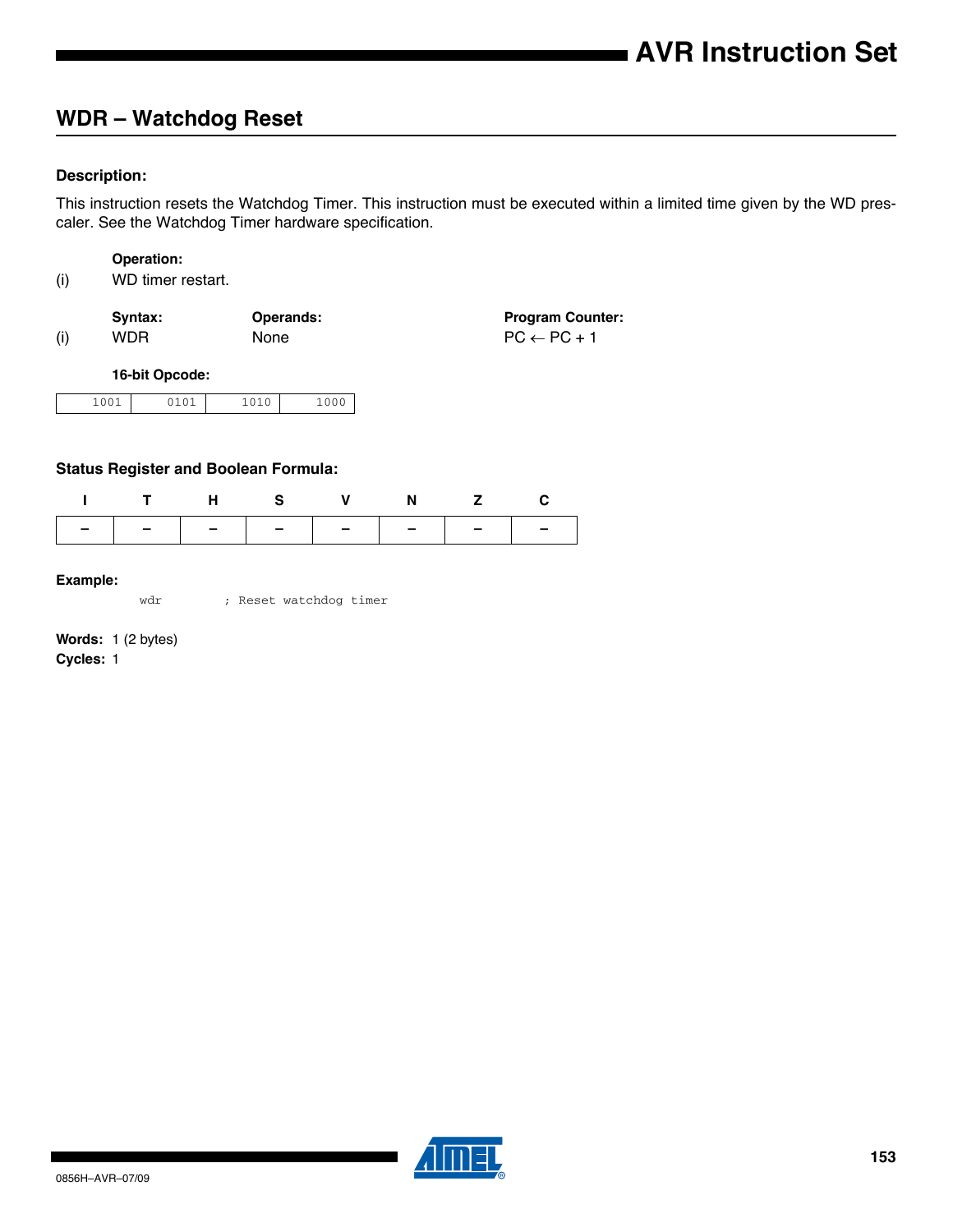

# **Datasheet Revision History**

Please note that the referring page numbers in this section are referred to this document. The referring revision in this section is referred to the document revision.

# **Rev.0856H – 04/09**

1. Updated ["Complete Instruction Set Summary" on page 11](#page-10-0):

Updated number of clock cycles column to include ATtiny10.

2. Updated sections for ATtiny10 compatibility:

["CBI – Clear Bit in I/O Register" on page 48](#page-47-0)

["LD – Load Indirect from Data Space to Register using Index X" on page 84](#page-83-0)

["LD \(LDD\) – Load Indirect from Data Space to Register using Index Y" on page 87](#page-86-0)

["LD \(LDD\) – Load Indirect From Data Space to Register using Index Z" on page 89](#page-88-0)

["RCALL – Relative Call to Subroutine" on page 111](#page-110-0)

["SBI – Set Bit in I/O Register" on page 120](#page-119-0)

["ST – Store Indirect From Register to Data Space using Index X" on page 141](#page-140-0)

["ST \(STD\) – Store Indirect From Register to Data Space using Index Y" on page 143](#page-142-0)

- ["ST \(STD\) Store Indirect From Register to Data Space using Index Z" on page 145](#page-144-0)
- 3. Added sections for ATtiny10 compatibility:

["LDS \(16-bit\) – Load Direct from Data Space" on page 93](#page-92-0)

["STS \(16-bit\) – Store Direct to Data Space" on page 148](#page-147-0)

# **Rev.0856G – 07/08**

- 1. Inserted "Datasheet Revision History"
- 2. Updated "Cycles XMEGA" for ST, by removing (iv).
- 3. Updated "SPM #2" opcodes.

# **Rev.0856F – 05/08**

1. This revision is based on the AVR Instruction Set 0856E-AVR-11/05

Changes done compared to AVR Instruction Set 0856E-AVR-11/05:

- Updated "Complete Instruction Set Summary" with DES and SPM #2.
- Updated AVR Instruction Set with XMEGA Clock cycles and Instruction Description.